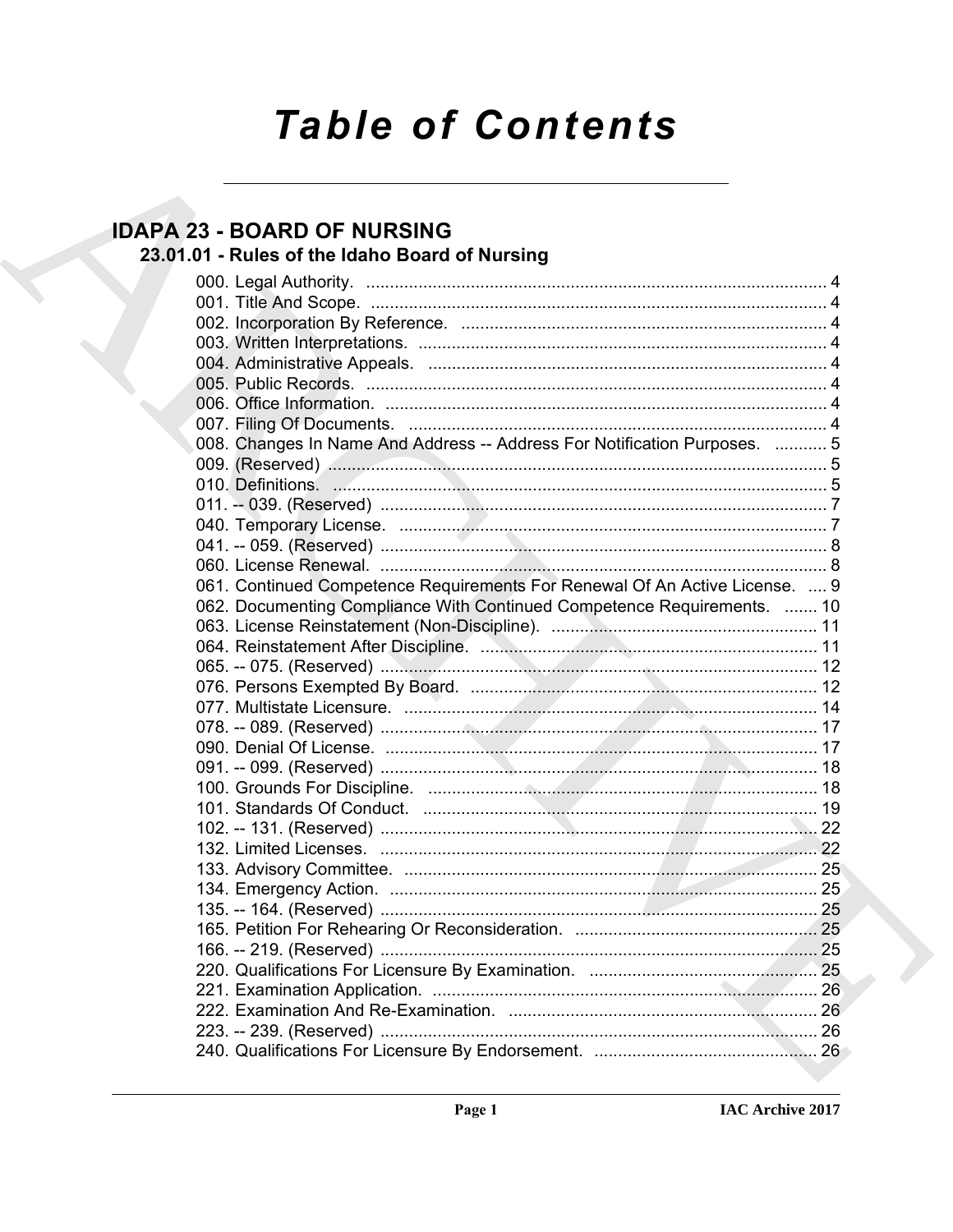### *Table of Contents (cont'd)*

| 260. Qualifications For Licensure Of Graduates Of Schools Of Nursing Located<br>Outside The United States, Its Territories, Or Commonwealths.  27 |  |
|---------------------------------------------------------------------------------------------------------------------------------------------------|--|
| 261. Application For Licensure Of Graduates Of Schools Of Nursing Located<br>Outside The United States, Its Territories, Or Commonwealths.  28    |  |
|                                                                                                                                                   |  |
| 271. Definitions Related To Advanced Practice Registered Nursing.  28                                                                             |  |
|                                                                                                                                                   |  |
| 280. Standards Of Practice For Advanced Practice Registered Nursing.  30                                                                          |  |
|                                                                                                                                                   |  |
| 285. Qualifications For Advanced Practice Registered Nurse.  31                                                                                   |  |
|                                                                                                                                                   |  |
| 290. Application For Licensure -- Advanced Practice Registered Nurse.  31                                                                         |  |
|                                                                                                                                                   |  |
| 295. Temporary Licensure -- Advanced Practice Registered Nurse.  32                                                                               |  |
|                                                                                                                                                   |  |
|                                                                                                                                                   |  |
| 300. Renewal Of Advanced Practice Registered Nurse License.  33                                                                                   |  |
| 301. Reinstatement Of Advanced Practice Registered Nurse License.  33                                                                             |  |
|                                                                                                                                                   |  |
| 305. Persons Exempted From Advanced Practice Registered Nursing                                                                                   |  |
|                                                                                                                                                   |  |
|                                                                                                                                                   |  |
| 315. Prescriptive And Dispensing Authorization For Advanced Practice                                                                              |  |
| 316. Grounds For Discipline Of An Advanced Practice Registered Nurse License. 35                                                                  |  |
|                                                                                                                                                   |  |
| 320. Recognition Of National Certifying Organizations For Advanced Practice                                                                       |  |
|                                                                                                                                                   |  |
| 390. Use Of Titles, Abbreviations, And Designations For                                                                                           |  |
|                                                                                                                                                   |  |
|                                                                                                                                                   |  |
|                                                                                                                                                   |  |
|                                                                                                                                                   |  |
| 402. Licensed Registered Nurse Functioning In Specialty Areas.  39                                                                                |  |
|                                                                                                                                                   |  |
|                                                                                                                                                   |  |
|                                                                                                                                                   |  |
|                                                                                                                                                   |  |
|                                                                                                                                                   |  |
| 492. Medication Administration By Medication Assistants - Certified (MA-C).  41                                                                   |  |
| 493. Education And Training For Medication Assistant - Certified.  43                                                                             |  |
| 494. Application For Certification For Medication Assistant - Certified.  45                                                                      |  |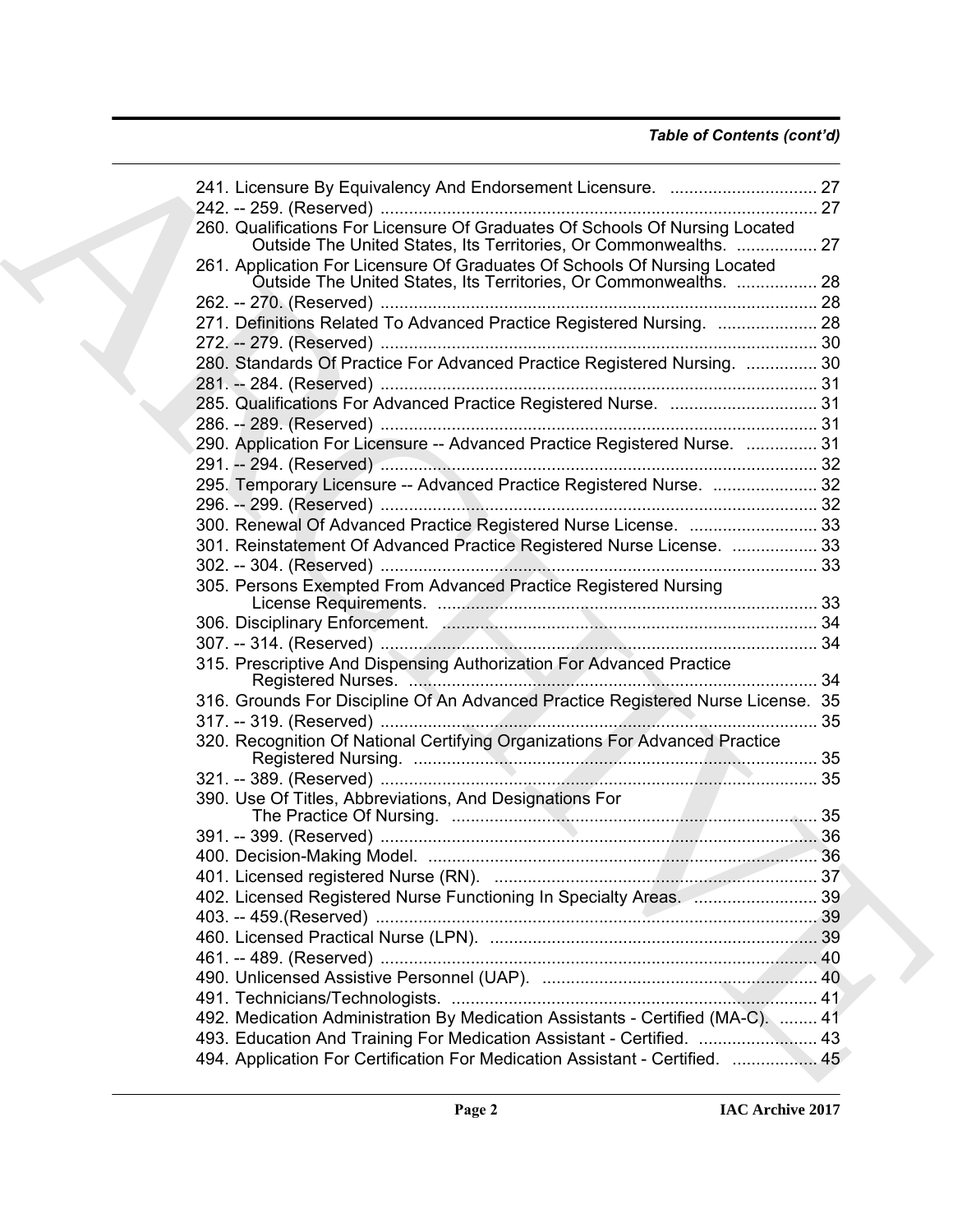### Table of Contents (cont'd)

|  | 46. Certification Renewal For Medication Assistant - Certified.  46                                                                 |  |
|--|-------------------------------------------------------------------------------------------------------------------------------------|--|
|  | 497. Fees Applicable To Medication Assistant - Certified And                                                                        |  |
|  | 498. Changes In Name And Address For Notification Purposes.  48                                                                     |  |
|  |                                                                                                                                     |  |
|  | 600. Nursing Education For Registered And Practical Nurses.  48                                                                     |  |
|  |                                                                                                                                     |  |
|  |                                                                                                                                     |  |
|  |                                                                                                                                     |  |
|  |                                                                                                                                     |  |
|  |                                                                                                                                     |  |
|  |                                                                                                                                     |  |
|  |                                                                                                                                     |  |
|  |                                                                                                                                     |  |
|  | 632. Financial Support Of Educational Program For Practical Nurse,<br>Registered Nurse, And Advanced Practice Registered Nurse.  52 |  |
|  |                                                                                                                                     |  |
|  |                                                                                                                                     |  |
|  |                                                                                                                                     |  |
|  |                                                                                                                                     |  |
|  |                                                                                                                                     |  |
|  |                                                                                                                                     |  |
|  |                                                                                                                                     |  |
|  |                                                                                                                                     |  |
|  |                                                                                                                                     |  |
|  |                                                                                                                                     |  |
|  |                                                                                                                                     |  |
|  | 681. Curriculum Requirements For Nursing Education Programs.  57                                                                    |  |
|  |                                                                                                                                     |  |
|  |                                                                                                                                     |  |
|  |                                                                                                                                     |  |
|  |                                                                                                                                     |  |
|  |                                                                                                                                     |  |
|  |                                                                                                                                     |  |
|  |                                                                                                                                     |  |
|  |                                                                                                                                     |  |
|  |                                                                                                                                     |  |
|  |                                                                                                                                     |  |
|  |                                                                                                                                     |  |
|  |                                                                                                                                     |  |
|  |                                                                                                                                     |  |
|  |                                                                                                                                     |  |
|  |                                                                                                                                     |  |
|  |                                                                                                                                     |  |
|  |                                                                                                                                     |  |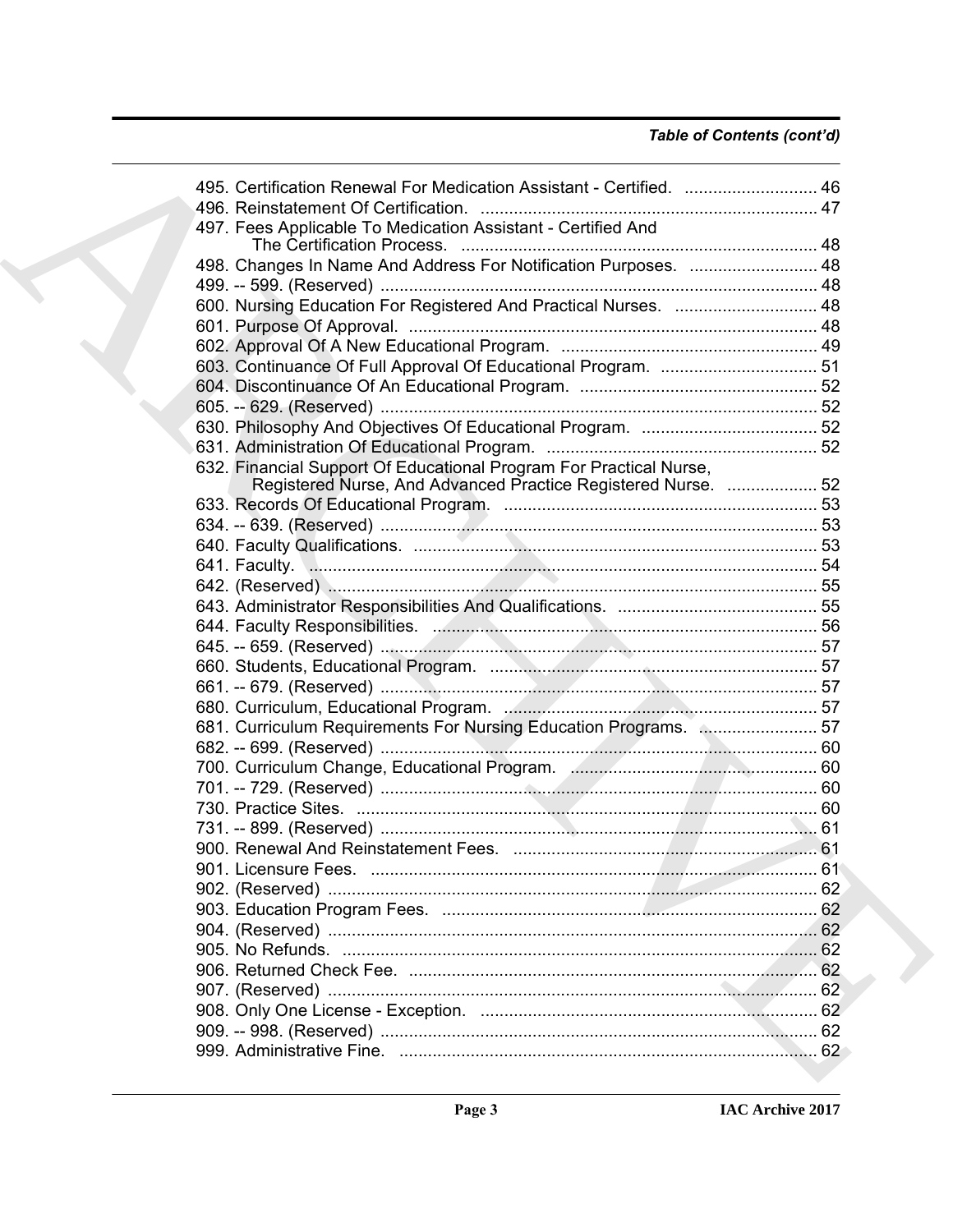### **IDAPA 23 TITLE 01 CHAPTER 01**

### **IDAPA 23 - BOARD OF NURSING**

### **23.01.01 - RULES OF THE IDAHO BOARD OF NURSING**

### <span id="page-3-2"></span><span id="page-3-1"></span>**000. LEGAL AUTHORITY.**

### <span id="page-3-3"></span>**001. TITLE AND SCOPE.**

### <span id="page-3-4"></span>**002. INCORPORATION BY REFERENCE.**

### <span id="page-3-5"></span>**003. WRITTEN INTERPRETATIONS.**

### <span id="page-3-6"></span>**004. ADMINISTRATIVE APPEALS.**

### <span id="page-3-7"></span>**005. PUBLIC RECORDS.**

### <span id="page-3-8"></span>**006. OFFICE INFORMATION.**

<span id="page-3-0"></span>

| <b>IDAPA 23 - BOARD OF NURSING</b> |                                                                                                                                                                                                                                                                                                                                                              |             |  |
|------------------------------------|--------------------------------------------------------------------------------------------------------------------------------------------------------------------------------------------------------------------------------------------------------------------------------------------------------------------------------------------------------------|-------------|--|
|                                    | 23.01.01 - RULES OF THE IDAHO BOARD OF NURSING                                                                                                                                                                                                                                                                                                               |             |  |
| 000.                               | LEGAL AUTHORITY.<br>This chapter is adopted in accordance with Section 54-1404(13), Idaho Code.                                                                                                                                                                                                                                                              | $(4-4-13)$  |  |
| 001.                               | <b>TITLE AND SCOPE.</b>                                                                                                                                                                                                                                                                                                                                      |             |  |
| 01.                                | Title. These rules shall be cited in full as IDAPA 23.01.01, "Rules of the Idaho Board of Nursing."                                                                                                                                                                                                                                                          | $(7-1-93)$  |  |
| 02.                                | Scope. These rules include, but are not limited to the minimum standards of nursing practice,<br>licensure, educational programs and discipline.                                                                                                                                                                                                             | $(7-1-93)$  |  |
| 002.                               | <b>INCORPORATION BY REFERENCE.</b><br>There are no documents that have been incorporated by reference into these rules.                                                                                                                                                                                                                                      | $(3-30-01)$ |  |
| 003.                               | <b>WRITTEN INTERPRETATIONS.</b><br>In accordance with Sections 54-1401 through 54-1418, Idaho Code, this Board has written statements which pertain<br>to the interpretation of the rules of this chapter, or to the documentation of compliance with the rules of this chapter.<br>These documents are available for public inspection at the Board office. | $(3-30-07)$ |  |
| 004.                               | <b>ADMINISTRATIVE APPEALS.</b><br>The Idaho Rules of Administrative Procedure of the Attorney General on contested cases, IDAPA 04.11.01, "Idaho<br>Rules of Administrative Procedure," Section 100, et seq., shall apply in addition to Board of Nursing Rules, IDAPA<br>23.01.01, "Rules of the Idaho Board of Nursing."                                   | $(3-30-07)$ |  |
| 005.                               | <b>PUBLIC RECORDS.</b><br>Board records are subject to the provisions of the Idaho Public Records Act, Title 74, Chapter 1, Idaho Code.                                                                                                                                                                                                                      | $(3-30-01)$ |  |
| 006.                               | <b>OFFICE INFORMATION.</b>                                                                                                                                                                                                                                                                                                                                   |             |  |
| 01.                                | Street Address. The offices of the Board are located at 280 North Eighth Street, Boise, Idaho.                                                                                                                                                                                                                                                               | $(3-30-01)$ |  |
| 02.                                | Mailing Address. The mailing address of the Board is P.O. Box 83720, Boise, Idaho 83720-0061.                                                                                                                                                                                                                                                                | $(3-30-01)$ |  |
| 03.                                | Telephone Number. The telephone number of the Board is (208) 334-3110.                                                                                                                                                                                                                                                                                       | $(3-30-01)$ |  |
| 04.<br>3529.                       | <b>Telecommunications.</b> A TDD or telecommunications device for the deaf is available at (800) 377-                                                                                                                                                                                                                                                        | $(3-30-01)$ |  |
| 05.                                | <b>Facsimile.</b> The Board's FAX number is (208) 334-3262.                                                                                                                                                                                                                                                                                                  | $(3-30-01)$ |  |
|                                    | Electronic Address. The Board's website is www.ibn.idaho.gov.                                                                                                                                                                                                                                                                                                | $(3-30-01)$ |  |

### <span id="page-3-9"></span>**007. FILING OF DOCUMENTS.**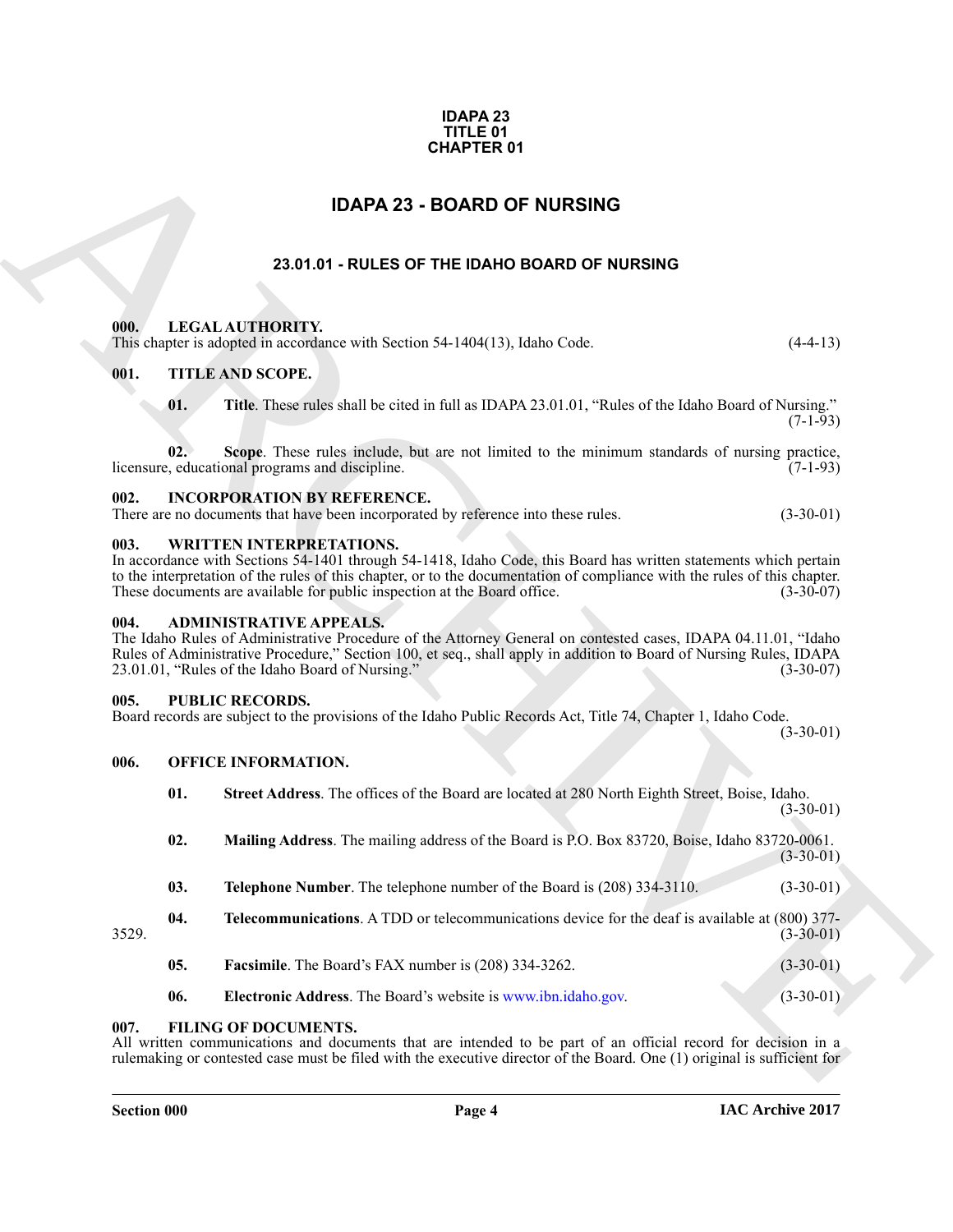submission to the hearing officer, with one (1) copy for the Board and one (1) copy submitted to the opposing party. Whenever documents are filed by facsimile transmission (FAX), originals shall be deposited in the mail the same day<br>or hand delivered the following business day to the hearing officer or the Board, and opposing parties. (3 or hand delivered the following business day to the hearing officer or the Board, and opposing parties.

### <span id="page-4-0"></span>**008. CHANGES IN NAME AND ADDRESS -- ADDRESS FOR NOTIFICATION PURPOSES.**

**01. Change of Name**. Whenever a change of licensee name occurs, the Board must be immediately notified of the change. Documentation confirming the change of name must be provided to the Board on request.

 $(3-30-01)$ 

**02.** Change of Address. Whenever a change of licensee address occurs, the Board must be tely notified of the change. (3-24-17) immediately notified of the change.

### **03. Address for Notification Purposes**. (3-24-17)

**a.** The most recent mailing or electronic address on record with the Board will be utilized for purposes itten communication with the licensee. (3-24-17) of all written communication with the licensee.

**b.** In a contested case proceeding, the service of process of Board documents (including notices, ses, complaints, subpoenas and orders) will be made by:  $(3-24-17)$ summonses, complaints, subpoenas and orders) will be made by:

i. Personal service; (3-24-17)

ii. Mailing to the licensee's mailing address on record; or (3-24-17)

iii. E-mailing to the licensee's electronic address on record, if authorized. Service on an electronic address is authorized when the licensee has already appeared in the proceeding or has agreed in writing to service by e-mail.  $(3-24-17)$ e-mail.  $(3-24-17)$ 

### <span id="page-4-1"></span>**009. (RESERVED)**

### <span id="page-4-4"></span><span id="page-4-3"></span><span id="page-4-2"></span>**010. DEFINITIONS.**

Beach of Michael solutions (and the United States) and the Halbert of Michael States (1) and the Halbert of Michael States (1) and the United States (1) and the United States (1) and the United States (1) and the United S **01. Abandonment**. The termination of a nurse/patient relationship without first making appropriate arrangements for continuation of required nursing care. The nurse/patient relationship begins when responsibility for nursing care of a patient is accepted by the nurse. Refusal to accept an employment assignment or refusal to accept or begin a nurse/patient relationship is not abandonment. Reasonable notification, or a timely request for alternative care for a patient, directed to a qualified provider or to a staff supervisor, prior to leaving the assignment, constitutes termination of the nurse/patient relationship. (4-4-13)

<span id="page-4-5"></span>**02.** Accreditation. The official authorization or status granted by a recognized accrediting entity or ther than a state board of nursing. (7-1-93) agency other than a state board of nursing.

<span id="page-4-6"></span>**03. Administration of Medications**. The process whereby a prescribed medication is given to a patient by one (1) of several routes. Administration of medication is a complex nursing responsibility which requires a knowledge of anatomy, physiology, pathophysiology, and pharmacology. Only persons authorized under Board statutes and these rules may administer medications and treatments as prescribed by health care providers authorized to prescribe medications.  $(4-7-11)$ 

**04.** Approval. The process by which the Board evaluates and grants official recognition to education s that meet standards established by the Board. (5-3-03) programs that meet standards established by the Board.

<span id="page-4-9"></span><span id="page-4-8"></span><span id="page-4-7"></span>**05.** Assist. To aid or help in the accomplishment of a prescribed set of actions. (7-1-93)

**06.** Assistance With Medications. The process whereby a non-licensed care provider is delegated a licensed nurse to aid a patient who cannot independently self-administer medications. (5-3-03) tasks by a licensed nurse to aid a patient who cannot independently self-administer medications.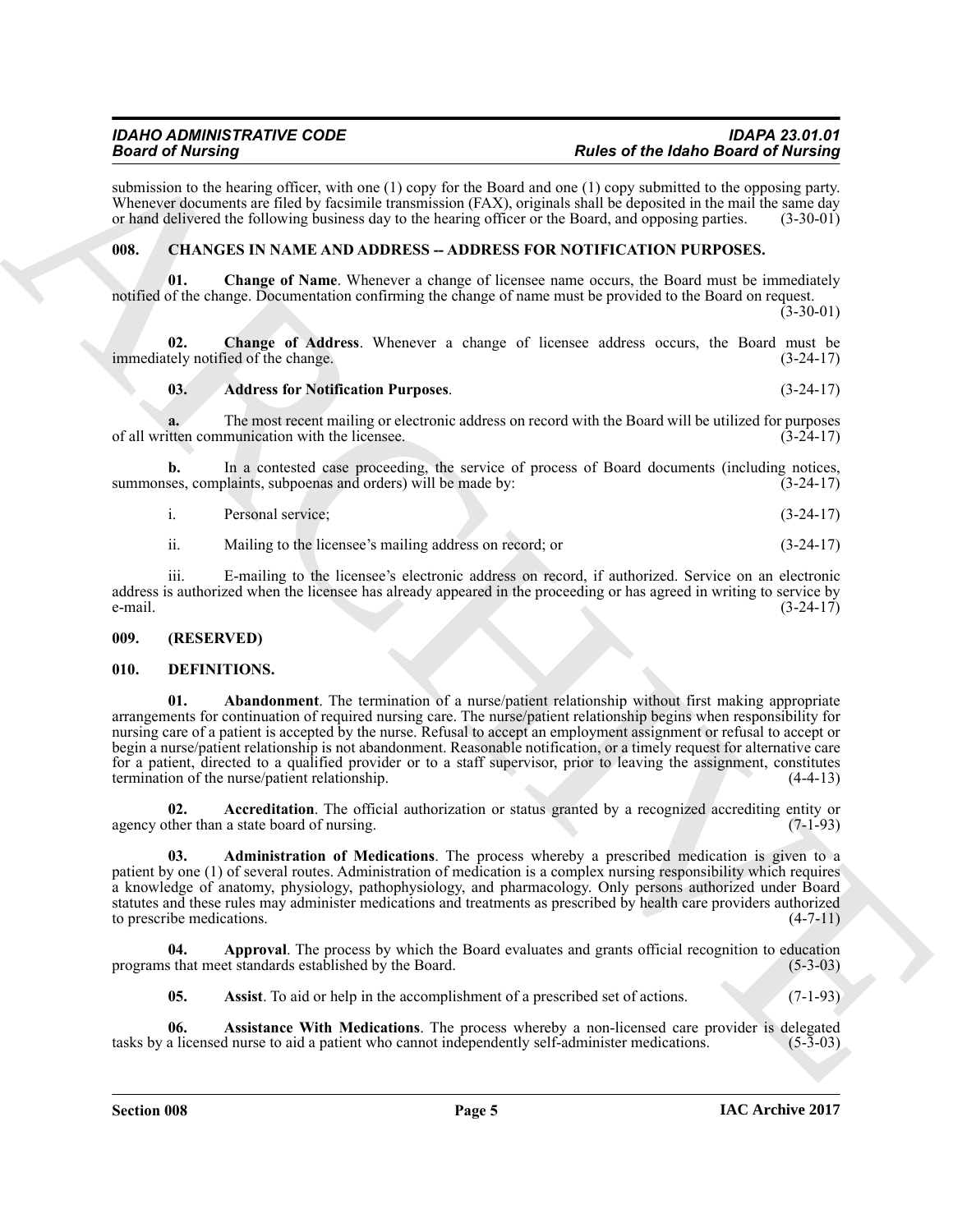<span id="page-5-2"></span><span id="page-5-1"></span><span id="page-5-0"></span>**07. Board**. The Idaho Board of Nursing. (7-1-93)

**08. Board Staff**. The executive director and other such personnel as are needed to implement the Nursing Practice Act and these rules. (7-1-93)

**Fraction of the latter of the latter based of the latter of the latter of the latter of the latter of the latter of the latter of the latter of the latter of the latter of the latter of the latter of the latter of the st 09. Charge Nurse**. A licensed nurse who bears primary responsibility for assessing, planning, prioritizing and evaluating care for the patients on a unit, as well as the overall supervision of the licensed and unlicensed staff delivering the nursing care. (5-3-03)

<span id="page-5-3"></span>**10. Clinical Preceptor**. A licensed registered nurse, or other qualified individual as defined in these rules, who acts to facilitate student training in a manner prescribed by a written agreement between the preceptor's employer and an educational institution.

<span id="page-5-4"></span>**11. Competence**. Safely performing those functions within the role of the licensee in a manner that demonstrates essential knowledge, judgment and skills. (5-3-03)

12. **Curriculum**. The systematic arrangement of learning experiences including didactic courses, practical experiences, and other activities needed to meet the requirements of the nursing program and of the certificate or degree conferred by the parent institution. (5-3-03)

<span id="page-5-7"></span><span id="page-5-6"></span><span id="page-5-5"></span>**13. Delegation**. The process by which a licensed nurse assigns tasks to be performed by others.

 $(5-3-03)$ 

**14. Disability**. Any physical, mental, or emotional condition that interferes with the nurse's ability to practice nursing safely and competently. (5-3-03)

**15. Emeritus License**. A license issued to a nurse who desires to retire from active practice for any (5-3-03) length of time.

<span id="page-5-10"></span><span id="page-5-9"></span><span id="page-5-8"></span>**16.** Licensing Examination. A licensing examination that is acceptable to the Board. (5-3-03)

**17.** License in Good Standing. A license not subject to current disciplinary action, restriction, 1 or investigation in any jurisdiction. (5-3-03) probation or investigation in any jurisdiction.

<span id="page-5-11"></span>**18. Limited License**. A nursing license subject to specific restrictions, terms, and conditions. (5-3-03)

<span id="page-5-13"></span><span id="page-5-12"></span>**19.** Nursing Assessment. The systematic collection of data related to the patient's health care needs. (5-3-03)

**20. Nursing Diagnosis**. The clinical judgment or conclusion regarding patient/client/family/ ity response to actual or potential health problems made as a result of the nursing assessment. (7-1-93) community response to actual or potential health problems made as a result of the nursing assessment.

<span id="page-5-16"></span><span id="page-5-15"></span><span id="page-5-14"></span>**21. Nursing Intervention**. An action deliberately selected and performed to support the plan of care.  $(5-3-03)$ 

**22. Nursing Jurisdiction**. Unless the context clearly denotes a different meaning, when used in these rules, the term nursing jurisdiction shall mean any or all of the fifty (50) states, U.S. territories or commonwealths, as the case may be.  $(4-4-13)$ 

**23.** Nursing Service Administrator. A licensed registered nurse who has administrative responsibility ursing services provided in a health care setting. (7-1-93) for the nursing services provided in a health care setting.

**24. Organized Program of Study**. A written plan of instruction to include course objectives and content, teaching strategies, provisions for supervised clinical practice, evaluation methods, length and hours of course, and faculty qualifications. (7-1-93) course, and faculty qualifications.

<span id="page-5-18"></span><span id="page-5-17"></span>**25. Patient**. An individual or a group of individuals who are the beneficiaries of nursing services in any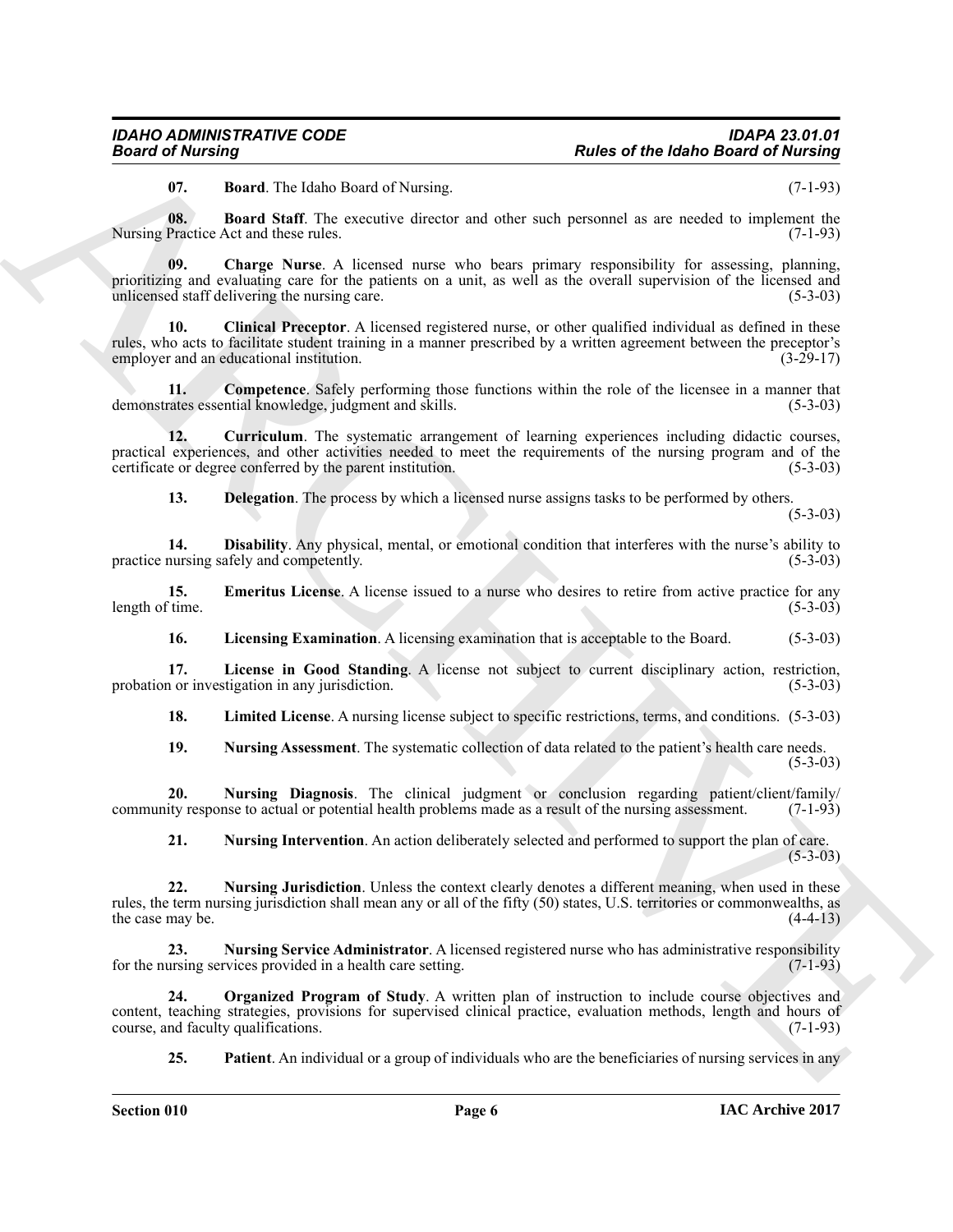setting and may include client, resident, family, community. (5-3-03)

<span id="page-6-2"></span>**26. Patient Education**. The act of teaching patients and their families, for the purpose of improving or maintaining an individual's health status. (5-3-03)

<span id="page-6-3"></span>**27. Plan of Care**. The goal-oriented strategy developed to assist individuals or groups to achieve optimal health potential.

<span id="page-6-4"></span>**28. Practice Standards**. General guidelines that identify roles and responsibilities for a particular category of licensure and, used in conjunction with the decision-making model, define a nurse's relationship with other care providers. (5-3-03)

<span id="page-6-5"></span>**29. Probation**. A period of time set forth in an order in which certain restrictions, conditions or ns are imposed on a licensee. (5-3-03) limitations are imposed on a licensee.

**30. Protocols**. Written standards that define or specify performance expectations, objectives, and (5-3-03) criteria. (5-3-03)

<span id="page-6-9"></span><span id="page-6-8"></span><span id="page-6-7"></span><span id="page-6-6"></span>**31. Revocation**. Termination of the authorization to practice. (5-3-03)

**32.** Scope of Practice. The extent of treatment, activity, influence, or range of actions permitted or ed for licensed nurses based on the nurse's education, preparation, and experience. (5-3-03) authorized for licensed nurses based on the nurse's education, preparation, and experience.

**33. Supervision**. Designating or prescribing a course of action, or giving procedural guidance, direction, and periodic evaluation. Direct supervision requires the supervisor to be physically present and immediately accessible to designate or prescribe a course of action or to give procedural guidance, direction, and periodic evaluation.

<span id="page-6-12"></span><span id="page-6-11"></span><span id="page-6-10"></span>**34.** Suspension. An order temporarily withdrawing a nurse's right to practice nursing. (5-3-03)

**35. Technician/Technologist**. These individuals are not credentialed by regulatory bodies in Idaho and may include, but are not limited to: surgical, dialysis and radiology technicians/technologists, monitor technicians and medical assistants. (3-30-07) and medical assistants.

**36.** Universal Standards. The recommendations published by the Center for Disease Control, Atlanta, for preventing transmission of infectious disease, also referred to as "Standard Precautions." (5-3-03) Georgia, for preventing transmission of infectious disease, also referred to as "Standard Precautions."

### <span id="page-6-0"></span>**011. -- 039. (RESERVED)**

### <span id="page-6-13"></span><span id="page-6-1"></span>**040. TEMPORARY LICENSE.**

A temporary license is a nonrenewable license. (3-30-07)

<span id="page-6-16"></span><span id="page-6-14"></span>**01. Issued at Discretion of Board**. Temporary licenses are issued, and may be extended, at the discretion of the Board.

**Parks of the labora Gaussian** and contained the state of the labora Gaussian and contained of the contained of the state of the state of the state of the state of the state of the state of the state of the state of the s **02. Temporary Licensure by Interstate Endorsement**. A temporary license may be issued to an applicant for interstate endorsement on proof of current licensure in good standing in another nursing jurisdiction, satisfactory documentation of employment within the three (3) years immediately preceding application, and compliance with the requirements of Section 240 of these rules. (4-4-13) compliance with the requirements of Section 240 of these rules.

**03. Temporary Licensure by Examination**. A temporary license to practice nursing until notification of examination results and completion of criminal background check may be issued to an applicant for Idaho licensure following graduation from a nursing education program recognized by the professional licensing board for another nursing jurisdiction, and compliance with Section 221 of these rules. (4-4-13) another nursing jurisdiction, and compliance with Section 221 of these rules.

<span id="page-6-15"></span>**a.** The practice of nursing by new graduates holding temporary licensure shall be limited as follows:  $(3-30-01)$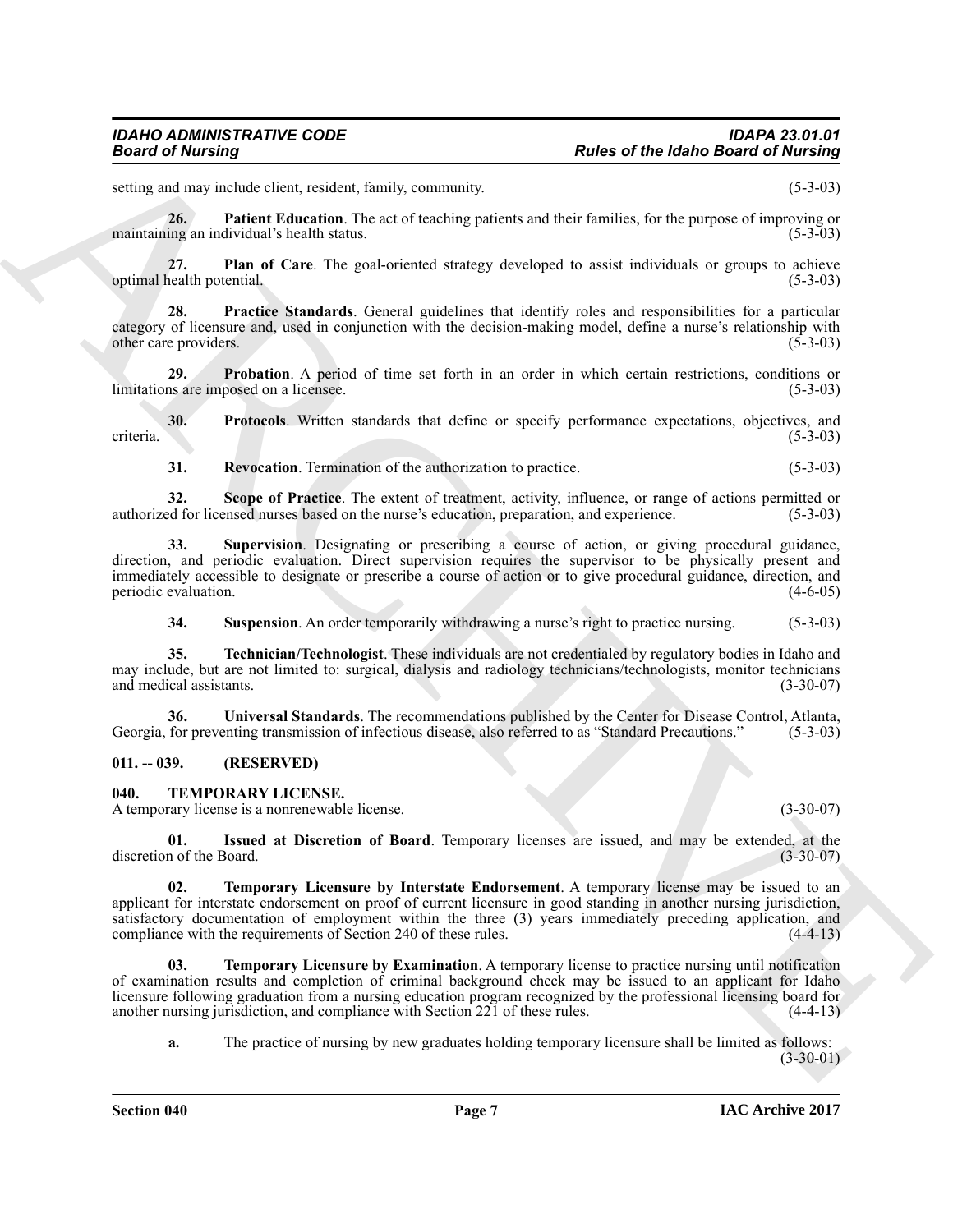**Parks of the Idahe Based of Nutring**<br> **Parks of the Idahe Based of Nutring**<br> **ARCHIVE CONTINUES**<br> **ARCHIVE CONTINUES**<br> **ARCHIVE CONTINUES**<br> **ARCHIVE CONTINUES**<br> **ARCHIVE CONTINUES**<br> **ARCHIVE CONTINUES**<br> **ARCHIVE CONTINUE** i. Direct supervision by a licensed registered nurse must be provided. (3-30-01) ii. May not act as charge nurse. (5-3-03) **b.** Temporary licenses issued to examination candidates will be issued for a period not to exceed three (3) months. (3-30-07) (3) months.  $(3-30-07)$ **04. Unsuccessful Examination Candidates**. (6-11-93) **a.** An applicant who fails to pass the licensing examination shall not be eligible for further temporary licensure. (3-30-01)

<span id="page-7-13"></span>

 $\mu$  (3-30-01)  $(3-30-01)$ **b.** In the event that such applicant subsequently passes the licensing examination after twelve (12)

months or more have elapsed following completion of the educational program, a temporary license with conditions may be issued until verification of clinical competence is received. (3-30-01)

<span id="page-7-11"></span>**05. Applicants Not in Active Practice**. A temporary license with specific terms and conditions may be issued to a person who has not actively engaged in the practice of nursing in any nursing jurisdiction for more than three (3) years immediately prior to the application for licensure or to an applicant whose completed application indicates the need for confirmation of the applicant's ability to practice safe nursing.  $(4-4-13)$ indicates the need for confirmation of the applicant's ability to practice safe nursing.

<span id="page-7-10"></span>**06. Applicants from Other Countries**. Upon final evaluation of the completed application, the Board may, at its discretion, issue a temporary license to a graduate from a nursing education program outside of a nursing jurisdiction, pending notification of results of the licensing examination. (4-4-13)

<span id="page-7-12"></span>**07.** Fee. The applicant must pay the temporary license fee, as prescribed in Subsection 901.07 of these (5-3-03)  $r_{\text{rules}}$  (5-3-03)

### <span id="page-7-0"></span>**041. -- 059. (RESERVED)**

### <span id="page-7-2"></span><span id="page-7-1"></span>**060. LICENSE RENEWAL.**

All licenses must be renewed as prescribed in Section 54-1411, Idaho Code. (3-24-17)

<span id="page-7-9"></span>**01.** Renewal Notice -- Licensed Registered Nurse. A notice of renewal will be provided to every currently licensed registered nurse, at the address on record with the Board, on or before July 1 of every oddnumbered year. (3-24-17)

<span id="page-7-8"></span>**02. Renewal Notice -- Licensed Practical Nurse**. A notice of renewal will be provided to every currently licensed practical nurse, at the address on record with the Board, on or before July 1 of every even-<br>
(3-24-17) numbered year.

**03. Renewal Notice -- Advanced Practice Registered Nurse**. A notice of renewal will be provided to every currently licensed advanced practice registered nurse, at the address on record with the Board, on or before July 1 of every odd-numbered year. (3-24-17) 1 of every odd-numbered year.

<span id="page-7-7"></span><span id="page-7-6"></span><span id="page-7-5"></span><span id="page-7-3"></span>**04. Renewal Applications**. Renewal applications may be obtained by contacting the Board. (4-7-11)

**05. Final Date to Renew**. The original completed renewal application and renewal fee as prescribed in Section 900 of these rules, must be submitted to the Board and post-marked or electronically dated not later than August 31 of the appropriate renewal year. (4-7-11) August 31 of the appropriate renewal year.

**06. Date License Lapsed**. Licenses not renewed prior to September 1 of the appropriate year will be lapsed and therefore invalid. (11-28-84)

<span id="page-7-4"></span>**07. Effective Period**. Renewed licenses shall be effective for a two (2) year period, from September 1 newal year. (3-30-01) of the renewal year.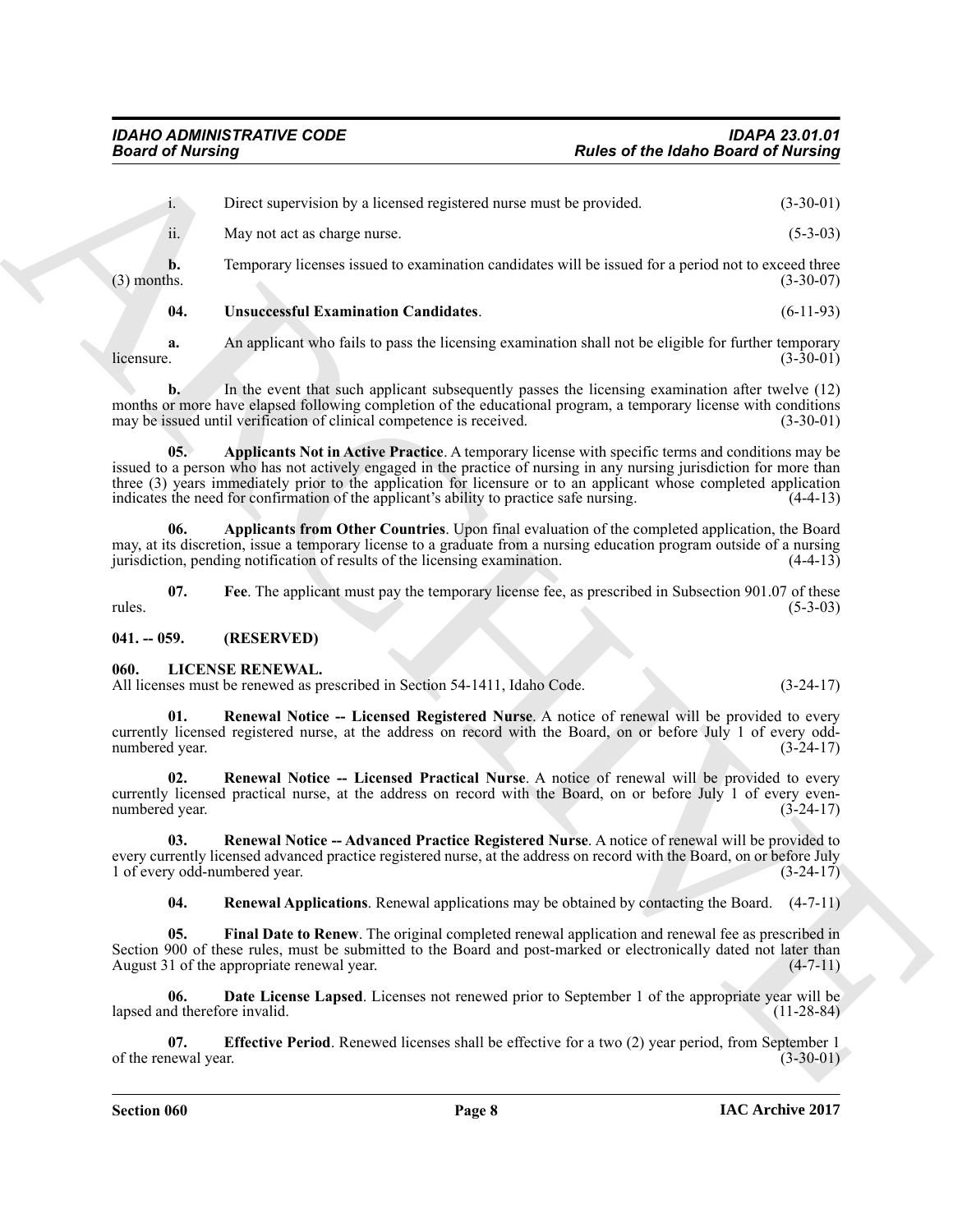### <span id="page-8-4"></span><span id="page-8-3"></span><span id="page-8-2"></span><span id="page-8-1"></span><span id="page-8-0"></span>**061. CONTINUED COMPETENCE REQUIREMENTS FOR RENEWAL OF AN ACTIVE LICENSE.**

| <b>Board of Nursing</b>                                  |                                                                                                                                                                                                                                                                                                                                           | Rules of the Idaho Board of Nursing |
|----------------------------------------------------------|-------------------------------------------------------------------------------------------------------------------------------------------------------------------------------------------------------------------------------------------------------------------------------------------------------------------------------------------|-------------------------------------|
| 061.                                                     | <b>CONTINUED COMPETENCE REQUIREMENTS FOR RENEWAL OF AN ACTIVE LICENSE.</b>                                                                                                                                                                                                                                                                |                                     |
| 01.<br>year renewal period:                              | <b>Learning Activities.</b> In order to renew an LPN or RN license, a licensee shall complete or comply<br>with at least two (2) of any of the learning activities listed below in Paragraphs 061.01.a., b., or c. within the two $(2)$ -                                                                                                 | $(3-25-16)$                         |
| a.                                                       | Practice:                                                                                                                                                                                                                                                                                                                                 | $(3-25-16)$                         |
| i.                                                       | Current nursing specialty certification as defined in Section 402 of these rules; or                                                                                                                                                                                                                                                      | $(3-25-16)$                         |
| ii.                                                      | One hundred (100) hours of practice or simulation practice, paid or unpaid, in which the nurse<br>applies knowledge or clinical judgment in a way that influences patients, families, nurses, or organizations; (3-25-16)                                                                                                                 |                                     |
| b.                                                       | Education, Continuing Education, E-learning, and In-service:                                                                                                                                                                                                                                                                              | $(3-25-16)$                         |
|                                                          | Fifteen (15) contact hours of continuing education, e-learning, academic courses, nursing-related<br>in-service offered by an accredited educational institution, healthcare institution, or organization (a contact hour<br>equals not less than fifty $(50)$ minutes); or                                                               | $(3-25-16)$                         |
| $\overline{\mathbf{u}}$ .<br>Department of Education; or | Completion of a minimum of one (1) semester credit hour of post-licensure academic education<br>relevant to nursing practice, offered by a college or university accredited by an organization recognized by the U.S.                                                                                                                     | $(3-25-16)$                         |
| iii.                                                     | Completion of a Board-recognized refresher course in nursing or nurse residency program; or                                                                                                                                                                                                                                               | $(3-25-16)$                         |
| iv.                                                      | Participation in or presentation of a workshop, seminar, conference, or course relevant to the<br>practice of nursing and approved by an organization recognized by the Board to include, but not limited to: (3-25-16)                                                                                                                   |                                     |
| (1)                                                      | A nationally recognized nursing organization;                                                                                                                                                                                                                                                                                             | $(3-25-16)$                         |
| (2)                                                      | An accredited academic institution;                                                                                                                                                                                                                                                                                                       | $(3-25-16)$                         |
| (3)                                                      | A provider of continuing education recognized by another board of nursing;                                                                                                                                                                                                                                                                | $(3-25-16)$                         |
| (4)                                                      | A provider of continuing education recognized by a regulatory board of another discipline; or                                                                                                                                                                                                                                             | $(3-25-16)$                         |
| (5)                                                      | A program that meets criteria established by the Board;                                                                                                                                                                                                                                                                                   | $(3-25-16)$                         |
| c.                                                       | Professional Engagement:                                                                                                                                                                                                                                                                                                                  | $(3-25-16)$                         |
| $i$ .                                                    | Acknowledged contributor to a published nursing-related article or manuscript; or                                                                                                                                                                                                                                                         | $(3-25-16)$                         |
| ii.                                                      | Teaching or developing a nursing-related course of instruction; or                                                                                                                                                                                                                                                                        | $(3-25-16)$                         |
| 111.<br>associations or committees.                      | Participation in related professional activities including, but not limited to, research, published<br>professional materials, nursing-related volunteer work, teaching (if not licensee's primary employment), peer<br>reviewing, precepting, professional auditing, and service on nursing or healthcare related boards, organizations, | $(3-25-16)$                         |
| 02.                                                      | APRN Continued Competence Requirements. Registered nurses who also hold an active license<br>as an APRN shall only meet the requirements of Section 300 of these rules.                                                                                                                                                                   | $(3-25-16)$                         |
| 03.                                                      | First Renewal Exemption. A licensee is exempt from the continued competence requirement for<br>the first renewal following initial licensure by examination.                                                                                                                                                                              | $(3-25-16)$                         |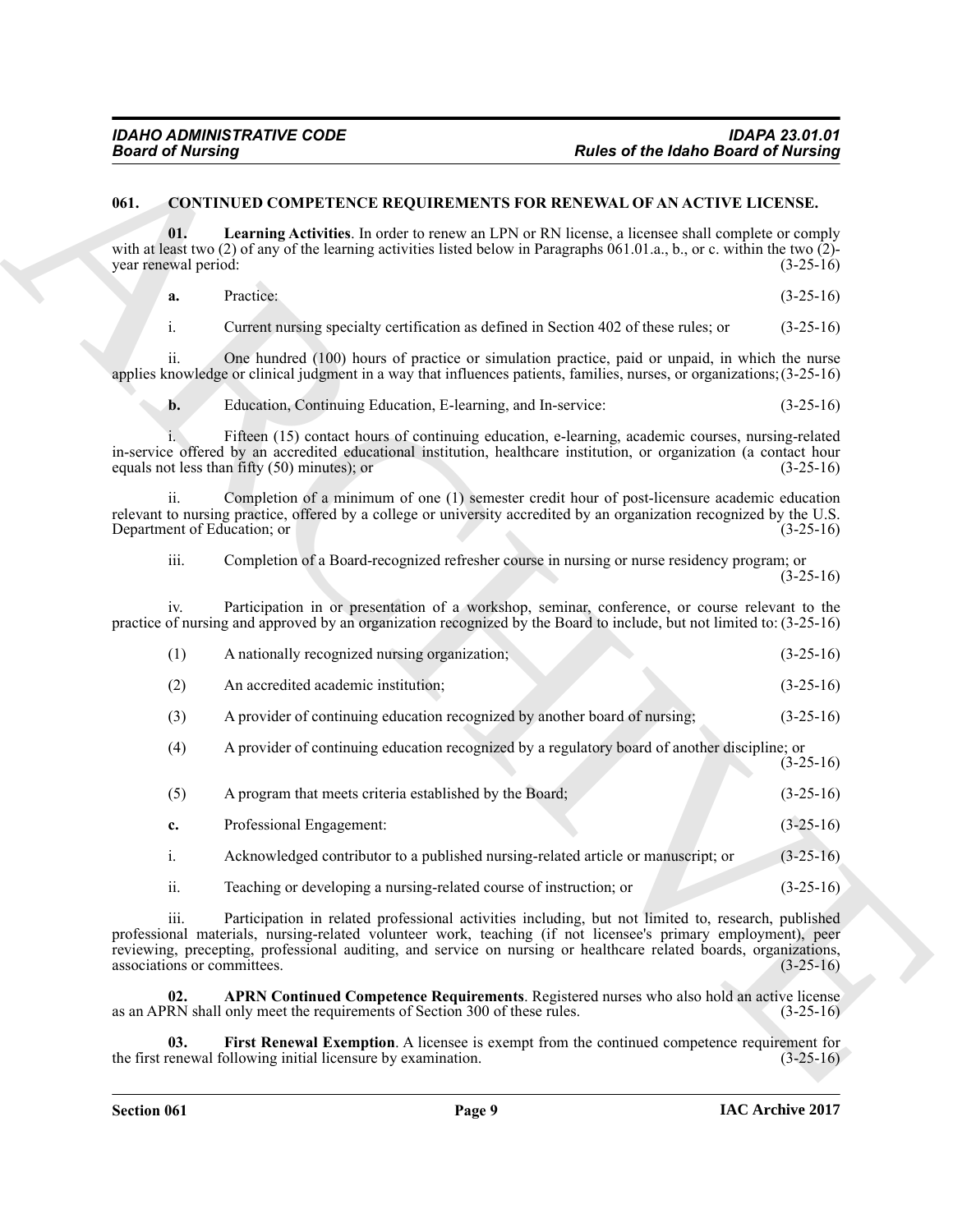<span id="page-9-4"></span>**04. Extension**. The Board may grant an extension for good cause for up to one (1) year for the completion of continuing competence requirements. Such extension shall not relieve the licensee of the continuing competence requirements.<br>(3-25-16) competence requirements.

<span id="page-9-1"></span>**05. Beyond the Control of Licensee Exemption**. The Board may, in the exercise of its sound discretion, grant an exemption for all or part of the continuing competence requirements due to circumstances beyond<br>(3-25-16) the control of the licensee.

<span id="page-9-3"></span>**06. Disciplinary Proceeding**. Continued competence activities or courses required by Board order in a lary proceeding shall not be counted as meeting the requirements for licensure renewal. (3-25-16) disciplinary proceeding shall not be counted as meeting the requirements for licensure renewal.

<span id="page-9-2"></span>**07. Compliance Effective Dates**. Compliance with the continuing competence requirements of Sections 061 and 062 will be necessary to renew an LPN license beginning with 2018 renewals and an RN license beginning with 2019 renewals. (3-25-16)

### <span id="page-9-5"></span><span id="page-9-0"></span>**062. DOCUMENTING COMPLIANCE WITH CONTINUED COMPETENCE REQUIREMENTS.**

**01. Retention of Original Documentation**. All licensees are required to maintain original documentation of completion for a period of two (2) years following renewal and to provide such documentation within thirty (30) days of a request from the Board for proof of compliance. (3-25-16) within thirty  $(30)$  days of a request from the Board for proof of compliance.

<span id="page-9-7"></span><span id="page-9-6"></span>**02. Documentation of Compliance**. Documentation of compliance shall be as follows: (3-25-16)

**Passe of the laboration** The bust in the bust and an expectation of the laboration of the laboration of the set of the set of the set of the set of the set of the set of the set of the set of the set of the set of the se **a.** Evidence of national certification shall include a copy of a certificate that includes the name of licensee, name of certifying body, date of certification, and date of certification expiration. Certification shall be initially attained during the licensure period, have been in effect during the entire licensure period, or have been recertified during the licensure period. (3-25-16) recertified during the licensure period.

**b.** Evidence of post-licensure academic education shall include a copy of the transcript with the name of the licensee, name of educational institution, date(s) of attendance, name of course, and number of credit hours received. (3-25-16) received.  $(3-25-16)$ 

**c.** Evidence of completion of a Board-recognized refresher course shall include certificate or written correspondence from the provider with the name of the licensee, name of provider, and verification of successful completion of the course. (3-25-16) completion of the course.

**d.** Evidence of completion of research or a nursing project shall include an abstract or summary, the name of the licensee, role of the licensee as principal or contributing investigator, date of completion, statement of the problem, research or project objectives, methods used, and summary of findings. (3-25-16) problem, research or project objectives, methods used, and summary of findings.

Evidence of contributing to a published nursing-related article, manuscript, paper, book, or book de a copy of the publication to include the name of the licensee and publication date. (3-25-16) chapter shall include a copy of the publication to include the name of the licensee and publication date.

**f.** Evidence of teaching a course for college credit shall include documentation of the course offering indicating instructor, course title, course syllabus, and the number of credit hours. Teaching a particular course may only be used once to satisfy the continued competence requirement unless the course offering and syllabus has changed in a material or significant fashion. (3-25-16)

**g.** Evidence of teaching a course for continuing education credit shall include a written attestation from the director of the program or authorizing entity including the date(s) of the course and the number of hours awarded.  $(3-25-16)$ 

**h.** Evidence of hours of continuing learning activities or courses shall include the name of the title of activity, name of provider, number of hours, and date of activity. (3-25-16) licensee, title of activity, name of provider, number of hours, and date of activity.

**i.** Evidence of one hundred (100) hours of practice in nursing shall include the name of the licensee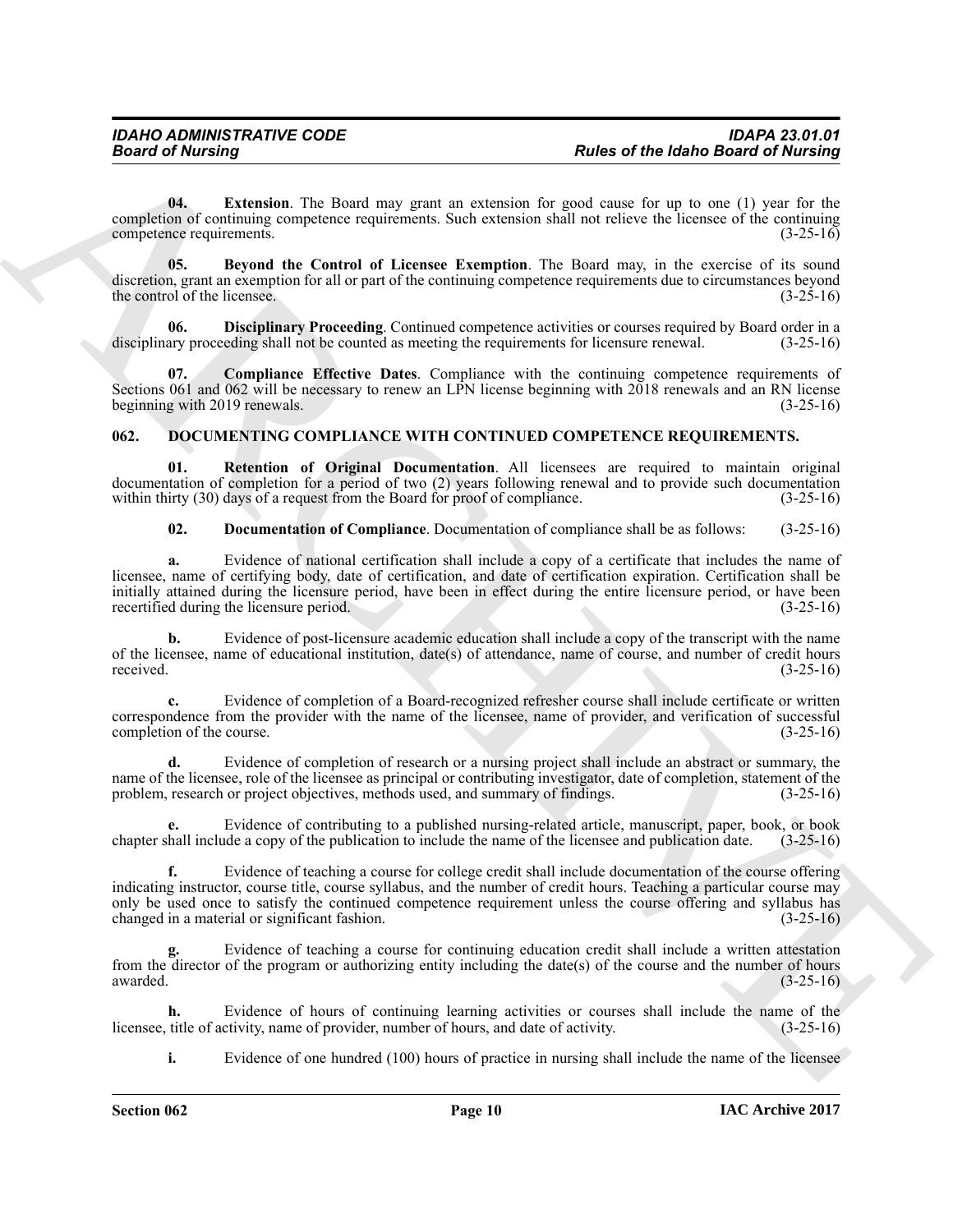**Each of Drivering Street of the United Street of the Hart of Die Information of the Northern Barrow Constrainer<br>
ARCHIVES THE CONSTRUCTION CONTINUES INTO A CONSTRUCT CONTINUES INTO A CONSTRUCT CONTINUES INTO A CONSTRUCT** and documentation satisfactory to the Board of the number of hours worked during review period validated by the employer/recipient agency. If self-employed, hours worked may be validated through other methods such as tax records or other business records. If practice is of a volunteer or gratuitous nature, hours worked may be validated by the recipient agency.  $(3-25-16)$ 

### <span id="page-10-2"></span><span id="page-10-0"></span>**063. LICENSE REINSTATEMENT (NON-DISCIPLINE).**

**Within One Year**. A person whose license has lapsed for failure to pay the renewal fee by the v apply for reinstatement within one (1) year by: (3-30-07) specified date may apply for reinstatement within one  $(1)$  year by:

<span id="page-10-6"></span>**a.** Filing a completed renewal application; and (3-30-01)

**b.** Payment of the verification of records fee and the renewal fee as prescribed in Subsection 900.05 of these rules. (4-2-03) these rules.  $(4-2-03)$ 

**02. After One Year**. After one (1) year, but less than three (3) years, a person whose license has lapsed e to pay the renewal fee by the specified date may apply for reinstatement by: (3-30-07) for failure to pay the renewal fee by the specified date may apply for reinstatement by:

<span id="page-10-3"></span>**a.** Filing a completed reinstatement application; and  $(3-30-01)$ 

**b.** Payment of the fees prescribed in Subsection 900.05 of these rules; and  $(3-30-07)$ 

**c.** Providing evidence satisfactory to the Board of the applicant's ability to practice safely and competently. (3-30-01) competently. (3-30-01) (3-30-01)

**d.** Causing the submission of a current fingerprint-based criminal history check as set forth in Section (3), Idaho Code. (4-7-11) 54-1401(3), Idaho Code.

**03. After Three Years**. After three (3) years, a person whose license has lapsed for failure to timely enewal fee may apply for reinstatement by: (3-30-07) pay the renewal fee may apply for reinstatement by:

- <span id="page-10-4"></span>**a.** Filing a completed reinstatement application; and (3-30-07)
- **b.** Payment of the fees prescribed in Subsection 900.05 of these rules; and (3-30-07)
- **c.** Payment of the temporary license fee prescribed in Subsection 901.07 of these rules, if required; (4-2-03) and  $(4-2-03)$

**d.** Providing evidence, satisfactory to the Board, of the applicant's ability to practice safely and thy. (3-30-07) competently.

**e.** Causing the submission of a current fingerprint-based criminal history check as set forth in Section 54-1401(3), Idaho Code. (4-7-11)

**04.** Reinstatement of Emeritus License to Current Status. A person who holds a current emeritus a good standing may apply for reinstatement of the license to active and unrestricted status by: (4-2-03) license in good standing may apply for reinstatement of the license to active and unrestricted status by:

- <span id="page-10-5"></span>**a.** Submitting a completed application for reinstatement; and (4-2-03)
- **b.** Payment of the fees prescribed in Subsection 900.05 of these rules; and  $(3-30-07)$

<span id="page-10-7"></span>**c.** Providing evidence, satisfactory to the Board, of the applicant's current competency to practice.

(3-30-07)

### <span id="page-10-1"></span>**064. REINSTATEMENT AFTER DISCIPLINE.**

<span id="page-10-8"></span>**01. Submission of Application Materials**. A person whose license has been subject to disciplinary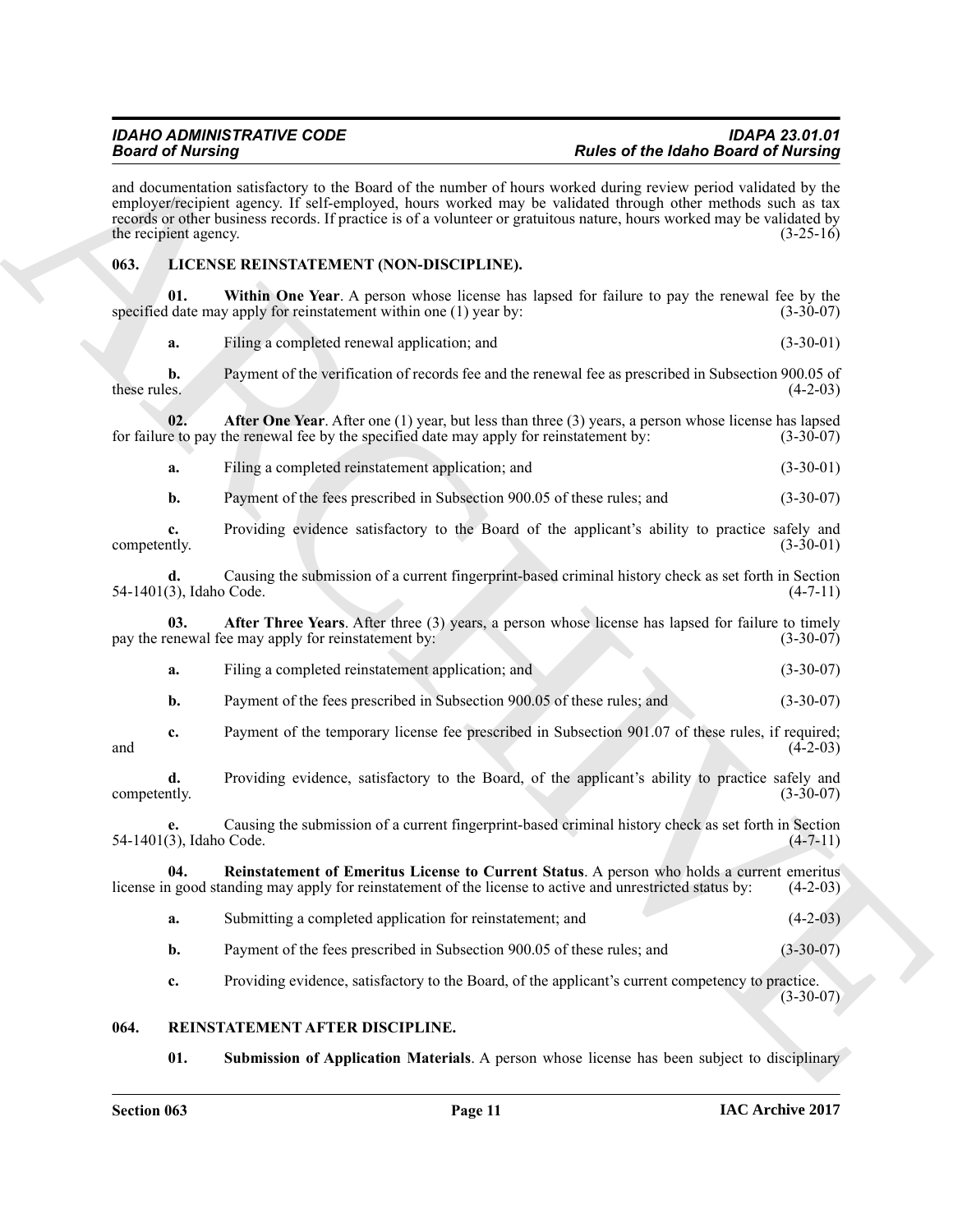<span id="page-11-7"></span><span id="page-11-3"></span>

| <b>Board of Nursing</b>                |                                                                                                                                                                                                                                                                    | <b>Rules of the Idaho Board of Nursing</b> |              |
|----------------------------------------|--------------------------------------------------------------------------------------------------------------------------------------------------------------------------------------------------------------------------------------------------------------------|--------------------------------------------|--------------|
|                                        | action by the Board may apply for reinstatement of the license to active and unrestricted status by:                                                                                                                                                               |                                            | $(4-7-11)$   |
| a.                                     | Submitting a completed application for reinstatement; and                                                                                                                                                                                                          |                                            | $(4-7-11)$   |
| b.                                     | Payment of the fees prescribed in Subsection 900.05 of these rules; and                                                                                                                                                                                            |                                            | $(4-7-11)$   |
| c.<br>reinstatement; and               | Documenting compliance with any term and restrictions set forth in any order as a condition of                                                                                                                                                                     |                                            | $(4-7-11)$   |
| d.<br>competently.                     | Providing evidence, satisfactory to the Board, of the applicant's ability to practice safely and                                                                                                                                                                   |                                            | $(4-7-11)$   |
| е.<br>54-1401(3), Idaho Code.          | Causing the submission of a current fingerprint-based criminal history check as set forth in Section                                                                                                                                                               |                                            | $(4-7-11)$   |
| 02.<br>Board.                          | Appearance Before Board. Applicants for reinstatement may be required to appear before the                                                                                                                                                                         |                                            | $(3-15-02)$  |
| 03.                                    | <b>Evaluation of Applications.</b> In considering applications for reinstatement, the Board will evaluate:                                                                                                                                                         |                                            | $(3-15-02)$  |
| a.                                     | The nature and severity of the act which resulted in discipline;                                                                                                                                                                                                   |                                            | $(4-7-11)$   |
| b.                                     | The conduct of the applicant subsequent to the discipline;                                                                                                                                                                                                         |                                            | $(4-7-11)$   |
| c.                                     | The lapse of time since discipline;                                                                                                                                                                                                                                |                                            | $(4-7-11)$   |
| prerequisite for reinstatement;        | The degree of compliance with all terms and conditions the Board may have set forth as a                                                                                                                                                                           |                                            | $(3-15-02)$  |
| e.                                     | Any intervening circumstances that may have altered the need for compliance;                                                                                                                                                                                       |                                            | $(3-15-02)$  |
| f.                                     | The degree of rehabilitation attained by the applicant as evidenced by statements sent directly to the<br>Board from qualified people who have professional knowledge of the applicant;                                                                            |                                            | $(11-28-84)$ |
| g.<br>nursing; and                     | The applicant's adherence to or violation of any applicable law or rule regulating the practice of                                                                                                                                                                 |                                            | $(4-6-05)$   |
|                                        | The applicant's criminal background information as evidenced by a current fingerprint based<br>criminal history check as set forth in Section 54-1401(3), Idaho Code.                                                                                              |                                            | $(4-6-05)$   |
| 04.                                    | Board Action Possible. After evaluation, the Board may deny a reinstatement, grant a<br>reinstatement, or issue a license permitting the applicant to practice nursing under specified terms and conditions.                                                       |                                            | $(3-15-02)$  |
| 05.                                    | Assessment of Costs. As a condition of withdrawing, reversing, modifying, or amending a prior<br>disciplinary order, the applicant may be required to pay all or any part of the costs incurred by the Board in the<br>proceedings in which the order was entered. |                                            | $(4-7-11)$   |
| 06.<br>years after entry of the order. | Application for Reinstatement After Revocation. Unless otherwise provided in the order of<br>revocation, applicants for reinstatement of revoked licenses may not apply for reinstatement for a period of two (2)                                                  |                                            | $(3-15-02)$  |
|                                        | (RESERVED)                                                                                                                                                                                                                                                         |                                            |              |

### <span id="page-11-6"></span><span id="page-11-5"></span><span id="page-11-4"></span><span id="page-11-0"></span>**065. -- 075. (RESERVED)**

### <span id="page-11-2"></span><span id="page-11-1"></span>**076. PERSONS EXEMPTED BY BOARD.**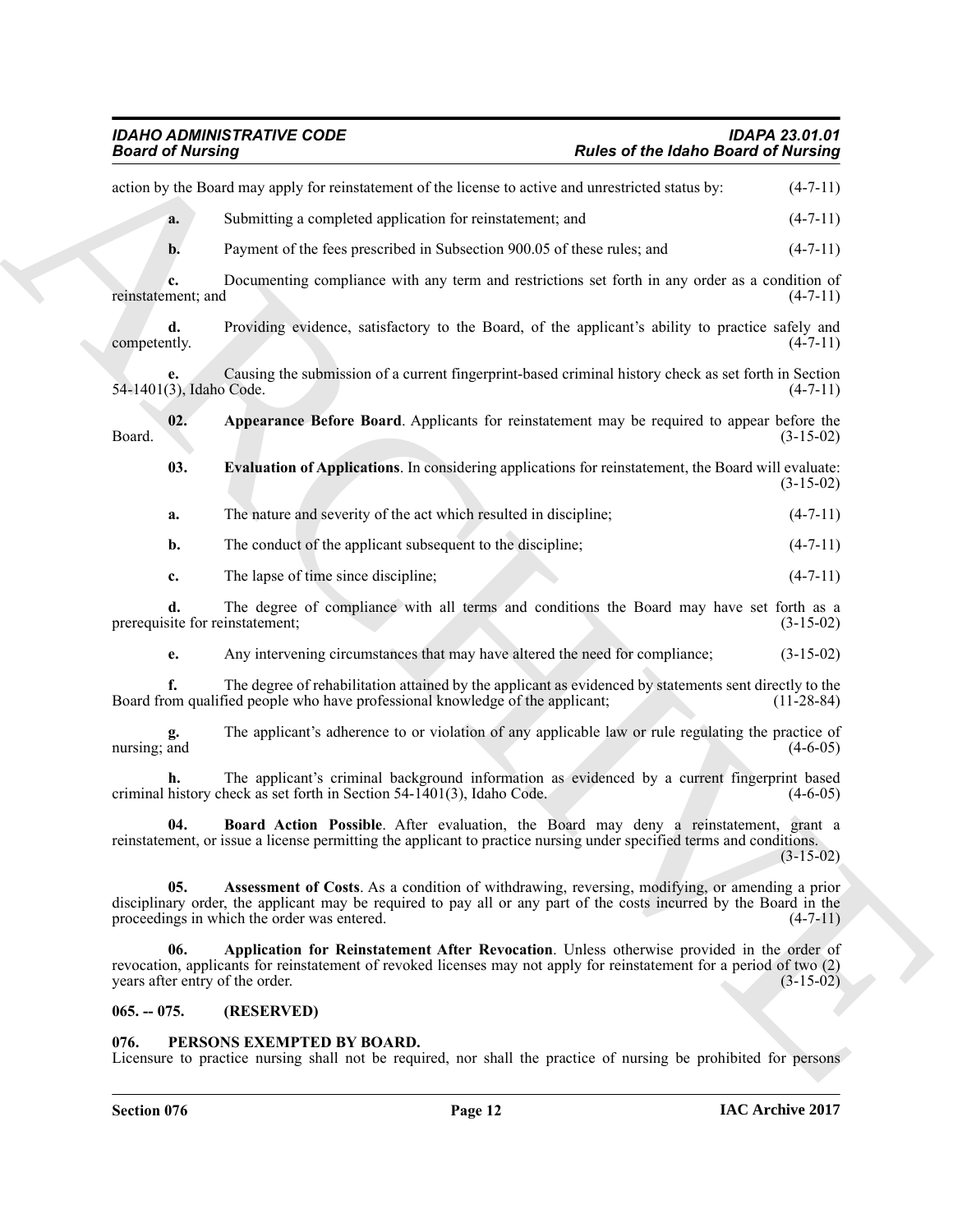exempted by the Board including: (11-28-84)

<span id="page-12-4"></span>**01. Technicians and Technologists**. Technicians and technologists who comply with Section 491 of these rules.  $(3-30-07)$ 

<span id="page-12-2"></span>**02. Non-Resident Nurses**. Non-resident nurses currently licensed in good standing in another nursing jurisdiction, who are in Idaho on a temporary basis because of enrollment in or presentation of a short term course of instruction recognized or approved by the Board and who are performing functions incident to formal instruction.

 $(4-4-13)$ 

### <span id="page-12-1"></span>**03. Family Members and Others**. (7-1-93)

**a.** Family members providing care to a person to whom they are related by blood, marriage, adoption, relianship or licensed foster care. legal guardianship or licensed foster care.

**b.** Non-family members who provide gratuitous care to a person on a temporary basis in order to give family members who regularly provide care to that person. (5-21-89) respite to family members who regularly provide care to that person.

**Passes of the Idaho Based of Newtonia**<br>
Consider the Idaho Based of Newtonia<br>
Less of Newtonia internsity consider the Indebendent state derivative comply with Section 2014<br>
Less of the Treatment and Trebradegies Techniq **c.** Live-in domestics, housekeepers and companions provided they do not represent themselves as, nor receive compensation as, licensed nurses or other nursing care providers and so long as any health care provided is incidental to the services for which they are employed. (3-30-01) is incidental to the services for which they are employed.

**04.** Nurse Apprentice. A nurse apprentice is a currently enrolled nursing student who is employed for a tion in a non-licensed capacity by a Board approved health care agency. (3-30-01) remuneration in a non-licensed capacity by a Board approved health care agency.

<span id="page-12-3"></span>**a.** Applicants for nurse apprentice shall: (3-30-01)

i. Be enrolled in an accredited/approved nursing education program that is substantially equivalent to upproved programs for practical/registered nursing. (6-20-92) Idaho's approved programs for practical/registered nursing.

ii. Be in good academic standing at the time of application and notify the Board of any change in academic standing.

- iii. Meet the employing agency's health care skills validation requirements. (3-30-01)
- iv. Satisfactorily complete a basic nursing fundamentals course. (3-30-01)
- v. Use obvious designations that identify the applicant as a nurse apprentice. (3-30-01)
- **b.** A completed application for nurse apprentice shall consist of: (3-30-01)
- i. Completed application form provided by the Board, to include a fee of ten dollars (\$10); and  $(7-1-93)$
- ii. Verification of satisfactory completion of a basic nursing fundamentals course; and (3-30-01)
- iii. Validation of successful demonstration of skills from a nursing education program; and (3-30-01)
- iv. Verification of on-going good academic standing in nursing education program. (3-30-01)

**c.** An individual whose application is approved shall be issued a letter identifying the individual as a nurse apprentice for a designated time period. (3-30-01) (3-30-01)

**d.** A nurse apprentice may, under licensed registered nurse supervision, perform all functions by the Board for unlicensed assistive personnel as set forth in Section 490 of these rules. (3-30-07) approved by the Board for unlicensed assistive personnel as set forth in Section 490 of these rules.

<span id="page-12-0"></span>**05. Employer Application**. (3-30-01)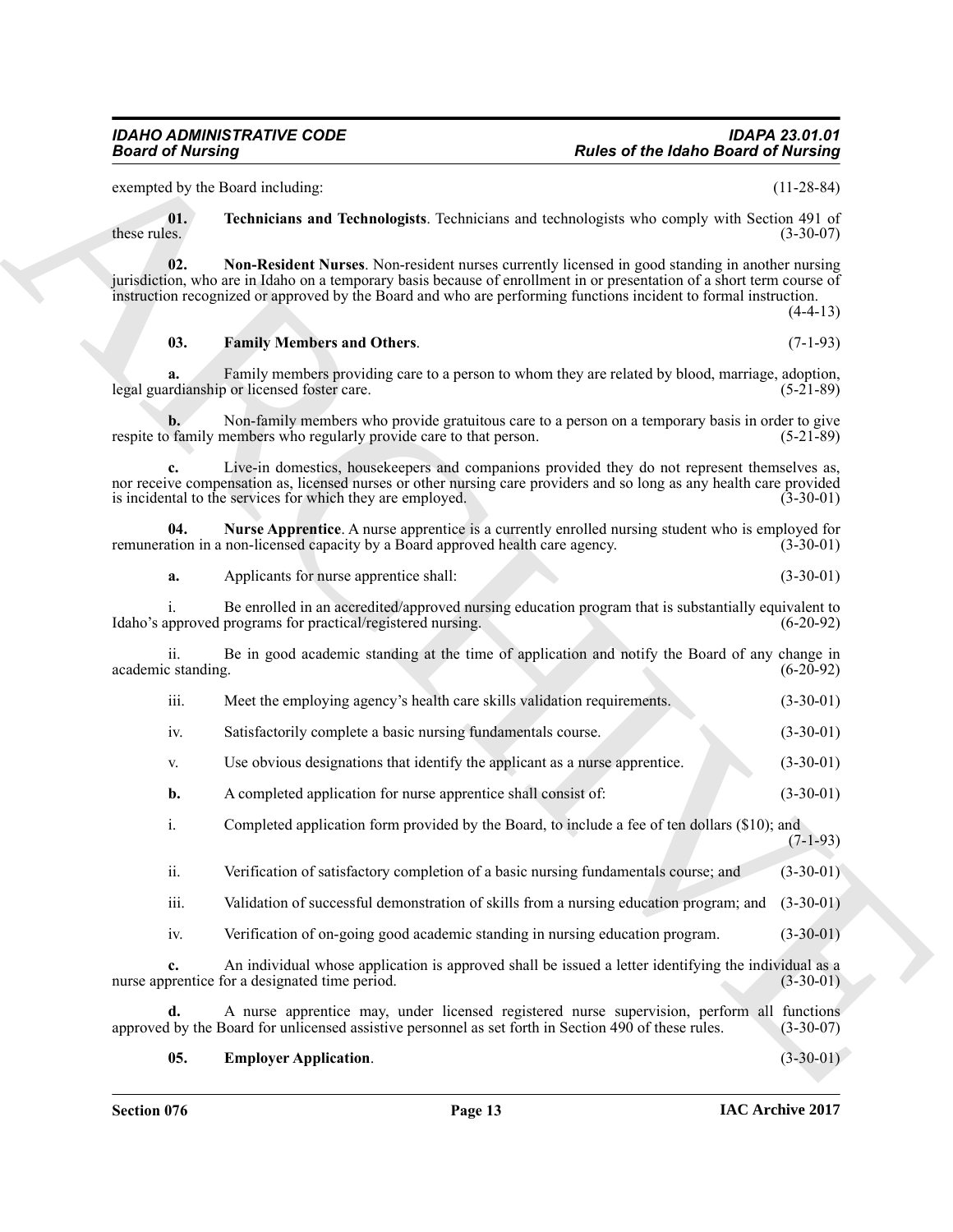| <b>Board of Nursing</b>       |                                                                                                                                                                                                                                                                                                                                 | <b>Rules of the Idaho Board of Nursing</b> |
|-------------------------------|---------------------------------------------------------------------------------------------------------------------------------------------------------------------------------------------------------------------------------------------------------------------------------------------------------------------------------|--------------------------------------------|
| a.<br>of:                     | A completed application for health care agencies wishing to employ nurse apprentices shall consist                                                                                                                                                                                                                              | $(3-30-01)$                                |
| 1.                            | Completed application form provided by the Board;                                                                                                                                                                                                                                                                               | $(6-20-92)$                                |
| ii.                           | Job descriptions for apprentice;                                                                                                                                                                                                                                                                                                | $(3-30-01)$                                |
| iii.                          | A written plan for orientation and skill validation;                                                                                                                                                                                                                                                                            | $(6-20-92)$                                |
| iv.                           | The name of the licensed registered nurse who shall be accountable and responsible for the<br>coordination or management of the nurse apprentice program;                                                                                                                                                                       | $(3-30-01)$                                |
| V.                            | Assurance that a licensed registered nurse is readily available when nurse apprentice is working;                                                                                                                                                                                                                               | $(3-30-01)$                                |
|                               | A written procedure for the nurse apprentice who is asked to perform a task that could jeopardize a<br>patient and who declines to perform the task; and                                                                                                                                                                        | $(3-30-01)$                                |
| vii.                          | A fee of one hundred dollars (\$100).                                                                                                                                                                                                                                                                                           | $(3-30-01)$                                |
| b.                            | Following application review, the Board may grant approval to a health care agency to employ<br>nurse apprentices for a period of up to one (1) year.                                                                                                                                                                           | $(3-30-01)$                                |
|                               | To insure continuing compliance with Board requirements, each approved agency shall submit an<br>annual report to the Board on forms provided by the Board. Based on its findings, the Board may grant continuing<br>approval annually for an additional one (1) year period.                                                   | $(6-20-92)$                                |
| d.<br>withdrawal of approval. | At any time, if the employing agency fails to inform the Board of changes in conditions upon which<br>approval was based or otherwise fails to comply with established requirements, the Board may notify the agency of                                                                                                         | $(6-20-92)$                                |
| 077.                          | MULTISTATE LICENSURE.                                                                                                                                                                                                                                                                                                           |                                            |
| 01.                           | <b>Definitions</b> . In Section 077, the following terms have the meanings indicated.                                                                                                                                                                                                                                           | $(3-15-02)$                                |
| a.                            | Board means the regulatory body responsible for issuing nurse licenses.                                                                                                                                                                                                                                                         | $(3-15-02)$                                |
| b.                            | Compact means the Nurse Multistate Licensing Compact.                                                                                                                                                                                                                                                                           | $(3-15-02)$                                |
|                               | Coordinated Licensure Information System (CLIS) means an integrated process for collecting,<br>storing, and sharing information on nurse licensing and enforcement activities related to nurse licensing laws, which<br>is administered by a nonprofit organization composed of and controlled by state nurse licensing boards. | $(3-15-02)$                                |
| d.                            | Home state means the party state that is the nurse's primary state of residence.                                                                                                                                                                                                                                                | $(3-15-02)$                                |
| e.                            | Party state means a state that is a signatory on the compact.                                                                                                                                                                                                                                                                   | $(3-15-02)$                                |
| f.                            | Primary state of residence means the state of a person's declared fixed permanent and principal<br>home for legal purposes; domicile.                                                                                                                                                                                           | $(3-29-10)$                                |
| g.                            | Public means an individual or entity other than designated staff or representatives of party state<br>boards or the National Council of State Boards of Nursing, Inc.                                                                                                                                                           | $(3-15-02)$                                |
| 02.                           | <b>Examination</b> . No applicant may be issued a compact license granting a multistate privilege to<br>practice unless the applicant first obtains a passing score on the applicable NCLEX (National Council Licensure                                                                                                         |                                            |

### <span id="page-13-0"></span>**077. MULTISTATE LICENSURE.**

<span id="page-13-3"></span><span id="page-13-2"></span><span id="page-13-1"></span>

| 01. | <b>Definitions</b> . In Section 077, the following terms have the meanings indicated. | $(3-15-02)$ |
|-----|---------------------------------------------------------------------------------------|-------------|
|     |                                                                                       |             |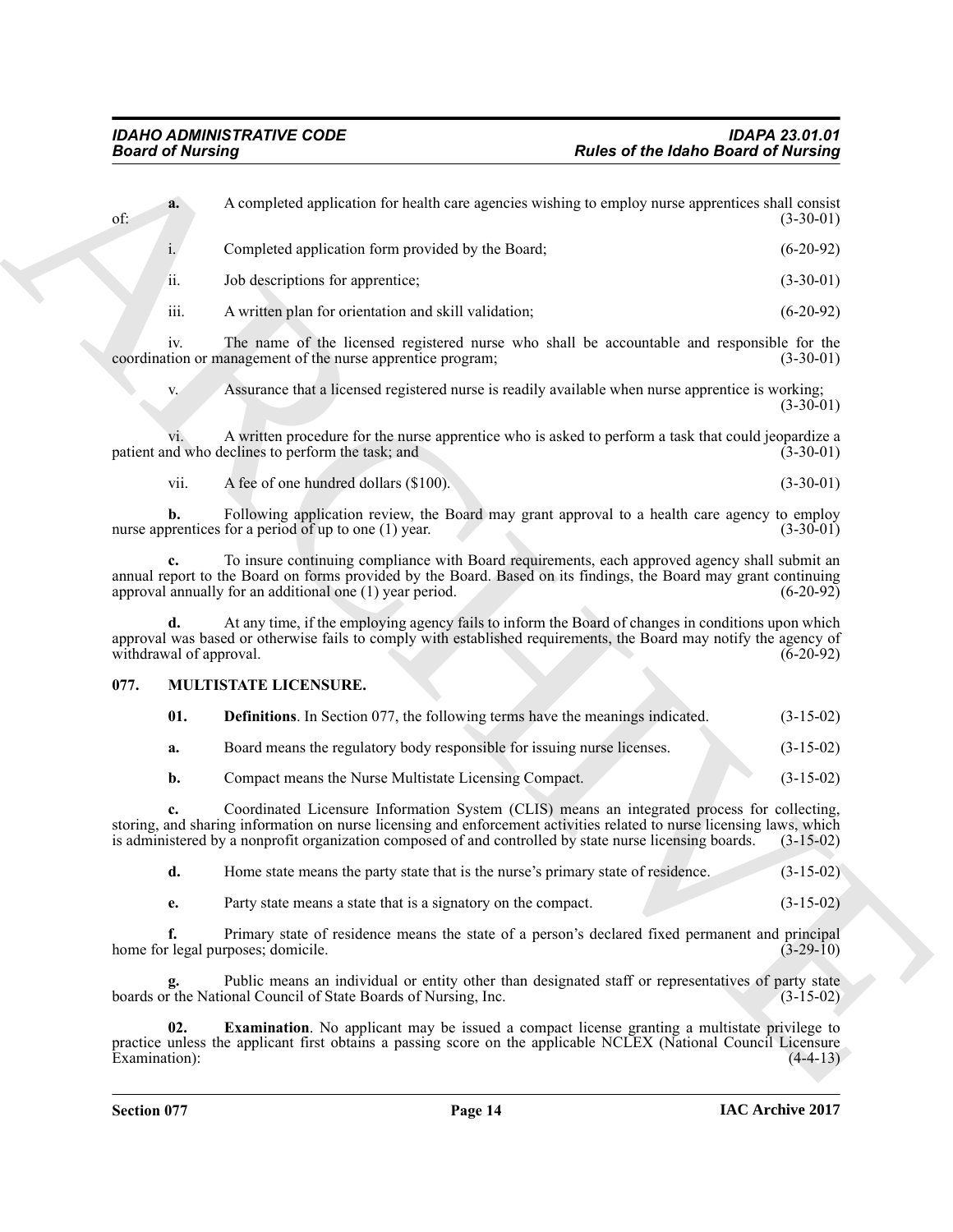<span id="page-14-0"></span>

| <b>Board of Nursing</b>                                        |                                                                                                                                                                                                                                                                                                                                     | <b>Rules of the Idaho Board of Nursing</b> |
|----------------------------------------------------------------|-------------------------------------------------------------------------------------------------------------------------------------------------------------------------------------------------------------------------------------------------------------------------------------------------------------------------------------|--------------------------------------------|
| a.                                                             | NCLEX-RN for registered nursing; or                                                                                                                                                                                                                                                                                                 | $(4-6-05)$                                 |
| $b$ .                                                          | NCLEX-PN for practical nursing.                                                                                                                                                                                                                                                                                                     | $(4-6-05)$                                 |
| 03.                                                            | <b>Issuance of License in Compact Party State.</b>                                                                                                                                                                                                                                                                                  | $(3-15-02)$                                |
| a.<br>requested includes, but is not limited to:               | A nurse applying for a license in a home party state shall produce evidence of the nurse's primary<br>state of residence. This evidence shall include a declaration signed by the licensee. Further evidence that may be                                                                                                            | $(3-15-02)$                                |
| $\mathbf{i}$ .                                                 | Driver's license with a home address;                                                                                                                                                                                                                                                                                               | $(3-15-02)$                                |
| ii.                                                            | Voter registration card displaying a home address;                                                                                                                                                                                                                                                                                  | $(3-29-10)$                                |
| iii.                                                           | Federal income tax return declaring the primary state of residence;                                                                                                                                                                                                                                                                 | $(3-29-10)$                                |
| iv.                                                            | Military Form No. 2058 - state of legal residence certificate; or                                                                                                                                                                                                                                                                   | $(3-29-10)$                                |
| V.<br>of residence.                                            | W2 from U.S. Government or any bureau, division, or agency thereof, indicating the declared state                                                                                                                                                                                                                                   | $(3-29-10)$                                |
| b.                                                             | A nurse on a visa from another country applying for licensure in a party state may declare either the<br>country of origin or the party state as the primary state of residence. If the foreign country is declared the primary<br>state of residence, a single state license will be issued by the party state.                    | $(3-29-10)$                                |
|                                                                | A license issued by a party state is valid for practice in all other party states unless clearly<br>designated as valid only in the state which issued the license.                                                                                                                                                                 | $(3-29-10)$                                |
| it is valid only in the state of issuance.                     | When a party state issues a license authorizing practice only in that state and not authorizing<br>practice in other party states (i.e., a single state license), the license shall be clearly marked with words indicating that                                                                                                    | $(3-29-10)$                                |
|                                                                | A nurse changing primary state of residence, from one (1) party state to another party state, may<br>continue to practice under the former home state license and multistate licensure privilege during the processing of<br>the nurse's licensure application in the new home state for a period not to exceed ninety $(90)$ days. | $(3-20-14)$                                |
| f.<br>be stayed until resolution of the pending investigation. | The licensure application in the new home state of a nurse under pending investigation by the<br>former home state shall be held in abeyance, and the ninety (90) day period in Paragraph 077.03 e. of these rules shall                                                                                                            | $(3-20-14)$                                |
| g.                                                             | The former home state license is not valid upon the issuance of a new home state license. $(3-15-02)$                                                                                                                                                                                                                               |                                            |
| h.<br>state's laws and regulations.                            | If a decision is made by the new home state denying licensure, the new home state shall notify the<br>former home state within ten (10) business days, and the former home state will take action in accordance with that                                                                                                           | $(3-15-02)$                                |
| 04.                                                            | <b>Multistate Licensure Privilege Limitations.</b>                                                                                                                                                                                                                                                                                  | $(3-15-02)$                                |
| a.                                                             | Home state boards shall include, in all disciplinary orders or agreements that limit practice or<br>require monitoring, the requirement that the licensee subject to the order or agreement shall limit the licensee's<br>practice to the home state during pendency of the disciplinary order or agreement.                        | $(3-15-02)$                                |
| b.<br>boards.                                                  | The requirement referred to in Paragraph 077.04.a. of these rules may, in the alternative, allow the<br>nurse to practice in other party states with prior written authorization from both the home state and other party state                                                                                                     | $(3-30-07)$                                |
|                                                                |                                                                                                                                                                                                                                                                                                                                     |                                            |

### <span id="page-14-1"></span>**04. Multistate Licensure Privilege Limitations**. (3-15-02)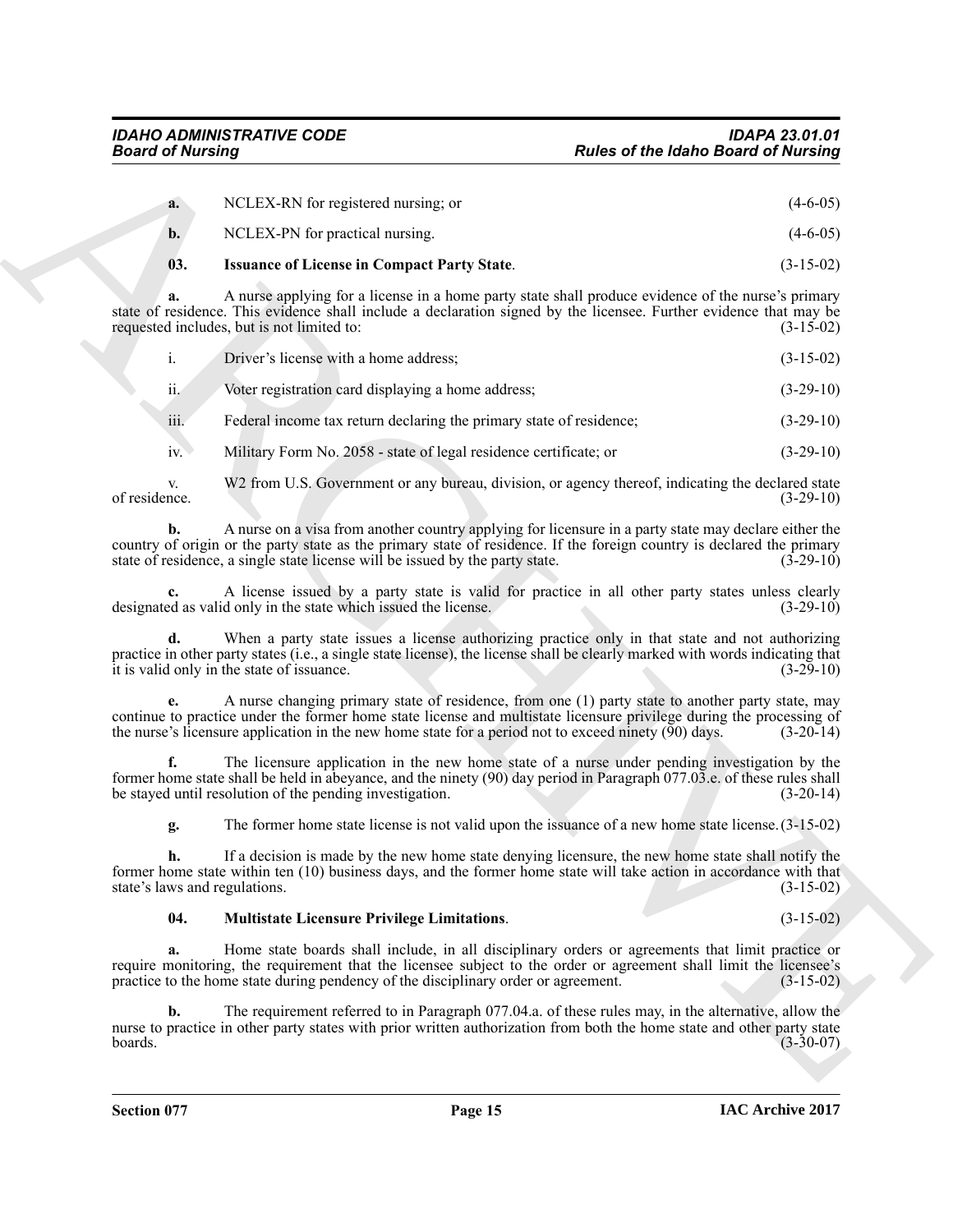<span id="page-15-0"></span>

|           | <b>Board of Nursing</b>                            |                                                                                                                                                                                                                                                                                                                                                                                                                                                           | <b>Rules of the Idaho Board of Nursing</b> |
|-----------|----------------------------------------------------|-----------------------------------------------------------------------------------------------------------------------------------------------------------------------------------------------------------------------------------------------------------------------------------------------------------------------------------------------------------------------------------------------------------------------------------------------------------|--------------------------------------------|
|           |                                                    | An individual who had a license that was surrendered, revoked, suspended, or an application denied<br>for cause in a prior state of primary residence, may be issued a single state license in a new primary state of residence<br>until such time as the individual would be eligible for an unrestricted license by the prior state(s) of adverse action.<br>Once eligible for licensure in the prior state $(s)$ , a multistate license may be issued. | $(3-29-10)$                                |
|           | 05.                                                | <b>Information System.</b>                                                                                                                                                                                                                                                                                                                                                                                                                                | $(3-15-02)$                                |
|           | a.                                                 | Levels of Access.                                                                                                                                                                                                                                                                                                                                                                                                                                         | $(3-15-02)$                                |
|           | i.                                                 | Public access to nurse licensure information shall be limited to:                                                                                                                                                                                                                                                                                                                                                                                         | $(3-15-02)$                                |
|           | (1)                                                | The licensee's name;                                                                                                                                                                                                                                                                                                                                                                                                                                      | $(3-15-02)$                                |
|           | (2)                                                | Jurisdictions of licensure;                                                                                                                                                                                                                                                                                                                                                                                                                               | $(3-15-02)$                                |
|           | (3)                                                | Licensure expiration date;                                                                                                                                                                                                                                                                                                                                                                                                                                | $(3-15-02)$                                |
|           | (4)                                                | Licensure classification and status;                                                                                                                                                                                                                                                                                                                                                                                                                      | $(3-15-02)$                                |
|           | (5)<br>authority; and                              | Public emergency, summary, and final disciplinary actions, as defined by contributing state                                                                                                                                                                                                                                                                                                                                                               | $(3-15-02)$                                |
|           | (6)                                                | The status of multistate licensure privileges.                                                                                                                                                                                                                                                                                                                                                                                                            | $(3-15-02)$                                |
|           | $\overline{\mathbf{11}}$ .                         | Non-party state boards shall have access to all CLIS data except current significant investigative<br>information and other information as limited by contributing party state authority.                                                                                                                                                                                                                                                                 | $(3-15-02)$                                |
|           | <i>iii.</i>                                        | Party state boards shall have access to all CLIS data contributed by the party states and other<br>information as allowed by contributing non-party state authority.                                                                                                                                                                                                                                                                                      | $(3-15-02)$                                |
|           | b.                                                 | Right to Review.                                                                                                                                                                                                                                                                                                                                                                                                                                          | $(3-15-02)$                                |
|           | 1.<br>in the CLIS.                                 | The licensee may request, in writing, to the home state board to review data relating to the licensee                                                                                                                                                                                                                                                                                                                                                     | $(3-15-02)$                                |
|           | 11.                                                | If a licensee asserts that any data relating to the licensee is inaccurate, the burden of proof is on the<br>licensee to provide evidence substantiating that claim.                                                                                                                                                                                                                                                                                      | $(3-15-02)$                                |
| the CLIS. | iii.                                               | Within ten (10) business days, the Board shall correct information that it finds to be inaccurate in                                                                                                                                                                                                                                                                                                                                                      | $(3-15-02)$                                |
|           | c.                                                 | Changes in Disciplinary Data.                                                                                                                                                                                                                                                                                                                                                                                                                             | $(3-15-02)$                                |
|           | $i$ .                                              | Within ten (10) business days, the Board shall report to CLIS:                                                                                                                                                                                                                                                                                                                                                                                            | $(3-15-02)$                                |
|           | (1)                                                | Disciplinary action, agreement or order requiring participation in alternative programs or which<br>limit practice or require monitoring unless the agreement or order relating to participation in alternative programs is<br>required to remain nonpublic by the contributing state authority;                                                                                                                                                          | $(3-15-02)$                                |
|           | (2)                                                | Dismissal of the complaint; and                                                                                                                                                                                                                                                                                                                                                                                                                           | $(3-15-02)$                                |
|           | (3)                                                | Changes in status of disciplinary action, or licensure encumbrance.                                                                                                                                                                                                                                                                                                                                                                                       | $(3-15-02)$                                |
|           | $\overline{\mathbf{11}}$ .<br>business days after: | The Board shall delete current significant investigative information from the CLIS within ten (10)                                                                                                                                                                                                                                                                                                                                                        | $(3-15-02)$                                |
|           | (1)                                                | A disciplinary action;                                                                                                                                                                                                                                                                                                                                                                                                                                    | $(3-15-02)$                                |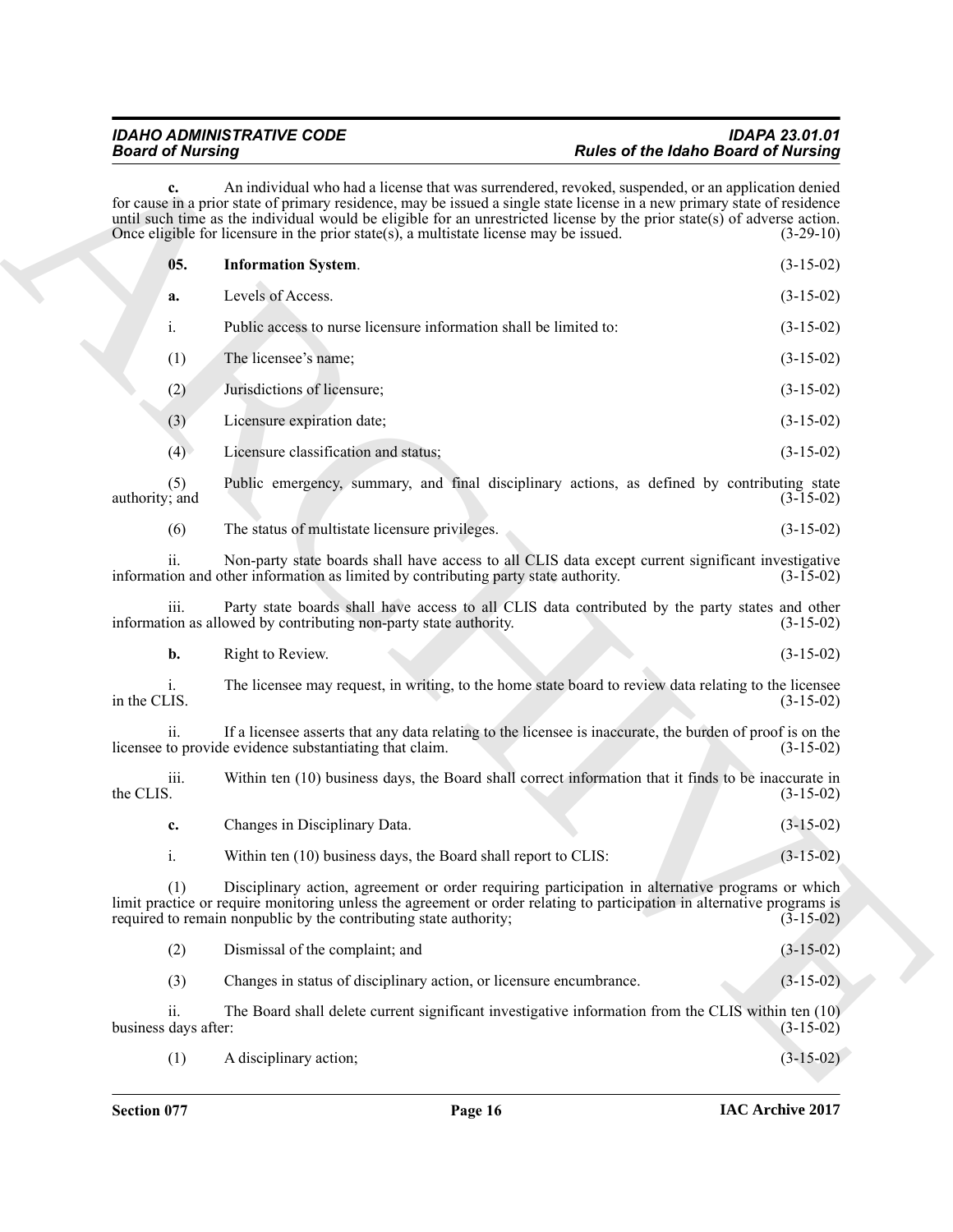<span id="page-16-5"></span><span id="page-16-4"></span><span id="page-16-3"></span><span id="page-16-2"></span><span id="page-16-1"></span><span id="page-16-0"></span>

| <b>Board of Nursing</b> |                                                                                                                                                                                                                          | Rules of the Idaho Board of Nursing |
|-------------------------|--------------------------------------------------------------------------------------------------------------------------------------------------------------------------------------------------------------------------|-------------------------------------|
| (2)                     | An agreement or order requiring participation in alternative programs;                                                                                                                                                   | $(3-15-02)$                         |
| (3)                     | An agreement or agreements, which limit practice or require monitoring; or                                                                                                                                               | $(3-15-02)$                         |
| (4)                     | Dismissal of a complaint.                                                                                                                                                                                                | $(3-15-02)$                         |
| iii.                    | The CLIS administrator shall make changes to licensure information in the CLIS within ten (10)<br>business days upon notification by a board.                                                                            | $(3-15-02)$                         |
| $078. - 089.$           | (RESERVED)                                                                                                                                                                                                               |                                     |
| 090.                    | <b>DENIAL OF LICENSE.</b>                                                                                                                                                                                                |                                     |
| 01.                     | <b>Grounds for Denial of License.</b>                                                                                                                                                                                    | $(3-15-02)$                         |
| a.                      | Failure to meet any requirement or standard established by law or by rules adopted by the Board; or                                                                                                                      | $(3-15-02)$                         |
| b.                      | Failure to pass the licensing examination; or                                                                                                                                                                            | $(3-15-02)$                         |
| c.                      | False representation of facts on an application for licensure; or                                                                                                                                                        | $(3-15-02)$                         |
| d.                      | Having another person appear in his place for the licensing examination; or                                                                                                                                              | $(3-15-02)$                         |
| e.                      | Engaging in any conduct which would be grounds for discipline under Nursing Practice Act,<br>Section 54-1413 (1), Idaho Code, or Sections 100 or 101 of these rules.                                                     | $(3-15-02)$                         |
| f.<br>jurisdiction.     | Revocation, suspension, limitation, reprimand, voluntary surrender or any other disciplinary action<br>or proceeding, including investigation against a license, certificate or privilege to practice by another nursing | $(4-4-13)$                          |
| 02.                     | Notification of Denial. The Board shall give any applicant whose application for licensure is<br>denied written notice containing a statement:                                                                           | $(3-15-02)$                         |
| a.                      | That the applicant has failed to qualify to be examined or licensed; and                                                                                                                                                 | $(6-1-78)$                          |
| b.                      | A description of the reason for denial; and                                                                                                                                                                              | $(3-15-02)$                         |
| c.                      | Directing the applicant's attention to his rights under Section $54-1413(3)(a)$ , Idaho Code. (3-30-07)                                                                                                                  |                                     |
| 03.                     | <b>Reapplication for a License After Previous Denial.</b>                                                                                                                                                                | $(3-15-02)$                         |
| a.                      | Reapplication for a license previously denied must include evidence, satisfactory to the Board, of<br>rehabilitation, or elimination or cure of the conditions for denial.                                               | $(3-15-02)$                         |
| $\mathbf{b}$ .          | Evaluation of reapplication for a license denied under Section 54-1413, Idaho Code, shall include<br>consideration of at least the following factors:                                                                    | $(3-15-02)$                         |
| $\mathbf{i}$ .          | The nature and severity of the act or omission which resulted in the denial of license;                                                                                                                                  | $(7-1-93)$                          |
| ii.                     | The conduct of the applicant subsequent to the denial of license;                                                                                                                                                        | $(7-1-93)$                          |
| iii.                    | The lapse of time since denial of license;                                                                                                                                                                               | $(7-1-93)$                          |
|                         | Compliance with any conditions the Board may have stipulated as a prerequisite for reapplication;                                                                                                                        |                                     |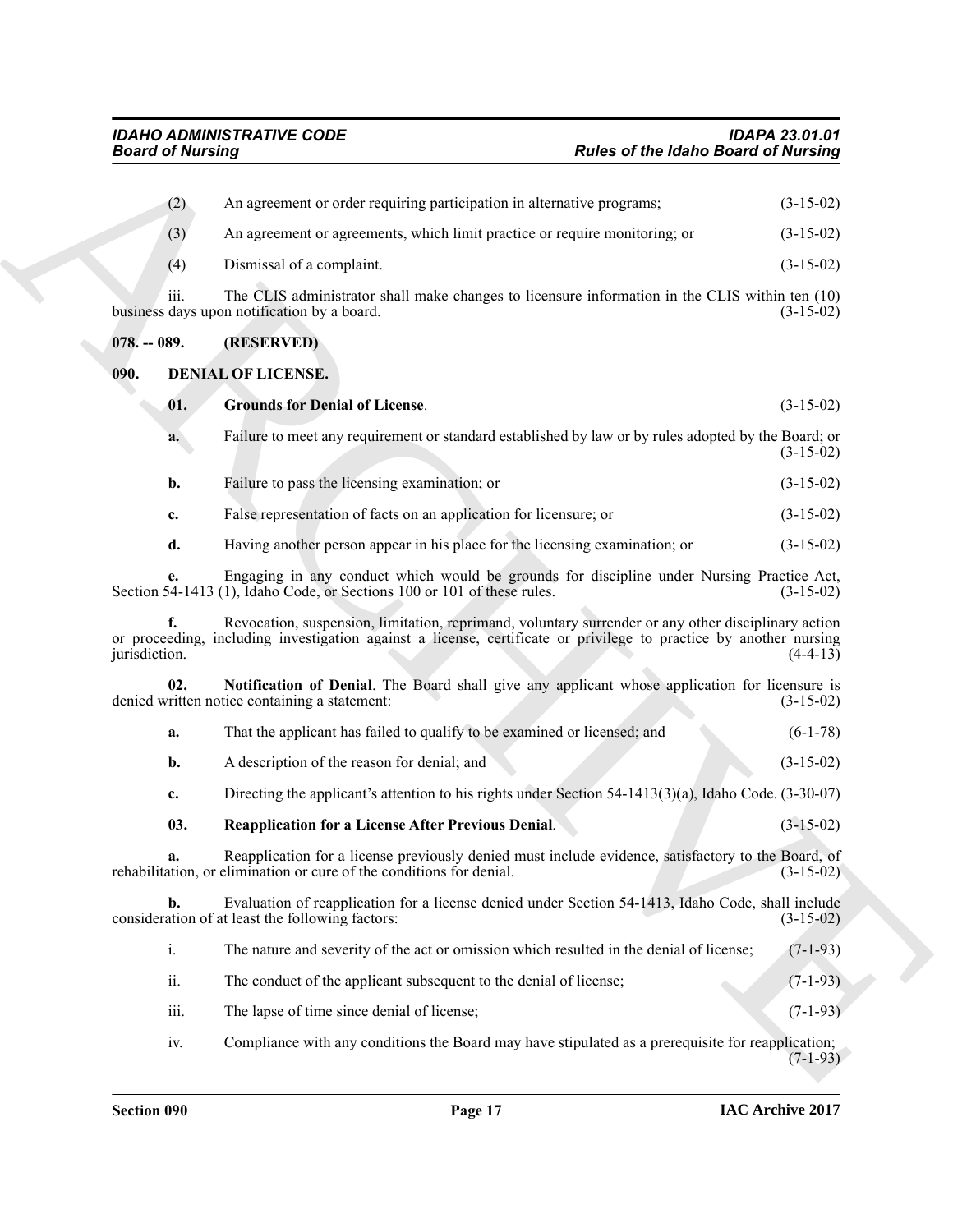v. The degree of rehabilitation attained by the applicant as evidenced by statements sent directly to the opplicant and (7-1-93) Board from qualified people who have professional knowledge of the applicant; and

vi. Personal interview by the Board, at its discretion. (3-15-02)

**c.** Reapplication files will remain open and active for a period of twelve (12) months from date of receipt. After expiration of the twelve (12) months, the file will be closed and any subsequent reapplication will require submission of a new application form and payment of required fees. (3-15-02)

### <span id="page-17-0"></span>**091. -- 099. (RESERVED)**

### <span id="page-17-2"></span><span id="page-17-1"></span>**100. GROUNDS FOR DISCIPLINE.**

<span id="page-17-5"></span>**01. False Statement**. A false, fraudulent or forged statement or misrepresentation in procuring a practice nursing shall mean, but need not be limited to: (6-1-78) license to practice nursing shall mean, but need not be limited to:

**a.** Procuring or attempting to procure a license to practice nursing by filing forged or altered documents or credentials; or (3-15-02)

**b.** Falsifying, misrepresenting facts or failing to verify and accurately report any and all facts submitted on any application for licensure, examination, relicensure, or reinstatement of licensure by making timely and appropriate inquiry of all jurisdictions in which licensee has made application for, or obtained, licensure or certification or engaged in the practice of nursing; or (3-15-02) certification or engaged in the practice of nursing; or

**c.** Impersonating any applicant or acting as proxy for the applicant in any examination for nurse licensure. (6-1-78)  $l$ icensure.  $(6-1-78)$ 

<span id="page-17-3"></span>**02. Conviction of a Felony**. Conviction of, or entry of a withheld judgment or a plea of nolo contendre intertional constituting a felony. (3-15-02) to, conduct constituting a felony.

<span id="page-17-4"></span>**03. False or Assumed Name**. Practicing nursing under a false or assumed name shall mean, but need not be limited to, carrying out licensed nursing functions while using other than the individual's given or legal name. (3-15-02)

<span id="page-17-8"></span><span id="page-17-6"></span>**04. Offense Involving Moral Turpitude**. An offense involving moral turpitude shall mean, but need not be limited to, an act of baseness, vileness, or depravity in the private and social duties which a man owes to his fellow man, or to society in general, contrary to the accepted and customary rule of right and duty between man and man.  $(6-1-78)$ 

**Passes of the latino Bioard of Nutrings**<br> **Passes of the latino Bioard of Nutrings**<br>
The dispersistent of external term is the dispersistent of external term is the contribution of the state of the state of the state of **05. Gross Negligence or Recklessness**. Gross negligence or recklessness in performing nursing functions shall mean, but need not be limited to, a substantial departure from established and customary standards of care which, under similar circumstances, would have been exercised by a licensed peer; an act or an omission where there is a legal duty to act or to refrain from acting that a reasonable and prudent practitioner of nursing under same or similar facts and circumstances would have done, would have refrained from doing or would have done in a different manner and which did or could have resulted in harm or injury to a patient/client. An exercise of so slight a degree of care as to justify the belief that there was a conscious or overt disregard or indifference for the health, safety, wellbeing, or welfare of the public shall be considered a substantial departure from the accepted standard of care.

(6-1-78)

<span id="page-17-7"></span>**06. Habitual Use of Alcohol or Drugs**. Habitual use of alcoholic beverages or drugs shall mean, but need not be limited to, the use of such substances to the extent that the nurse's judgment, skills, or abilities to provide safe and competent nursing care are impaired; or that the individual is unable to care for himself or his property or his family members because of such use; or it is determined by a qualified person that the individual is in need of medical or psychiatric care, treatment or rehabilitation or counseling because of drug or alcohol use. (3-26-0 or psychiatric care, treatment or rehabilitation or counseling because of drug or alcohol use.

<span id="page-17-9"></span>**07. Physical or Mental Unfitness**. Physical or mental unfitness to practice nursing shall mean, but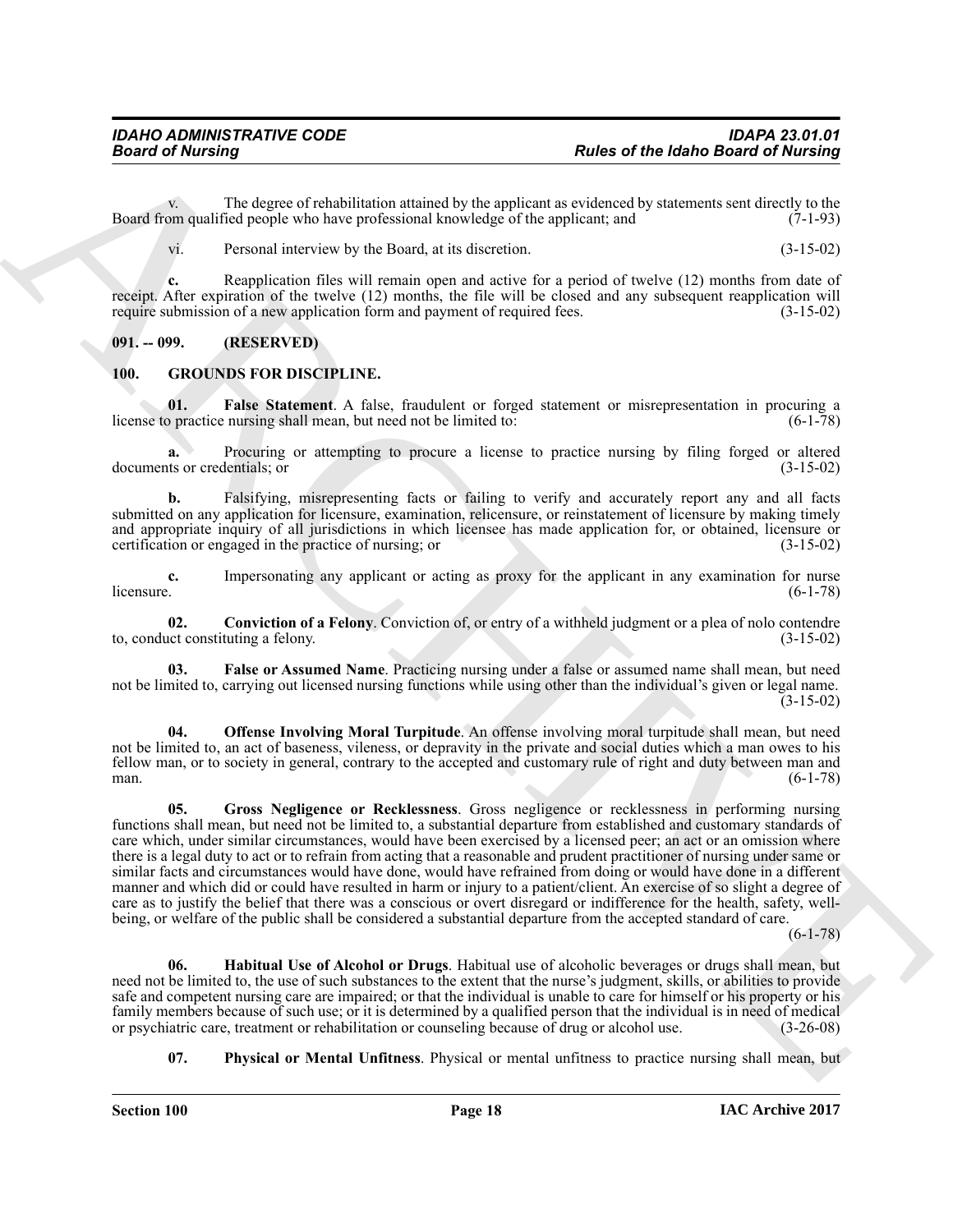need not be limited to, a court order adjudging that a licensee is mentally incompetent, or an evaluation by a qualified professional person indicating that the licensee is mentally or physically incapable of engaging in registered or practical nursing in a manner consistent with sound patient care; or uncorrected physical defect that precludes the safe<br>performance of nursing functions. performance of nursing functions.

<span id="page-18-6"></span>**08. Violations of Standards of Conduct**. Violations of standards of conduct and practice adopted by the Board shall mean, but need not be limited to, any violation of those standards of conduct described in Section 101<br>of these rules. (3-15-02) of these rules.  $(3-15-02)$ 

**09.** Conduct to Deceive, Defraud or Endanger. Conduct of a character likely to deceive, defraud, or patients or the public shall include, but need not be limited to: (3-15-02) endanger patients or the public shall include, but need not be limited to:

<span id="page-18-2"></span><span id="page-18-1"></span>**a.** Violating the standards of conduct and practice adopted by the Board. (3-15-02)

**b.** Being convicted of any crime or act substantially related to nursing practice and including, but not o, sex crimes, drug violations, acts of violence and child or adult abuse. (3-15-02) limited to, sex crimes, drug violations, acts of violence and child or adult abuse.

<span id="page-18-4"></span>**10. Action Against a License**. Action against a license shall mean entry of any order restricting, limiting, revoking or suspending or otherwise disciplining a license or privilege to practice nursing by any jurisdiction. A certified copy of an order entered in any jurisdiction shall be prima facie evidence of the matters contained therein.

Beach of Marchine and the the state defining the chemical Research associates and the Marchine Beach of Marchine and the Marchine and the Marchine and the State of Marchine and the State of Marchine and the State of March **11. Failure to Make Timely and Appropriate Inquiry**. Failing to make timely and appropriate inquiry verifying licensure status in all jurisdictions in which the applicant has ever applied for licensure, certification or privilege to practice, including those jurisdictions in which the applicant is currently or was ever licensed, or in which applicant has practiced, prior to filing any application, verification or other statement regarding licensure status with the Board. (3-15-02) with the Board.

<span id="page-18-3"></span>**12. Failure to Cooperate With Authorities**. Failure to cooperate with authorities in the investigation of any alleged misconduct or interfering with a Board investigation by willful misrepresentation of facts, failure to provide information on request of the Board, or the use of threats or harassment against any patient or witness to prevent them from providing evidence. prevent them from providing evidence.

<span id="page-18-5"></span>**13.** Patterns of Poor Practice. Repeatedly engaging in conduct that departs from the customary s of care. (3-30-07) standards of care.

### <span id="page-18-10"></span><span id="page-18-7"></span><span id="page-18-0"></span>**101. STANDARDS OF CONDUCT.**

**01. Violations**. Any violation of these Standards of Conduct shall be grounds for disciplinary action in accordance with Section 54-1413(1), Idaho Code, of the Idaho Nursing Practice Act and Section 090 or 100 of these rules.  $(3-30-07)$  $r_{\text{rules}}$  (3-30-07)

**02. Classification**. For purposes of convenience only, the standards of conduct are grouped generally into one (1) of three (3) categories: license, practice, and professional responsibility. The fact that any particular standard is so classified in any particular category will not be relevant for any purpose other than ease of use.

(3-15-02)

### <span id="page-18-9"></span><span id="page-18-8"></span>**03. License**. (3-15-02)

**a.** Period of Practice. The nurse shall practice registered or practical nursing in Idaho only with a daho license or during the period of valid temporary licensure or as otherwise allowed by law. (3-15-02) current Idaho license or during the period of valid temporary licensure or as otherwise allowed by law.

**b.** Aiding in Violation of Law. The nurse shall not aid, abet, or assist any other person to violate or entil laws or rules pertaining to the conduct and practice of nursing. (11-28-84) circumvent laws or rules pertaining to the conduct and practice of nursing.

**c.** Reporting Grossly Negligent or Reckless Practice. The nurse shall report to the Board any licensed nurse who is grossly negligent or reckless in performing nursing functions or who otherwise violates the Nursing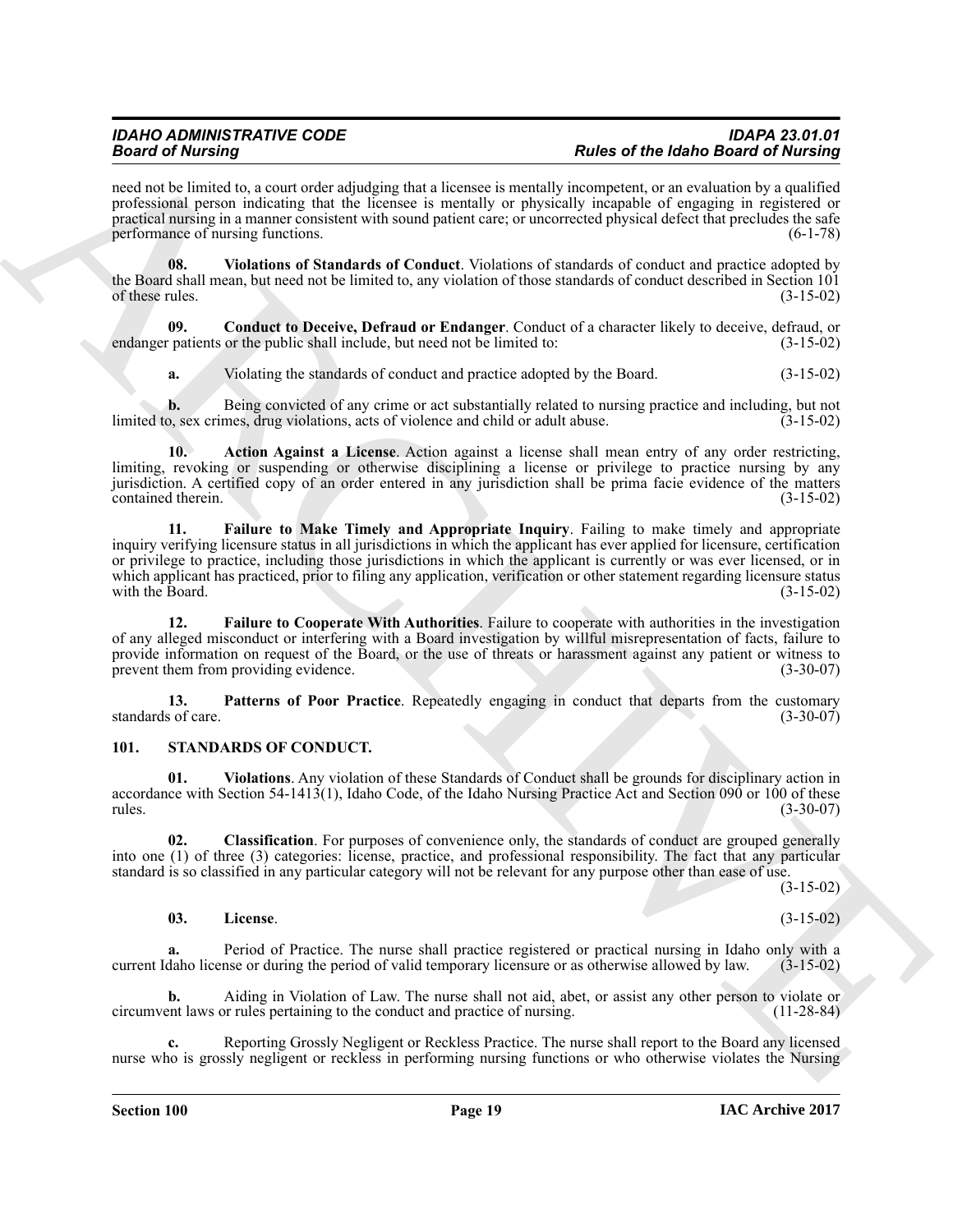Practice Act or the Board rules. (7-1-93)

**d.** Unlawful Use of License. The nurse shall not permit his license to be used by another person for any purpose or permit unlicensed persons under his jurisdiction or supervision to indicate in any way that they are licensed to perform functions restricted to licensed persons. (7-1-93)

Impairment of Ability. The nurse shall not practice nursing while the ability to practice is impaired<br>gs or physical, mental or emotional disability. (11-28-84) by alcohol or drugs or physical, mental or emotional disability.

<span id="page-19-0"></span>**04. Practice**. (3-15-02)

**a.** Perform Acts. The nurse shall have knowledge of the statutes and rules governing nursing and shall function within the defined legal scope of nursing practice. The nurse shall not assume any duty or responsibility within the practice of nursing without adequate training or where competency has not been maintained. (3-15 within the practice of nursing without adequate training or where competency has not been maintained.

**b.** Delegating Activities to Others. The nurse shall delegate activities only to persons who are competent and qualified to undertake and perform the delegated activities and shall not delegate to non-licensed<br>persons functions that are to be performed only by licensed nurses. (4-4-13) persons functions that are to be performed only by licensed nurses.

Supervision. The nurse delegating functions shall supervise the persons to whom the functions have delegated. (11-28-84) been assigned or delegated.

**d.** Safeguarding Patient. The nurse shall act to safeguard the patient from the incompetent practice, physical abusive acts or illegal practice of any person. (7-1-93) verbal or physical abusive acts or illegal practice of any person.

**e.** Prescription Drugs. The nurse shall not obtain, possess, furnish or administer prescription drugs to on, including self, except as directed by a person authorized by law to prescribe drugs. (11-28-84) any person, including self, except as directed by a person authorized by law to prescribe drugs.

**Passe of the labor distribution**<br> **Passe of the labor distribution**<br>
Passe of the labor distribution of the state of the state of the state of the state of the labor distribution of the state of the state of the state of **f.** Leaving Assignment. The nurse shall not abandon patients in need of nursing care in a negligent or wanton manner. The nurse shall leave a nursing assignment only after properly reporting and notifying appropriate personnel and shall transfer responsibilities to appropriate personnel or care giver when continued care is required by the patient's condition. (7-1-91) the patient's condition.

**g.** Respecting Patient's Privacy. The nurse shall respect the patient's privacy. (7-1-91)

**h.** Confidentiality. The nurse shall not disseminate information about the patient to individuals not entitled to such information except where such information is required by law or for the protection of the patient. (7-1-91)

**i.** Observe and Report. The nurse shall observe the condition and signs and symptoms of a patient, e information, and report to appropriate persons any significant changes. (7-1-91) record the information, and report to appropriate persons any significant changes.

Collaboration. The nurse shall function as a member of the health team and shall collaborate with members as necessary to meet the patient's health needs. (7-1-91) other health team members as necessary to meet the patient's health needs.

**k.** Universal Standards. The nurse shall adhere to universal standards and carry out principles of asepsis and infection control and shall not place the patient, the patient's family or the nurse's coworkers at risk for the transmission of infectious diseases. (3-15-02)

### <span id="page-19-1"></span>**05. Professional Responsibility**. (3-15-02)

**a.** Disclosing Contents of Licensing Examination. The nurse shall not disclose contents of any licensing examination, or solicit, accept, or compile information regarding the contents of any examination before, during, or after its administration. (11-28-84)

**b.** Considerations in Providing Care. In providing nursing care, the nurse shall respect and consider the individual's human dignity, health problems, personal attributes, national origin, and handicaps and shall not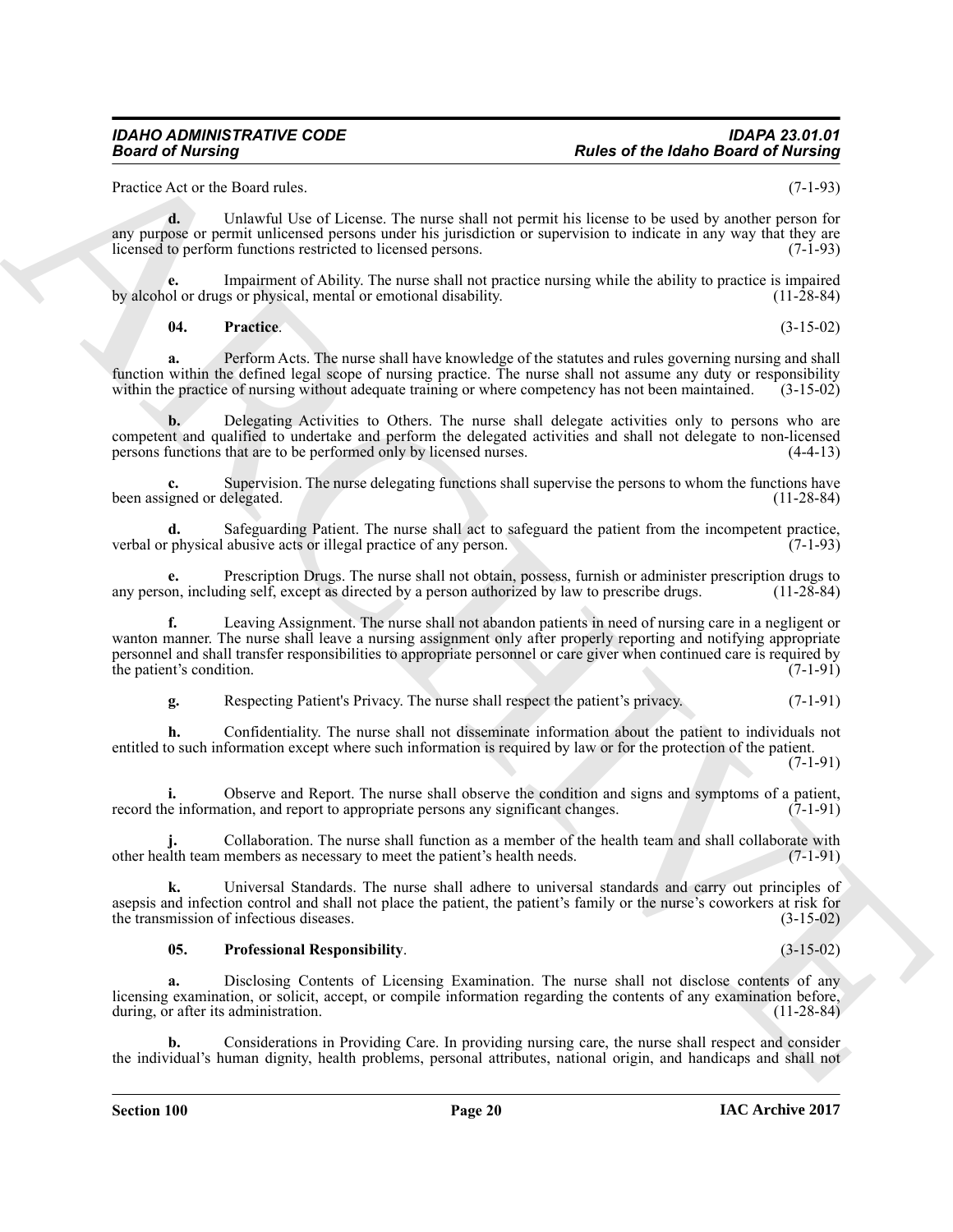discriminate on the basis of age, sex, race, religion, economic or social status or sexual preferences in the rendering of nursing services. (11-28-84) nursing services.

**c.** Responsibility and Accountability Assumed. The nurse shall be responsible and accountable for his nursing judgments, actions and competence. (7-1-93)

**d.** Witnessing Wastage of Controlled Substances Medication. Controlled substances may not be wasted without witnesses. The nurse shall not sign any record as a witness attesting to the wastage of controlled substance medications unless the wastage was personally witnessed. The nurse shall not solicit the signatures on any record of a person as a witness to the wastage of a controlled substance when that person did not witness the wastage.<br>The nurse shall solicit signatures of individuals who witnessed the wastage in a timely manner. (3-30-0 The nurse shall solicit signatures of individuals who witnessed the wastage in a timely manner.

**e.** Record-keeping. The nurse shall make or keep accurate, intelligible entries into records required by law, employment or customary practice of nursing, and shall not falsify, destroy, alter or knowingly make incorrect or unintelligible entries into patients' records or employer or employee records. (11-28-84)

**f.** Diverting or Soliciting. The nurse shall respect the property of the patient and employer and shall not take or divert equipment, materials, property, or drugs without prior consent or authorization, nor shall the nurse solicit or borrow money, materials or property from patients. (3-15-02)

**g.** Exploit, Solicit, or Receive Fees. The nurse shall not exploit the patient or the patient's family for personal or financial gain or offer, give, solicit, or receive any fee or other consideration for the referral of a patient or client.  $(3-15-02)$ 

Beats of the Idabe Based of Neuron Beats of the Idabe Based of Neuron Beats of Neuron Beats of Neuron Beats of Neuron Beats of Neuron Beats of Neuron Beats of Neuron Beats of Neuron Beats of Neuron Beats of Neuron Beats o **h.** Professionalism. The nurse must not abuse the patient's trust. The nurse shall respect the dignity of the profession and maintain appropriate professional boundaries with respect to patients, the patients' families, and the nurse's coworkers. The nurse will not engage in sexual misconduct or violent, threatening or abusive behavior towards patients, patients' families or the nurse's coworkers. The nurse must be aware of the potential imbalance of power in professional relationships with patients, based on their need for care, assistance, guidance, and support, and ensure that all aspects of that relationship focus exclusively upon the needs of the patient. (4-11-15 ensure that all aspects of that relationship focus exclusively upon the needs of the patient.

i. For purposes of this rule and Section 54-1413, Idaho Code, sexual misconduct violations include, but are not limited to:

(1) Engaging in or soliciting any type of sexual conduct with a patient; (4-11-15)

(2) Using the nurse-patient relationship, trust and confidence of the patient derived from the nursepatient relationship, or any information obtained as a result of the nurse-patient relationship, to solicit, suggest or discuss dating or a romantic or sexual relationship with a patient; (4-11-15)

(3) Using confidential information obtained during the course of the nurse-patient relationship to solicit, suggest or discuss dating or a romantic relationship, or engaged in sexual conduct with a patient, former patient, colleague, or member of the public; and (4-11-15)

(4) Engaging in or attempting to engage in sexual exploitation or criminal sexual misconduct directed at patients, former patients, colleagues, or members of the public, whether within or outside the workplace. (4-11-15)

ii. For purposes of this rule: (4-11-15)

(1) Consent of a patient shall not be a defense. In the case of sexual exploitation or criminal sexual misconduct, consent of the victim shall not be a defense.

(2) A patient ceases to be a patient thirty (30) days after receiving the final nursing services, or final reasonably anticipated nursing services from a nurse, unless the patient is determined by the Board to be particularly vulnerable by his minority; known mental, emotional, or physical disability; known alcohol or drug dependency; or other circumstance. A patient that is deemed particularly vulnerable ceases to be a patient one (1) year after receiving the final nursing services, or final reasonably anticipated nursing services from a nurse.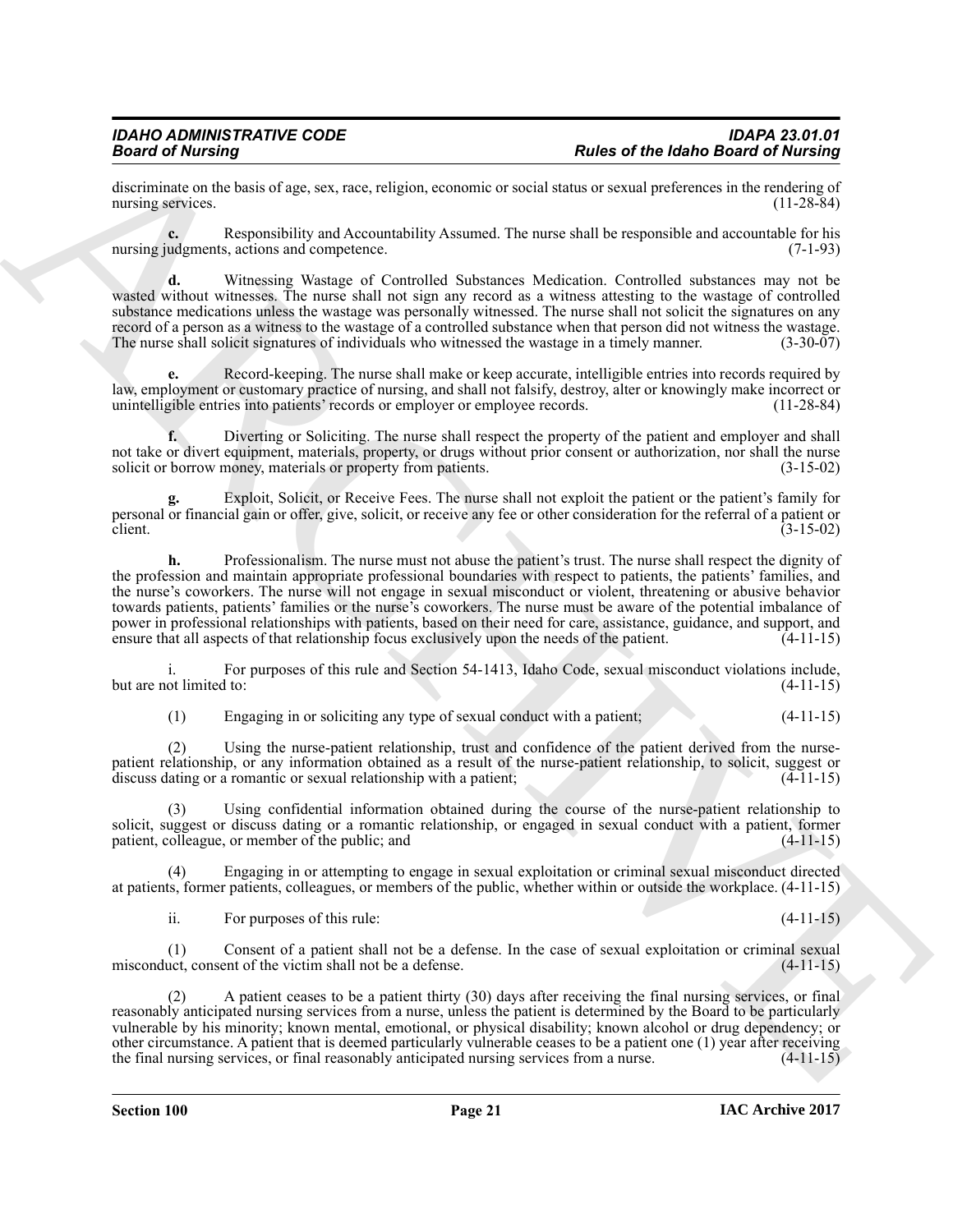## <span id="page-21-0"></span>**102. -- 131. (RESERVED)**

### <span id="page-21-2"></span><span id="page-21-1"></span>**132. LIMITED LICENSES.**

Limited licenses may be issued to qualified individuals in four (4) categories: post-discipline, non-practicing status, restricted status, and substance use and mental health disorders. Failure to comply with the terms and conditions of a limited license will be cause for summary suspension. (3-24-17) limited license will be cause for summary suspension.

<span id="page-21-3"></span>**01. Following Disciplinary Action**. (3-30-07)

**a.** After evaluation of an application for licensure reinstatement, the Board may issue a limited license e whose license has been revoked.  $(3-15-02)$ to a nurse whose license has been revoked.

**b.** The Board shall specify the conditions of issuance of the limited license in writing. The conditions tated on the license. (3-15-02) may be stated on the license.

<span id="page-21-4"></span>**02. Non-Practicing Status**. (3-15-02)

**a.** Individuals who are prevented from engaging in the active practice of nursing may be issued a cense. (3-15-02) limited license.

**b.** The Board shall specify that the license being issued does not entitle the licensee to engage in the active practice of nursing. The non-practicing status shall be noted on the license. (3-15-02)

**c.** The non-practicing limitation may be removed by the Board following receipt and evaluation of evidence satisfactory to the Board confirming that the licensee's physical or mental health status no longer prevents the individual from engaging in the active practice of nursing. (3-15-02) the individual from engaging in the active practice of nursing.

### <span id="page-21-5"></span>**03. Restricted Status**. (3-15-02)

**a.** Individuals whose disabilities restrict or inhibit their ability to provide a full range of nursing services may be issued a limited license. (3-15-02)

**b.** In order to determine the appropriate limitations, the Board may evaluate statements from qualified professional persons who have personal knowledge of the applicant or licensee. The Board may also evaluate job descriptions and statements from potential employers and consider input from the applicant for the limited license.

 $(3-15-02)$ 

**IAC Archive 2017**

### *IDAHO ADMINISTRATIVE CODE IDAPA 23.01.01 Board of Nursing Rules of the Idaho Board of Nursing*

(3) It is not a violation of this rule for a nurse to continue a sexual relationship with a spouse or individual of majority if a consensual sexual relationship existed prior to the establishment of the nurse-patient relationship. (4-11-15)

iii. The following definitions apply to this rule: (4-11-15)

**Beared of Nursing**<br> **Radical of the state of the halle distribution of the state of the state of the state Based of Nursing<br>
include the state of the state of the state of the state of the state of the state of the state** (1) "Sexual conduct" means any behavior that might reasonably be interpreted as being designed or intended to arouse or gratify the sexual desires of an individual. This includes, but is not limited to, physical touching of breasts, buttocks or sexual organs, creation or use of pornographic images, discussion about sexual topics unrelated to the patient's care, intentional exposure of genitals, and not allowing a patient privacy, except as may be medically necessary. (4-11-15) necessary. (4-11-15)

(2) "Sexual exploitation" means any actual or attempted abuse of a position of vulnerability, differential power, or trust, for sexual purposes, including, but not limited to, profiting monetarily, socially or politically from the sexual conduct of another, or withholding or threatening to withhold care, medication, food or other services to coerce sexual conduct. (4-11-15) other services to coerce sexual conduct.

(3) "Criminal sexual misconduct" means any sexual conduct that, if proven, would constitute a felony or misdemeanor under state or federal law.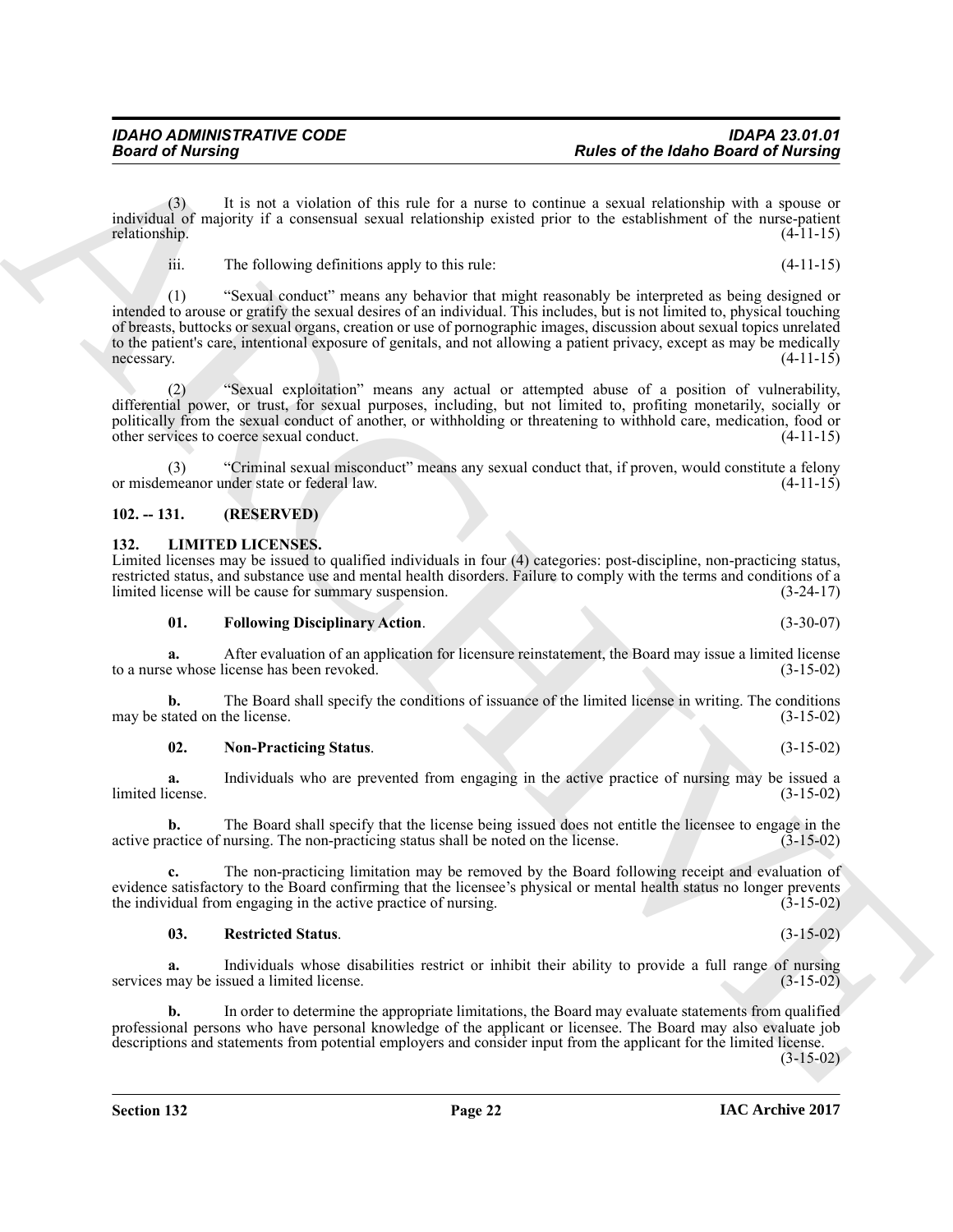<span id="page-22-0"></span>

| <b>Board of Nursing</b>  |                                                                                                                                                                                                                                                                                                                                                  | <b>Rules of the Idaho Board of Nursing</b> |             |
|--------------------------|--------------------------------------------------------------------------------------------------------------------------------------------------------------------------------------------------------------------------------------------------------------------------------------------------------------------------------------------------|--------------------------------------------|-------------|
| $c_{\cdot}$              | The Board shall specify the conditions of issuance of the limited license in writing. The conditions<br>may be stated on the license. The conditions may include, but are not limited to:                                                                                                                                                        | $(3-15-02)$                                |             |
| $i$ .                    | Notifying the Board of changes in employment status.                                                                                                                                                                                                                                                                                             | $(3-15-02)$                                |             |
| ii.<br>may desire.       | Submission of regular reports by the employer or by such other entities or individuals as the Board                                                                                                                                                                                                                                              | $(3-15-02)$                                |             |
| iii.                     | Meeting with Board representatives.                                                                                                                                                                                                                                                                                                              | $(3-15-02)$                                |             |
| iv.                      | Specific parameters of practice, excluding the performance of specific nursing functions. (3-15-02)                                                                                                                                                                                                                                              |                                            |             |
| d.                       | The conditions of limited practice may be removed by the Board following receipt and evaluation<br>of satisfactory evidence confirming that the health status of the licensee no longer restricts or inhibits the person's<br>ability to provide a full range of nursing services.                                                               | $(3-15-02)$                                |             |
| 04.                      | Disability Due to Substance Use Disorder or Mental Health Disorder.                                                                                                                                                                                                                                                                              | $(3-24-17)$                                |             |
| a.                       | Individuals whose practice is or may be impaired due to substance use disorder or to mental health<br>disorder may qualify for issuance of a limited license as an alternative to discipline.                                                                                                                                                    | $(3-24-17)$                                |             |
| b.<br>disorder and who:  | The executive director may issue a limited license for a period not to exceed five $(5)$ years to an<br>individual who voluntarily surrenders his license by reason of a substance use disorder or relating to mental health                                                                                                                     | $(3-24-17)$                                |             |
|                          | Holds a current license to practice in Idaho as a registered nurse, advanced practice registered<br>nurse, or licensed practical nurse, or is otherwise eligible, and is in the process of applying for licensure; $(3-24-17)$                                                                                                                   |                                            |             |
| 11.                      | Has a demonstrated or diagnosed substance use disorder or mental health disorder such that ability<br>to safely practice is, or may be, impaired;                                                                                                                                                                                                | $(3-24-17)$                                |             |
| 111.                     | Sign a written statement admitting to all facts which may constitute grounds for disciplinary action<br>or demonstrate impairment of the safe practice of nursing, and waiving the right to a hearing and all other rights to<br>due process in a contested case under the Idaho Administrative Procedures Act and the Nursing Practice Act; and | $(3-15-02)$                                |             |
| iv.<br>practice nursing. | Submit reliable evidence, satisfactory to the executive director, that he is competent to safely                                                                                                                                                                                                                                                 | $(3-15-02)$                                |             |
| c.                       | If required, the applicant shall satisfactorily complete a treatment program accepted by the Board.                                                                                                                                                                                                                                              | $(3-30-07)$                                |             |
| d.                       | The applicant must agree to participation in the Board's monitoring program to include: (3-15-02)                                                                                                                                                                                                                                                |                                            |             |
| $\mathbf{i}$ .           | Evaluation and diagnosis of the disorder;                                                                                                                                                                                                                                                                                                        | $(3-24-17)$                                |             |
| ii.                      | Approval of treatment program regimen;                                                                                                                                                                                                                                                                                                           | $(5-21-89)$                                |             |
| iii.                     | Monitoring of progress;                                                                                                                                                                                                                                                                                                                          | $(5-21-89)$                                |             |
| iv.                      | Determination of when return to the workplace will be allowed.                                                                                                                                                                                                                                                                                   |                                            | $(7-1-96)$  |
| e.                       | Admission to the Program for Recovering Nurses or issuance of a limited license, or both, may be<br>denied for any reason including, but not limited to the following:                                                                                                                                                                           | $(3-15-02)$                                |             |
| $i$ .                    | The applicant diverted controlled substances for other than self-administration; or                                                                                                                                                                                                                                                              |                                            | $(3-15-02)$ |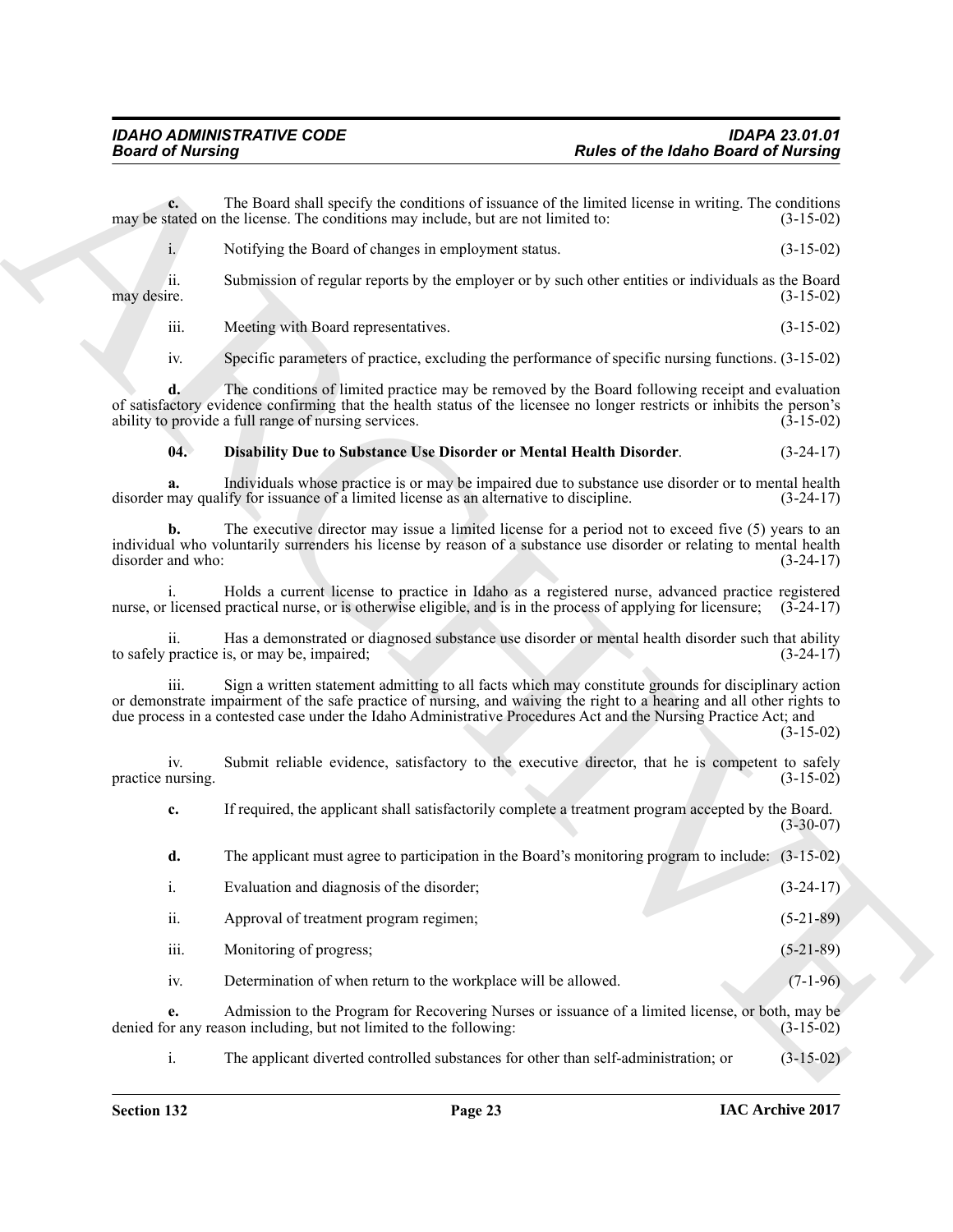ii. The applicant creates too great a safety risk; or (3-15-02)

iii. The applicant has been terminated from this, or any other, alternative program for non-compliance. (3-15-02)

**From of the hydrogenomenon contained the spin of the hydrogenomenon contained or**  $\theta$  **(31.4) The spin of the spin of the spin of the spin of the spin of the spin of the spin of the spin of the spin of the spin of the spi f.** Upon satisfactory compliance with all of the terms of the limited license, and provided that the licensee demonstrates that he is qualified and competent to practice nursing, the executive director shall reinstate the renewable nursing license voluntarily surrendered. (3-30-07) renewable nursing license voluntarily surrendered.

**05. Compliance Required**. Limited licensure shall be conditioned upon the individual's prompt and compliance with terms and conditions, which may include:  $(3-24-17)$ faithful compliance with terms and conditions, which may include:

<span id="page-23-0"></span>**a.** Satisfactory progress in any required continuing treatment or rehabilitation program. (3-15-02)

**b.** Regular and prompt notification to the Board of changes in name and address of self or any employer. (7-1-96) employer. (7-1-96)

**c.** Obtaining of performance evaluations prepared by the employer to be submitted at specified and at any time upon request. (7-1-96) intervals and at any time upon request.

**d.** Continuing participation in, and compliance with all recommendations and requirements of, the approved treatment or rehabilitation program, and obtaining of reports of progress submitted by the person directing<br>the treatment or rehabilitation program at specified intervals and at any time upon request. (7-1-96) the treatment or rehabilitation program at specified intervals and at any time upon request.

**e.** Submission of self-evaluations and personal progress reports at specified intervals and at any time uest.  $(3-24-17)$ upon request.

**f.** Submission of reports of supervised random alcohol/drug screens at specified intervals and at any time upon request. Participant is responsible for reporting as directed, submitting a sufficient quantity of sample to be tested, and payment for the screening. tested, and payment for the screening.

**g.** Meeting with the Board's professional staff or advisory committee at any time upon request.

 $(3-24-17)$ 

**h.** Working only in approved practice settings. (7-1-96)

**i.** Authorization by licensee of the release of applicable records pertaining to assessment, diagnostic evaluation, treatment recommendations, treatment and progress, performance evaluations, counseling, random chemical screens, and after-care at periodic intervals as requested. (7-1-93) chemical screens, and after-care at periodic intervals as requested.

**j.** Compliance with all laws pertaining to nursing practice, all nursing standards, and all standards, policies and procedures of licensee's employer relating to any of the admitted misconduct or facts as set out in the written statement signed by licensee, or relating to the providing of safe, competent nursing service. (3 written statement signed by licensee, or relating to the providing of safe, competent nursing service.

**k.** Compliance with other specific terms and conditions as may be required by the executive director. (3-15-02)

### <span id="page-23-1"></span>**06. Summary Suspension - Lack of Compliance**. (3-30-07)

**a.** Summary Suspension. Any failure to comply with the terms and conditions of a limited license shall be deemed to be an immediate threat to the health, safety, and welfare of the public and the executive director shall, upon receiving evidence of any such failure, summarily suspend the limited license. (3-30-07) shall, upon receiving evidence of any such failure, summarily suspend the limited license.

i. Summary suspension of a limited license may occur if, during participation in the program, information is received which, after investigation, indicates the individual may have violated a provision of the law or Board rules governing the practice of nursing.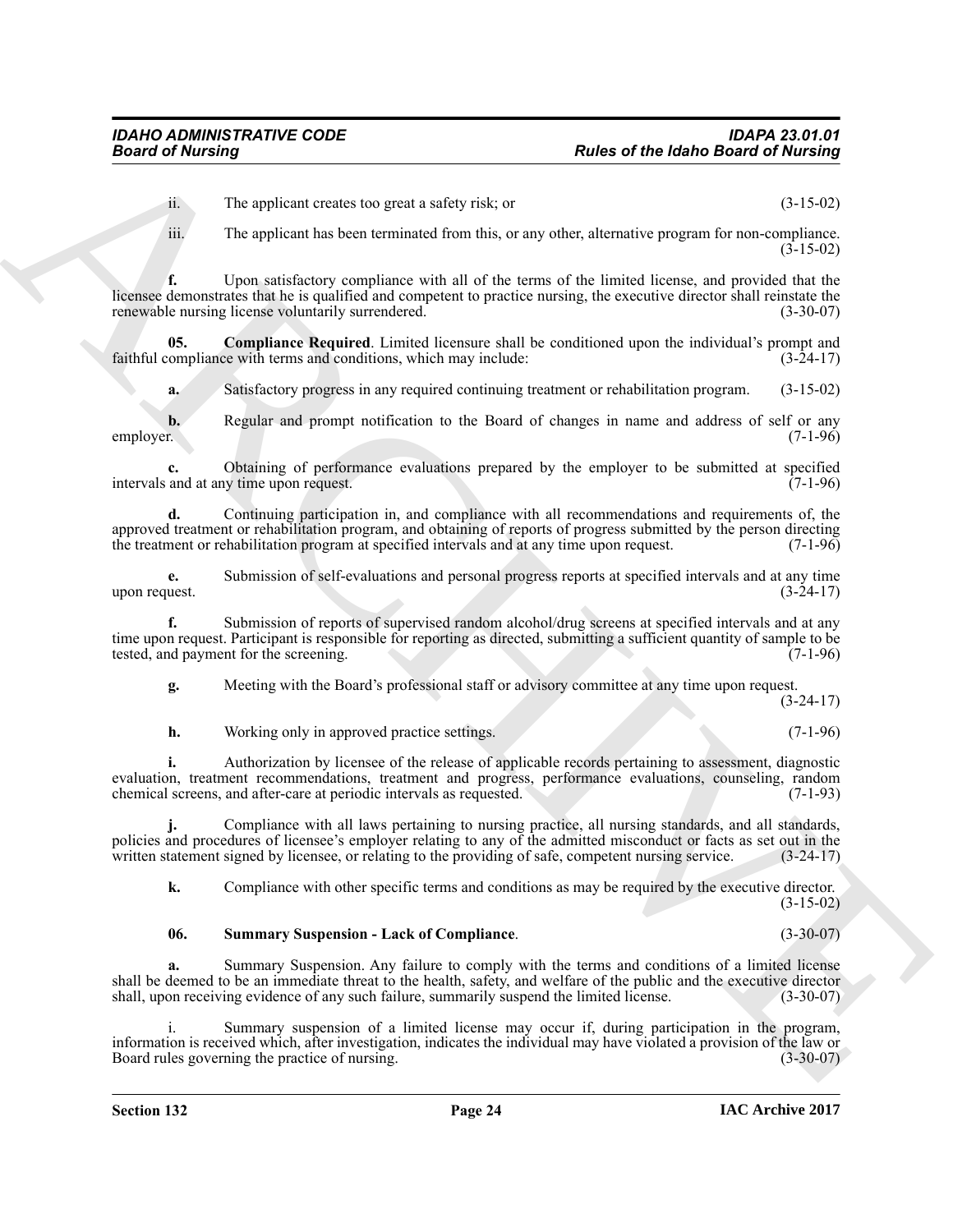ii. Upon summary suspension of a limited license, the executive director shall provide prompt written notice to the licensee stating the reason for the suspension, setting forth the evidence relied upon and notifying the licensee of his right to a hearing upon request at the earliest possible date in accordance with Section 54-1413(3)(a), Idaho Code. (3-30-07)

**Fourier of the latinos of the latinos of the latinos of the latinos distribution of the control of the control of the control of the control of the control of the control of the control of the control of the control of t b.** Right to Hearing. An individual whose limited license has been summarily suspended by the executive director may request a hearing regarding the suspension by certified letter addressed to the Board. If the individual fails to request a hearing within twenty (20) days after service of the notice of suspension by the executive director, the right to a hearing is waived. If a hearing is timely requested, after the hearing the Board shall enter an order affirming or rejecting summary suspension of the limited license and enter such further orders revoking, suspending, or otherwise disciplining the nursing license as may be necessary. The above provisions do not limit or restrict the right of Board staff to bring any summary suspension order before the Board for further proceedings, even<br>if the licensee has not requested a hearing. if the licensee has not requested a hearing.

**c.** Other Orders. The Board may, for good cause, stay any order of the executive director or may modify the terms and conditions of a limited license as deemed appropriate to regulate, monitor or supervise the practice of any licensee. (3-30-07) practice of any licensee.

### <span id="page-24-6"></span><span id="page-24-0"></span>**133. ADVISORY COMMITTEE.**

The Board shall appoint a committee of at least six (6) persons to provide guidance to the Board on matters relating to nurses whose practice is, or may be, impaired due to substance use disorder or mental health disorder, and advise the Board on the direction of the program. Committee members shall include a member of the Board who shall serve as the chairperson and other members as established by the Board, but shall include persons who are knowledgeable about mental health and substance use disorders. (3-24-17)

### <span id="page-24-7"></span><span id="page-24-1"></span>**134. EMERGENCY ACTION.**

If the Board finds that public health, safety, and welfare requires emergency action and incorporates a finding to that effect in its order, summary suspension of a license may be ordered pending proceedings for revocation or other action. Such proceedings shall be promptly instituted and determined as authorized in Title 67, Chapter 52, Idaho<br>Code (3-15-02) Code. (3-15-02)

### <span id="page-24-2"></span>**135. -- 164. (RESERVED)**

### <span id="page-24-8"></span><span id="page-24-3"></span>**165. PETITION FOR REHEARING OR RECONSIDERATION.**

**01.** Petition for Rehearing or Reconsideration. An individual may petition for reconsideration of any er or rehearing based upon the following grounds: (7-1-93) final order or rehearing based upon the following grounds:

<span id="page-24-10"></span>**a.** Newly discovered or newly available evidence relevant to the issue; or (11-28-84)

**b.** Error in the proceeding or Board decision that would be grounds for reversal or judicial review of the order; or  $(11-28-84)$ 

<span id="page-24-9"></span>**c.** Need for further consideration of the issues and the evidence in the public interest; or (11-28-84)

**d.** A showing that issues not considered ought to be examined in order to properly dispose of the matter.  $(11-28-84)$ 

**Administrative Procedure**. The Administrative Procedures Act, Title 67, Chapter 52, Idaho Code, eedings on petitions for reconsideration. (3-30-07) shall govern proceedings on petitions for reconsideration.

### <span id="page-24-4"></span>**166. -- 219. (RESERVED)**

### <span id="page-24-5"></span>**220. QUALIFICATIONS FOR LICENSURE BY EXAMINATION.**

<span id="page-24-12"></span><span id="page-24-11"></span>**01.** In-State. Individuals who have successfully completed all requirements for graduation from an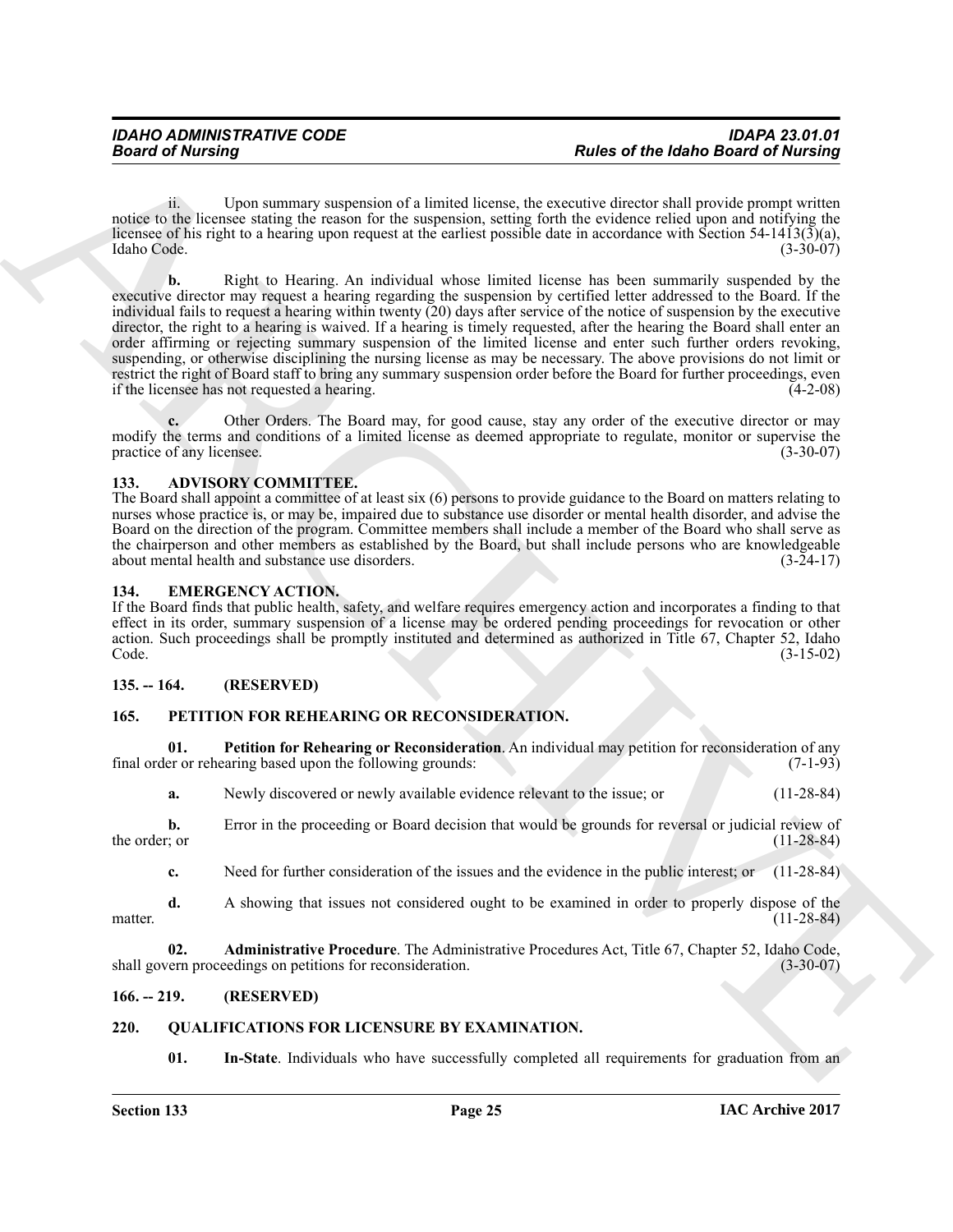Idaho nursing education program approved by the Board shall be eligible to make application to the Board to take the licensing examination.

<span id="page-25-18"></span><span id="page-25-17"></span>**02. Out-of-State**. Individuals who hold a certificate of completion from a nursing education program having board of nursing approval in another nursing jurisdiction shall be eligible to make application to the Board to take the licensing examination, providing they meet substantially the same basic educational requirements as graduates of Idaho nursing education programs at the time of application. (4-4-13) graduates of Idaho nursing education programs at the time of application.

**Beats of the Idahe Barrier of the Idahe School and Levington International Research in the United School and Levington International Research in the United School and Control and Control and Control and Control and Contr 03. Practical Nurse Equivalency Requirement**. An applicant for practical nurse licensure by examination who has not completed an approved practical nurse program, must provide satisfactory evidence (such as official transcripts) of successful completion of nursing and related courses at an approved school preparing persons for licensure as registered nurses to include a course in personal and vocational relationships of the practical nurse. Related courses must be equivalent to those same courses included in a practical nursing program approved by the Board. (3-15-02) the Board.  $(3-15-02)$ 

<span id="page-25-19"></span>**04. Time Limit for Writing Examinations**. Graduates who do not take the examination within twelve (12) months following completion of the nursing education program may be required to follow specific remedial measures as prescribed by the Board.

### <span id="page-25-9"></span><span id="page-25-0"></span>**221. EXAMINATION APPLICATION.**

A completed application for licensure by examination shall consist of: (3-15-02)

<span id="page-25-11"></span><span id="page-25-10"></span>**01.** Application. Completed, notarized application form provided by the Board; and (3-15-02)

**02. Affidavit**. Notarized affidavit of graduation signed by the nursing education administrator, or ; and  $(3-15-02)$ designee; and

<span id="page-25-13"></span><span id="page-25-12"></span>**03. Fees**. Payment of all required fees. (3-15-02)

**04. Criminal Background Check**. A current fingerprint based criminal history check as set forth in Section 54-1401 $(3)$ , Idaho Code.

### <span id="page-25-4"></span><span id="page-25-1"></span>**222. EXAMINATION AND RE-EXAMINATION.**

**01. Applicants for Registered or Practical Nurse Licensure**. Applicants must successfully take the National Council Licensure Examination (NCLEX) for registered nurse licensure or for practical nurse licensure, as<br>(3-30-07) applied for and approved.

<span id="page-25-8"></span><span id="page-25-7"></span><span id="page-25-6"></span><span id="page-25-5"></span>**02. Passing Score**. The passing standard will be that established by the examining entity. (3-30-07)

**03.** Retaking Examination. Candidates who do not pass an examination will be notified of the e for applying to retake. (6-11-93) procedure for applying to retake.

**04. Equivalent Exams**. In lieu of the NCLEX, the Board may accept documentation that the applicant and successfully passed the State Board Test Pool examination. (3-30-07) has taken and successfully passed the State Board Test Pool examination.

### <span id="page-25-2"></span>**223. -- 239. (RESERVED)**

<span id="page-25-14"></span><span id="page-25-3"></span>**240. QUALIFICATIONS FOR LICENSURE BY ENDORSEMENT.**

An applicant for Idaho licensure by interstate endorsement must: (7-1-93)

**01. Graduation Required**. Be a graduate of a state approved/accredited practical or registered nursing education program that is substantially equivalent to Idaho's board-approved practical or registered nursing education program. Applicants for practical nurse licensure may also qualify under the provisions of Section 241 of these rules.  $(7-1-93)$ 

<span id="page-25-16"></span><span id="page-25-15"></span>**02.** Licensing Examination. Have taken the same licensing examination as that administered in Idaho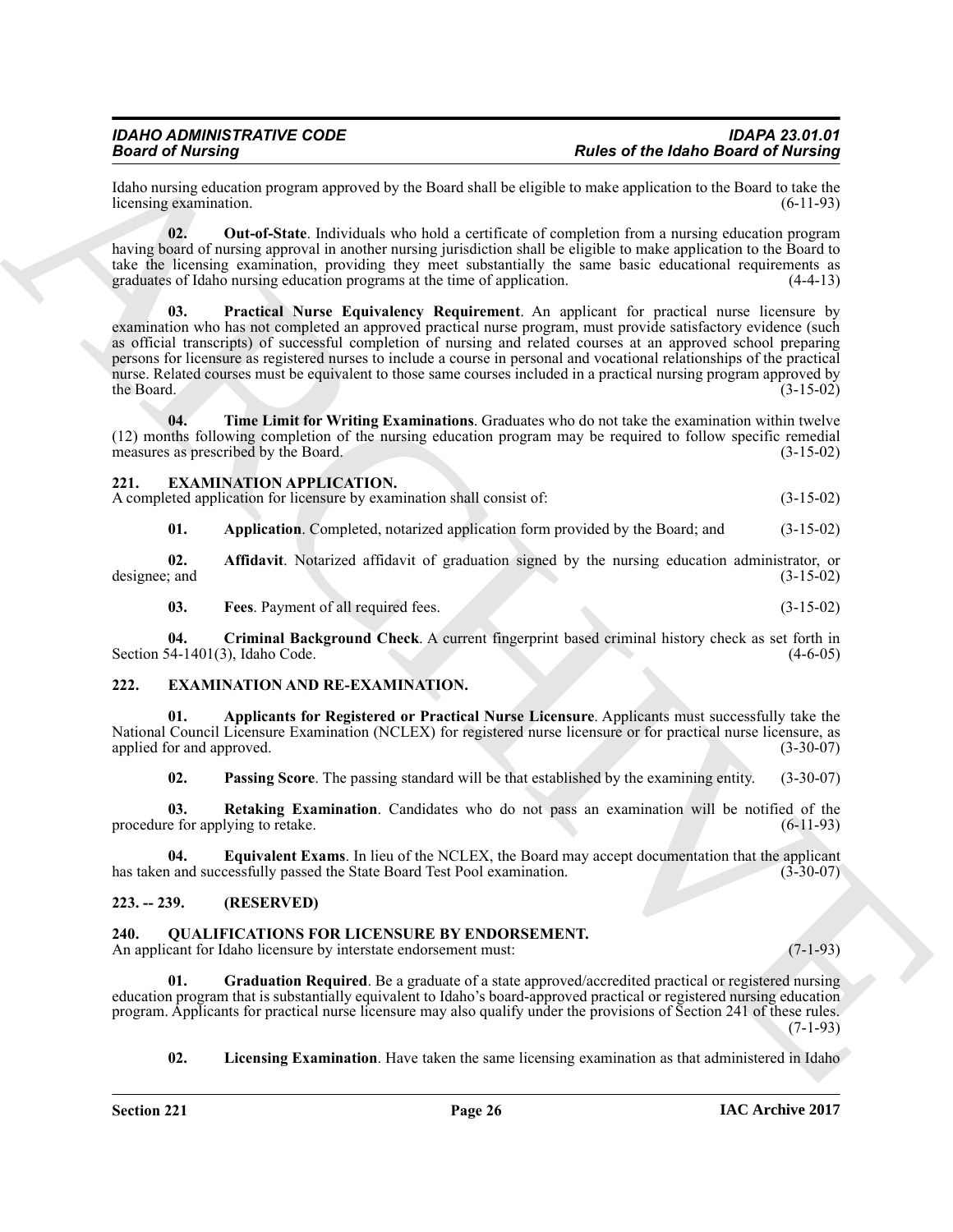and achieved scores established as passing for that examination by the Board. (4-4-13)

<span id="page-26-15"></span>**03. Minimum Requirements**. In lieu of the requirements in Subsections 240.01 and 240.02 of this rule, have qualifications that are substantially equivalent to Idaho's minimum requirements. (5-8-09)

<span id="page-26-13"></span>**04.** Current Practice Experience. Have actively practiced nursing at least eighty (80) hours within the g three (3) years. (3-30-07) preceding three  $(3)$  years.

<span id="page-26-14"></span>**05. License from Another Nursing Jurisdiction**. Hold a license in good standing from another nursing jurisdiction. The license of any applicant subject to official investigation or disciplinary proceedings shall not be considered in good standing. (4-4-13)

### <span id="page-26-3"></span><span id="page-26-0"></span>**241. LICENSURE BY EQUIVALENCY AND ENDORSEMENT LICENSURE.**

<span id="page-26-5"></span>**01. Application by Equivalency**. An applicant for practical nurse licensure by interstate endorsement equivalency must meet the following requirements: (3-30-07) based on equivalency must meet the following requirements:

<span id="page-26-11"></span>**a.** Licensing Examination. Have successfully taken the same licensing examination as that administered in Idaho; and (7-1-93) (3-1-93)

**Basica of the latino Simulation**<br> **Reales of the latino Basica of the latino Basica of the latino Basica of the latino Basica of the latino<br>
Excited in the state of the latinosity and the latinosity and the latinosity of b.** License from Another Nursing Jurisdiction. Hold a license in another nursing jurisdiction based on successful completion of nursing and related courses at an approved school preparing persons for licensure as registered nurses to include a course in personal and vocational relationships of the practical nurse (or equivalent experience) and additional courses equivalent to those same courses included in a practical nursing program approved by the Board, and provide evidence thereof.

<span id="page-26-4"></span>**02. Applicants Licensed in Another Nursing Jurisdiction**. Graduates of schools of nursing located outside the United States, its territories or commonwealths who are licensed in a nursing jurisdiction and who meet the requirements of Subsections 240.02 through 240.05 of these rules may be processed as applicants for licensure by endorsement from another state.  $(4-4-13)$ endorsement from another state.

**03. Application for Licensure by Endorsement**. A completed application for licensure by interstate nent must include all of the following: (7-1-93) endorsement must include all of the following:

<span id="page-26-12"></span><span id="page-26-7"></span><span id="page-26-6"></span>**a.** Application Form. Completed, notarized application form provided by the Board; (6-1-78)

**b.** Verification. Verification and documentation of licensure status from state of applicant's original licensure; (3-15-02)  $l$ icensure;  $(3-15-02)$ 

**c.** Employment Reference. One (1) satisfactory nursing employment reference from the three (3) year nmediately preceding the application; (3-15-02) period immediately preceding the application;

<span id="page-26-10"></span><span id="page-26-8"></span>**d.** Census Questionnaire. Completed Census Questionnaire; (6-1-78)

<span id="page-26-9"></span>**e.** Fee. Payment of all required fees; and (3-15-02)

**f.** Criminal Background Check. A current fingerprint based criminal history check as set forth in Section 54-1401(3), Idaho Code. (4-6-05)

### <span id="page-26-1"></span>**242. -- 259. (RESERVED)**

### <span id="page-26-16"></span><span id="page-26-2"></span>**260. QUALIFICATIONS FOR LICENSURE OF GRADUATES OF SCHOOLS OF NURSING LOCATED OUTSIDE THE UNITED STATES, ITS TERRITORIES, OR COMMONWEALTHS.**

A graduate from a nursing education program outside of the United States, its territories or commonwealths must:  $(4-4-13)$ 

<span id="page-26-17"></span>**01. Qualifications**. Demonstrate nursing knowledge and English proficiency skills in reading, writing,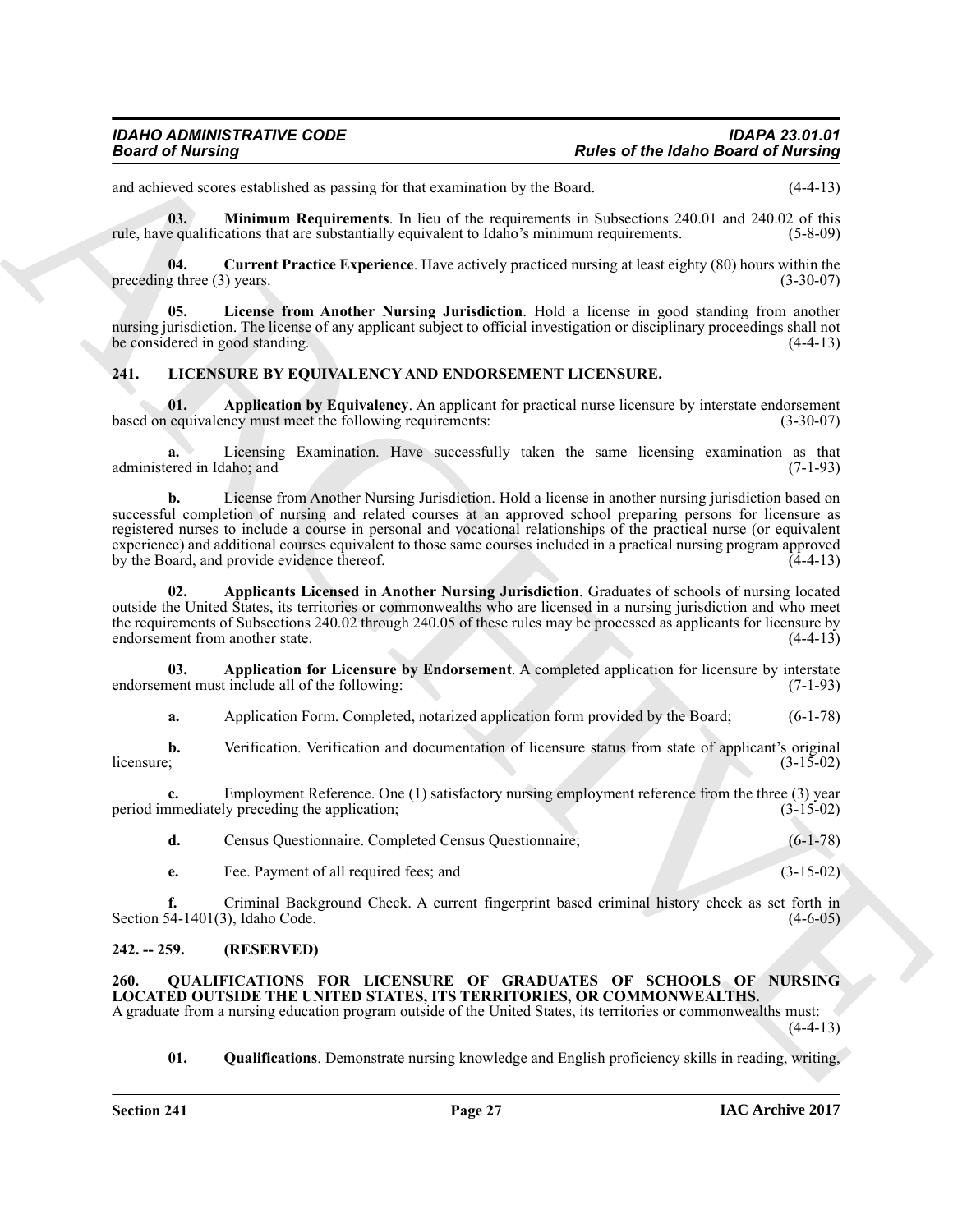<span id="page-27-15"></span>speaking and listening. (4-4-13)

**02. Education Credentials**. Have education qualifications that are substantially equivalent to Idaho's minimum requirements at the time of application. (3-30-01)

<span id="page-27-17"></span>**03. License**. Hold a license or other indication of authorization to practice in good standing, issued by a government entity or agency from a country outside the United States, its territories or commonwealths. (4-4-13)

<span id="page-27-16"></span>**04. Examination/Re-Examination**. Take and achieve a passing score on the licensing examination required in Subsection 222.01 of these rules. (3-30-07)

### <span id="page-27-3"></span><span id="page-27-0"></span>**261. APPLICATION FOR LICENSURE OF GRADUATES OF SCHOOLS OF NURSING LOCATED OUTSIDE THE UNITED STATES, ITS TERRITORIES, OR COMMONWEALTHS.**

A completed application for licensure by a graduate of a nursing education program outside of the United States, its territories or commonwealths must include the following: (4-4-13)

**01.** Verification. Verification of demonstrated nursing knowledge and English proficiency skills in writing, speaking and listening. (4-4-13) reading, writing, speaking and listening.

<span id="page-27-10"></span><span id="page-27-9"></span><span id="page-27-8"></span><span id="page-27-4"></span>**02. Application Form**. Completed notarized application form provided by the Board. (6-1-78)

**03. Official Transcript**. Official transcript from the applicant's nursing education program, and certified translation if original transcript is not in English or completed equivalence credentials form issued by an organization acceptable to the Board. (3-30-01) organization acceptable to the Board.

**04.** Verification of Licensure. Verification of licensure or other authority to practice from state, or country of applicant's original licensure. (4-4-13) province, or country of applicant's original licensure.

**05. Employment Reference**. One (1) satisfactory nursing employment reference from the three (3) od immediately preceding the application. (3-30-01) year period immediately preceding the application.

<span id="page-27-7"></span><span id="page-27-6"></span><span id="page-27-5"></span>**06. Fee**. Payment of the fee for licensure by examination. (3-30-01)

**07.** Criminal Background Check. A current fingerprint based criminal history check as set forth in 54-1401(3), Idaho Code. (4-6-05) Section 54-1401 $(3)$ , Idaho Code.

### <span id="page-27-1"></span>**262. -- 270. (RESERVED)**

### <span id="page-27-2"></span>**271. DEFINITIONS RELATED TO ADVANCED PRACTICE REGISTERED NURSING.**

<span id="page-27-13"></span><span id="page-27-12"></span><span id="page-27-11"></span>**01. Accountability**. Means being answerable for one's own actions. (7-1-99)

**Fraction of the latinos of the latinos field of the latinos field of the latinos field of the latinos and six-<br>
and isolation and the latinos of the latinos function and fraction in the state state in the state of the la 02. Advanced Practice Registered Nurse**. Means a registered nurse licensed in this state who has gained additional specialized knowledge, skills and experience through a graduate or post-graduate program of study as defined herein and is authorized to perform advanced nursing practice, which may include acts of diagnosis and treatment, and the prescribing, administering and dispensing of therapeutic pharmacologic and non-pharmacologic agents, as defined herein. Advanced practice registered nurses shall include nurses licensed in the roles of certified nurse-midwife, clinical nurse specialist, certified nurse practitioner, and certified registered nurse anesthetist. Advanced practice registered nurses, when functioning within the recognized scope of practice, assume primary responsibility for the care of their patients in diverse settings. This practice incorporates the use of professional judgment in the assessment and management of wellness and conditions appropriate to the advanced practice registered nurse's role, population focus and area of specialization. (7-1-13)

<span id="page-27-14"></span>**03. Authorized Advanced Practice Registered Nurse**. Means an advanced practice registered nurse authorized by the Board to prescribe and dispense pharmacologic and non-pharmacologic agents pursuant to Section 315 of these rules. (7-1-99) 315 of these rules.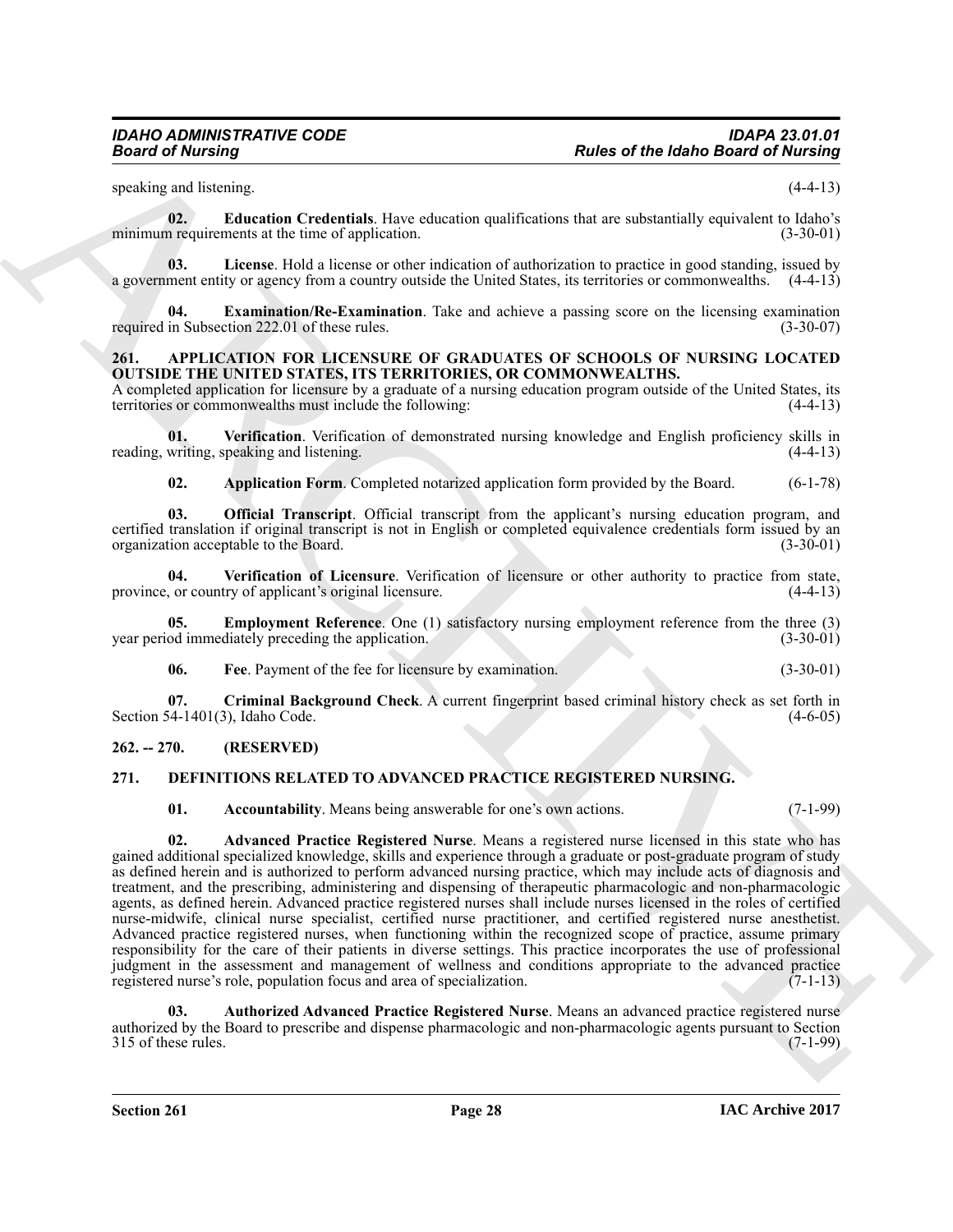**Second of the Contribution** Manus consuments of the spokesnik advanta of the **left of the local contribution** of the spokesnik results of the **left of the spin of the spin of the spin of the spin of the spin of the spin 04. Certification**. Means recognition of the applicant's advanced knowledge, skills and abilities in a defined area of nursing practice by a national organization recognized by the Board. The certification process measures the theoretical and clinical content denoted in the advanced scope of practice, and is developed in accordance with generally accepted standards of validation and reliability.  $(7-1-99)$ 

<span id="page-28-2"></span><span id="page-28-0"></span>**05. Certified Nurse-Midwife**. Means a licensed registered nurse who has graduated from a nationally accredited graduate or post-graduate nurse-midwifery program, and has current certification as a nurse-midwife from a national organization recognized by the Board. (7-1-13)

<span id="page-28-1"></span>**06. Certified Nurse Practitioner**. Means a licensed registered nurse who has graduated from a nationally accredited graduate or post-graduate nurse practitioner program and has current certification as a nurse practitioner from a national organization recognized by the Board. (7-1-13) practitioner from a national organization recognized by the Board.

<span id="page-28-3"></span>**07. Certified Registered Nurse Anesthetist**. Means a licensed registered nurse who has graduated from a nationally accredited graduate or post-graduate nurse anesthesia program and has current certification as a nurse anesthetist from a national organization recognized by the Board. (7-1-13)

<span id="page-28-4"></span>**08. Clinical Nurse Specialist**. Means a licensed registered nurse who has graduated from a nationally accredited graduate or post-graduate clinical nurse specialist program and has current certification as a clinical nurse<br>specialist from a national organization recognized by the Board. (7-1-13) specialist from a national organization recognized by the Board.

<span id="page-28-5"></span>**09. Collaboration**. Means the cooperative working relationship with another health care provider, each contributing his respective expertise in the provision of patient care, and such collaborative practice includes the discussion of patient treatment and cooperation in the management and delivery of health care. (7-1-99) discussion of patient treatment and cooperation in the management and delivery of health care.

<span id="page-28-6"></span>**10. Consultation**. Means conferring with another health care provider for the purpose of obtaining ion or advice. (7-1-99) information or advice.

<span id="page-28-7"></span>**11. Diagnosis**. Means identification of actual or potential health problems and the need for intervention based on analysis of data collected. Diagnosis depends upon the synthesis of information obtained through interview, physical exam, diagnostic tests or other investigations.

<span id="page-28-8"></span>**12. Intervention**. Means measures to promote health, protect against disease, treat illness in its earliest stages, manage acute and chronic illness, and treat disability. Interventions may include, but are not limited to ordering diagnostic studies, performing direct nursing care, prescribing pharmacologic or non-pharmacologic or other therapies and consultation with or referral to other health care providers. (7-1-99) other therapies and consultation with or referral to other health care providers.

**13. Peer Review Process**. The systematic process by which a qualified peer assesses, monitors, and makes judgments about the quality of care provided to patients measured against established practice standards. Peer<br>(7-1-13) review: (7-1-13)

<span id="page-28-9"></span>**a.** Measures on-going practice competency of the advance practice registered nurse (APRN);  $(3-30-07)$ 

**b.** Is performed by a licensed APRN, physician, physician assistant, or other professional certified by ized credentialing organization; and (7-1-13) a recognized credentialing organization; and

**c.** Focuses on a mutual desire for quality of care and professional growth incorporating attitudes of mutual trust and motivation. (3-30-07)

**14. Population Focus**. Means the section of the population which the APRN has targeted to practice within. The categories of population foci are: (7-1-13)

<span id="page-28-10"></span>

|    | Family/individual across the lifespan; | $(7-1-13)$ |
|----|----------------------------------------|------------|
| b. | Adult-gerontology;                     | $(7-1-13)$ |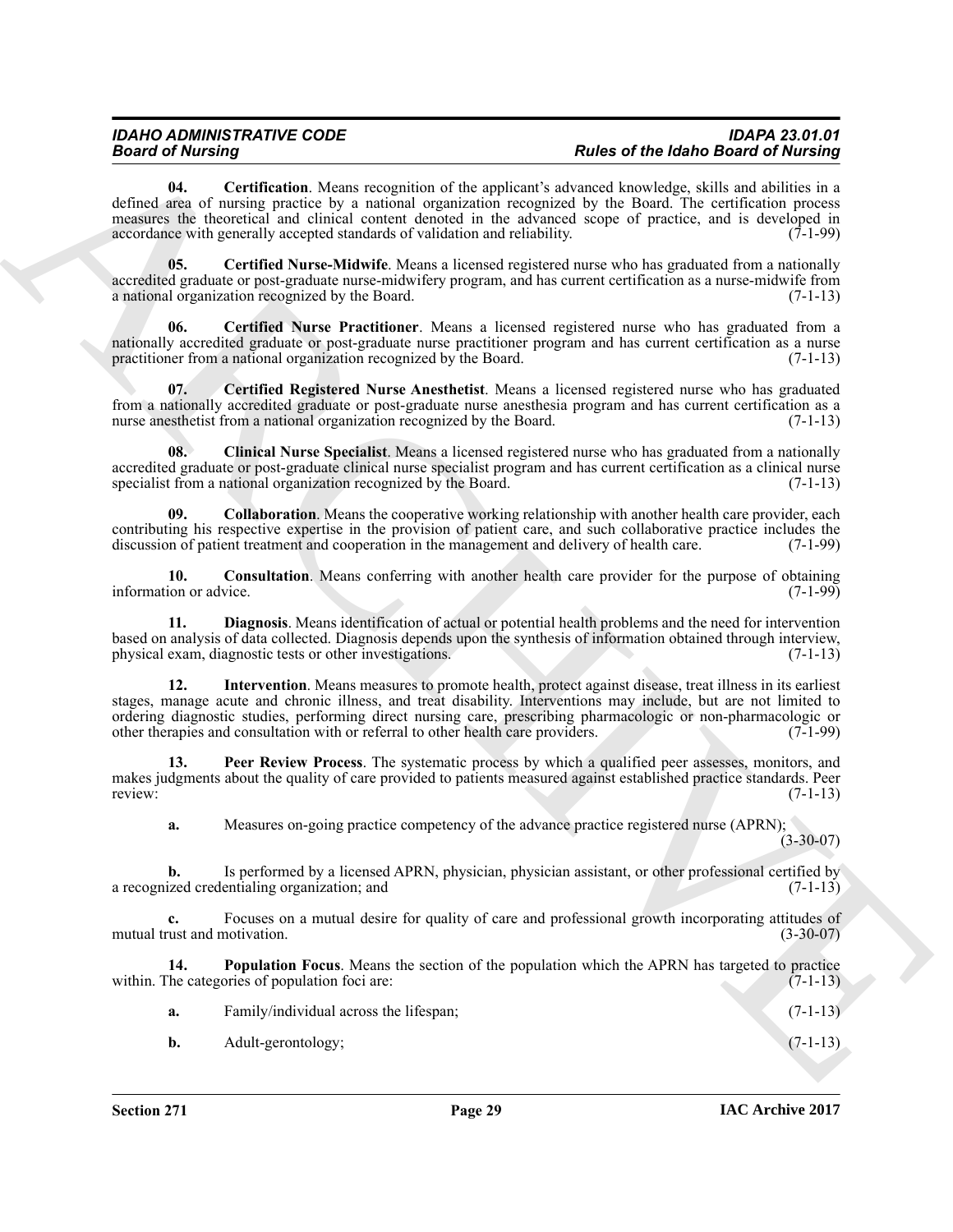<span id="page-29-2"></span>

| <b>Board of Nursing</b>         |                                                                                                                                                                                                                                                                                                                                                                                                                  | <b>Rules of the Idaho Board of Nursing</b> |
|---------------------------------|------------------------------------------------------------------------------------------------------------------------------------------------------------------------------------------------------------------------------------------------------------------------------------------------------------------------------------------------------------------------------------------------------------------|--------------------------------------------|
| c.                              | Women's health/gender-related;                                                                                                                                                                                                                                                                                                                                                                                   | $(7-1-13)$                                 |
| d.                              | Neonatal;                                                                                                                                                                                                                                                                                                                                                                                                        | $(7-1-13)$                                 |
| e.                              | Pediatrics; and                                                                                                                                                                                                                                                                                                                                                                                                  | $(7-1-13)$                                 |
| f.                              | Psychiatric-mental health.                                                                                                                                                                                                                                                                                                                                                                                       | $(7-1-13)$                                 |
| 15.<br>substances.              | Prescriptive and Dispensing Authorization. Means the legal permission to prescribe, deliver,<br>distribute and dispense pharmacologic and non-pharmacologic agents to a client in compliance with Board rules and<br>applicable federal and state laws. Pharmacologic agents include legend and Schedule II through V controlled                                                                                 | $(7-1-99)$                                 |
| 16.                             | <b>Referral</b> . Means directing a client to a physician or other health professional or resource. (7-1-99)                                                                                                                                                                                                                                                                                                     |                                            |
| 17.                             | Scope of Practice of Advanced Practice Registered Nurse. Means those activities that the<br>advanced practice registered nurse may perform. Those activities shall be defined by the Board according to the<br>advanced practice registered nurse's education, preparation, experience and the parameters set forth by the advanced<br>practice registered nurse's recognized, national certifying organization. | $(7-1-99)$                                 |
| 18.                             | Specialization. Means a more focused area of preparation and practice than that of the APRN role/<br>population foci that is built on established criteria for recognition as a nursing specialty to include, but not limited to,<br>specific patient populations (e.g., elder care, care of post-menopausal women), and specific health care needs (e.g.,<br>palliative care, pain management, nephrology).     | $(7-1-13)$                                 |
| $272. - 279.$                   | (RESERVED)                                                                                                                                                                                                                                                                                                                                                                                                       |                                            |
| 280.                            | STANDARDS OF PRACTICE FOR ADVANCED PRACTICE REGISTERED NURSING.                                                                                                                                                                                                                                                                                                                                                  |                                            |
| 01.                             | Purpose.                                                                                                                                                                                                                                                                                                                                                                                                         | $(7-1-99)$                                 |
| a.                              | To establish standards essential for safe practice by the advanced practice registered nurse; and                                                                                                                                                                                                                                                                                                                | $(7-1-99)$                                 |
| b.<br>and effective.            | To serve as a guide for evaluation of advanced practice registered nursing to determine if it is safe                                                                                                                                                                                                                                                                                                            | $(7-1-99)$                                 |
| 02.                             | Core Standards for All Roles of Advanced Practice Registered Nursing. The advanced practice<br>registered nurse is a licensed independent practitioner who shall practice consistent with the definition of advanced<br>practice registered nursing, recognized national standards and the standards set forth in these rules.                                                                                   | $(7-1-13)$                                 |
|                                 | The advanced practice registered nurse shall provide client services for which the advanced<br>practice registered nurse is educationally prepared and for which competence has been achieved and maintained.                                                                                                                                                                                                    | $(7-1-13)$                                 |
| $\mathbf{b}$ .                  | The advanced practice registered nurse shall recognize his limits of knowledge and experience and<br>shall consult and collaborate with and refer to other health care professionals as appropriate.                                                                                                                                                                                                             | $(7-1-99)$                                 |
|                                 | The advanced practice registered nurse shall evaluate and apply current evidence-based research<br>findings relevant to the advanced nursing practice role.                                                                                                                                                                                                                                                      | $(7-1-13)$                                 |
|                                 |                                                                                                                                                                                                                                                                                                                                                                                                                  |                                            |
| d.<br>non-pharmacologic agents. | The advanced practice registered nurse shall assume responsibility and accountability for health<br>promotion and maintenance as well as the assessment, diagnosis and management of client conditions to include the<br>use of pharmacologic and non-pharmacologic interventions and the prescribing and dispensing of pharmacologic and                                                                        | $(7-1-13)$                                 |

### <span id="page-29-5"></span><span id="page-29-4"></span><span id="page-29-3"></span><span id="page-29-0"></span>**272. -- 279. (RESERVED)**

### <span id="page-29-1"></span>**280. STANDARDS OF PRACTICE FOR ADVANCED PRACTICE REGISTERED NURSING.**

### <span id="page-29-8"></span><span id="page-29-7"></span><span id="page-29-6"></span>**01. Purpose**. (7-1-99)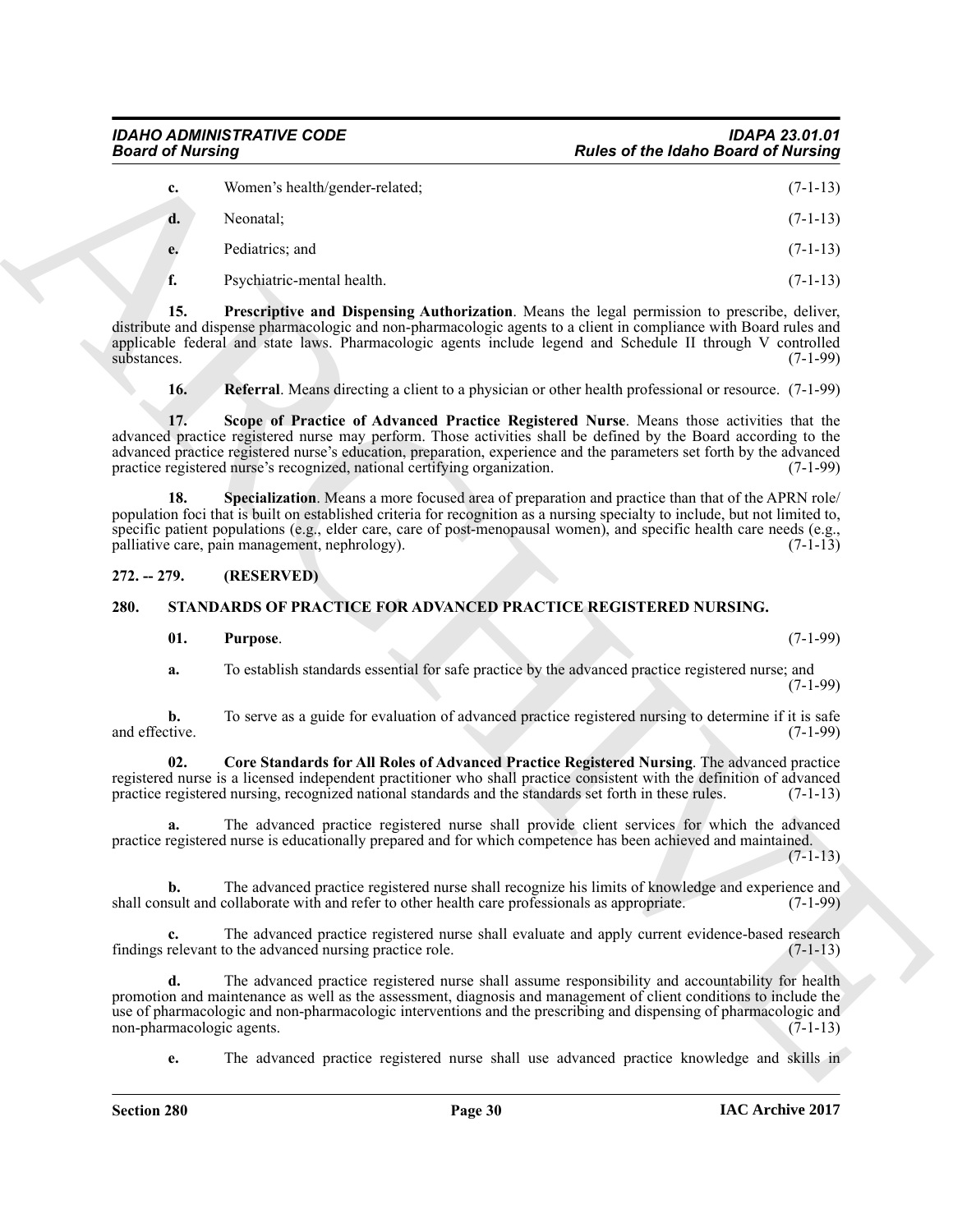teaching and guiding clients and other health care team members. (7-1-13)

**f.** The advanced practice registered nurse shall have knowledge of the statutes and rules governing advanced nursing practice, and shall practice within the established standards for the advanced nursing practice role and population focus.  $(7-1-13)$ 

The advanced practice registered nurse shall practice consistent with Subsections 400.01 and les. (7-1-13)  $400.02$  of these rules.

<span id="page-30-10"></span>**03. Certified Nurse-Midwife**. In addition to the core standards, the advanced practice registered nurse in the role of certified nurse midwife provides the full range of primary health care services to women throughout the lifespan, including gynecologic care, family planning services, preconception care, prenatal and postpartum care, childbirth, care of the newborn and reproductive health care treatment of the male partners of female clients.(7-1-13)

<span id="page-30-12"></span><span id="page-30-9"></span>**04. Clinical Nurse Specialist**. In addition to core standards, the advanced practice registered nurse in the role of clinical nurse specialist provides services to patients, care providers and health care delivery systems including, but not limited to, direct care, expert consultation, care coordination, monitoring for quality indicators and facilitating communication between patients, their families, members of the health care team and components of the health care delivery system. (7-1-13) (3.2)

**Fraction of the latinos of the latinos control of the latinos of the latinos field of the state and properties and the latinos of the state and the state and the state and the state and the state and the state of the sta 05. Certified Nurse Practitioner**. In addition to core standards, the advanced practice registered nurse in the role of certified nurse practitioner provides initial and ongoing comprehensive primary care services to clients including, but not limited to, diagnosis and management of acute and chronic disease, and health promotion, disease prevention, health education counseling, and identification and management of the effects of illness on clients and their families. (7-1-13) their families. (7-1-13)

<span id="page-30-11"></span>**06. Certified Registered Nurse Anesthetist**. In addition to core standards, the advanced practice registered nurse in the role of certified registered nurse anesthetist provides the full spectrum of anesthesia care and anesthesia-related care and services to individuals across the lifespan whose health status may range across the wellness-illness continuum to include healthy persons; persons with immediate, severe or life-threatening illness or injury; and persons with sustained or chronic health conditions. (7-1-13) injury; and persons with sustained or chronic health conditions.

<span id="page-30-13"></span>**07. Documentation of Specialization**. Unless exempted under Section 305 of these rules, the advanced practice registered nurse must document competency within his specialty area of practice based upon education, experience and national certification in the role and population focus. (7-1-13) education, experience and national certification in the role and population focus.

### <span id="page-30-0"></span>**281. -- 284. (RESERVED)**

<span id="page-30-5"></span><span id="page-30-1"></span>

| 285. | <b>QUALIFICATIONS FOR ADVANCED PRACTICE REGISTERED NURSE.</b>                                |  |            |  |
|------|----------------------------------------------------------------------------------------------|--|------------|--|
|      | To qualify as an advanced practice registered nurse, an applicant shall provide evidence of: |  | $(7-1-13)$ |  |

<span id="page-30-8"></span><span id="page-30-7"></span><span id="page-30-6"></span>**01.** Current Licensure. Current licensure to practice as a registered nurse in Idaho; (7-1-13)

**02. Completion of Advanced Practice Registered Nurse Program**. Successful completion of a graduate or post-graduate advanced practice registered nurse program which is accredited by a national organization recognized by the Board: and (7-1-13) recognized by the Board; and

**National Certification**. Current national certification by an organization recognized by the Board for the specified APRN role. (7-1-13)

### <span id="page-30-2"></span>**286. -- 289. (RESERVED)**

### <span id="page-30-4"></span><span id="page-30-3"></span>**290. APPLICATION FOR LICENSURE -- ADVANCED PRACTICE REGISTERED NURSE.**

The advanced practice registered nurse requesting licensure to practice as a certified nurse-midwife, clinical nurse specialist, certified nurse practitioner or certified registered nurse anesthetist must submit an application to the Board<br>(7-1-99) which includes: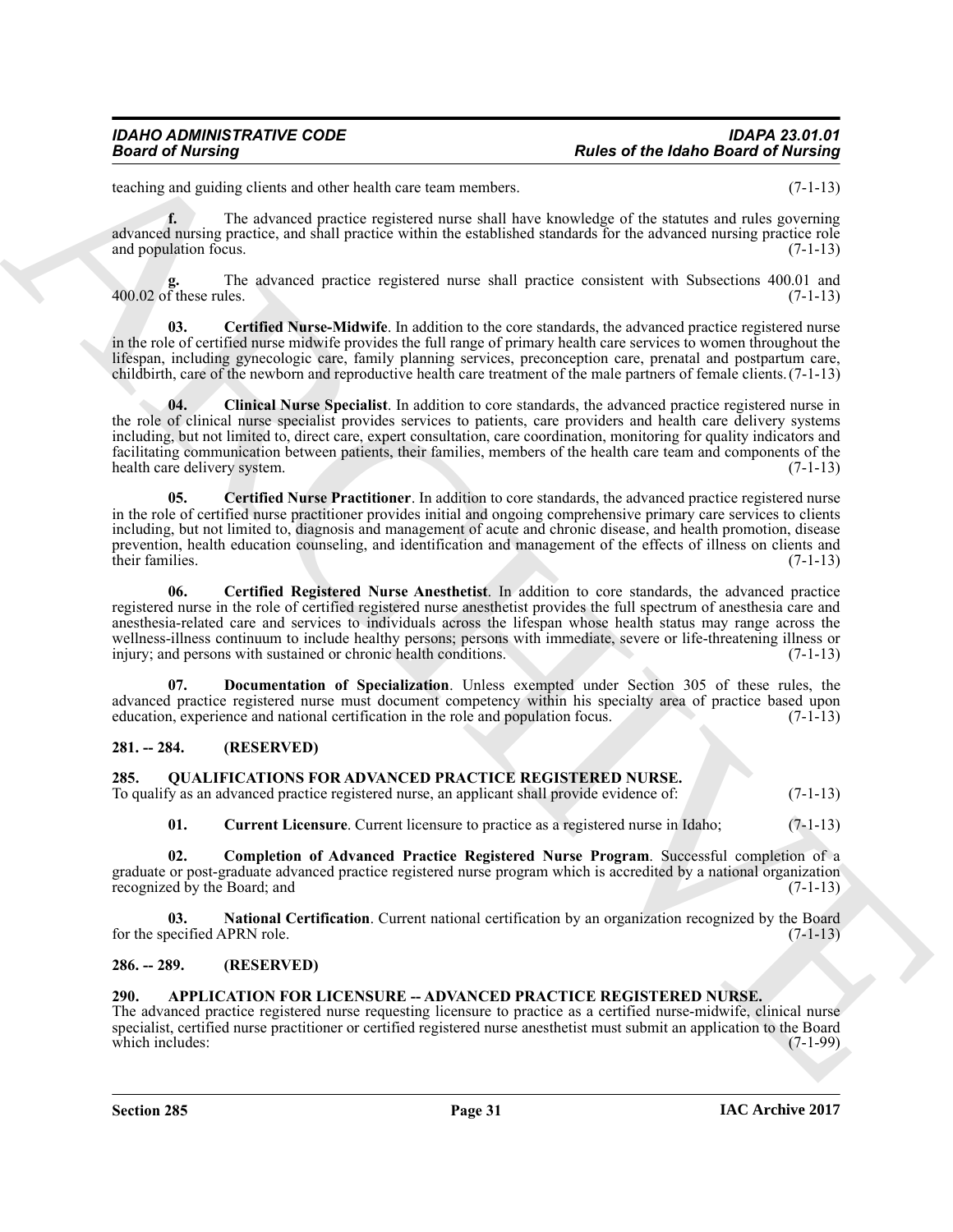<span id="page-31-7"></span><span id="page-31-3"></span>**01.** Application Form. Completed, notarized application form provided by the Board. (7-1-99)

**02. Official Transcript**. Official transcript verifying successful completion of a graduate or postgraduate advanced practice nursing education program nationally accredited by an organization recognized by the<br>Board. (7-1-13)  $Board.$  (7-1-13)

**03.** National Certification. Verification of current national certification from a Board-recognized ertifying organization. (7-1-13) APRN certifying organization.

<span id="page-31-6"></span><span id="page-31-5"></span><span id="page-31-4"></span>**04. Fee**. The fee specified in Section 901 of these rules. (7-1-13)

**05. Criminal Background Check**. A current fingerprint based criminal history check as set forth in 54-1401(3). Idaho Code. (4-6-05) Section 54-1401 $(3)$ , Idaho Code.

### <span id="page-31-0"></span>**291. -- 294. (RESERVED)**

### <span id="page-31-8"></span><span id="page-31-1"></span>**295. TEMPORARY LICENSURE -- ADVANCED PRACTICE REGISTERED NURSE.**

<span id="page-31-9"></span>A temporary license to engage in advanced practice registered nursing may be issued to the following: (7-1-13)

**From Constraints** Process Particle Herman Computed, metancies process and process and the higher state of the state<br>  $\frac{1}{2}$  and  $\frac{1}{2}$  and  $\frac{1}{2}$  and  $\frac{1}{2}$  and  $\frac{1}{2}$  and  $\frac{1}{2}$  and  $\frac{1}{2}$  and  $\frac{1$ **01. Applicants Awaiting Initial Certification Examination Results**. An otherwise qualified applicant who is eligible to take the first available certification examination following completion of an approved advanced practice registered nurse education program. Verification of registration to write a Board-recognized national certification examination must be received from the national certifying organization. (7-1-99) national certification examination must be received from the national certifying organization.

**a.** Temporary licensure to practice shall be deemed to expire upon failure of the certification examination. An applicant who fails the national certification exam shall not engage in advanced practice registered<br>nursing until such time as all requirements are met. (7-1-99) nursing until such time as all requirements are met.

**b.** An applicant who is granted a temporary license to practice as an advanced practice registered nurse must submit notarized results of the certification examination within ten (10) days of receipt. Failure to submit required documentation shall result in the immediate expiration of the temporary license. (7-1-99) required documentation shall result in the immediate expiration of the temporary license.

**c.** The temporary license of an applicant who does not write the examination on the date scheduled shall immediately expire and the applicant shall not engage in advanced practice registered nursing until such time as all requirements are met. (7-1-99) all requirements are met.

<span id="page-31-11"></span>**02. Applicants Whose Certification Has Lapsed**. A licensed registered nurse applying for re-entry into advanced registered nursing practice, who is required by the national certifying organization to meet certain specified practice requirements under supervision. The length of and conditions for temporary licensure shall be determined by the Board. (7-1-99) determined by the Board.

<span id="page-31-10"></span>**03. Applicants Holding a Temporary Registered Nursing License**. An advanced practice registered nurse currently authorized to practice advanced practice registered nursing in another nursing jurisdiction upon issuance of a temporary license to practice as a registered nurse, and upon evidence of current certification as an advanced practice registered nurse from a Board-recognized national certifying organization. (7-1-13)

<span id="page-31-12"></span>**04. Applicants Without Required Practice Hours**. An advanced practice registered nurse who has not practiced the minimum required period of time during the renewal period may be issued a temporary license in order to acquire the required number of hours and demonstrate ability to safely practice. (7-1-99) order to acquire the required number of hours and demonstrate ability to safely practice.

<span id="page-31-13"></span>**05. Application Processing**. An APRN whose application has been received but is not yet complete may be issued a temporary license. (3-30-07)

<span id="page-31-14"></span>**06. Term of Temporary License**. A temporary license expires at the conclusion of the term for which ed, or the issuance of a renewable license, whichever occurs earlier. (3-30-07) it is issued, or the issuance of a renewable license, whichever occurs earlier.

### <span id="page-31-2"></span>**296. -- 299. (RESERVED)**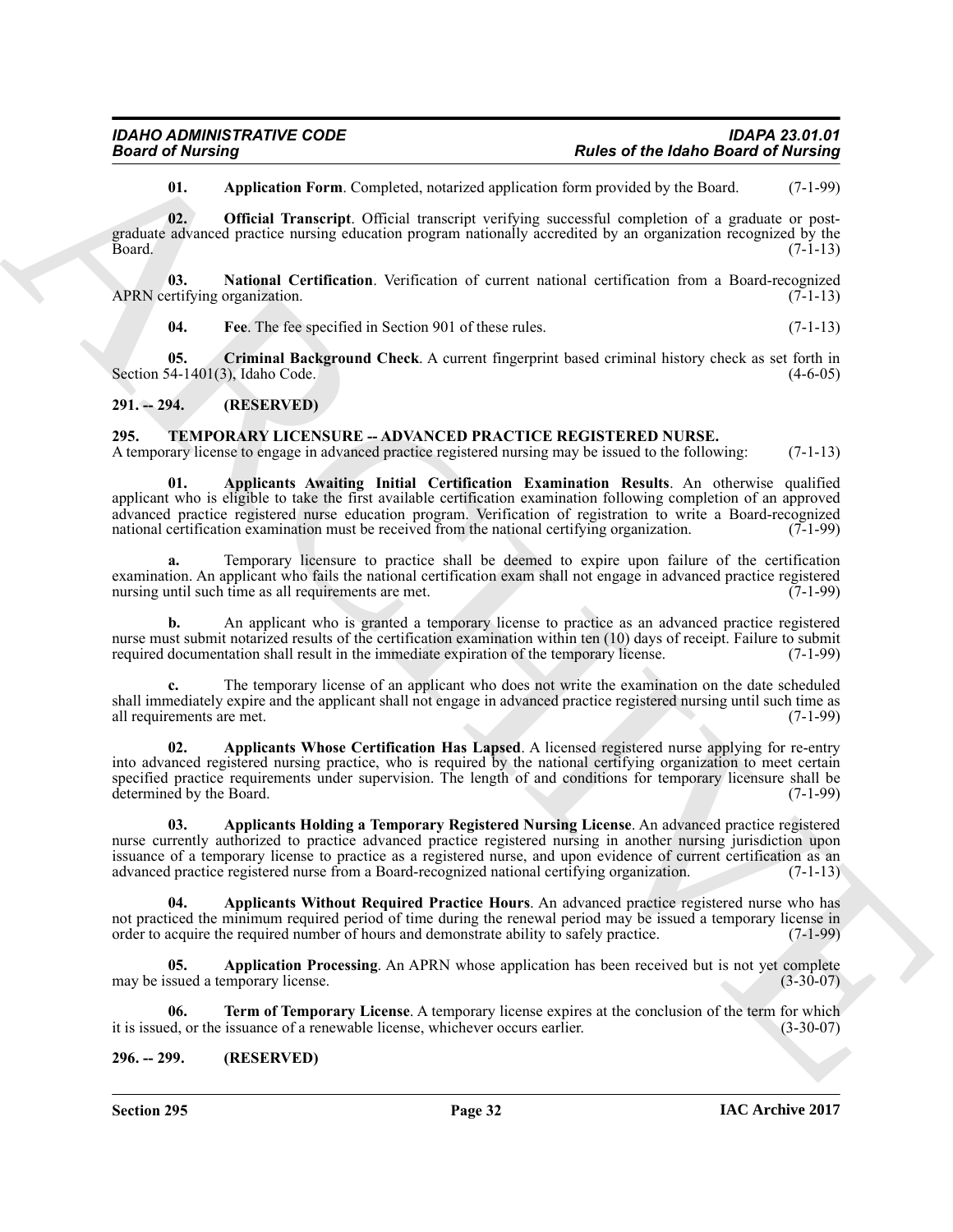### <span id="page-32-13"></span><span id="page-32-0"></span>**300. RENEWAL OF ADVANCED PRACTICE REGISTERED NURSE LICENSE.**

The advanced practice registered nurse license may be renewed every two (2) years as specified in Section 54-1411, Idaho Code, provided that the advanced practice registered nurse: (7-1-13)

<span id="page-32-14"></span>**01. Current Registered Nurse License**. Maintains a current registered nurse license or privilege to practice in Idaho.

<span id="page-32-16"></span><span id="page-32-15"></span>**02. Evidence of Certification**. Submits evidence of current APRN certification by a national organization recognized by the Board. (7-1-13)

ARCHIVE **03. Evidence of Continuing Education**. Provides documentation of thirty (30) contact hours of continuing education during the renewal period, which shall include ten (10) contact hours in pharmacology if the nurse has prescriptive authority. Continuing education completed may be that required for renewal of national certification if documentation is submitted confirming the certifying organization's requirement is for at least thirty  $(30)$  contact hours.  $(7-1-13)$ 

**04. Hours of Practice**. Attests, on forms provided by the Board, to a minimum of two hundred (200) hours of advanced registered nursing practice within the preceding two (2) year period. (7-1-99)

<span id="page-32-20"></span><span id="page-32-19"></span><span id="page-32-18"></span><span id="page-32-17"></span>**05.** Free. Pays the fee specified in Section 900 of these rules. (7-1-13)

**06. Peer Review Process**. Provides evidence, satisfactory to the Board, of participation in a peer rocess acceptable to the Board. (7-1-13) review process acceptable to the Board.

**07. Exemption From Requirements**. Nurse practitioners not certified by a national organization recognized by the Board and approved prior to July 1, 1998 shall be exempt from the requirement set forth in Subsection 300.02 of these rules. (7-1-99) Subsection 300.02 of these rules.

### <span id="page-32-6"></span><span id="page-32-1"></span>**301. REINSTATEMENT OF ADVANCED PRACTICE REGISTERED NURSE LICENSE.**

An advanced practice registered nurse license may be reinstated as specified in Section 54-1411, Idaho Code, provided that the applicant: (7-1-13) provided that the applicant:

<span id="page-32-8"></span>**01. Current Registered Nurse License**. Maintains a current registered nurse license or privilege to practice in Idaho.

<span id="page-32-9"></span>**02.** Evidence of Certification. Submits evidence of current APRN certification by a national ion recognized by the Board. (7-1-13) organization recognized by the Board.

**03.** Prior Board Order. Complies with the provisions of any Board order, if discipline had previously osed. (7-1-13) been imposed.

<span id="page-32-12"></span><span id="page-32-11"></span><span id="page-32-10"></span><span id="page-32-7"></span>**04. Fee**. Pays the fee specified in Section 900 of these rules. (7-1-13)

**05.** Criminal Background Check. Submits a current fingerprint based criminal history check as set Section 54-1401(3), Idaho Code. (7-1-13) forth in Section  $54-1401(3)$ , Idaho Code.

**06. Reinstatement Rules**. Complies with any additional requirements for reinstatement under the le provisions of Sections 061 and 062 of these rules. (7-1-13) applicable provisions of Sections 061 and 062 of these rules.

### <span id="page-32-2"></span>**302. -- 304. (RESERVED)**

### <span id="page-32-4"></span><span id="page-32-3"></span>**305. PERSONS EXEMPTED FROM ADVANCED PRACTICE REGISTERED NURSING LICENSE REQUIREMENTS.**

<span id="page-32-5"></span>**01. Students**. Nothing in these rules shall prohibit a registered nurse who holds a current license, or privilege, to practice in Idaho and who is enrolled as a matriculated student in a nationally accredited educational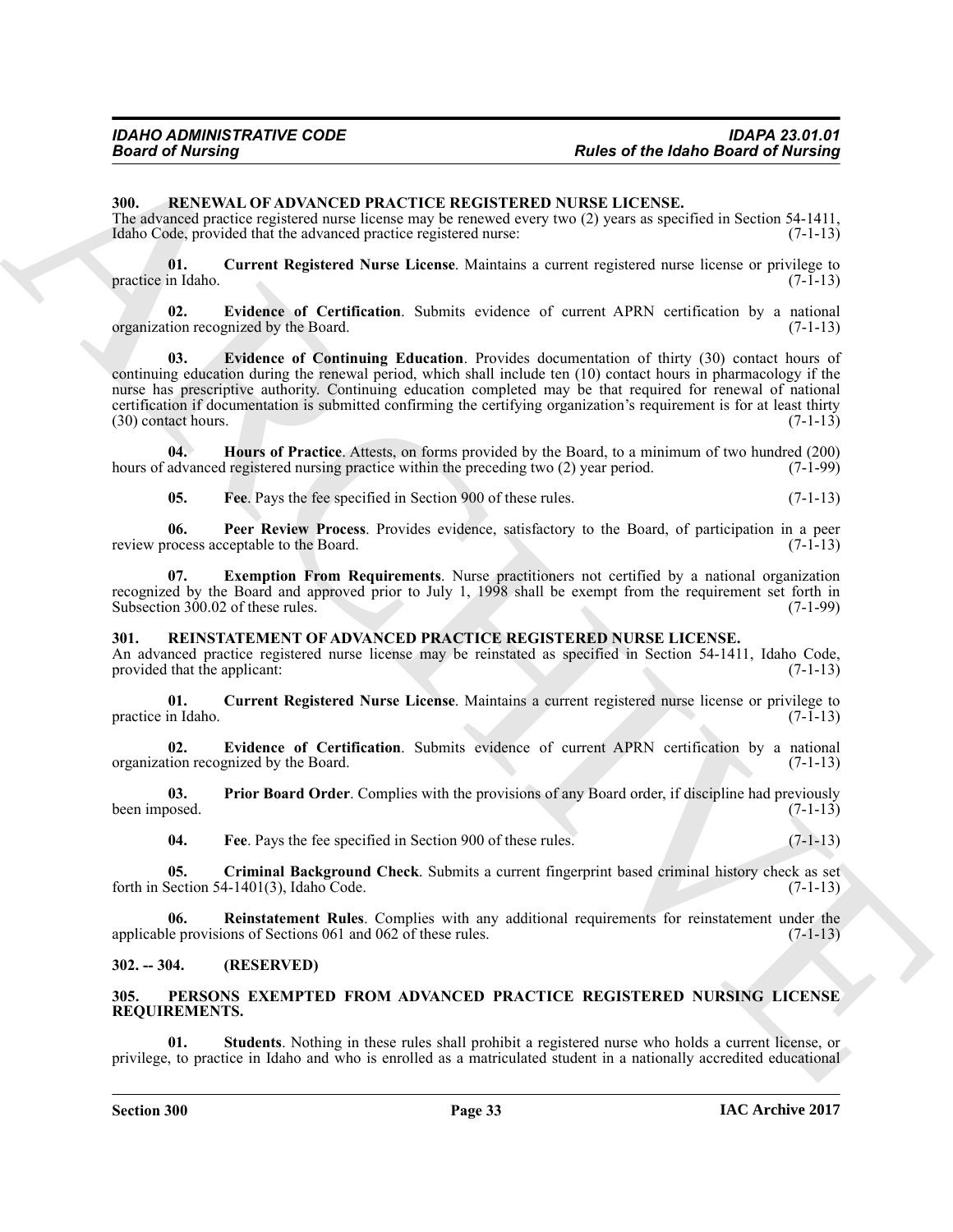program for advanced practice registered nursing from practicing as an advanced practice registered nurse when such practice is an integral part of the advanced practice registered nurse curriculum. (7-1-13) practice is an integral part of the advanced practice registered nurse curriculum.

**02. Certified Nurse Practitioners Licensed Prior to July 1, 1998**. A certified nurse practitioner authorized to practice prior to July 1, 1998 may satisfy the requirement of Section 280.07 of these rules by documenting competency within his specialty area of practice based upon education, experience and national certification in that specialty or education, experience and approval by the Board. (7-1-13) certification in that specialty or education, experience and approval by the Board.

### <span id="page-33-5"></span><span id="page-33-4"></span>**03. Advanced Practice Registered Nurses Educated Prior to January 1, 2016**. (7-1-13)

**a.** An applicant for APRN licensure who completed a nationally accredited undergraduate or certificate APRN program prior to January 1, 2016, does not need to meet the APRN graduate or post-graduate educational requirements for initial licensure contained within Section 285 of these rules. (7-1-13) educational requirements for initial licensure contained within Section 285 of these rules.

**Solution** of the based of the based of the **Religion of the labor Gaussian** properties of the *Photo Based of Newton Properties and Contact Contact Contact Contact Contact Contact Contact Contact Contact Contact Contact* **b.** A person applying for APRN licensure in Idaho who: holds an existing APRN license issued by any nursing jurisdiction, completed his formal APRN education prior to January 1, 2016, and who meets all of the requirements for initial licensure contained within Sections 285 and 286 of these rules except for the APRN graduate or post-graduate educational requirement, may be issued an APRN license by endorsement if at the time the person received his APRN license in the other jurisdiction he would have been eligible for licensure as an APRN in Idaho.  $(7-1-13)$ 

<span id="page-33-3"></span><span id="page-33-0"></span>**306. DISCIPLINARY ENFORCEMENT.**

The Board may revoke, suspend or otherwise discipline the advanced practice registered nurse license of a licensee who fails to comply with current recognized scope and standards of practice, who fails to maintain national certification or competency requirements, or who violates the provisions of the Nursing Practice Act or rules of the Board. (7-1-99)

### <span id="page-33-1"></span>**307. -- 314. (RESERVED)**

### <span id="page-33-6"></span><span id="page-33-2"></span>**315. PRESCRIPTIVE AND DISPENSING AUTHORIZATION FOR ADVANCED PRACTICE REGISTERED NURSES.**

<span id="page-33-7"></span>**01. Initial Authorization**. An application for the authority to prescribe and dispense pharmacologic and non-pharmacologic agents may be made as part of initial licensure application or by separate application at a later date. Advanced practice registered nurses who complete their APRN graduate or post-graduate educational program after December 31, 2015, will automatically be granted prescriptive and dispensing authority with the issuance of their Idaho license. (7-1-13)

**a.** An advanced practice registered nurse who applies for authorization to prescribe pharmacologic pharmacologic agents within the scope of practice for the advanced practice role, shall: (7-1-13) and non-pharmacologic agents within the scope of practice for the advanced practice role, shall:

i. Provide evidence of completion of thirty (30) contact hours of post-basic education in pharmacotherapeutics obtained as part of study within a formal educational program or continuing education program, related to advanced nursing practice; and (7-1-13) program, related to advanced nursing practice; and

ii. Submit a completed, notarized application form provided by the Board. (7-1-99)

**b.** Exceptions to the pharmacotherapeutic education may be approved by the Board. (7-1-99)

**c.** Prescriptions written by authorized advanced practice registered nurses shall comply with all applicable state and federal laws and be signed by the prescriber with the abbreviation for the applicable role of advanced nursing practice, the identification number assigned by the Board and where applicable, the Idaho Board of Pharmacy controlled substance registration number and the federal Drug Enforcement Agency registration number.

 $(7-1-13)$ 

<span id="page-33-8"></span>**02. Temporary Authorization**. The Board may grant temporary prescriptive authority to an applicant who holds a temporary advanced practice registered nurse license and who meets the requirements for initial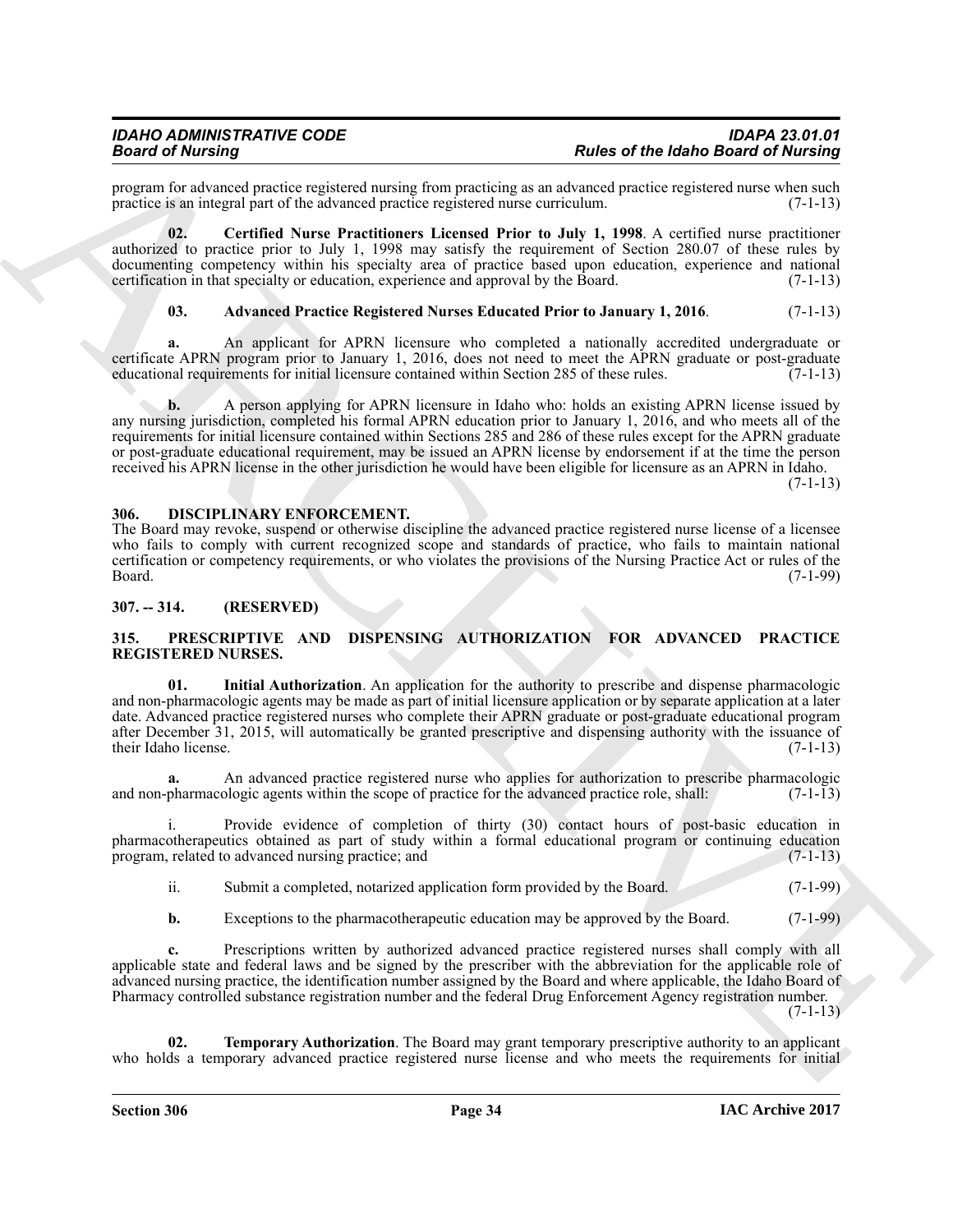authorization pursuant to Subsection 315.01 of these rules. (7-1-99)

<span id="page-34-11"></span>**03. Expiration of Temporary Prescriptive Authorization**. Temporary prescriptive authorization automatically expires on the expiration, revocation, suspension, placement on probation, or denial of any advanced practice registered nurse license. (7-1-99)

**04. Prescribing and Dispensing Authorization**. All authorized advanced practice registered nurses may prescribe and dispense pharmacologic and non-pharmacologic agents pursuant to applicable state and federal<br>(7-1-13) laws.  $(7-1-13)$ 

### <span id="page-34-12"></span>**05. Valid Advanced Practice Registered Nurse/Patient Relationships**. (7-1-13)

**Fraction Constraints: Properties and Constraints:** *Properties ARCHIVER CREATIVES CONSTRAINTS (ACTES)***<br>
<b>ARCHIVER CONSTRAINTS:** *PROPERTY ARCHIVERS CONSTRAINTS: <i>PROPERTY ARCHIVERS CONSTRAINTS: PROPERTY ARCHIV* **a.** An advanced practice registered nurse shall not dispense pharmacologic agents except in the course of his professional practice and when a bona fide advanced practice registered nurse/patient relationship has been established. A valid relationship will exist when the advanced practice registered nurse has obtained sufficient knowledge of the patient's medical condition through examination and has assumed responsibility for the health care<br>of the patient. (7-1-13) of the patient.

**b.** A valid advanced practice registered nurse/patient relationship is not required when dispensing or prescribing medications under the circumstances set forth at Section 54-1733(4), Idaho Code.

### <span id="page-34-5"></span><span id="page-34-0"></span>**316. GROUNDS FOR DISCIPLINE OF AN ADVANCED PRACTICE REGISTERED NURSE LICENSE.**

In addition to the grounds set forth in Section 54-1413, Idaho Code, and Section 100 of these rules, an advanced practice registered nursing license may be suspended, revoked, placed upon probation, or other disciplinary sanctions<br>(3-30-07) (3-30-07) imposed by the Board on the following grounds:

**Prescribing or Dispensing Controlled Substances**. Prescribing, dispensing, or selling any drug classified as a controlled substance to a family member or to himself. For purposes of Section 316 of these rules, "family member" is defined as the licensee's spouse, child (biological, adopted, or foster), parent, sibling, grandparent, grandchild, or the same relation by marriage.

<span id="page-34-9"></span><span id="page-34-8"></span><span id="page-34-7"></span>**02. Violating Governing Law**. Violating any state or federal law relating to controlled substances.

(7-1-99)

**03. Outside Scope of Practice**. Prescribing or dispensing outside the scope of the advanced practice d nurse's practice. registered nurse's practice.

<span id="page-34-10"></span><span id="page-34-6"></span>**04. Other Than Therapeutic Purposes**. Prescribing or dispensing for other than therapeutic purposes.  $(7-1-99)$ 

**05. Violation of Nursing Practice Act or Board Rules**. Violating the provisions of the Nursing Practice Act or the rules of the Board. (7-1-99)

### <span id="page-34-1"></span>**317. -- 319. (RESERVED)**

### <span id="page-34-13"></span><span id="page-34-2"></span>**320. RECOGNITION OF NATIONAL CERTIFYING ORGANIZATIONS FOR ADVANCED PRACTICE REGISTERED NURSING.**

The Board recognizes advanced practice registered nurse certification organizations that meet criteria as defined by the National Council of State Boards of Nursing. (7-1-13) the National Council of State Boards of Nursing.

### <span id="page-34-3"></span>**321. -- 389. (RESERVED)**

<span id="page-34-14"></span><span id="page-34-4"></span>**390. USE OF TITLES, ABBREVIATIONS, AND DESIGNATIONS FOR THE PRACTICE OF NURSING.**

<span id="page-34-15"></span>**01.** Title for Graduates. A new graduate issued a temporary license pursuant to Section 040 of these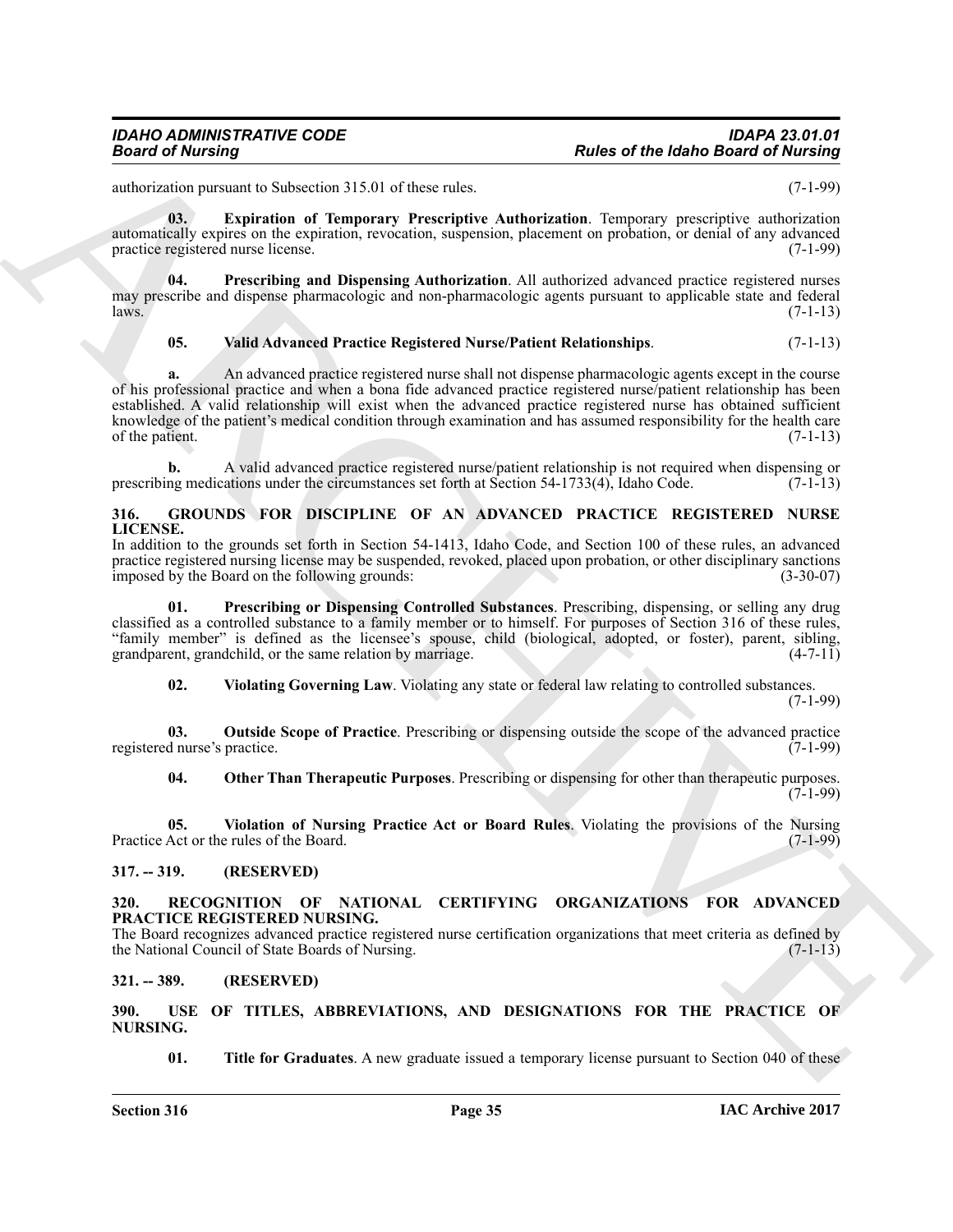rules shall use the title graduate nurse, abbreviated G.N., or graduate practical nurse, abbreviated G.P.N., or graduate nurse midwife, abbreviated G.N.M., or graduate clinical nurse specialist, abbreviated G.C.N.S., or graduate nurse practitioner, abbreviated G.N.P., or graduate nurse anesthetist, abbreviated G.N.A., whichever is appropriate, until the renewable license is issued.

<span id="page-35-10"></span>**02. Titles**. An individual who has successfully met all requirements for licensure as an advanced practice registered nurse shall have the right to use the title corresponding to the role of advanced nursing practice for which the individual is licensed.  $(7-1-13)$ 

<span id="page-35-6"></span>**a.** Title of Certified Nurse-Midwife. Individuals who have successfully met all requirements for licensure as a certified nurse-midwife shall have the right to use the title certified nurse-midwife, abbreviated APRN, CNM.  $CNM.$  (7-1-13)

<span id="page-35-7"></span>**b.** Title of Clinical Nurse Specialist. Individuals who have successfully met all requirements for licensure as a clinical nurse specialist shall have the right to use the title clinical nurse specialist, abbreviated APRN, CNS. (7-1-13)  $\cos(7-1-13)$ 

<span id="page-35-8"></span>**c.** Title of Certified Nurse Practitioner. Individuals who have successfully met all requirements for licensure as a certified nurse practitioner shall have the right to use the title certified nurse practitioner, abbreviated APRN, CNP. (7-1-13)

<span id="page-35-9"></span>**d.** Title of Certified Registered Nurse Anesthetist. Individuals who have successfully met all requirements for licensure as a certified registered nurse anesthetist shall have the right to use the title certified registered nurse anesthetist, abbreviated APRN, CRNA. (7-1-13)

<span id="page-35-5"></span>**03.** Registered Nurse Title. Individuals who have successfully met all requirements for licensure as d nurse shall have the right to use the title Registered Nurse, abbreviated R.N. (7-1-13) registered nurse shall have the right to use the title Registered Nurse, abbreviated R.N.

<span id="page-35-4"></span>**04.** Licensed Practical Nurse Title. Individuals who have successfully met all requirements for licensure as a practical nurse shall have the right to use the title Licensed Practical Nurse, abbreviated L.P.N.(7-1-13)

### <span id="page-35-0"></span>**391. -- 399. (RESERVED)**

### <span id="page-35-2"></span><span id="page-35-1"></span>**400. DECISION-MAKING MODEL.**

The decision-making model is the process by which a licensed nurse evaluates whether a particular act is within the legal scope of that nurse's practice and determines whether to delegate the performance of a particular nursing task in a given setting. This model applies to all licensure categories permitting active practice, regardless of practice setting.  $(5-3-03)$ 

<span id="page-35-3"></span>**01. Determining Scope of Practice**. To evaluate whether a specific act is within the legal scope of practice. a licensed nurse shall determine whether: (5-3-03) nursing practice, a licensed nurse shall determine whether:

**a.** The act is expressly prohibited by the Nursing Practice Act, or the act is limited to the scope of practice of advanced practice registered nurses or to licensed registered nurses, or the act is prohibited by other laws;  $(5-3-03)$ 

**b.** The act was taught as a part of the nurse's educational institution's required curriculum and the nurse possesses current clinical skills; (5-3-03) (5-3-03)

**c.** The act does not exceed any existing policies and procedures established by the nurse's employer; (5-3-03)

Beach of Museum is a material three states and the space of the Habe of the Habe Beach of the Music measurement of the Music measurement of the Music measurement of the Music measurement of the Music measurement of the Mu **d.** The act is consistent with standards of practice published by a national specialty nursing organization or supported by recognized nursing literature or reputable published research and the nurse can document successful completion of additional education through an organized program of study including supervised<br>clinical practice or equivalent demonstrated competency;<br>(5-3-03) clinical practice or equivalent demonstrated competency;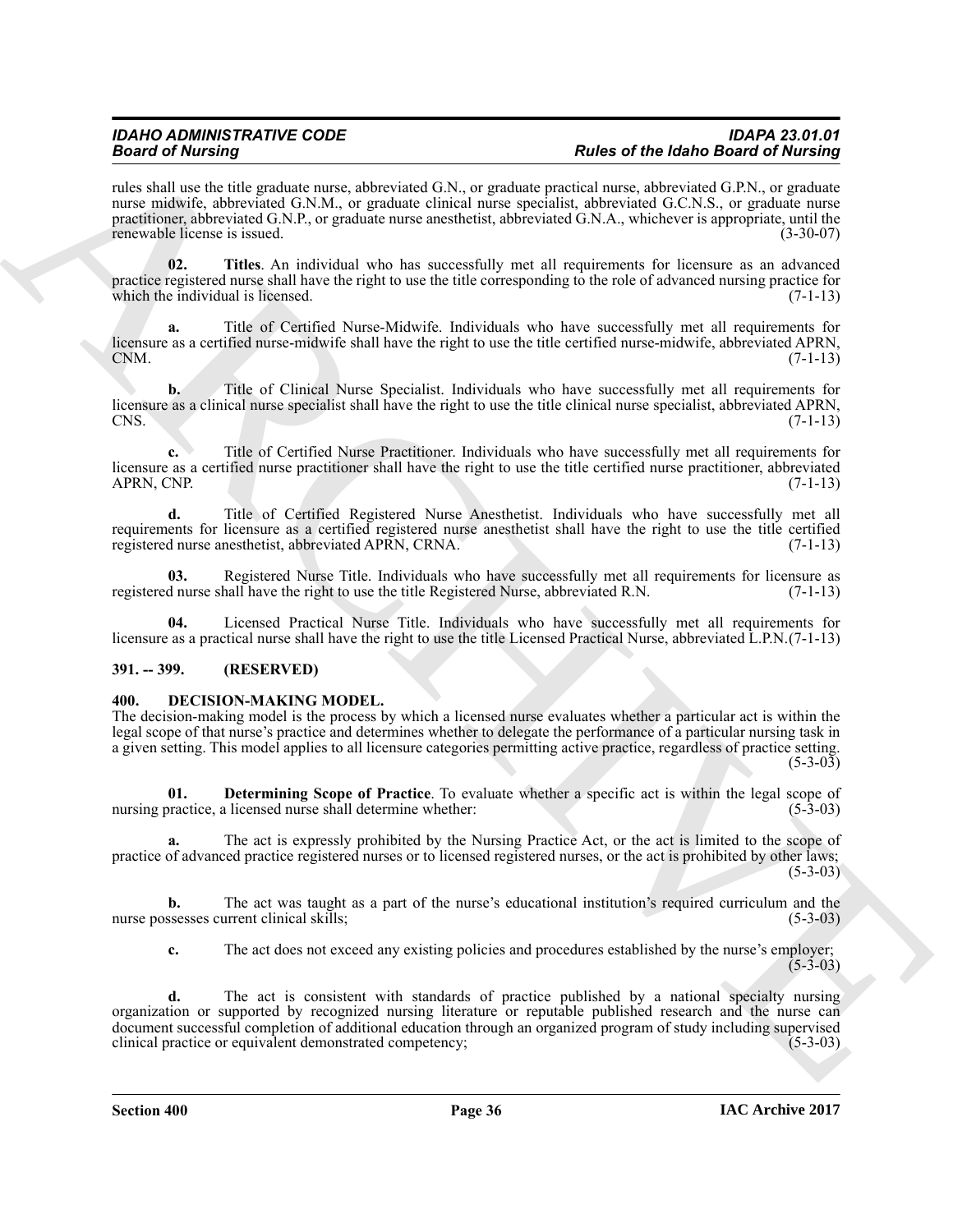**e.** The employment setting/agency has established policies and procedures or job descriptions ng performance of the act: and (7-1-96) authorizing performance of the act; and

**f.** Performance of the act is within the accepted standard of care that would be provided in a similar situation by a reasonable and prudent nurse with similar education and experience and the nurse is prepared to accept<br>the consequences of the act. (7-1-96) the consequences of the act.

<span id="page-36-1"></span>**02. Deciding to Delegate**. When delegating nursing care, the licensed nurse retains accountability for a rated acts and the consequences of delegation. Before delegating any task the nurse shall: (5-3-03) the delegated acts and the consequences of delegation. Before delegating any task the nurse shall:

Determine that the acts to be delegated are not expressly prohibited by the Nursing Practice Act or pat the activities are consistent with job descriptions or policies of the practice setting; (7-1-96) Board rules and that the activities are consistent with job descriptions or policies of the practice setting;

**b.** Assess the client's status and health care needs prior to delegation, taking into consideration the complexity of assessments, monitoring required and the degree of physiological or psychological instability;(7-1-96)

**c.** Exercise professional judgment to determine the safety of the delegated activities, to whom the acts lelegated, and the potential for harm; (5-3-03) may be delegated, and the potential for harm;

**d.** Consider the nature of the act, the complexity of the care needed, the degree of critical thinking and the predictability of the outcome of the act to be performed: (5-3-03) required and the predictability of the outcome of the act to be performed;

**e.** Consider the impact of timeliness of care, continuity of care, and the level of interaction required patient and family; (5-3-03) with the patient and family;

**f.** Consider the type of technology employed in providing care and the knowledge and skills required vely use the technology, including relevant infection control and safety issues; (7-1-96) to effectively use the technology, including relevant infection control and safety issues;

Determine that the person to whom the act is being delegated has documented education or training ivity and is currently competent to perform the act; and (7-1-96) to perform the activity and is currently competent to perform the act; and

**h.** Provide appropriate instruction for performance of the act. (5-3-03)

<span id="page-36-2"></span>**03. Monitoring Delegation**. Subsequent to delegation, the licensed nurse shall: (5-3-03)

**a.** Evaluate the patient's response and the outcome of the delegated act, and take such further action as  $(x)$ : and  $(5-3-03)$ necessary; and

**b.** Determine the degree of supervision required and evaluate whether the activity is completed in a manner that meets acceptable outcomes. The degree of supervision shall be based upon the health status and stability of the patient, the complexity of the care and the knowledge and competence of the individual to whom the activity is delegated. (5-3-03) delegated. (5-3-03)

### <span id="page-36-3"></span><span id="page-36-0"></span>**401. LICENSED REGISTERED NURSE (RN).**

**Fraction of the latter of the latter system and the system and the system and the system and the system and the system and the system and the system and the system and the system and the system and the system and the sys** In addition to providing hands-on nursing care, licensed registered nurses work and serve in a broad range of capacities including, but not limited to, regulation, delegation, management, administration, teaching, and case management. Licensed registered nurses, also referred to as registered nurses or as "RNs," are expected to exercise competency in judgment, decision making, implementation of nursing interventions, delegation of functions or responsibilities, and administration of medications and treatments prescribed by legally authorized persons. (5-3-03)

<span id="page-36-5"></span>**01. Standards of Practice**. A licensed registered nurse adheres to the decision-making model set forth in Section 400 of these rules. (5-3-03)

**02.** Functions. A partial listing of tasks within the licensed registered nurse's function follows. This for illustrative purposes only, it is not exclusive. The licensed registered nurse: (5-3-03) listing is for illustrative purposes only, it is not exclusive. The licensed registered nurse:

<span id="page-36-4"></span>**a.** Assesses the health status of individuals and groups; (5-3-03)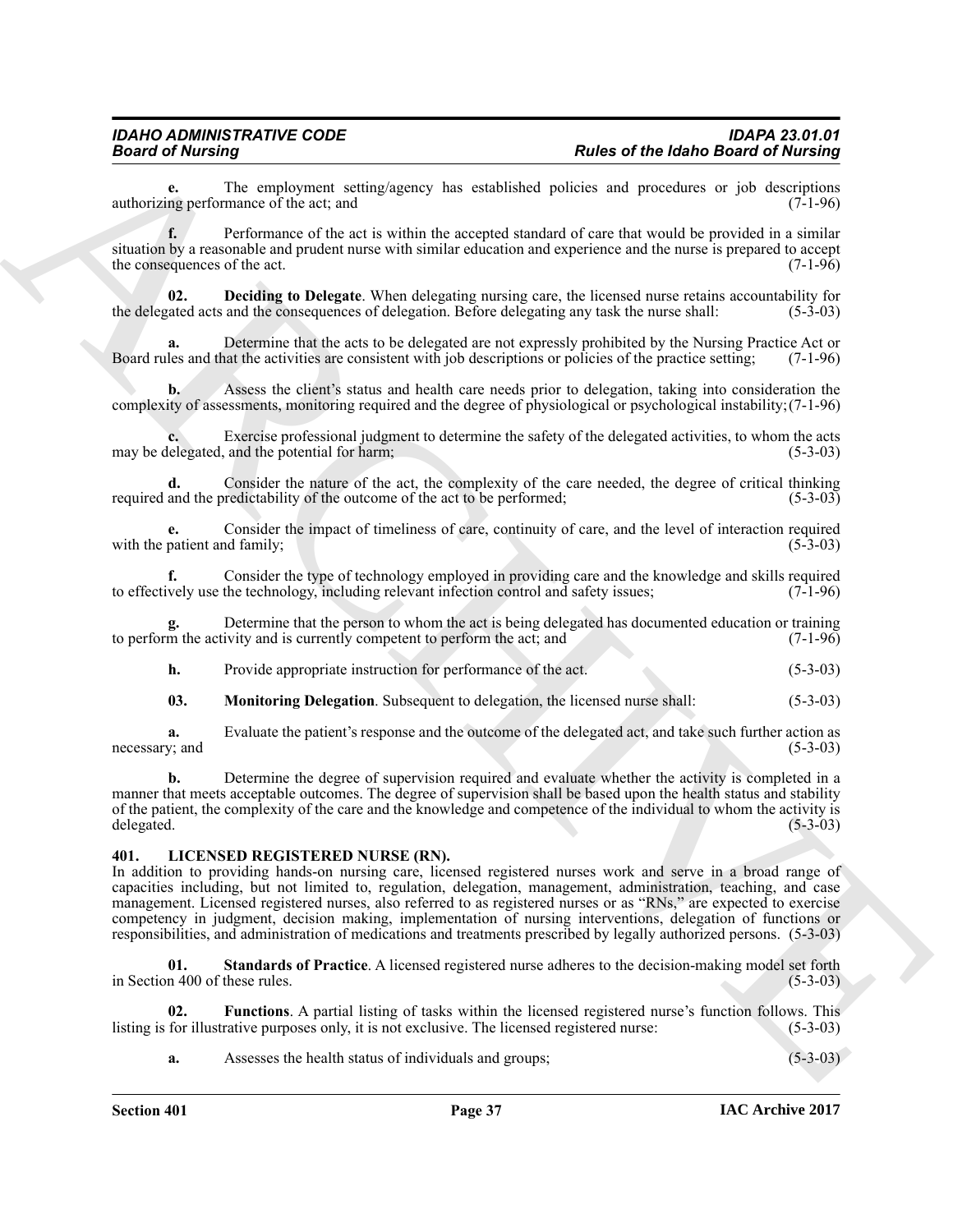<span id="page-37-0"></span>

| <b>Board of Nursing</b>                                  | <b>Rules of the Idaho Board of Nursing</b>                                                                                                                                                                                                                                                                                                                                                                                                                       |                |
|----------------------------------------------------------|------------------------------------------------------------------------------------------------------------------------------------------------------------------------------------------------------------------------------------------------------------------------------------------------------------------------------------------------------------------------------------------------------------------------------------------------------------------|----------------|
| $\mathbf{b}$ .<br>basis for the plan of nursing care;    | Utilizes data obtained by assessment to identify and document nursing diagnoses which serve as a                                                                                                                                                                                                                                                                                                                                                                 | $(5-3-03)$     |
| c.                                                       | Collaborates with the patient, family, and health team members;                                                                                                                                                                                                                                                                                                                                                                                                  | $(5-3-03)$     |
| d.<br>identified nursing diagnoses and patient outcomes; | Develops and documents a plan for nursing intervention based on assessment, analysis of data,                                                                                                                                                                                                                                                                                                                                                                    | $(5-3-03)$     |
| e.                                                       | Is accountable and responsible for implementation of planned and prescribed nursing care; (5-3-03)                                                                                                                                                                                                                                                                                                                                                               |                |
| f.                                                       | Maintains safe and effective nursing care by:                                                                                                                                                                                                                                                                                                                                                                                                                    | $(5-3-03)$     |
| $i$ .<br>Maintaining a safe environment;                 |                                                                                                                                                                                                                                                                                                                                                                                                                                                                  | $(5-3-03)$     |
| assessed and determined to be in peril;                  | Evaluating patient status and instituting appropriate therapy or procedures which might be required<br>in emergency situations to stabilize the patient's condition or prevent serious complications in accordance with<br>standard procedures established by the policy-making body in the health care setting, including but not limited to<br>administration of intravenous drugs and starting intravenous therapy based on protocols if the patient has been | $(5-3-03)$     |
| iii.<br>Acting as a patient's advocate;                  |                                                                                                                                                                                                                                                                                                                                                                                                                                                                  | $(5-3-03)$     |
| iv.<br>nursing care;                                     | Applying principles of asepsis and infection control and universal standards when providing                                                                                                                                                                                                                                                                                                                                                                      | $(5-3-03)$     |
| V.                                                       | Implementing orders for medications and treatments issued by an authorized prescriber; and                                                                                                                                                                                                                                                                                                                                                                       | $(5-3-03)$     |
| V1.<br>employer policies;                                | Providing information and making recommendations to patients and others in accordance with                                                                                                                                                                                                                                                                                                                                                                       | $(5-3-03)$     |
| g.                                                       | Utilizes identified goals and outcomes to evaluate responses to interventions;                                                                                                                                                                                                                                                                                                                                                                                   | $(5-3-03)$     |
| h.                                                       | Collaborates with other health professionals by:                                                                                                                                                                                                                                                                                                                                                                                                                 | $(5-3-03)$     |
| $\mathbf{1}$ .<br>professionals;                         | Communicating significant changes in a patient's status or responses to appropriate health team                                                                                                                                                                                                                                                                                                                                                                  | $(5-3-03)$     |
| ii.                                                      | Coordinating the plan of care with other health team professionals; and                                                                                                                                                                                                                                                                                                                                                                                          | $(5-3-03)$     |
| iii.                                                     | Consulting with nurses and other health team members as necessary;                                                                                                                                                                                                                                                                                                                                                                                               | $(5-3-03)$     |
| i.                                                       | Teaches the theory and practice of nursing; and                                                                                                                                                                                                                                                                                                                                                                                                                  | $(5 - 3 - 03)$ |
| j.                                                       | Facilitates, mentors and guides the practice of nursing formally and informally in practice settings.                                                                                                                                                                                                                                                                                                                                                            | $(5-3-03)$     |
| k.<br>consulting, advising, etc.                         | Engages in other interfaces with healthcare providers and other workers in settings where there is<br>not a structured nursing organization and in settings where health care plays a secondary role, where the nurse needs<br>to identify the nursing role and responsibility for the particular type of interface, for example, teaching, supervising,                                                                                                         | $(3-20-14)$    |
| 03.<br>is accountable and responsible for:               | Chief Administrative Nurse. A licensed registered nurse functioning as chief administrative nurse                                                                                                                                                                                                                                                                                                                                                                | $(5-3-03)$     |
|                                                          | Prescribing, directing and evaluating the quality of nursing services including but not limited to                                                                                                                                                                                                                                                                                                                                                               |                |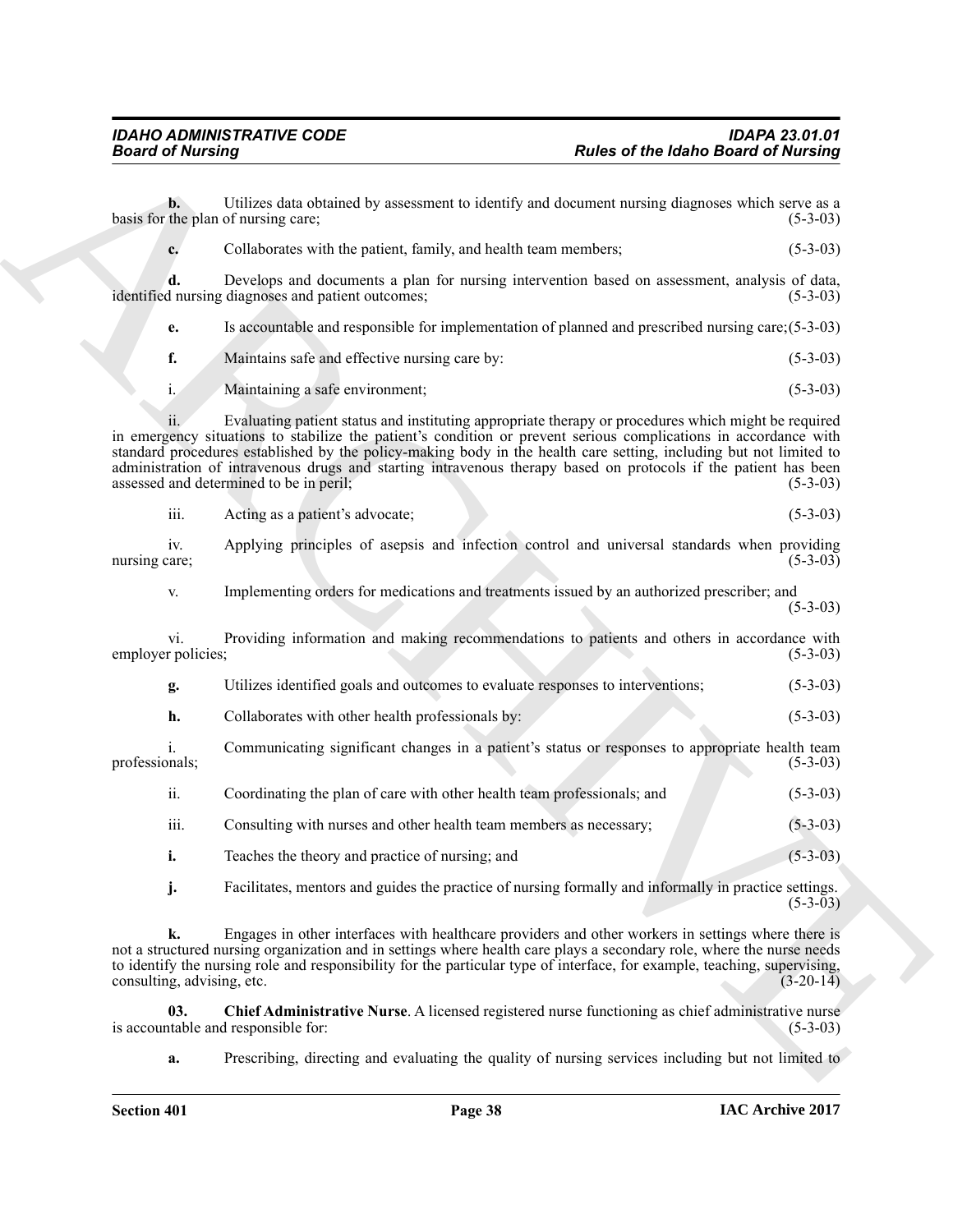staff development and quality improvement; (7-1-96)

**b.** Assuring that organizational policies and procedures, job descriptions and standards of nursing practice conform to the Nursing Practice Act and nursing practice rules; (7-1-96)

Assuring that the knowledge, skills and abilities of nursing care staff are assessed and that nursing not exceed the legally defined boundaries of practice; and  $(7-1-96)$ care activities do not exceed the legally defined boundaries of practice; and

<span id="page-38-6"></span>**d.** Assuring that documentation of all aspects of the nursing organization is maintained. (7-1-96)

**04. Management Role**. A licensed registered nurse functioning in a management role shall be ble and responsible for: (5-3-03) accountable and responsible for:

**a.** The quality and quantity of nursing care provided by nursing personnel under his supervision;

 $(5-3-03)$ 

**b.** Managing and coordinating nursing care in accordance with established guidelines for delegation; (5-3-03) and  $(5-3-03)$ 

**c.** Providing leadership in formulating, interpreting, implementing, and evaluating the objectives and of nursing practice. (7-1-96) policies of nursing practice.

### <span id="page-38-7"></span><span id="page-38-0"></span>**402. LICENSED REGISTERED NURSE FUNCTIONING IN SPECIALTY AREAS.**

<span id="page-38-9"></span>**01. Extended Functions**. A licensed registered nurse may carry out functions beyond the basic nal preparation described in Sections 600 through 681 of these rules under certain conditions. (3-25-16) educational preparation described in Sections 600 through 681 of these rules under certain conditions.

<span id="page-38-8"></span>**02. Conditions for Licensed Registered Nurses Functioning in Specialty Practice Areas**. A licensed registered nurse may carry out functions defined within parameters of a nursing specialty that meets criteria approved by the American Board of Nursing Specialties (ABNS) or the National Commission for Certifying Agencies (NCCA) of the National Organization for Competency Assurance (NOCA) when the nurse: (3-25-16) Agencies (NCCA) of the National Organization for Competency Assurance (NOCA) when the nurse:

**a.** Can document successful completion of additional education through an organized program of study including supervised clinical experience or equivalent demonstrated competence consistent with provisions of<br>
Section 400 of these rules; and<br>
(3-25-16) Section 400 of these rules; and

**b.** Conforms to recognized nursing specialty practice parameters, characters, and standards for of the specialty. (3-25-16) practice of the specialty.

### <span id="page-38-1"></span>**403. -- 459. (RESERVED)**

### <span id="page-38-3"></span><span id="page-38-2"></span>**460. LICENSED PRACTICAL NURSE (LPN).**

**Fraction Constraint (Although Scheme Constraint (Although Scheme Constraint (Although Scheme Constraint (Although Scheme Constraint (Although Scheme Constraint (Although Scheme Constraint (Although Scheme Constraint (Alt** Licensed practical nurses function in dependent roles. Licensed practical nurses, also referred to as LPNs, provide nursing care at the delegation of a licensed registered nurse, licensed physician, or licensed dentist pursuant to rules established by the Board. The stability of the patient's environment, the patient's clinical state, and the predictability of the outcome determine the degree of direction and supervision that must be provided to the licensed practical nurse.  $n = (5-3-03)$ 

<span id="page-38-5"></span>**01. Standards**. The licensed practical nurse shall be personally accountable and responsible for all actions taken in carrying out nursing activities and adheres to the decision-making model set forth in Section 400 of these rules. (5-3-03) these rules.  $(5-3-03)$ 

**02. Functions**. A partial listing of some of the functions that are included within the legal definition of licensed practical nurse, Section 54-1402(3), Idaho Code, (Nursing Practice Act) follows. This list is for example only, it is not complete. The licensed practical nurse: (5-3-03) only, it is not complete. The licensed practical nurse:

<span id="page-38-4"></span>**a.** Contributes to the assessment of health status by collecting, reporting and recording objective and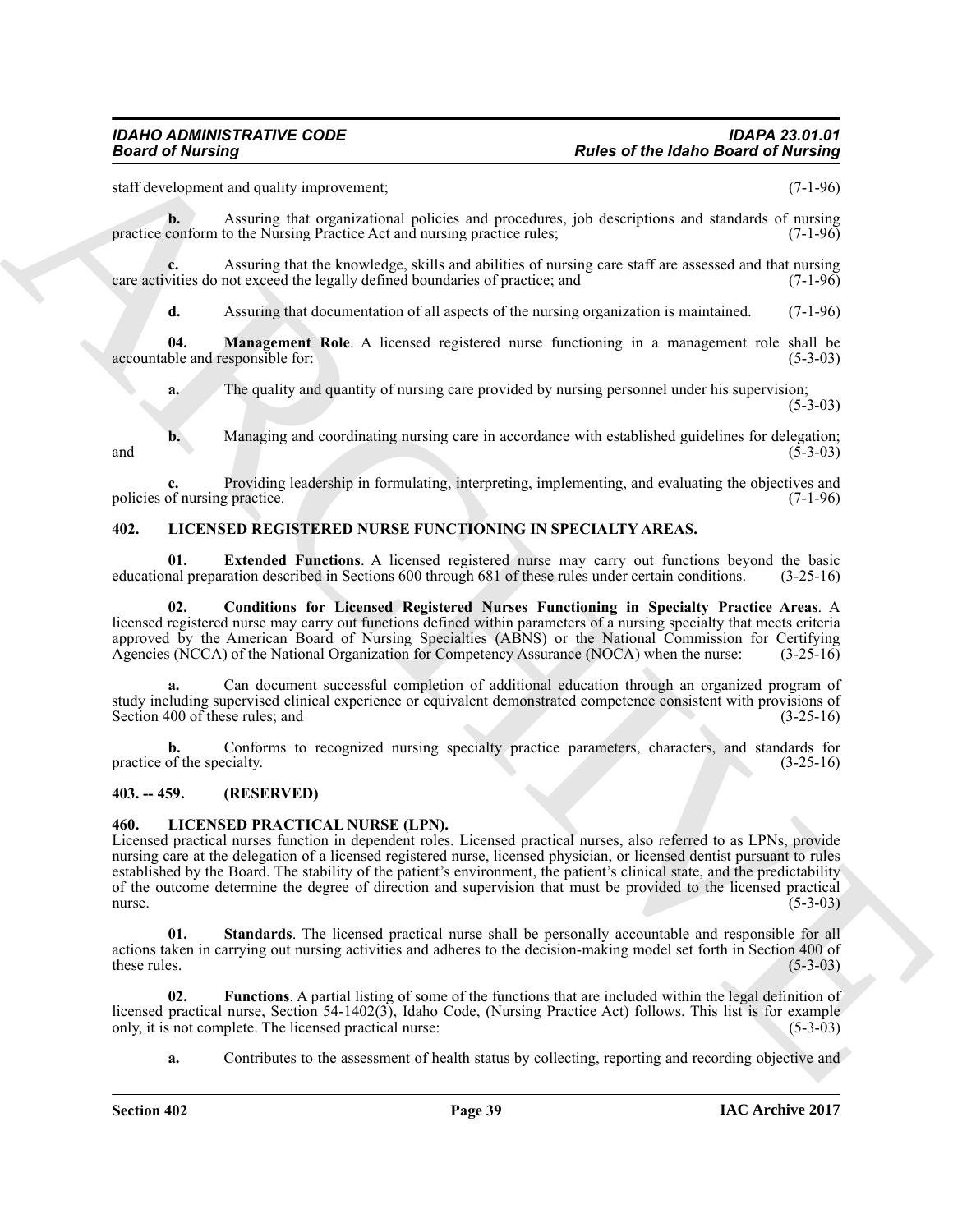| <b>Board of Nursing</b>         |                                                                                                                                                                                                                                                                                                                                                                                                                                                                                                                           | <b>Rules of the Idaho Board of Nursing</b> |  |
|---------------------------------|---------------------------------------------------------------------------------------------------------------------------------------------------------------------------------------------------------------------------------------------------------------------------------------------------------------------------------------------------------------------------------------------------------------------------------------------------------------------------------------------------------------------------|--------------------------------------------|--|
| subjective data;                |                                                                                                                                                                                                                                                                                                                                                                                                                                                                                                                           | $(5-3-03)$                                 |  |
| b.                              | Participates in the development and modification of the plan of care;                                                                                                                                                                                                                                                                                                                                                                                                                                                     | $(5-3-03)$                                 |  |
| c.                              | Implements aspects of the plan of care;                                                                                                                                                                                                                                                                                                                                                                                                                                                                                   | $(5-3-03)$                                 |  |
| d.                              | Maintains safe and effective nursing care;                                                                                                                                                                                                                                                                                                                                                                                                                                                                                | $(5-3-03)$                                 |  |
| e.                              | Participates in the evaluation of responses to interventions;                                                                                                                                                                                                                                                                                                                                                                                                                                                             | $(5-3-03)$                                 |  |
| f.                              | Fulfills charge nurse responsibilities in health care facilities as allowed by state and federal law;                                                                                                                                                                                                                                                                                                                                                                                                                     | $(5-3-03)$                                 |  |
| g.                              | Delegates to others as allowed by application of the decision-making model; and                                                                                                                                                                                                                                                                                                                                                                                                                                           | $(5-3-03)$                                 |  |
| h.                              | Accepts delegated assignments only as allowed by application of the decision-making model.                                                                                                                                                                                                                                                                                                                                                                                                                                | $(5-3-03)$                                 |  |
| consulting, advising, etc.      | Engages in other interfaces with healthcare providers and other workers in settings where there is<br>not a structured nursing organization and in settings where health care plays a secondary role, where the nurse needs<br>to identify the nursing role and responsibility for the particular type of interface, for example, teaching, supervising,                                                                                                                                                                  | $(3-20-14)$                                |  |
| $461. - 489.$                   | (RESERVED)                                                                                                                                                                                                                                                                                                                                                                                                                                                                                                                |                                            |  |
|                                 | The term unlicensed assistive personnel, also referred to as "UAP," is used to designate unlicensed personnel<br>employed to perform nursing care services under the direction and supervision of licensed nurses. The term<br>unlicensed assistive personnel also includes licensed or credentialed health care workers whose job responsibilities<br>extend to health care services beyond their usual and customary roles and which activities are provided under the<br>direction and supervision of licensed nurses. | $(5-3-03)$                                 |  |
| 01.                             | Not a Substitute for the Licensed Nurse. Unlicensed assistive personnel may complement the<br>licensed nurse in the performance of nursing functions, but may not substitute for the licensed nurse; unlicensed<br>assistive personnel may not redelegate a delegated act.                                                                                                                                                                                                                                                | $(5-3-03)$                                 |  |
| 02.                             | Delegation. The nursing care tasks that may be delegated to unlicensed assistive personnel shall be<br>stated in writing in the practice setting. Decisions concerning delegation will be determined in accordance with the<br>provisions of Section 400 of these rules.                                                                                                                                                                                                                                                  | $(5-3-03)$                                 |  |
| 03.<br>training program shall:  | Training. The following training requirements apply to all unlicensed assistive personnel. The                                                                                                                                                                                                                                                                                                                                                                                                                            | $(5-3-03)$                                 |  |
| a.                              | Include written objectives which describe the expected outcomes for the learner and which can be<br>evaluated by written or oral examination and by clinical demonstration of competency or application;                                                                                                                                                                                                                                                                                                                  | $(5-3-03)$                                 |  |
|                                 | Incorporate learning experiences appropriate to the stated objectives;                                                                                                                                                                                                                                                                                                                                                                                                                                                    | $(5-3-03)$                                 |  |
| b.                              |                                                                                                                                                                                                                                                                                                                                                                                                                                                                                                                           |                                            |  |
| c.                              | Be conducted by licensed registered nurses and other licensed health professionals, including, but<br>not limited to, physicians, pharmacists, psychologists, social workers, and dieticians;                                                                                                                                                                                                                                                                                                                             | $(5-3-03)$                                 |  |
| d.                              | Include an evaluation mechanism to determine the effectiveness of the program; and                                                                                                                                                                                                                                                                                                                                                                                                                                        | $(5-3-03)$                                 |  |
| e.<br>681.04.g. of these rules. | Address the general unlicensed assistive personnel curriculum content areas set forth in Paragraph                                                                                                                                                                                                                                                                                                                                                                                                                        | $(5-3-03)$                                 |  |

### <span id="page-39-0"></span>**461. -- 489. (RESERVED)**

### <span id="page-39-6"></span><span id="page-39-5"></span><span id="page-39-4"></span><span id="page-39-3"></span><span id="page-39-2"></span><span id="page-39-1"></span>**490. UNLICENSED ASSISTIVE PERSONNEL (UAP).**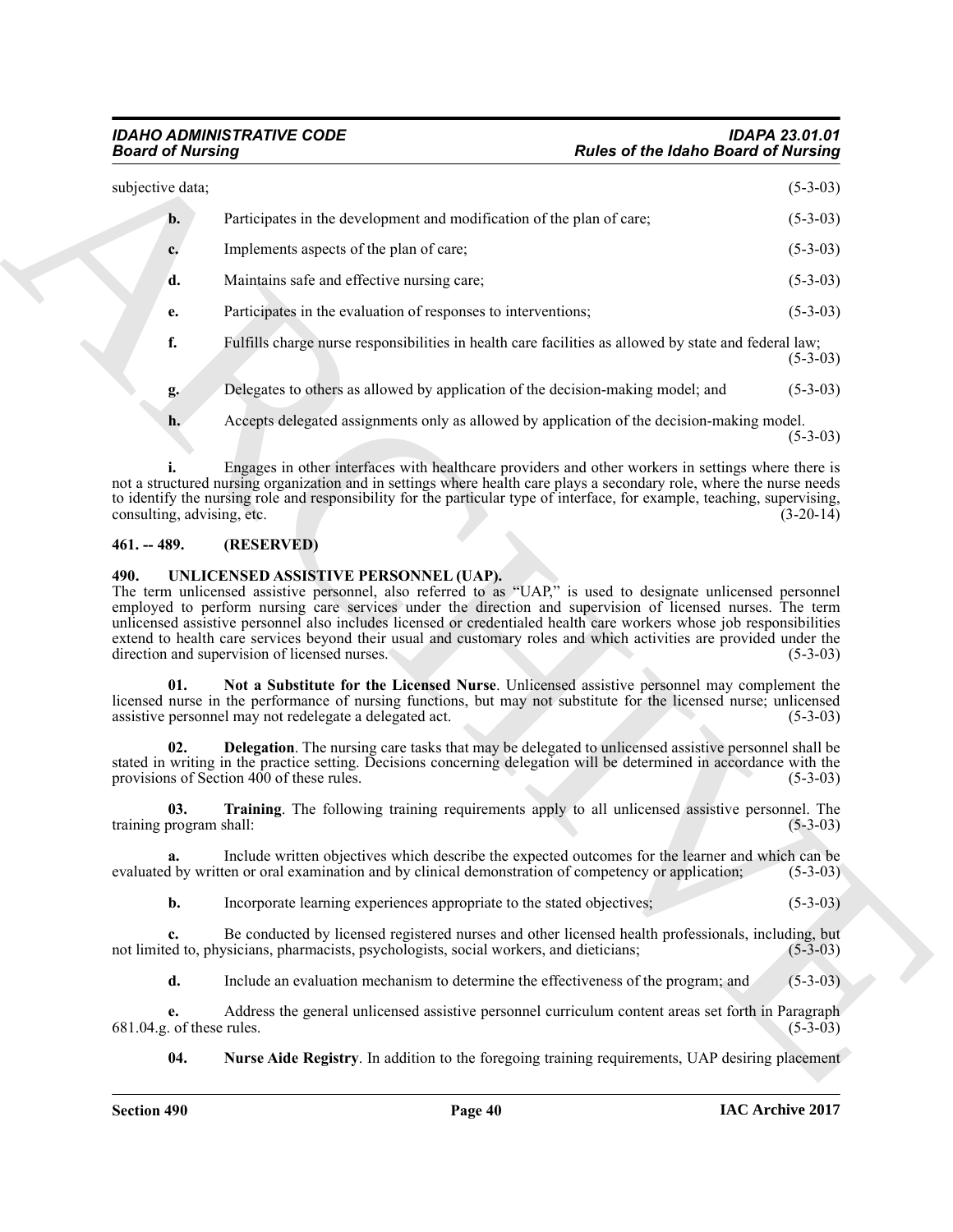on the Nurse Aide Registry must comply with the requirements set forth in Sections 600 through 681 of these rules.  $(5-3-03)$ 

**05. Assistance With Medications**. Where permitted by law, after completion of a Board-approved training program, unlicensed assistive personnel in care settings may assist patients who cannot independently selfadminister medications, provided that: (5-3-03)

<span id="page-40-7"></span>

|  | A plan of care has been developed by a licensed registered nurse; | $(7-1-96)$ |
|--|-------------------------------------------------------------------|------------|
|--|-------------------------------------------------------------------|------------|

**b.** The act has been delegated by a licensed nurse; (7-1-96)

**c.** Written and oral instructions have been given to the unlicensed assistive personnel by a licensed nurse concerning the reason(s) for the medication, the dosage, expected effects, adverse reactions or side effects, and action to take in an emergency: (7-1-96) action to take in an emergency;

**d.** The medication is in the original pharmacy-dispensed container with proper label and directions or in an original over-the-counter container or the medication has been removed from the original container and placed in a unit container by a licensed nurse. Proper measuring devices must be available for liquid medication that is poured from a pharmacy-dispensed container. Inventories of narcotic medications must be maintained; (7-1-96)

**e.** Any medication dosages not taken and the reasons thereof are recorded and reported to appropriate supervisory persons; and

<span id="page-40-8"></span>**f.** Assistance with medication may include: breaking a scored tablet, crushing a tablet, instilling eye, ear or nose drops, giving medication through a pre-mixed nebulizer inhaler or gastric (non-nasogastric) tube, assisting with oral or topical medications and insertion of suppositories. (7-1-96) with oral or topical medications and insertion of suppositories.

**Fraction of the latino distribution** in the control of the state of the latino Braid of Nucking and the state of the state of the state of the state of the state of the state of the state of the state of the state of the **06. Prohibitions and Limitations**. Unlicensed assistive personnel are prohibited from performing any licensed nurse functions that are specifically defined in Section 54-1402, Idaho Code. Unlicensed assistive personnel may not be delegated procedures involving acts that require nursing assessment or diagnosis, establishment of a plan of care or teaching, the exercise of nursing judgment, or procedures requiring specialized nursing knowledge, skills or techniques. (3-20-14) or techniques.

### <span id="page-40-4"></span><span id="page-40-0"></span>**491. TECHNICIANS/TECHNOLOGISTS.**

**01. Functions**. Technicians/technologists may perform limited nursing functions within the ordinary, customary, and usual roles in their fields and are exempted from licensure by the Board under Section 54-1412, Idaho Code, (Nursing Practice Act), provided they are:

<span id="page-40-5"></span>**a.** Enrolled in or have completed a formal training program acceptable to the Board; or (5-3-03)

<span id="page-40-6"></span><span id="page-40-3"></span>**b.** Registered with or certified by a national organization acceptable to the Board. (5-3-03)

**02.** Supervision. Technicians/technologists providing basic nursing care services on an organized unit in an institutional setting must function under the supervision of a licensed registered nurse. (3-30-07) nursing unit in an institutional setting must function under the supervision of a licensed registered nurse.

### <span id="page-40-2"></span><span id="page-40-1"></span>**492. MEDICATION ADMINISTRATION BY MEDICATION ASSISTANTS - CERTIFIED (MA-C).**

**01. When Tasks May Be Performed**. A medication assistant - certified may perform the delegated function of administration of medications and related tasks under the direct supervision of a licensed nurse, if:

(3-26-08)

**a.** The medication assistant - certified does not assume other unrelated tasks while he is administering drugs; (3-26-08)

**b.** The medication is given by an approved medication route, to include: (3-26-08)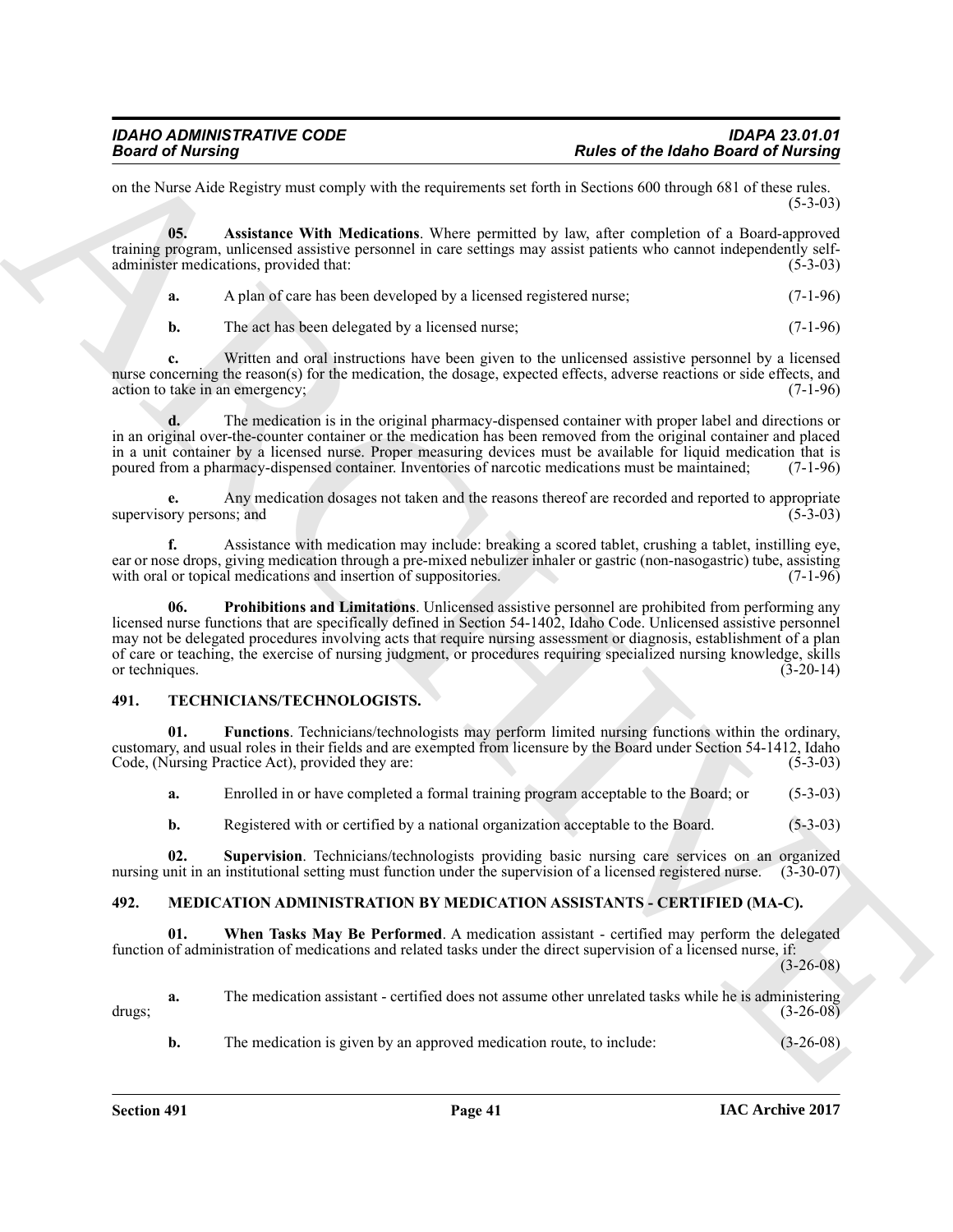<span id="page-41-2"></span><span id="page-41-1"></span><span id="page-41-0"></span>

| $\mathbf{i}$ . | Orally, to include sublingual, buccal;          | $(3-26-08)$ |
|----------------|-------------------------------------------------|-------------|
| ii.            | Topically;                                      | $(3-26-08)$ |
| iii.           | For the eye, ear, or nose;                      | $(3-26-08)$ |
| IV.            | Vaginally;                                      | $(3-26-08)$ |
| V.             | Rectally;                                       | $(3-26-08)$ |
| vi.            | Transdermally;                                  | $(3-26-08)$ |
| vii.           | Oral inhaler;                                   | $(3-26-08)$ |
| viii.          | Established gastric (non-nasogastric) tube; and | $(3-26-08)$ |
|                |                                                 |             |

| <b>Board of Nursing</b>  |                                                                                                                                                                                                                                                                                                                                           |                                                                                                                                                                                                                                                                                                                                      | <b>Rules of the Idaho Board of Nursing</b> |                                                                                                       |
|--------------------------|-------------------------------------------------------------------------------------------------------------------------------------------------------------------------------------------------------------------------------------------------------------------------------------------------------------------------------------------|--------------------------------------------------------------------------------------------------------------------------------------------------------------------------------------------------------------------------------------------------------------------------------------------------------------------------------------|--------------------------------------------|-------------------------------------------------------------------------------------------------------|
|                          | i.                                                                                                                                                                                                                                                                                                                                        | Orally, to include sublingual, buccal;                                                                                                                                                                                                                                                                                               |                                            | $(3-26-08)$                                                                                           |
|                          | ii.                                                                                                                                                                                                                                                                                                                                       | Topically;                                                                                                                                                                                                                                                                                                                           |                                            | $(3-26-08)$                                                                                           |
|                          | iii.                                                                                                                                                                                                                                                                                                                                      | For the eye, ear, or nose;                                                                                                                                                                                                                                                                                                           |                                            | $(3-26-08)$                                                                                           |
|                          | IV.                                                                                                                                                                                                                                                                                                                                       | Vaginally;                                                                                                                                                                                                                                                                                                                           |                                            | $(3-26-08)$                                                                                           |
|                          | V.                                                                                                                                                                                                                                                                                                                                        | Rectally;                                                                                                                                                                                                                                                                                                                            |                                            | $(3-26-08)$                                                                                           |
|                          | vi.                                                                                                                                                                                                                                                                                                                                       | Transdermally;                                                                                                                                                                                                                                                                                                                       |                                            | $(3-26-08)$                                                                                           |
|                          | vii.                                                                                                                                                                                                                                                                                                                                      | Oral inhaler;                                                                                                                                                                                                                                                                                                                        |                                            | $(3-26-08)$                                                                                           |
|                          | viii.                                                                                                                                                                                                                                                                                                                                     | Established gastric (non-nasogastric) tube; and                                                                                                                                                                                                                                                                                      |                                            | $(3-26-08)$                                                                                           |
|                          | c.                                                                                                                                                                                                                                                                                                                                        | The delegation does not conflict with provisions of Subsection 400.02 of these rules.                                                                                                                                                                                                                                                |                                            | $(3-26-08)$                                                                                           |
|                          | 02.                                                                                                                                                                                                                                                                                                                                       | When Tasks Shall Not Be Performed. A medication assistant - certified shall not perform a task<br>involving the administration of medication if:                                                                                                                                                                                     |                                            | $(3-26-08)$                                                                                           |
|                          | a.                                                                                                                                                                                                                                                                                                                                        | The medication administration requires a nurse's assessment of the patient prior to or following the<br>medication, a calculation of the dosage of the medication, or the conversion of the dosage. The provision does not<br>restrict the medication assistant - certified from administering PRN medication to stable patients; or |                                            | $(3-26-08)$                                                                                           |
|                          | b.                                                                                                                                                                                                                                                                                                                                        | The supervising nurse is unavailable to monitor the progress of the patient and the effect on the<br>patient of the medication; or                                                                                                                                                                                                   |                                            | $(3-26-08)$                                                                                           |
|                          | c.                                                                                                                                                                                                                                                                                                                                        | The patient's condition is unstable or the patient has changing nursing needs.                                                                                                                                                                                                                                                       |                                            | $(3-26-08)$                                                                                           |
| 03.<br>medication error. | Report Medication Errors. A medication assistant - certified who has any reason to believe that<br>he has made an error in the administration of medication shall follow facility policy and procedure to report the<br>possible or known error to his supervising nurse and shall assist in completing any required documentation of the |                                                                                                                                                                                                                                                                                                                                      | $(3-26-08)$                                |                                                                                                       |
|                          |                                                                                                                                                                                                                                                                                                                                           |                                                                                                                                                                                                                                                                                                                                      |                                            |                                                                                                       |
|                          | 04.                                                                                                                                                                                                                                                                                                                                       | <b>Medication Administration Policies.</b>                                                                                                                                                                                                                                                                                           |                                            |                                                                                                       |
|                          | a.                                                                                                                                                                                                                                                                                                                                        | The medication assistant - certified shall report to the supervising nurse:                                                                                                                                                                                                                                                          |                                            |                                                                                                       |
|                          | i.                                                                                                                                                                                                                                                                                                                                        | Signs or symptoms that appear life-threatening;                                                                                                                                                                                                                                                                                      |                                            |                                                                                                       |
|                          | ii.                                                                                                                                                                                                                                                                                                                                       | Events that appear health threatening; and                                                                                                                                                                                                                                                                                           |                                            |                                                                                                       |
|                          | iii.                                                                                                                                                                                                                                                                                                                                      | Medications that produce no results or undesirable effects as reported by the patient.                                                                                                                                                                                                                                               |                                            |                                                                                                       |
|                          | b.                                                                                                                                                                                                                                                                                                                                        | A licensed nurse shall supervise medication assistant - certified.                                                                                                                                                                                                                                                                   |                                            |                                                                                                       |
|                          | c.                                                                                                                                                                                                                                                                                                                                        | A licensed registered nurse shall periodically review the following:                                                                                                                                                                                                                                                                 |                                            | $(3-26-08)$<br>$(3-26-08)$                                                                            |
|                          | $i$ .                                                                                                                                                                                                                                                                                                                                     | Authorized provider orders; and                                                                                                                                                                                                                                                                                                      |                                            |                                                                                                       |
|                          | ii.                                                                                                                                                                                                                                                                                                                                       | Patient medication records.                                                                                                                                                                                                                                                                                                          |                                            | $(3-26-08)$<br>$(3-26-08)$<br>$(3-26-08)$<br>$(3-26-08)$<br>$(3-26-08)$<br>$(3-26-08)$<br>$(3-26-08)$ |
|                          | d.                                                                                                                                                                                                                                                                                                                                        | Tasks that may not be performed by the medication assistant - certified:                                                                                                                                                                                                                                                             |                                            | $(3-26-08)$                                                                                           |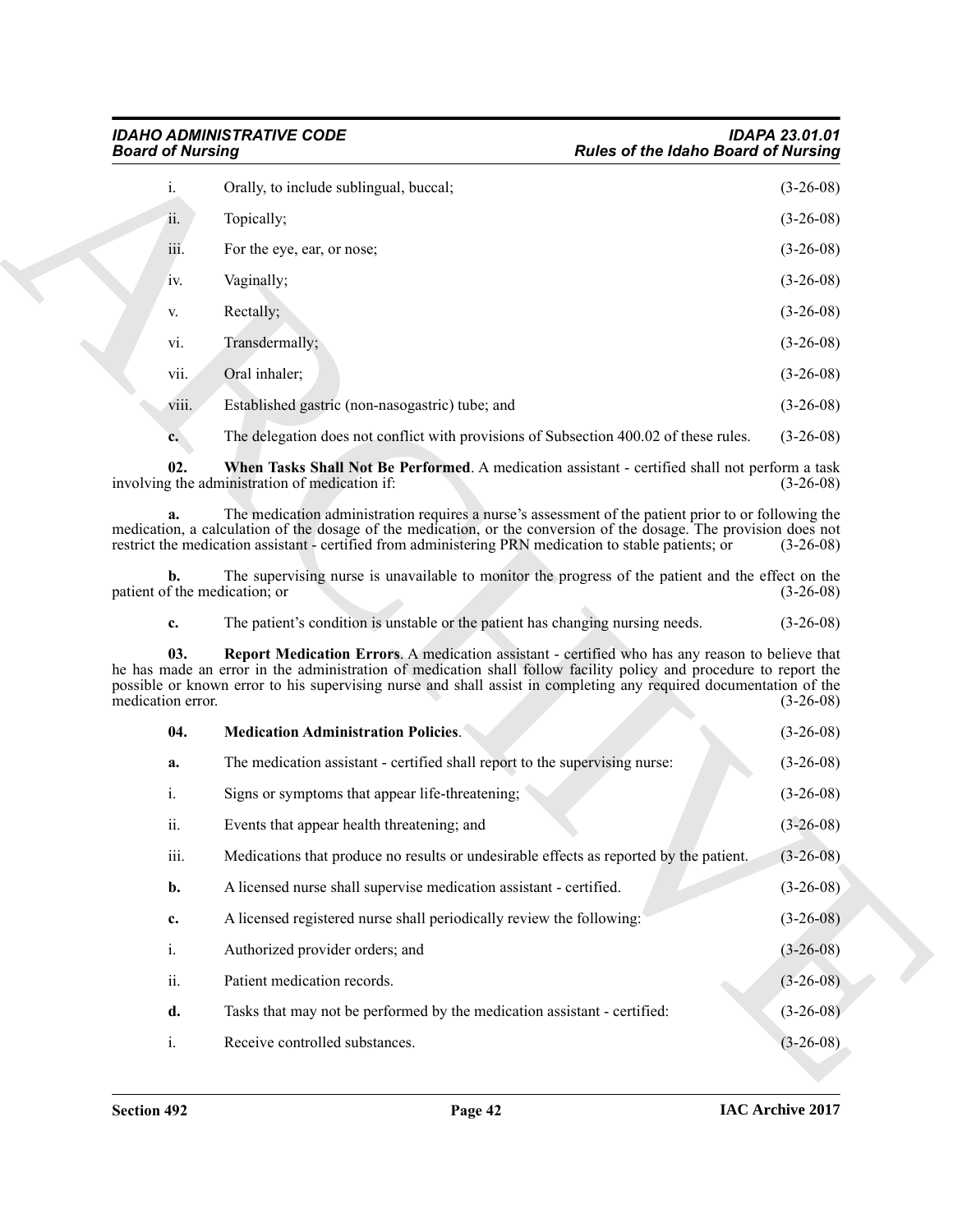## *IDAHO ADMINISTRATIVE CODE IDAPA 23.01.01*

| <b>Board of Nursing</b>  |                                                                                                                                                                                                                                                                                                             | <b>Rules of the Idaho Board of Nursing</b> |             |
|--------------------------|-------------------------------------------------------------------------------------------------------------------------------------------------------------------------------------------------------------------------------------------------------------------------------------------------------------|--------------------------------------------|-------------|
| ii.                      | Administration of parenteral or injectable medications.                                                                                                                                                                                                                                                     |                                            | $(3-26-08)$ |
| iii.                     | Administration of any medication by nasogastric tube.                                                                                                                                                                                                                                                       |                                            | $(3-26-08)$ |
| 1V.                      | Calculate drug dosage.                                                                                                                                                                                                                                                                                      |                                            | $(3-26-08)$ |
| V.                       | Destruction of medications.                                                                                                                                                                                                                                                                                 |                                            | $(3-26-08)$ |
| vi.                      | Receive written or verbal medication orders.                                                                                                                                                                                                                                                                |                                            | $(3-26-08)$ |
| vii.                     | Request initial dose medications.                                                                                                                                                                                                                                                                           |                                            | $(3-26-08)$ |
| viii.                    | Evaluate medication error reports.                                                                                                                                                                                                                                                                          |                                            | $(3-26-08)$ |
| 1X.                      | Perform treatments unrelated to the administration of medications.                                                                                                                                                                                                                                          |                                            | $(3-26-08)$ |
| X.                       | Conduct patient assessments.                                                                                                                                                                                                                                                                                |                                            | $(3-26-08)$ |
| xi.                      | Engage in patient teaching activities.                                                                                                                                                                                                                                                                      |                                            | $(3-26-08)$ |
| xii.<br>not predictable. | Administer initial dose or non-routine medications when the patient's response to the medication is                                                                                                                                                                                                         |                                            | $(3-26-08)$ |
| 493.                     | EDUCATION AND TRAINING FOR MEDICATION ASSISTANT - CERTIFIED.                                                                                                                                                                                                                                                |                                            |             |
| 01.                      | Education Program Content. Education for medication assistant - certified shall include:                                                                                                                                                                                                                    |                                            | $(3-26-08)$ |
| a.                       | At least eighty (80) clock hours of didactic content in:                                                                                                                                                                                                                                                    |                                            | $(3-26-08)$ |
|                          | The role of the medication assistant - certified, to include, but not be limited to, medication<br>administration as a delegated nursing function under the supervision of a licensed nurse in a setting or facility where<br>the performance of the delegated function is not otherwise prohibited by law. |                                            | $(3-26-08)$ |
| ii.                      | Fundamentals of medication administration, to include, but not be limited to, medication orders,<br>medication storage, measurement, forms of medications, preparation of medications, role of the medication assistant<br>- certified, and role of the delegating nurse.                                   |                                            | $(3-26-08)$ |
| 111.                     | Safety factors in administering medications, to include, but not be limited to, rights of medication<br>administration, prevention of medication errors, and reporting medication errors.                                                                                                                   |                                            | $(3-26-08)$ |
| 1V.<br>administration.   | Communication and documentation, to include, but not be limited to, communication process,<br>boundaries, reporting symptoms and side effects, reporting deviations from normal, and documenting medication                                                                                                 |                                            | $(3-26-08)$ |
| V.                       | Medication administration, to include, but not be limited to, routes of administration, factors<br>affecting how the body responds to medications, and classes of medications.                                                                                                                              |                                            | $(3-26-08)$ |
| vi.                      | Ethical and legal issues, to include, but not be limited to, responsibility of the medication assistant -<br>certified, patient rights, patient self-administration of medications, and ethical and legal violations.                                                                                       |                                            | $(3-26-08)$ |
| b.                       | At least forty (40) clock hours of correlated supervised practicum in medication administration.                                                                                                                                                                                                            |                                            | $(3-26-08)$ |
| 02.<br>Board.            | Board Approval. Programs preparing medication assistant - certified must be approved by the                                                                                                                                                                                                                 |                                            | $(3-26-08)$ |
|                          |                                                                                                                                                                                                                                                                                                             |                                            |             |
|                          |                                                                                                                                                                                                                                                                                                             |                                            |             |

### <span id="page-42-3"></span><span id="page-42-2"></span><span id="page-42-1"></span><span id="page-42-0"></span>**493. EDUCATION AND TRAINING FOR MEDICATION ASSISTANT - CERTIFIED.**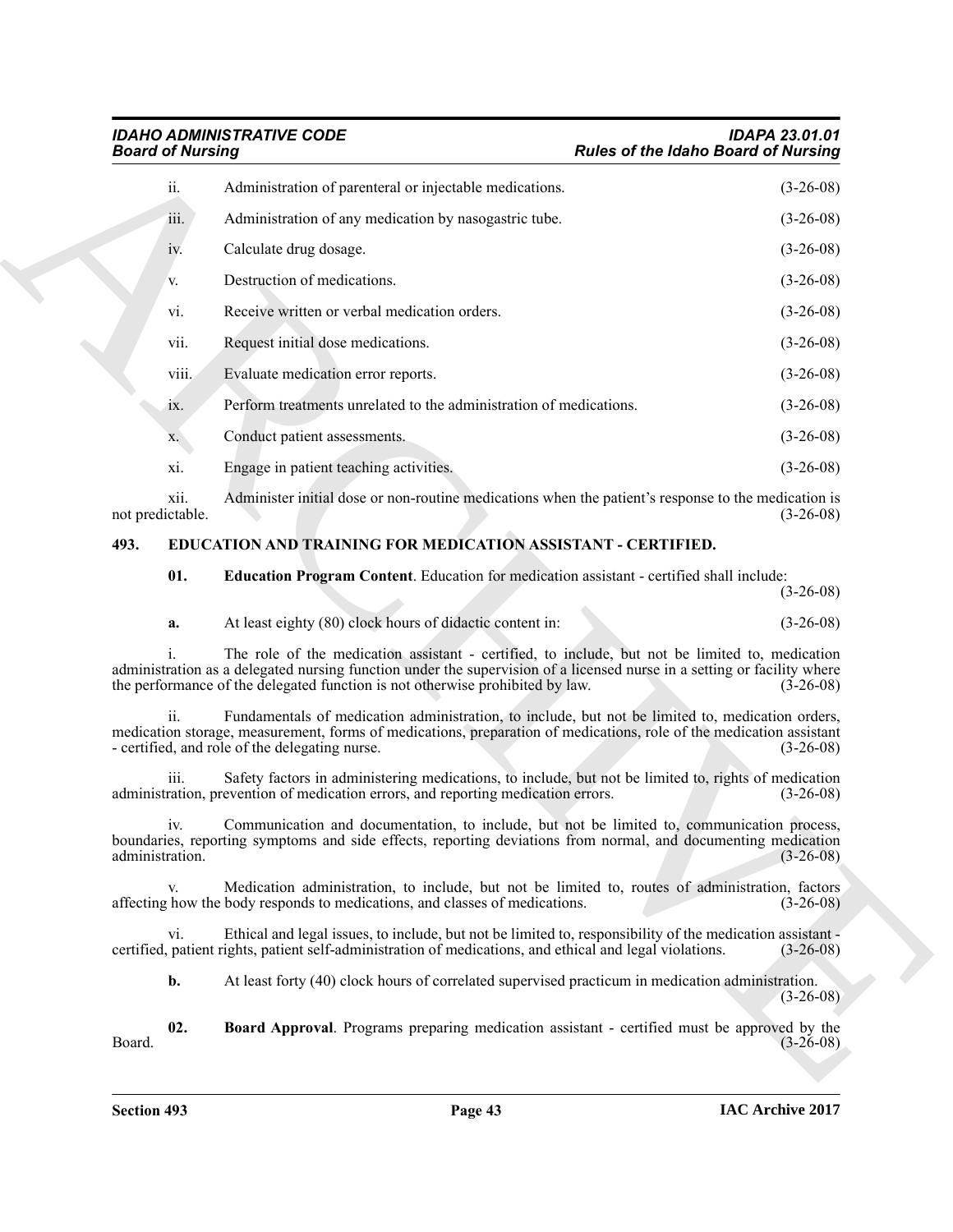| <b>Board of Nursing</b> |                                                                                                                                                                                                                                                                                                                         | <b>Rules of the Idaho Board of Nursing</b> |
|-------------------------|-------------------------------------------------------------------------------------------------------------------------------------------------------------------------------------------------------------------------------------------------------------------------------------------------------------------------|--------------------------------------------|
| а.                      | Institutions applying for initial approval must make application to the Board on forms supplied by<br>the Board. The following information must be included:                                                                                                                                                            | $(3-26-08)$                                |
| $i$ .                   | Accreditation status, relationship of educational program to parent institution.                                                                                                                                                                                                                                        | $(3-26-08)$                                |
| 11.                     | Curriculum to be used.                                                                                                                                                                                                                                                                                                  | $(3-26-08)$                                |
| iii.                    | Clinical sites to be used.                                                                                                                                                                                                                                                                                              | $(3-26-08)$                                |
| iv.                     | Provision for qualified faculty.                                                                                                                                                                                                                                                                                        | $(3-26-08)$                                |
| b.                      | Provisional approval for one (1) year will be granted to programs on initial application that provide<br>evidence that Board-approved training standards will be met.                                                                                                                                                   | $(3-26-08)$                                |
|                         | Programs with provisional approval must apply for full approval on forms supplied by the Board<br>and submit such application to the Board office one (1) month prior to the expiration of provisional approval.                                                                                                        | $(3-26-08)$                                |
| d.                      | A representative of the Board shall visit the program one (1) year following initial provisional<br>approval and submit a written report to the Board.                                                                                                                                                                  | $(3-26-08)$                                |
|                         | Following the Board's review of the visit report, the institution shall be notified of the Board's<br>decision within thirty (30) days of the review.                                                                                                                                                                   | $(3-26-08)$                                |
| $\overline{11}$ .       | Following its review, the Board may grant full approval, if all conditions have been met; or<br>conditional approval, if all conditions have not been met; or denial of approval if, conditions have not been met and<br>the institution can provide no indication that they will be met within a reasonable timeframe. | $(3-26-08)$                                |
|                         | A letter of continuing approval will be granted annually to programs that substantially meet the<br>Board's requirements, as evidenced by:                                                                                                                                                                              | $(3-26-08)$                                |
| $\mathbf{i}$ .          | Information included in annual reports to the Board; and                                                                                                                                                                                                                                                                | $(3-26-08)$                                |
| ii.                     | Information obtained by Board representative during on-site visits.                                                                                                                                                                                                                                                     | $(3-26-08)$                                |
| 03.                     | Administration of Program. The educational program shall be administered by an educational<br>institution accredited by an organization recognized by the U.S. Department of Education.                                                                                                                                 | $(3-26-08)$                                |
| 04.                     | Medication Assistant - Certified Program Requirements. An educational program preparing<br>medication assistant - certified shall:                                                                                                                                                                                      | $(3-26-08)$                                |
| a.                      | Provide evidence of financial support and resources adequate to achieve the purpose of the<br>program, to include, but not limited to, classrooms, laboratories, equipment, supplies, and qualified administrative,<br>instructional, and support personnel and services.                                               | $(3-26-08)$                                |
| $\mathbf{b}$ .          | Maintain current and final records for each student enrolled in the program in accordance with<br>policies of the parent institution.                                                                                                                                                                                   | $(3-26-08)$                                |
| $c_{\cdot}$             | Provide sufficient numbers of qualified faculty to implement the curriculum.                                                                                                                                                                                                                                            | $(3-26-08)$                                |
| d.<br>learning needs.   | Provide sufficient numbers of faculty in the clinical setting to assure patient safety and meet student                                                                                                                                                                                                                 | $(3-26-08)$                                |
| e.                      | Use a curriculum approved by the Board that includes didactic content and supervised clinical as<br>defined in Subsection 493.01 of these rules.                                                                                                                                                                        | $(3-26-08)$                                |
| 05.                     | <b>Program Administrator</b> . Medication assistant - certified program administrator shall meet                                                                                                                                                                                                                        |                                            |

<span id="page-43-2"></span><span id="page-43-1"></span><span id="page-43-0"></span>

| Information included in annual reports to the Board; and | $(3-26-08)$ |
|----------------------------------------------------------|-------------|
|                                                          |             |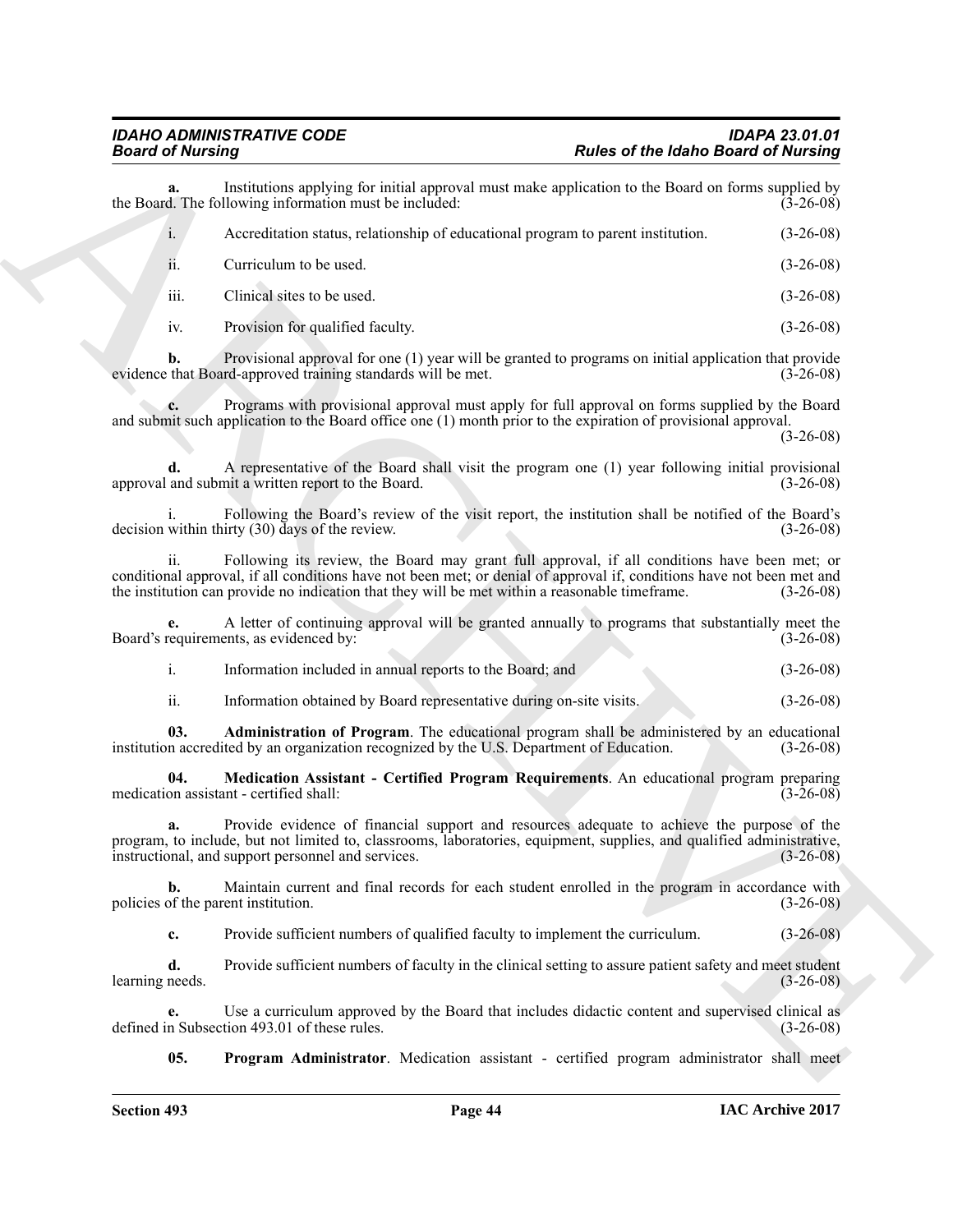institutional requirements for the position. (3-26-08)

<span id="page-44-7"></span>

| 06.       | <b>Program Instructors.</b> Medication assistant - certified instructors shall:  | $(3-26-08)$ |
|-----------|----------------------------------------------------------------------------------|-------------|
| <b>a.</b> | Hold a current, unencumbered license to practice as a registered nurse in Idaho. | $(3-26-08)$ |

**b.** Have a minimum of two (2) years practice experience in a health care facility. (3-26-08)

**c.** Have at least one (1) year clinical experience relevant to areas of teaching responsibility. (3-26-08)

<span id="page-44-6"></span><span id="page-44-4"></span>**d.** Provide documented evidence of preparation for teaching adults. (3-26-08)

**07.** Instructor Responsibilities. Medication assistant - certified instructor responsibilities are the same identified in Subsection 644.01 of these rules. (3-26-08) as those identified in Subsection  $644.01$  of these rules.

**Fraction Control of the United States of the Idaho Brazil of Nutring<br>
modulated States and States up produces<br>
and G Freepowe Internet Medicinia averture certified increases and<br>
1. Except internet modulated Scattering t 08. Program Changes**. Board approval is required to make substantive changes in an approved medication assistant - certified training program. The program provider shall submit a description of the proposed change in curriculum or other substantive change to the Board for review at least sixty (60) days before the program provider plans to implement the changes. The Board will notify the provider in writing of its decision. (3-26-08)

<span id="page-44-5"></span>**09.** Periodic Training Program Evaluation. To insure compliance with the requirements for on assistant - certified programs: medication assistant - certified programs:

**a.** Each program shall submit a report annually regarding the program's operation and compliance with the Board rules.  $(3-26-08)$ 

**b.** Each program shall be on-site surveyed by representatives of the Board and evaluated for ongoing every four (4) years or as requested by the Board.  $(3-26-08)$ approval every four  $(4)$  years or as requested by the Board.

**c.** A copy of the survey visit report will be made available to the education and training program.  $(3-26-08)$ 

### <span id="page-44-8"></span>**10. Withdrawal of Approval**. (3-26-08)

**a.** The Board shall withdraw approval of medication assistant - certified education and training programs when the Board determines that there is not sufficient evidence that the program is meeting requirements. (3-26-08)

**b.** The Board shall provide due process rights and adhere to the procedures of the Idaho trative Procedures Act, providing notice, opportunity for hearing, and correction of deficiencies. (3-26-08) Administrative Procedures Act, providing notice, opportunity for hearing, and correction of deficiencies.

**c.** The Board may consider reinstatement or approval of an educational program upon submission of satisfactory evidence that the program meets the requirements. (3-26-08)

<span id="page-44-3"></span>**11. Closing of Education Programs**. When a person or entity plans to discontinue offering an program, it shall comply with the requirements set forth at Section 604 of these rules. (3-26-08) education program, it shall comply with the requirements set forth at Section 604 of these rules.

### <span id="page-44-1"></span><span id="page-44-0"></span>**494. APPLICATION FOR CERTIFICATION FOR MEDICATION ASSISTANT - CERTIFIED.**

**01.** Application Submission. An applicant for medication assistant - certified shall submit to the (3-26-08) Board: (3-26-08)

<span id="page-44-2"></span>**a.** A completed, notarized application form provided by the Board; (3-26-08)

**b.** A notarized affidavit of graduation from an approved medication assistant - certified education and orogram;<br>(3-26-08) training program;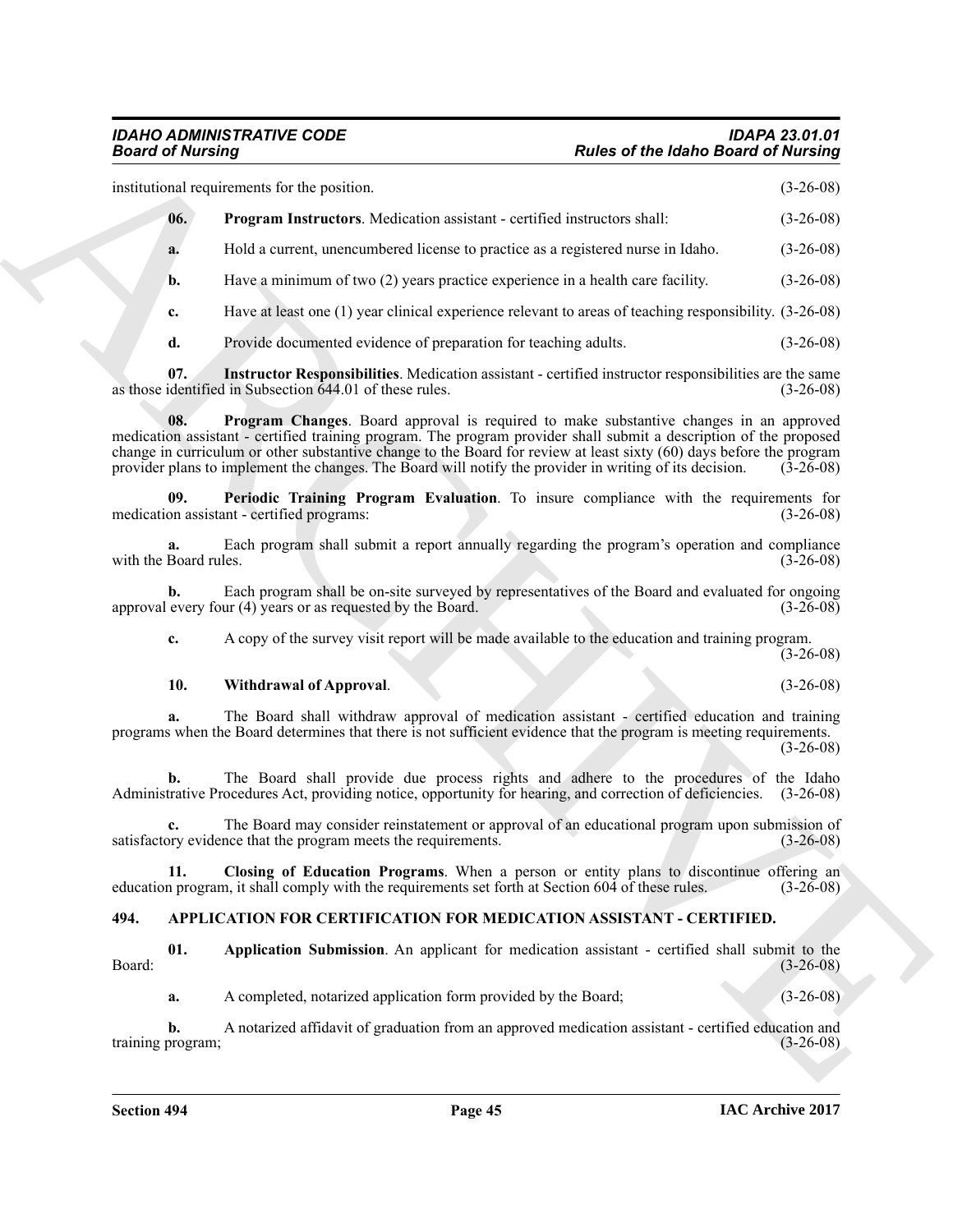<span id="page-45-3"></span>**Example 2. Control of the set of the labor Gale of the labor Based of Nutrington**<br>
approximately the set of the set of the set of the set of the set of the set of the set of the set of the set of the set of the set of **c.** Evidence of successful completion of a medication assistant - certified competency evaluation, (by the Board; (3-26-08) approved by the Board; **d.** Payment of application fees as established in Section 497 of these rules; and  $(3-26-08)$ **e.** Applicant's current fingerprint-based criminal history check as set forth in Section 54-1406A(5), Idaho Code. (3-26-08) Idaho Code. (3-26-08) **02. Temporary Certification**. (3-26-08) **a.** At the Board's discretion, and pending completion of the competency evaluation and receipt of the criminal background report, a temporary certification may be issued to an applicant who meets all other requirements. (3-29-12) **b.** Temporary certification is valid for six (6) months from the date of issuance or until a permanent ion is issued or denied, whichever occurs first. (3-26-08) certification is issued or denied, whichever occurs first. **c.** The applicant must pay the temporary certification fee established in Section 498 of these rules. (3-26-08) **03. Denial of Certification**. Certification as a medication assistant - certified may be denied for any of wing grounds: (3-26-08) the following grounds: **a.** Failure to meet any requirement established by statute or these rules; or (3-26-08) **b.** False representation of facts on an application for certification; or (3-26-08) **c.** Failure to pass any certification examination required by the Board; or (3-29-12) **d.** Having another person appear in his place for any certification examination required by the Board; (3-29-12) or  $(3-29-12)$ **e.** Engaging in any conduct which would be grounds for discipline under Section 54-1406A, Idaho Code, or these rules; or (3-26-08) **f.** Revocation, suspension, limitation, reprimand, voluntary surrender, or any other disciplinary action eding including investigation against a certificate to practice by another state or jurisdiction. (3-26-08) or proceeding including investigation against a certificate to practice by another state or jurisdiction. **Notification**. If certification is denied, the Board will notify the applicant in writing of the reason orm him of his procedural rights under the Idaho Administrative Procedures Act. (3-26-08) for denial and inform him of his procedural rights under the Idaho Administrative Procedures Act.

### <span id="page-45-4"></span><span id="page-45-2"></span><span id="page-45-1"></span><span id="page-45-0"></span>**495. CERTIFICATION RENEWAL FOR MEDICATION ASSISTANT - CERTIFIED.**

<span id="page-45-8"></span>**01. Renewal Time**. Certifications of medication assistants - certified must be renewed every two (2)  $years.$  (3-26-08)

<span id="page-45-7"></span>**02. Renewal Application**. A renewal application will be provided by the Board to persons certified under these rules. The application will be either mailed to the applicant's address on record with the Board no later than one (1) month before expiration of the certification, or be available to applicants on the Board's website.

 $(3-26-08)$ 

<span id="page-45-6"></span>**Final Date to Renew**. The original signed renewal application and renewal fees, as establish in Section 497 of these rules, must be submitted to the Board by personal delivery or postmarked no later than August 31 of every even-numbered year. (3-26-08)

<span id="page-45-5"></span>Attestation of Good Standing. Along with the renewal application and applicable fees, the applicant must submit evidence that he is currently listed in good standing on the state's certified nurse aide registry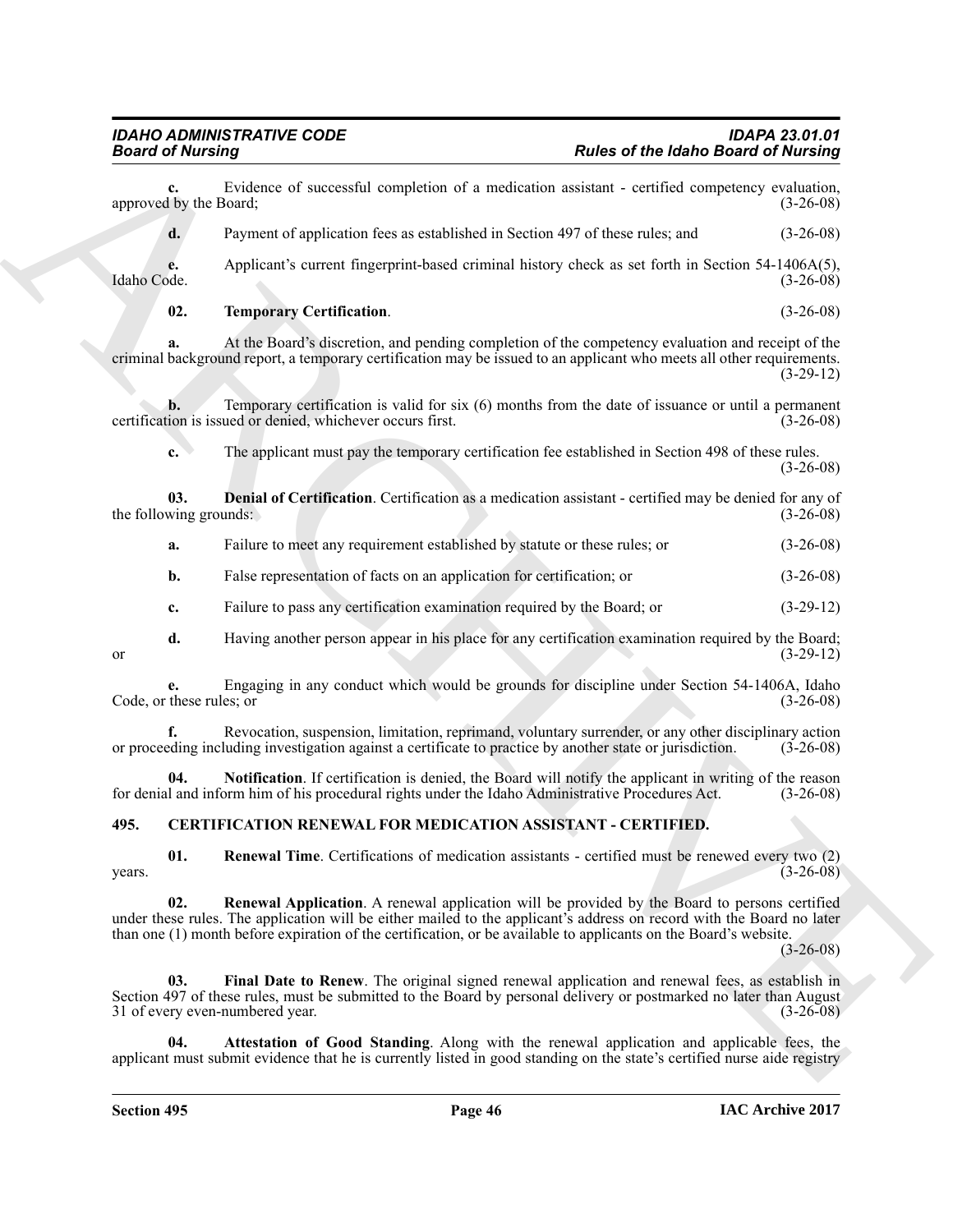<span id="page-46-6"></span><span id="page-46-5"></span><span id="page-46-4"></span><span id="page-46-3"></span><span id="page-46-2"></span><span id="page-46-1"></span><span id="page-46-0"></span>**Example 2.1 Consider the Construction Constrainer** *Columb* **2.1 <b>Columb 2.1 Columb 2.1 Columb 2.1 Columb 2.1 Columb 2.1 Columb 2.1 Columb 2.1 Columb 2.1 Columb 2.1 Columb 2.1 Columb 2.1 Columb 2.** and has been employed as a medication assistant - certified within the preceding twenty-four (24) month period. (3-26-08) **05. Date Certification Lapsed**. Certifications not renewed prior to September 1 of the appropriate year will automatically lapse and be invalid. (3-26-08) **496. REINSTATEMENT OF CERTIFICATION. 01. Within One Year**. A person whose certificate has lapsed for failure to pay the renewal fee by the specified date may apply for reinstatement within one (1) year by:  $(3-26-08)$ **a.** Filing a completed renewal application; and (3-26-08) **b.** Payment of the verification of records fee and the reinstatement fee as prescribed in Section 498 of these rules. (3-26-08) these rules.  $(3-26-08)$ **02. After One Year**. After one (1) year, but less than three (3) years, a person whose certificate has r failure to pay the renewal fee by the specified date may apply for reinstatement by: (3-26-08) lapsed for failure to pay the renewal fee by the specified date may apply for reinstatement by: **a.** Filing a completed reinstatement application; (3-26-08) **b.** Payment of the fees prescribed in Section 497 of these rules; (3-26-08) **c.** Providing evidence satisfactory to the Board of the applicant's ability to practice safely and competently; and (3-26-08) **d.** A current fingerprint-based criminal history check as set forth in Section 54-1406A(5), Idaho Code. (3-26-08) **03. After Three Years**. After three (3) years, a person whose certificate has lapsed for failure to timely enewal fee may apply for reinstatement by: (3-26-08) pay the renewal fee may apply for reinstatement by: **a.** Filing a completed reinstatement application; (3-26-08) **b.** Payment of the fees prescribed in Section 497 of these rules; (3-26-08) **c.** Payment of the temporary certification fee prescribed in Section 497 of these rules, if required;  $(3-26-08)$ **d.** Providing evidence, satisfactory to the Board, of the applicant's ability to practice safely and (3-26-08) competently; and **e.** A current fingerprint-based criminal history check as set forth in Section 54-1406A(5), Idaho Code.  $(3-26-08)$ **04. After Discipline**. A person whose certificate has been subject to disciplinary action by the Board ly for reinstatement of the certificate to active and unrestricted status by: (3-26-08) may apply for reinstatement of the certificate to active and unrestricted status by: **a.** Submitting a completed application for reinstatement;  $(3-26-08)$ **b.** Payment of the fees prescribed in Section 497 of these rules; (3-26-08) **c.** Documenting compliance with any term and restrictions set forth in any order as a condition of ment;  $(3-26-08)$ reinstatement;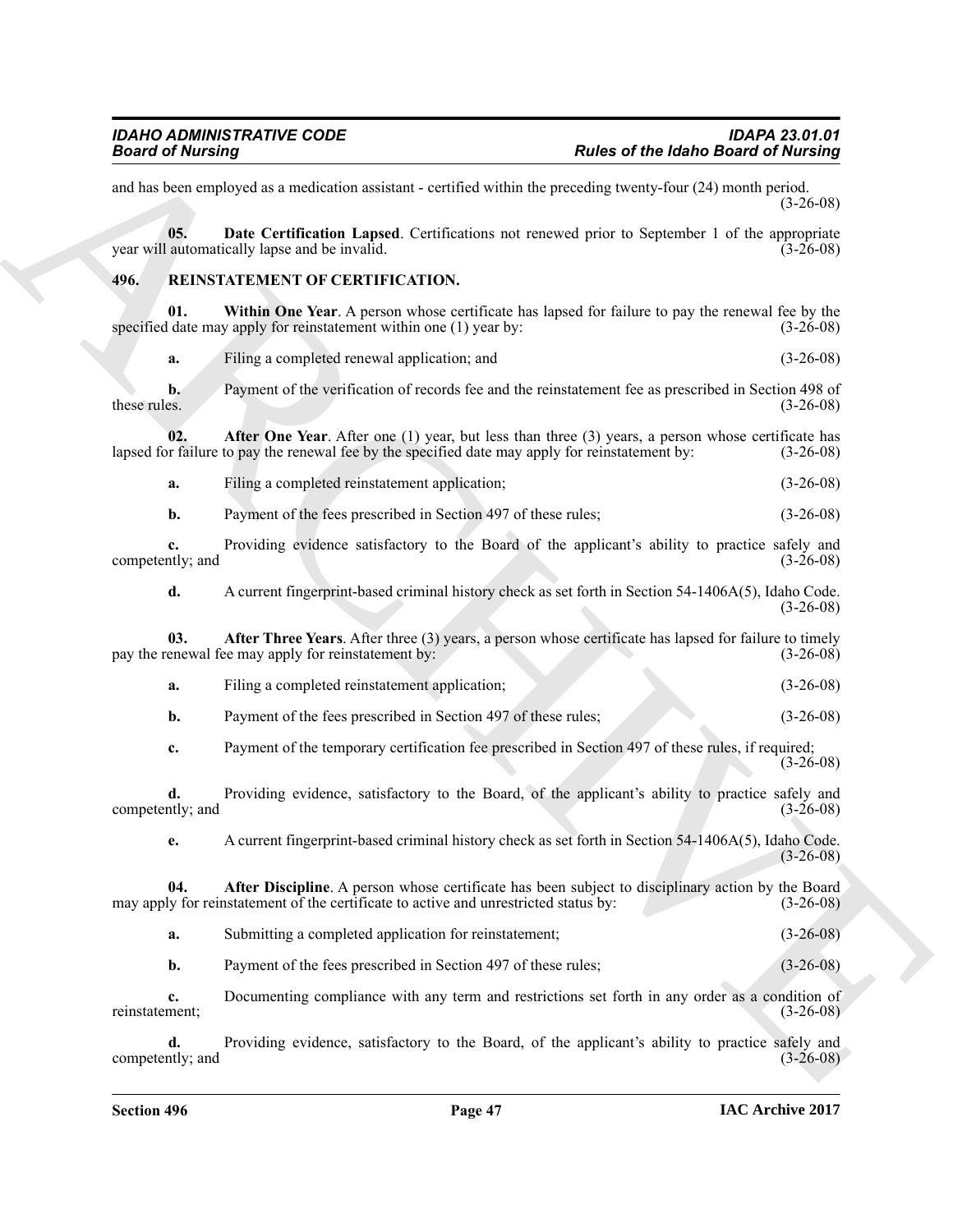### <span id="page-47-16"></span><span id="page-47-15"></span><span id="page-47-12"></span><span id="page-47-11"></span><span id="page-47-9"></span><span id="page-47-0"></span>**497. FEES APPLICABLE TO MEDICATION ASSISTANT - CERTIFIED AND THE CERTIFICATION PROCESS.**

| A current fingerprint-based criminal history check as set forth in Section 54-1406A(5), Idaho Code.<br>$e_{\cdot}$<br>A person whose certificate has been revoked may not apply for reinstatement until two (2) years<br>following the order of revocation.<br>FEES APPLICABLE TO MEDICATION ASSISTANT - CERTIFIED AND THE CERTIFICATION<br>497.<br>PROCESS.<br>The applicable fees are as follows:<br>Initial Fee By Examination. The initial application fee for medication assistant - certified, by<br>01.<br>examination: thirty-five dollars (\$35).<br>Initial Fee By Endorsement. The initial application fee for medication assistant - certified, by<br>02.<br>endorsement: forty dollars (\$40).<br>Temporary. Temporary certification fee: twenty-five dollars (\$25).<br>03.<br>04.<br><b>Renewal</b> . Renewal of certification fee: sixty-five dollars (\$65).<br>05.<br>Reinstatement. Reinstatement of certification fee: fifty dollars (\$50).<br>Records. Verification of records fee: thirty-five dollars (\$35).<br>06.<br>07.<br>Verification. Fee for verification of certification to another state or jurisdiction: thirty dollars<br>$(\$30).$<br>Evaluation of Education Programs. A fee not to exceed one hundred dollars (\$100) per day will<br>08.<br>be assessed for survey and evaluation of medication assistant - certified education programs, which will be due at the<br>time the evaluation is requested.<br>CHANGES IN NAME AND ADDRESS FOR NOTIFICATION PURPOSES.<br>498.<br>Change of Name. Whenever a change of certificate holder name occurs, the Board must be<br>01.<br>immediately notified of the change. Documentation confirming the change of name must be provided to the Board on<br>request.<br>Change of Address. Whenever a change of certificate holder mailing address occurs, the Board<br>02.<br>must be immediately notified of the change.<br>Address for Notification Purposes. The most recent mailing address on record with the Board<br>03.<br>will be utilized for purposes of all written communication with the certificate holder including, but not limited to,<br>notification of renewal and notices related to disciplinary actions.<br>(RESERVED)<br>$499. - 599.$<br><b>NURSING EDUCATION FOR REGISTERED AND PRACTICAL NURSES.</b><br>600.<br>601.<br>PURPOSE OF APPROVAL.<br>To assure safe practice of nursing by establishing standards, criteria, and curriculum requirements for education<br>programs preparing persons for the practice of nursing, and for enhancing the knowledge and skills of those in<br>practice. | <b>Board of Nursing</b> |                                                                                               | <b>Rules of the Idaho Board of Nursing</b> |             |
|--------------------------------------------------------------------------------------------------------------------------------------------------------------------------------------------------------------------------------------------------------------------------------------------------------------------------------------------------------------------------------------------------------------------------------------------------------------------------------------------------------------------------------------------------------------------------------------------------------------------------------------------------------------------------------------------------------------------------------------------------------------------------------------------------------------------------------------------------------------------------------------------------------------------------------------------------------------------------------------------------------------------------------------------------------------------------------------------------------------------------------------------------------------------------------------------------------------------------------------------------------------------------------------------------------------------------------------------------------------------------------------------------------------------------------------------------------------------------------------------------------------------------------------------------------------------------------------------------------------------------------------------------------------------------------------------------------------------------------------------------------------------------------------------------------------------------------------------------------------------------------------------------------------------------------------------------------------------------------------------------------------------------------------------------------------------------------------------------------------------------------------------------------------------------------------------------------------------------------------------------------------------------------------------------------------------------------------------------------------------------------------------------------------------------------------------------------------------------------------------------------------------------------------------------------------------------------------------------------------|-------------------------|-----------------------------------------------------------------------------------------------|--------------------------------------------|-------------|
|                                                                                                                                                                                                                                                                                                                                                                                                                                                                                                                                                                                                                                                                                                                                                                                                                                                                                                                                                                                                                                                                                                                                                                                                                                                                                                                                                                                                                                                                                                                                                                                                                                                                                                                                                                                                                                                                                                                                                                                                                                                                                                                                                                                                                                                                                                                                                                                                                                                                                                                                                                                                              |                         |                                                                                               |                                            | $(3-26-08)$ |
|                                                                                                                                                                                                                                                                                                                                                                                                                                                                                                                                                                                                                                                                                                                                                                                                                                                                                                                                                                                                                                                                                                                                                                                                                                                                                                                                                                                                                                                                                                                                                                                                                                                                                                                                                                                                                                                                                                                                                                                                                                                                                                                                                                                                                                                                                                                                                                                                                                                                                                                                                                                                              |                         |                                                                                               |                                            | $(3-26-08)$ |
|                                                                                                                                                                                                                                                                                                                                                                                                                                                                                                                                                                                                                                                                                                                                                                                                                                                                                                                                                                                                                                                                                                                                                                                                                                                                                                                                                                                                                                                                                                                                                                                                                                                                                                                                                                                                                                                                                                                                                                                                                                                                                                                                                                                                                                                                                                                                                                                                                                                                                                                                                                                                              |                         |                                                                                               |                                            |             |
|                                                                                                                                                                                                                                                                                                                                                                                                                                                                                                                                                                                                                                                                                                                                                                                                                                                                                                                                                                                                                                                                                                                                                                                                                                                                                                                                                                                                                                                                                                                                                                                                                                                                                                                                                                                                                                                                                                                                                                                                                                                                                                                                                                                                                                                                                                                                                                                                                                                                                                                                                                                                              |                         |                                                                                               |                                            | $(3-26-08)$ |
|                                                                                                                                                                                                                                                                                                                                                                                                                                                                                                                                                                                                                                                                                                                                                                                                                                                                                                                                                                                                                                                                                                                                                                                                                                                                                                                                                                                                                                                                                                                                                                                                                                                                                                                                                                                                                                                                                                                                                                                                                                                                                                                                                                                                                                                                                                                                                                                                                                                                                                                                                                                                              |                         |                                                                                               |                                            | $(3-26-08)$ |
|                                                                                                                                                                                                                                                                                                                                                                                                                                                                                                                                                                                                                                                                                                                                                                                                                                                                                                                                                                                                                                                                                                                                                                                                                                                                                                                                                                                                                                                                                                                                                                                                                                                                                                                                                                                                                                                                                                                                                                                                                                                                                                                                                                                                                                                                                                                                                                                                                                                                                                                                                                                                              |                         |                                                                                               |                                            | $(3-26-08)$ |
|                                                                                                                                                                                                                                                                                                                                                                                                                                                                                                                                                                                                                                                                                                                                                                                                                                                                                                                                                                                                                                                                                                                                                                                                                                                                                                                                                                                                                                                                                                                                                                                                                                                                                                                                                                                                                                                                                                                                                                                                                                                                                                                                                                                                                                                                                                                                                                                                                                                                                                                                                                                                              |                         |                                                                                               |                                            | $(3-26-08)$ |
|                                                                                                                                                                                                                                                                                                                                                                                                                                                                                                                                                                                                                                                                                                                                                                                                                                                                                                                                                                                                                                                                                                                                                                                                                                                                                                                                                                                                                                                                                                                                                                                                                                                                                                                                                                                                                                                                                                                                                                                                                                                                                                                                                                                                                                                                                                                                                                                                                                                                                                                                                                                                              |                         |                                                                                               |                                            | $(3-26-08)$ |
|                                                                                                                                                                                                                                                                                                                                                                                                                                                                                                                                                                                                                                                                                                                                                                                                                                                                                                                                                                                                                                                                                                                                                                                                                                                                                                                                                                                                                                                                                                                                                                                                                                                                                                                                                                                                                                                                                                                                                                                                                                                                                                                                                                                                                                                                                                                                                                                                                                                                                                                                                                                                              |                         |                                                                                               |                                            | $(3-26-08)$ |
|                                                                                                                                                                                                                                                                                                                                                                                                                                                                                                                                                                                                                                                                                                                                                                                                                                                                                                                                                                                                                                                                                                                                                                                                                                                                                                                                                                                                                                                                                                                                                                                                                                                                                                                                                                                                                                                                                                                                                                                                                                                                                                                                                                                                                                                                                                                                                                                                                                                                                                                                                                                                              |                         |                                                                                               |                                            | $(3-26-08)$ |
|                                                                                                                                                                                                                                                                                                                                                                                                                                                                                                                                                                                                                                                                                                                                                                                                                                                                                                                                                                                                                                                                                                                                                                                                                                                                                                                                                                                                                                                                                                                                                                                                                                                                                                                                                                                                                                                                                                                                                                                                                                                                                                                                                                                                                                                                                                                                                                                                                                                                                                                                                                                                              |                         |                                                                                               |                                            | $(3-26-08)$ |
|                                                                                                                                                                                                                                                                                                                                                                                                                                                                                                                                                                                                                                                                                                                                                                                                                                                                                                                                                                                                                                                                                                                                                                                                                                                                                                                                                                                                                                                                                                                                                                                                                                                                                                                                                                                                                                                                                                                                                                                                                                                                                                                                                                                                                                                                                                                                                                                                                                                                                                                                                                                                              |                         |                                                                                               |                                            | $(3-26-08)$ |
|                                                                                                                                                                                                                                                                                                                                                                                                                                                                                                                                                                                                                                                                                                                                                                                                                                                                                                                                                                                                                                                                                                                                                                                                                                                                                                                                                                                                                                                                                                                                                                                                                                                                                                                                                                                                                                                                                                                                                                                                                                                                                                                                                                                                                                                                                                                                                                                                                                                                                                                                                                                                              |                         |                                                                                               |                                            |             |
|                                                                                                                                                                                                                                                                                                                                                                                                                                                                                                                                                                                                                                                                                                                                                                                                                                                                                                                                                                                                                                                                                                                                                                                                                                                                                                                                                                                                                                                                                                                                                                                                                                                                                                                                                                                                                                                                                                                                                                                                                                                                                                                                                                                                                                                                                                                                                                                                                                                                                                                                                                                                              |                         |                                                                                               |                                            | $(3-26-08)$ |
|                                                                                                                                                                                                                                                                                                                                                                                                                                                                                                                                                                                                                                                                                                                                                                                                                                                                                                                                                                                                                                                                                                                                                                                                                                                                                                                                                                                                                                                                                                                                                                                                                                                                                                                                                                                                                                                                                                                                                                                                                                                                                                                                                                                                                                                                                                                                                                                                                                                                                                                                                                                                              |                         |                                                                                               |                                            | $(3-26-08)$ |
|                                                                                                                                                                                                                                                                                                                                                                                                                                                                                                                                                                                                                                                                                                                                                                                                                                                                                                                                                                                                                                                                                                                                                                                                                                                                                                                                                                                                                                                                                                                                                                                                                                                                                                                                                                                                                                                                                                                                                                                                                                                                                                                                                                                                                                                                                                                                                                                                                                                                                                                                                                                                              |                         |                                                                                               |                                            | $(3-26-08)$ |
|                                                                                                                                                                                                                                                                                                                                                                                                                                                                                                                                                                                                                                                                                                                                                                                                                                                                                                                                                                                                                                                                                                                                                                                                                                                                                                                                                                                                                                                                                                                                                                                                                                                                                                                                                                                                                                                                                                                                                                                                                                                                                                                                                                                                                                                                                                                                                                                                                                                                                                                                                                                                              |                         |                                                                                               |                                            |             |
|                                                                                                                                                                                                                                                                                                                                                                                                                                                                                                                                                                                                                                                                                                                                                                                                                                                                                                                                                                                                                                                                                                                                                                                                                                                                                                                                                                                                                                                                                                                                                                                                                                                                                                                                                                                                                                                                                                                                                                                                                                                                                                                                                                                                                                                                                                                                                                                                                                                                                                                                                                                                              |                         |                                                                                               |                                            |             |
|                                                                                                                                                                                                                                                                                                                                                                                                                                                                                                                                                                                                                                                                                                                                                                                                                                                                                                                                                                                                                                                                                                                                                                                                                                                                                                                                                                                                                                                                                                                                                                                                                                                                                                                                                                                                                                                                                                                                                                                                                                                                                                                                                                                                                                                                                                                                                                                                                                                                                                                                                                                                              |                         |                                                                                               |                                            | $(4-5-00)$  |
| for safe and effective nursing practice.                                                                                                                                                                                                                                                                                                                                                                                                                                                                                                                                                                                                                                                                                                                                                                                                                                                                                                                                                                                                                                                                                                                                                                                                                                                                                                                                                                                                                                                                                                                                                                                                                                                                                                                                                                                                                                                                                                                                                                                                                                                                                                                                                                                                                                                                                                                                                                                                                                                                                                                                                                     | 01.                     | Preparation of Graduates. To ensure that graduates of nursing education programs are prepared |                                            | $(4-5-00)$  |

### <span id="page-47-17"></span><span id="page-47-14"></span><span id="page-47-13"></span><span id="page-47-10"></span><span id="page-47-8"></span><span id="page-47-7"></span><span id="page-47-5"></span><span id="page-47-1"></span>**498. CHANGES IN NAME AND ADDRESS FOR NOTIFICATION PURPOSES.**

### <span id="page-47-6"></span><span id="page-47-2"></span>**499. -- 599. (RESERVED)**

### <span id="page-47-18"></span><span id="page-47-3"></span>**600. NURSING EDUCATION FOR REGISTERED AND PRACTICAL NURSES.**

### <span id="page-47-20"></span><span id="page-47-19"></span><span id="page-47-4"></span>**601. PURPOSE OF APPROVAL.**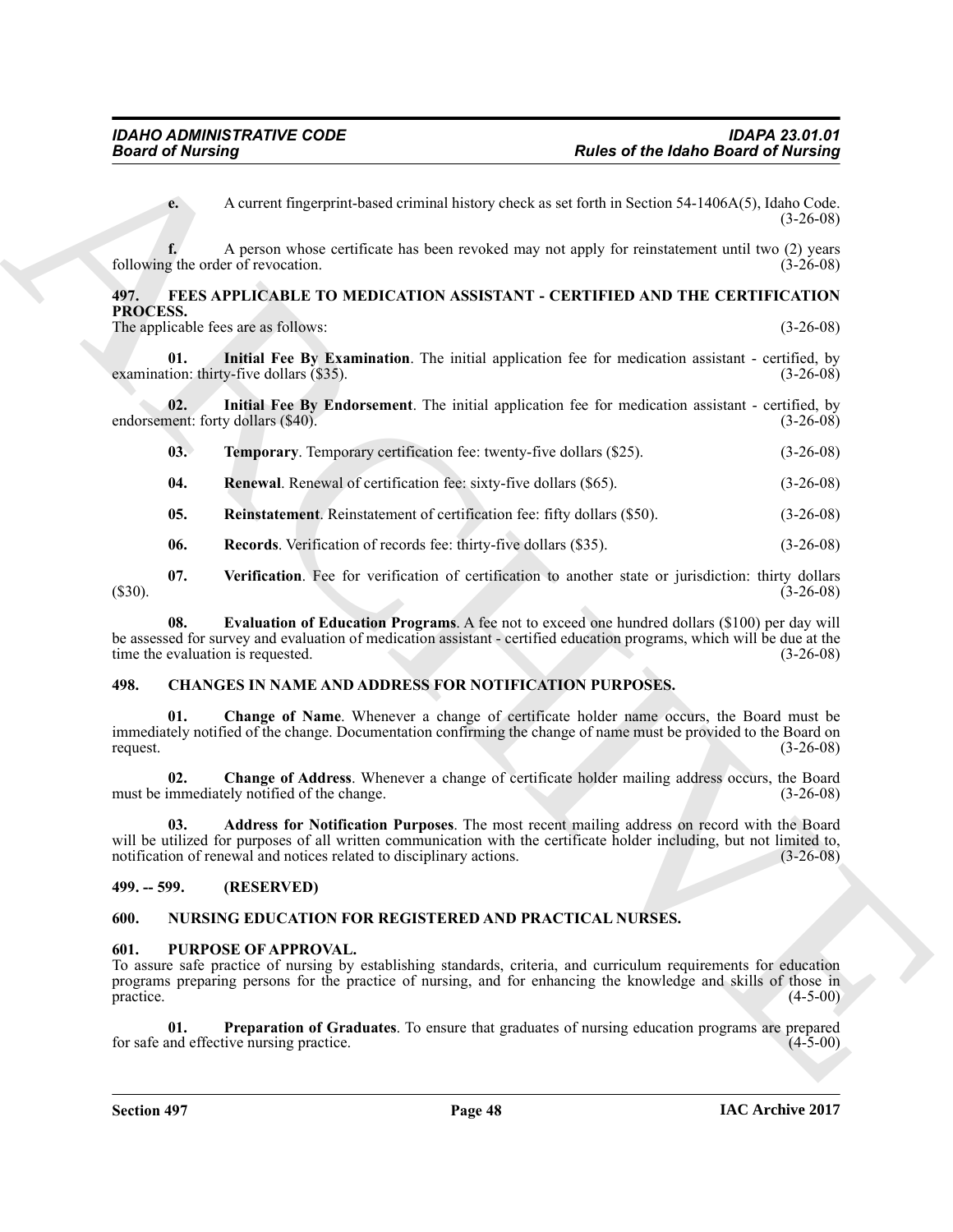### <span id="page-48-4"></span><span id="page-48-0"></span>**602. APPROVAL OF A NEW EDUCATIONAL PROGRAM.**

### <span id="page-48-6"></span><span id="page-48-5"></span><span id="page-48-3"></span><span id="page-48-1"></span>**01. For Programs Preparing Unlicensed Assistive Personnel**. (4-5-00)

<span id="page-48-7"></span>

| 02.<br>Guide for Development. To serve as a guide for the development of new nursing education<br>programs.<br>Continued Improvement. To foster the continued improvement of established nursing education<br>03.<br>programs.<br>04.<br><b>Evaluation Criteria</b> . To provide criteria for the evaluation of new and established nursing<br>education programs.<br>Eligibility for Licensing Examination. To assure eligibility for admission to the licensing<br>05.<br>examination for nurses, and to facilitate interstate endorsement of graduates of Board-approved nursing education<br>programs.<br>602.<br>APPROVAL OF A NEW EDUCATIONAL PROGRAM.<br>01.<br>For Programs Preparing Unlicensed Assistive Personnel.<br>Institutions applying for initial approval must make application to the Board on forms supplied by<br>a.<br>the Board. The following information must be included:<br>Accreditation status, relationship of educational program to parent institution.<br>i.<br>ii.<br>Curriculum to be used.<br>iii.<br>Clinical sites to be used.<br>Provision for qualified faculty.<br>iv.<br>Provisional approval for one (1) year will be granted to programs on initial application that provide<br>b.<br>evidence that Board-approved training standards will be met.<br>Programs with provisional approval must apply for full approval on forms supplied by the Board<br>c.<br>and submit such application to the Board office one (1) month prior to the expiration of provisional approval.<br>A representative of the Board shall visit the program one (1) year following initial provisional<br>approval and submit a written report to the Board.<br>Following the Board's review of the visit report, the institution shall be notified of the Board's<br>decision within thirty $(30)$ days of the review.<br>Following its review, the Board may grant full approval if all conditions have been met; or<br>11.<br>conditional approval if all conditions have not been met; or denial of approval if conditions have not been met and the<br>institution can provide no indication that they will be met within a reasonable timeframe.<br>02.<br>For Programs Preparing Practical Nurses, Registered Nurses, and Advanced Practice<br><b>Registered Nurses.</b><br>Any university, college, or other institution wishing to establish a nursing education program must<br>a.<br>make application to the Board on forms supplied by the Board.<br>The following information must be included with the initial application:<br>b.<br>i.<br>Purpose for establishing the nursing education program; | <b>Board of Nursing</b> |                                                                                          | <b>Rules of the Idaho Board of Nursing</b> |
|----------------------------------------------------------------------------------------------------------------------------------------------------------------------------------------------------------------------------------------------------------------------------------------------------------------------------------------------------------------------------------------------------------------------------------------------------------------------------------------------------------------------------------------------------------------------------------------------------------------------------------------------------------------------------------------------------------------------------------------------------------------------------------------------------------------------------------------------------------------------------------------------------------------------------------------------------------------------------------------------------------------------------------------------------------------------------------------------------------------------------------------------------------------------------------------------------------------------------------------------------------------------------------------------------------------------------------------------------------------------------------------------------------------------------------------------------------------------------------------------------------------------------------------------------------------------------------------------------------------------------------------------------------------------------------------------------------------------------------------------------------------------------------------------------------------------------------------------------------------------------------------------------------------------------------------------------------------------------------------------------------------------------------------------------------------------------------------------------------------------------------------------------------------------------------------------------------------------------------------------------------------------------------------------------------------------------------------------------------------------------------------------------------------------------------------------------------------------------------------------------------------------------------------------------------------------------------------------------------------------------------------|-------------------------|------------------------------------------------------------------------------------------|--------------------------------------------|
|                                                                                                                                                                                                                                                                                                                                                                                                                                                                                                                                                                                                                                                                                                                                                                                                                                                                                                                                                                                                                                                                                                                                                                                                                                                                                                                                                                                                                                                                                                                                                                                                                                                                                                                                                                                                                                                                                                                                                                                                                                                                                                                                                                                                                                                                                                                                                                                                                                                                                                                                                                                                                                        |                         |                                                                                          | $(4-5-00)$                                 |
|                                                                                                                                                                                                                                                                                                                                                                                                                                                                                                                                                                                                                                                                                                                                                                                                                                                                                                                                                                                                                                                                                                                                                                                                                                                                                                                                                                                                                                                                                                                                                                                                                                                                                                                                                                                                                                                                                                                                                                                                                                                                                                                                                                                                                                                                                                                                                                                                                                                                                                                                                                                                                                        |                         |                                                                                          | $(4-5-00)$                                 |
|                                                                                                                                                                                                                                                                                                                                                                                                                                                                                                                                                                                                                                                                                                                                                                                                                                                                                                                                                                                                                                                                                                                                                                                                                                                                                                                                                                                                                                                                                                                                                                                                                                                                                                                                                                                                                                                                                                                                                                                                                                                                                                                                                                                                                                                                                                                                                                                                                                                                                                                                                                                                                                        |                         |                                                                                          | $(4-5-00)$                                 |
|                                                                                                                                                                                                                                                                                                                                                                                                                                                                                                                                                                                                                                                                                                                                                                                                                                                                                                                                                                                                                                                                                                                                                                                                                                                                                                                                                                                                                                                                                                                                                                                                                                                                                                                                                                                                                                                                                                                                                                                                                                                                                                                                                                                                                                                                                                                                                                                                                                                                                                                                                                                                                                        |                         |                                                                                          | $(4-5-00)$                                 |
|                                                                                                                                                                                                                                                                                                                                                                                                                                                                                                                                                                                                                                                                                                                                                                                                                                                                                                                                                                                                                                                                                                                                                                                                                                                                                                                                                                                                                                                                                                                                                                                                                                                                                                                                                                                                                                                                                                                                                                                                                                                                                                                                                                                                                                                                                                                                                                                                                                                                                                                                                                                                                                        |                         |                                                                                          |                                            |
|                                                                                                                                                                                                                                                                                                                                                                                                                                                                                                                                                                                                                                                                                                                                                                                                                                                                                                                                                                                                                                                                                                                                                                                                                                                                                                                                                                                                                                                                                                                                                                                                                                                                                                                                                                                                                                                                                                                                                                                                                                                                                                                                                                                                                                                                                                                                                                                                                                                                                                                                                                                                                                        |                         |                                                                                          | $(4-5-00)$                                 |
|                                                                                                                                                                                                                                                                                                                                                                                                                                                                                                                                                                                                                                                                                                                                                                                                                                                                                                                                                                                                                                                                                                                                                                                                                                                                                                                                                                                                                                                                                                                                                                                                                                                                                                                                                                                                                                                                                                                                                                                                                                                                                                                                                                                                                                                                                                                                                                                                                                                                                                                                                                                                                                        |                         |                                                                                          | $(4-5-00)$                                 |
|                                                                                                                                                                                                                                                                                                                                                                                                                                                                                                                                                                                                                                                                                                                                                                                                                                                                                                                                                                                                                                                                                                                                                                                                                                                                                                                                                                                                                                                                                                                                                                                                                                                                                                                                                                                                                                                                                                                                                                                                                                                                                                                                                                                                                                                                                                                                                                                                                                                                                                                                                                                                                                        |                         |                                                                                          | $(4-5-00)$                                 |
|                                                                                                                                                                                                                                                                                                                                                                                                                                                                                                                                                                                                                                                                                                                                                                                                                                                                                                                                                                                                                                                                                                                                                                                                                                                                                                                                                                                                                                                                                                                                                                                                                                                                                                                                                                                                                                                                                                                                                                                                                                                                                                                                                                                                                                                                                                                                                                                                                                                                                                                                                                                                                                        |                         |                                                                                          | $(4-5-00)$                                 |
|                                                                                                                                                                                                                                                                                                                                                                                                                                                                                                                                                                                                                                                                                                                                                                                                                                                                                                                                                                                                                                                                                                                                                                                                                                                                                                                                                                                                                                                                                                                                                                                                                                                                                                                                                                                                                                                                                                                                                                                                                                                                                                                                                                                                                                                                                                                                                                                                                                                                                                                                                                                                                                        |                         |                                                                                          | $(4-5-00)$                                 |
|                                                                                                                                                                                                                                                                                                                                                                                                                                                                                                                                                                                                                                                                                                                                                                                                                                                                                                                                                                                                                                                                                                                                                                                                                                                                                                                                                                                                                                                                                                                                                                                                                                                                                                                                                                                                                                                                                                                                                                                                                                                                                                                                                                                                                                                                                                                                                                                                                                                                                                                                                                                                                                        |                         |                                                                                          | $(4-5-00)$                                 |
|                                                                                                                                                                                                                                                                                                                                                                                                                                                                                                                                                                                                                                                                                                                                                                                                                                                                                                                                                                                                                                                                                                                                                                                                                                                                                                                                                                                                                                                                                                                                                                                                                                                                                                                                                                                                                                                                                                                                                                                                                                                                                                                                                                                                                                                                                                                                                                                                                                                                                                                                                                                                                                        |                         |                                                                                          | $(4-5-00)$                                 |
|                                                                                                                                                                                                                                                                                                                                                                                                                                                                                                                                                                                                                                                                                                                                                                                                                                                                                                                                                                                                                                                                                                                                                                                                                                                                                                                                                                                                                                                                                                                                                                                                                                                                                                                                                                                                                                                                                                                                                                                                                                                                                                                                                                                                                                                                                                                                                                                                                                                                                                                                                                                                                                        |                         |                                                                                          | $(4-5-00)$                                 |
|                                                                                                                                                                                                                                                                                                                                                                                                                                                                                                                                                                                                                                                                                                                                                                                                                                                                                                                                                                                                                                                                                                                                                                                                                                                                                                                                                                                                                                                                                                                                                                                                                                                                                                                                                                                                                                                                                                                                                                                                                                                                                                                                                                                                                                                                                                                                                                                                                                                                                                                                                                                                                                        |                         |                                                                                          | $(4-5-00)$                                 |
|                                                                                                                                                                                                                                                                                                                                                                                                                                                                                                                                                                                                                                                                                                                                                                                                                                                                                                                                                                                                                                                                                                                                                                                                                                                                                                                                                                                                                                                                                                                                                                                                                                                                                                                                                                                                                                                                                                                                                                                                                                                                                                                                                                                                                                                                                                                                                                                                                                                                                                                                                                                                                                        |                         |                                                                                          | $(4-5-00)$                                 |
|                                                                                                                                                                                                                                                                                                                                                                                                                                                                                                                                                                                                                                                                                                                                                                                                                                                                                                                                                                                                                                                                                                                                                                                                                                                                                                                                                                                                                                                                                                                                                                                                                                                                                                                                                                                                                                                                                                                                                                                                                                                                                                                                                                                                                                                                                                                                                                                                                                                                                                                                                                                                                                        |                         |                                                                                          | $(4-5-00)$                                 |
|                                                                                                                                                                                                                                                                                                                                                                                                                                                                                                                                                                                                                                                                                                                                                                                                                                                                                                                                                                                                                                                                                                                                                                                                                                                                                                                                                                                                                                                                                                                                                                                                                                                                                                                                                                                                                                                                                                                                                                                                                                                                                                                                                                                                                                                                                                                                                                                                                                                                                                                                                                                                                                        |                         |                                                                                          | $(4-5-00)$                                 |
|                                                                                                                                                                                                                                                                                                                                                                                                                                                                                                                                                                                                                                                                                                                                                                                                                                                                                                                                                                                                                                                                                                                                                                                                                                                                                                                                                                                                                                                                                                                                                                                                                                                                                                                                                                                                                                                                                                                                                                                                                                                                                                                                                                                                                                                                                                                                                                                                                                                                                                                                                                                                                                        |                         |                                                                                          | $(4-5-00)$                                 |
|                                                                                                                                                                                                                                                                                                                                                                                                                                                                                                                                                                                                                                                                                                                                                                                                                                                                                                                                                                                                                                                                                                                                                                                                                                                                                                                                                                                                                                                                                                                                                                                                                                                                                                                                                                                                                                                                                                                                                                                                                                                                                                                                                                                                                                                                                                                                                                                                                                                                                                                                                                                                                                        |                         |                                                                                          | $(4-5-00)$                                 |
|                                                                                                                                                                                                                                                                                                                                                                                                                                                                                                                                                                                                                                                                                                                                                                                                                                                                                                                                                                                                                                                                                                                                                                                                                                                                                                                                                                                                                                                                                                                                                                                                                                                                                                                                                                                                                                                                                                                                                                                                                                                                                                                                                                                                                                                                                                                                                                                                                                                                                                                                                                                                                                        |                         |                                                                                          | $(11-28-84)$                               |
|                                                                                                                                                                                                                                                                                                                                                                                                                                                                                                                                                                                                                                                                                                                                                                                                                                                                                                                                                                                                                                                                                                                                                                                                                                                                                                                                                                                                                                                                                                                                                                                                                                                                                                                                                                                                                                                                                                                                                                                                                                                                                                                                                                                                                                                                                                                                                                                                                                                                                                                                                                                                                                        | ii.                     | Community needs and studies made, as basis for establishing a nursing education program; | $(11-28-84)$                               |

### <span id="page-48-2"></span>**02. For Programs Preparing Practical Nurses, Registered Nurses, and Advanced Practice Registered Nurses.**

- i. Purpose for establishing the nursing education program; (11-28-84)
- ii. Community needs and studies made, as basis for establishing a nursing education program;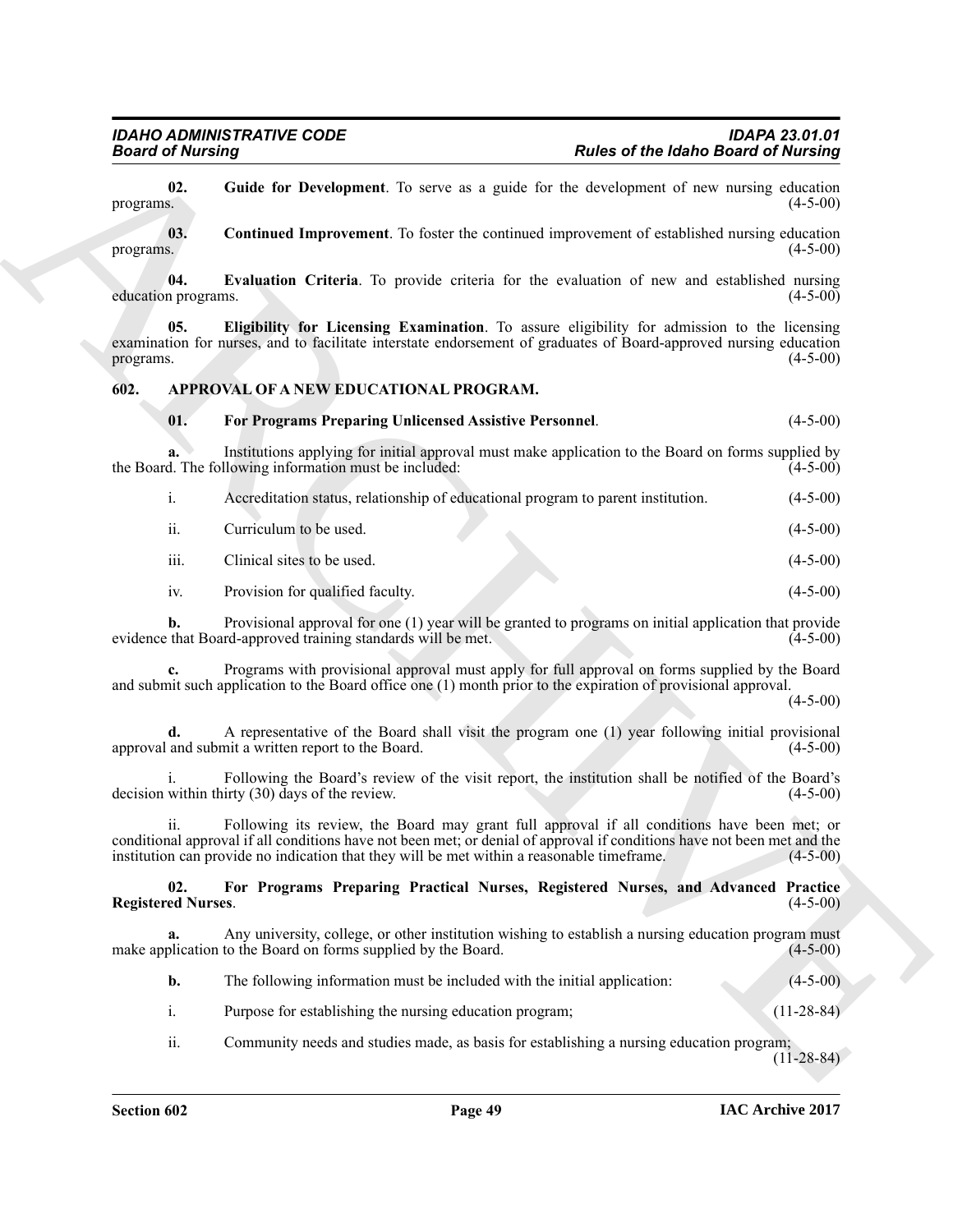| <b>Board of Nursing</b>                        |                                                                                                                                                                                                                                                                                                                                           | <b>Rules of the Idaho Board of Nursing</b> |
|------------------------------------------------|-------------------------------------------------------------------------------------------------------------------------------------------------------------------------------------------------------------------------------------------------------------------------------------------------------------------------------------------|--------------------------------------------|
| iii.                                           | Type of program;                                                                                                                                                                                                                                                                                                                          | $(11-28-84)$                               |
| iv.                                            | Accreditation status, relationship of educational program to parent institution;                                                                                                                                                                                                                                                          | $(4-5-00)$                                 |
| V.                                             | Financial provision for the educational program;                                                                                                                                                                                                                                                                                          | $(11-28-84)$                               |
| vi.                                            | Potential student enrollment;                                                                                                                                                                                                                                                                                                             | $(11-28-84)$                               |
| vii.                                           | Provision for qualified faculty;                                                                                                                                                                                                                                                                                                          | $(11-28-84)$                               |
| viii.                                          | Proposed clinical facilities and other physical facilities; and                                                                                                                                                                                                                                                                           | $(11-28-84)$                               |
| 1X.                                            | Proposed time schedule for initiating the program.                                                                                                                                                                                                                                                                                        | $(11-28-84)$                               |
| written report to the Board.                   | A representative of the Board shall visit the educational and clinical facilities and then submit a                                                                                                                                                                                                                                       | $(4-5-00)$                                 |
| d.                                             | Representatives of the parent institution shall meet with the Board to review the application within<br>ninety (90) days of the conduct of the initial survey visit.                                                                                                                                                                      | $(4-5-00)$                                 |
| thirty (30) days of the review.                | Following the Board's review, the parent institution shall be notified of the Board's decision within                                                                                                                                                                                                                                     | $(4-5-00)$                                 |
|                                                | Following the appointment of a qualified nurse administrator, a minimum period of twelve (12)<br>months shall be required for planning to be completed before the first class of students is admitted to the program.                                                                                                                     | $(4-5-00)$                                 |
| g.                                             | Provisional approval may be applied for when the following conditions have been met:                                                                                                                                                                                                                                                      | $(4-5-00)$                                 |
| $\mathbf{i}$ .                                 | A qualified nurse administrator has been appointed;                                                                                                                                                                                                                                                                                       | $(11-28-84)$                               |
| ii.                                            | There are sufficient qualified faculty to initiate the program;                                                                                                                                                                                                                                                                           | $(11-28-84)$                               |
| iii.<br>affiliation agreements; and            | The curriculum and plans for its implementation have been developed, including tentative clinical                                                                                                                                                                                                                                         | $(7-1-91)$                                 |
| iv.                                            | Program policies have been developed.                                                                                                                                                                                                                                                                                                     | $(11-28-84)$                               |
| h.                                             | Provisional approval must be granted before the first students are admitted to the nursing program.                                                                                                                                                                                                                                       | $(4-5-00)$                                 |
| i.                                             | Full approval may be applied for when the first students have completed the educational program.                                                                                                                                                                                                                                          | $(4-5-00)$                                 |
| <sup>i</sup>                                   | A representative of the Board will make a follow-up survey visit to the educational program and<br>submit a written report to the Board.                                                                                                                                                                                                  | $(7-1-93)$                                 |
| $\overline{\mathbf{u}}$ .<br>thirty (30) days. | Following the Board's review, the parent institution will be notified of the Board's decision within                                                                                                                                                                                                                                      | $(7-1-93)$                                 |
| iii.<br>have not been met.                     | Following its review, the Board may grant: full approval, if all conditions have been met; or<br>conditional approval, if all standards have not been met, with such conditions and requirements as the Board may<br>designate to insure compliance with standards within the designated time period; or denial of approval, if standards | $(4-5-00)$                                 |
| j.                                             | Full approval must be applied for and granted within a three (3) year period following eligibility.                                                                                                                                                                                                                                       |                                            |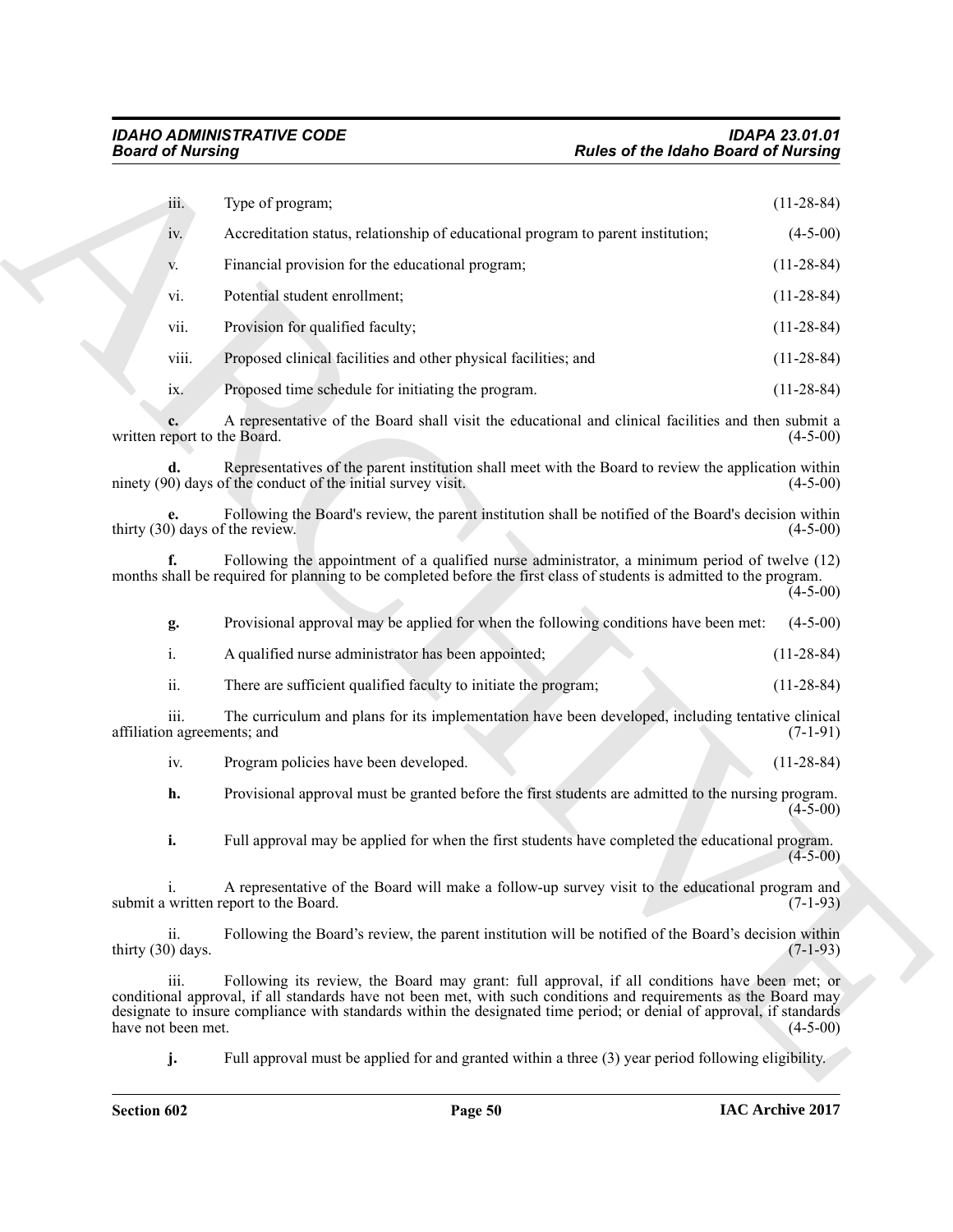$(4-5-00)$ 

### <span id="page-50-1"></span><span id="page-50-0"></span>**603. CONTINUANCE OF FULL APPROVAL OF EDUCATIONAL PROGRAM.**

**01. For Programs Preparing Unlicensed Assistive Personnel**. A letter of continuing approval will be granted annually to programs that substantially meet the Board's standards, as evidenced by: (4-5-00)

<span id="page-50-3"></span>**a.** Information included in annual reports to the Board; and (4-5-00)

<span id="page-50-2"></span>**b.** Information obtained by Board representative during biennial on-site visits.  $(4-5-00)$ 

**02. For Programs Preparing Practical Nurses, Registered Nurses, and Advanced Practice Registered Nurses.** 

**a.** A certificate of continuing full approval will be granted for up to eight (8) years to nursing n programs that consistently meet the Board's standards, as evidenced by:  $(4-5-00)$ education programs that consistently meet the Board's standards, as evidenced by:

i. Information included in the annual report to the Board; (4-5-00)

ii. Information obtained by a Board representative through consultation visits; and (4-5-00)

iii. Acceptable performance on the licensing examination for each program shall be a pass rate of eighty percent (80%) for its first-time writers in any given calendar year. A program whose pass rate falls below<br>eighty percent (80%) for first-time writers in any two (2) consecutive calendar years shall: (4-5-00) eighty percent  $(80%)$  for first-time writers in any two  $(2)$  consecutive calendar years shall:

(1) Present to the Board a plan for identifying possible contributing factors and for correcting any identified deficiencies; and

(2) Submit periodic progress reports on a schedule determined by the Board. (4-5-00)

**b.** To insure continuing compliance with the Board's standards, each approved nursing education will submit an annual report to the Board. Based on its findings the Board may: (4-5-00) program will submit an annual report to the Board. Based on its findings the Board may:

- i. Request additional information from the nursing education program. (7-1-91)
- ii. Conduct an on-site review of the nursing education program. (7-1-91)
- iii. Request a full survey of the nursing education program. (7-1-91)

**c.** Written reports of the survey will be submitted to the Board for review and acceptance. Copies of the report and recommendations will then be sent to the educational institution within thirty (30) days of the review.  $(4-5-00)$ 

**d.** Nursing education programs that do not meet the standards of the Board may be placed on conditional approval status, with such conditions and requirements as the Board may designate to insure compliance with standards within a reasonable time period.

**Fraction of the latino distribution of the latino distribution of the latino distribution (44-40)<br>
(4).** CONTINUANCE OF FULLAPROVAL OF FINICATIONAL PROCRAM,<br>
(4). The Tropynum Properties that contains the properties of t **e.** At the end of the period of conditional approval, full approval may be restored if the required conditions have been met, or approval may be withdrawn if the required conditions have not been met. Upon petition and written documentation by the nursing education program of extenuating circumstances, the Board may consider extending the period of conditional approval. The school must submit documentation within ten (10) days of notification of withdrawal of full approval. (4-5-00) (4-5-00)

**f.** Following notification of the Board's decision to place a program on conditional approval or to withdraw program approval, the educational program will have ten (10) days in which to request a hearing. Upon receipt of a request for hearing, the Board's action will be stayed until the matter is heard. Hearings shall be conducted in the same manner as disciplinary hearings, in accordance with Title 67, Chapter 52, Idaho Code.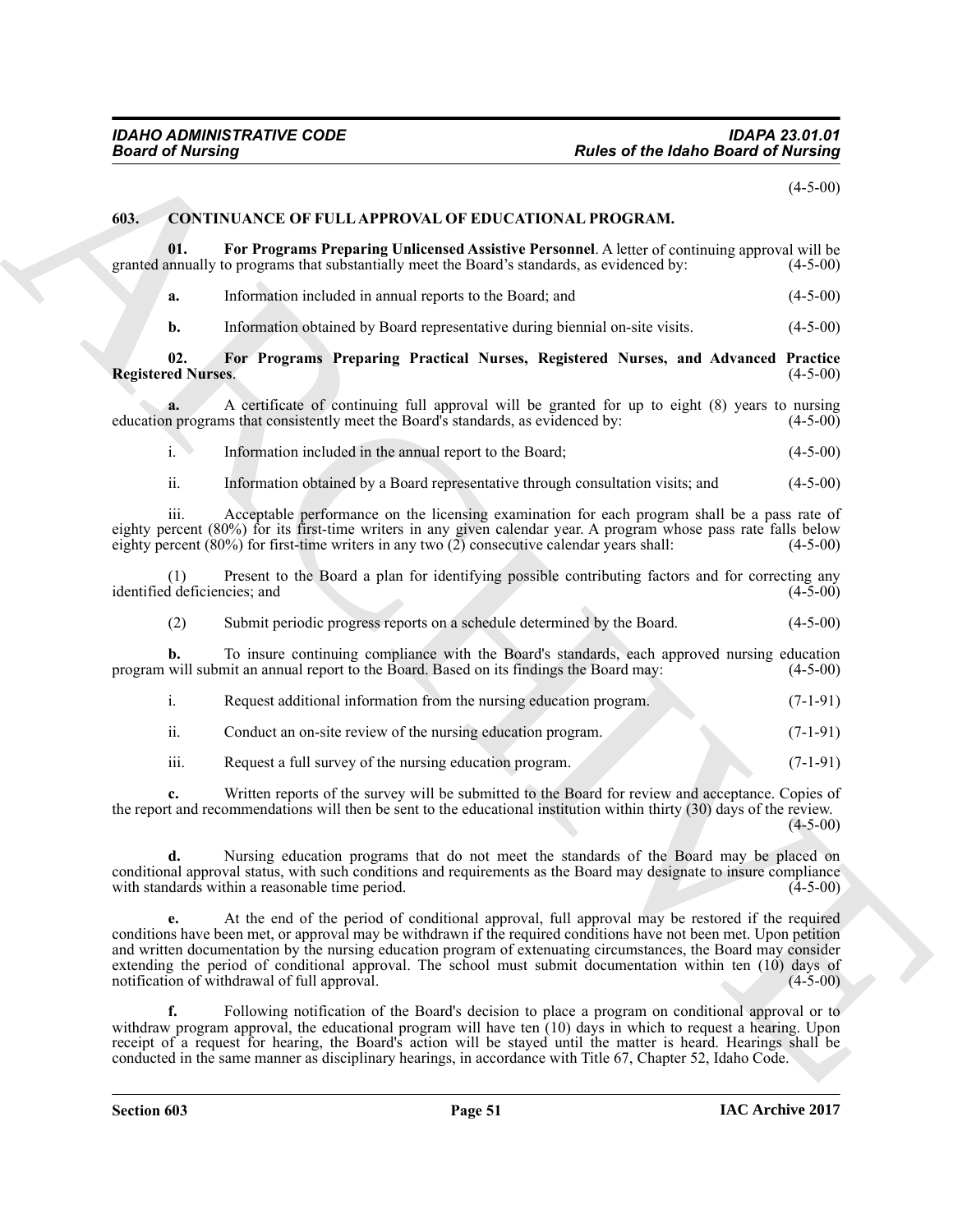### <span id="page-51-10"></span><span id="page-51-9"></span><span id="page-51-8"></span><span id="page-51-0"></span>**604. DISCONTINUANCE OF AN EDUCATIONAL PROGRAM.**

| <b>Rules of the Idaho Board of Nursing</b> | <b>Board of Nursing</b>                                                                                                                                                                                                                                                                                                                                                                                               |
|--------------------------------------------|-----------------------------------------------------------------------------------------------------------------------------------------------------------------------------------------------------------------------------------------------------------------------------------------------------------------------------------------------------------------------------------------------------------------------|
| $(4-5-00)$                                 |                                                                                                                                                                                                                                                                                                                                                                                                                       |
| $(11-28-84)$                               | DISCONTINUANCE OF AN EDUCATIONAL PROGRAM.<br>When an educational institution plans to discontinue its education program, the following procedure must be used:                                                                                                                                                                                                                                                        |
| $(11-28-84)$                               | 01.<br><b>Notify in Writing.</b> Notify the Board in writing at least one (1) academic year prior to the closure;                                                                                                                                                                                                                                                                                                     |
| $(4-5-00)$                                 | 02.<br>Follow Plan. Follow institutional plan for program closure including:                                                                                                                                                                                                                                                                                                                                          |
| $(4-5-00)$                                 | Maintenance of program standards until last class has graduated; and<br>a.                                                                                                                                                                                                                                                                                                                                            |
| $(4-5-00)$                                 | Provision for disposition of student records.<br>$\mathbf{b}$ .                                                                                                                                                                                                                                                                                                                                                       |
|                                            | (RESERVED)<br>$605. - 629.$                                                                                                                                                                                                                                                                                                                                                                                           |
| $(11-28-84)$                               | PHILOSOPHY AND OBJECTIVES OF EDUCATIONAL PROGRAM.<br>The nursing education program shall have statements of philosophy and objectives that are consistent with those of<br>the parent institution and with the law governing the practice of nursing.                                                                                                                                                                 |
|                                            | ADMINISTRATION OF EDUCATIONAL PROGRAM.                                                                                                                                                                                                                                                                                                                                                                                |
| $(5-3-03)$                                 | 01.<br>Program Preparing Unlicensed Assistive Personnel. The educational program shall be<br>administered by an educational institution accredited by an organization recognized by the United States Department<br>of Education.                                                                                                                                                                                     |
| $(4-5-00)$                                 | 02.<br>Programs Preparing Practical Nurse, Registered Nurse, and Advanced Practice Registered<br>Nurse.                                                                                                                                                                                                                                                                                                               |
| $(4-5-00)$                                 | The educational program in nursing shall be an integral part of an accredited institution of higher<br>a.<br>learning.                                                                                                                                                                                                                                                                                                |
| $(4-5-00)$                                 | There shall be an institutional organizational design that demonstrates the relationship of the<br>b.<br>program to the administration and to comparable programs within the institution, and that clearly delineates the lines<br>of authority, responsibility, and channels of communication. The program faculty are given the opportunity to<br>participate in the governance of the program and the institution. |
| $(4-5-00)$                                 | Qualifications, rights, and responsibilities of faculty are addressed in written personnel policies<br>which are consistent with those of the parent institution as well as those of other programs within the institution.                                                                                                                                                                                           |
| $(4-5-00)$                                 | Faculty workloads shall be consistent with responsibilities identified in Section 644 of these rules.<br>ii.                                                                                                                                                                                                                                                                                                          |
| $(4-5-00)$                                 | The program must have an organizational design with clearly defined authority, responsibility, and<br>c.<br>channels of communication that assures both faculty and student involvement.                                                                                                                                                                                                                              |
|                                            | Administrative responsibility and control shall be delegated to the nursing education administrator<br>d.                                                                                                                                                                                                                                                                                                             |
| $(4-5-00)$                                 | by the parent institution.                                                                                                                                                                                                                                                                                                                                                                                            |

### <span id="page-51-1"></span>**605. -- 629. (RESERVED)**

### <span id="page-51-12"></span><span id="page-51-2"></span>**630. PHILOSOPHY AND OBJECTIVES OF EDUCATIONAL PROGRAM.**

### <span id="page-51-6"></span><span id="page-51-5"></span><span id="page-51-3"></span>**631. ADMINISTRATION OF EDUCATIONAL PROGRAM.**

### <span id="page-51-7"></span>**02. Programs Preparing Practical Nurse, Registered Nurse, and Advanced Practice Registered Nurse**. (4-5-00)

### <span id="page-51-11"></span><span id="page-51-4"></span>**632. FINANCIAL SUPPORT OF EDUCATIONAL PROGRAM FOR PRACTICAL NURSE, REGISTERED NURSE, AND ADVANCED PRACTICE REGISTERED NURSE.**

**Section 604 Page 52**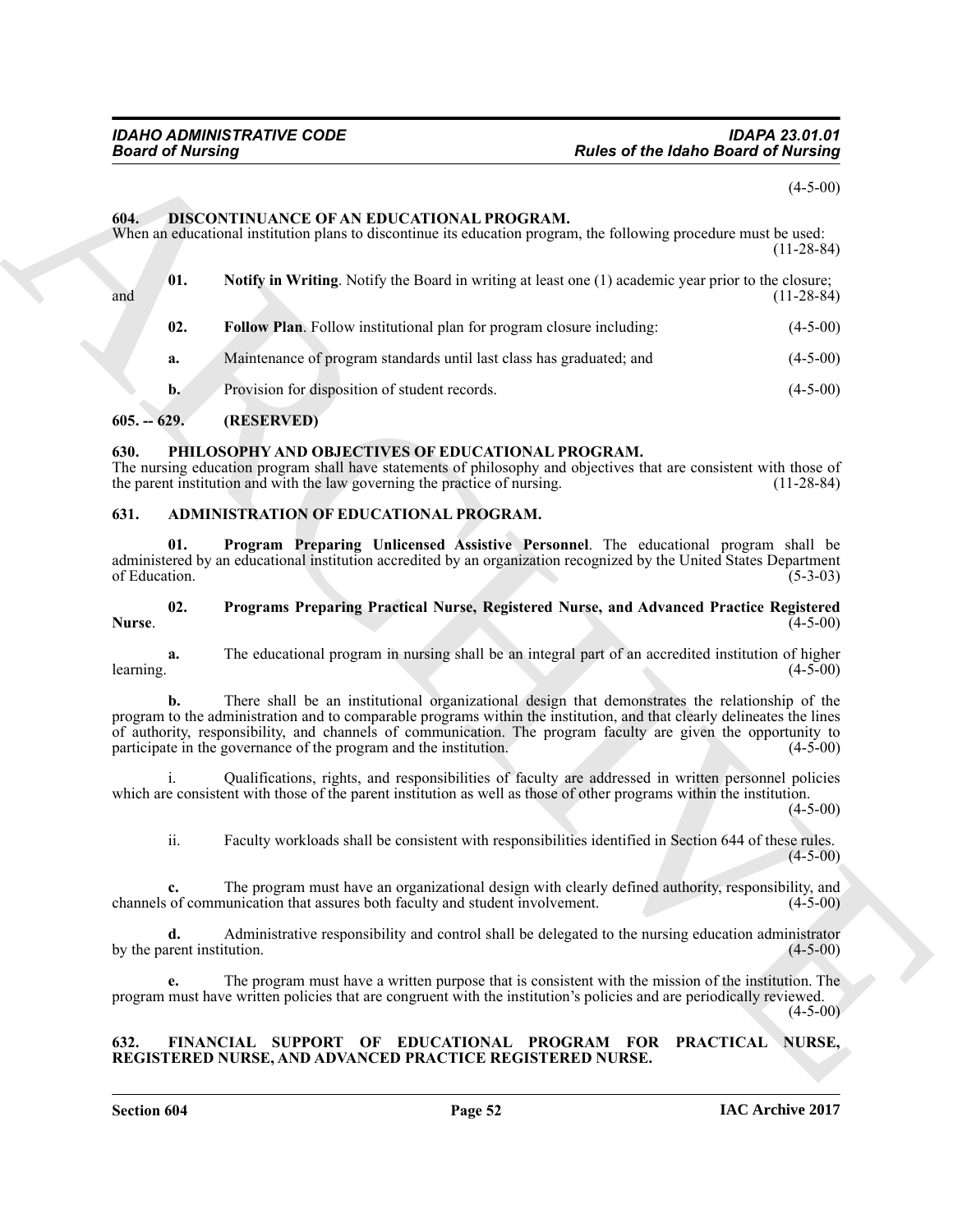There must be evidence of financial support and resources adequate to achieve the purpose of the program. Resources include: facilities, equipment, supplies, and qualified administrative, instructional, and support personnel and services. (4-5-00)

### <span id="page-52-7"></span><span id="page-52-0"></span>**633. RECORDS OF EDUCATIONAL PROGRAM.**

The nursing education program structure shall provide for pre-admission and current records for each student while enrolled. Final records for each student shall be maintained on a permanent basis in accordance with the policies of the parent institution. (11-28-84)

### <span id="page-52-1"></span>**634. -- 639. (RESERVED)**

### <span id="page-52-3"></span><span id="page-52-2"></span>**640. FACULTY QUALIFICATIONS.**

**01. Programs for Unlicensed Assistive Personnel**. Primary instructors shall be approved by the Board and shall have: (4-5-00)

- <span id="page-52-5"></span>**a.** A current unencumbered license to practice as a registered nurse in this state; (4-5-00)
- **b.** Evidence of three (3) years experience working as a registered nurse; (4-5-00)
- **c.** Evidence of two (2) years experience in caring for the elderly or chronically ill of any age; and  $(4-5-00)$
- **d.** Evidence of completion of a course in methods of instruction or a Train-the-Trainer type program.  $(4-5-00)$

**e.** Licensed practical nurses with a minimum of two (2) years experience in caring for the elderly or chronically ill of any age may assist with skills supervision under the supervision of an approved primary instructor.  $(4-5-00)$ 

Beach of Museum growth superiority and the state of the Habse and China and China and China and China and China<br>
Have made somewhere of Emmand superiority and qualitative intermediate intermediate and angles permanental a **Practical Nurse Program Faculty Qualifications**. Nursing faculty who have primary responsibility for planning, implementing, and evaluating curriculum in a program leading to licensure as a practical nurse shall have:

<span id="page-52-4"></span>

- **b.** A minimum of a baccalaureate degree with a major in nursing; and  $(4-5-00)$
- <span id="page-52-6"></span>**c.** Evidence of nursing practice experience. (4-5-00)

**03. Registered Nurse Program Faculty Qualifications**. There shall be sufficient faculty to achieve the purpose of the program.

**a.** Nursing faculty who have primary responsibility for planning, implementing, and evaluating m in a program leading to licensure as a registered nurse shall have:  $(4-5-00)$ curriculum in a program leading to licensure as a registered nurse shall have:

- i. A current, unencumbered license to practice as a registered nurse in this state; (4-5-00)
	- ii. A minimum of a master's degree with a major in nursing; and  $(4-5-00)$
	- iii. Evidence of nursing practice experience. (4-5-00)
	- **b.** Additional support faculty necessary to accomplish program objectives shall have: (4-5-00)
	- i. A current, unencumbered license to practice as a registered nurse in this state; (4-5-00)
	- ii. A minimum of a baccalaureate degree with a major in nursing; and (4-5-00)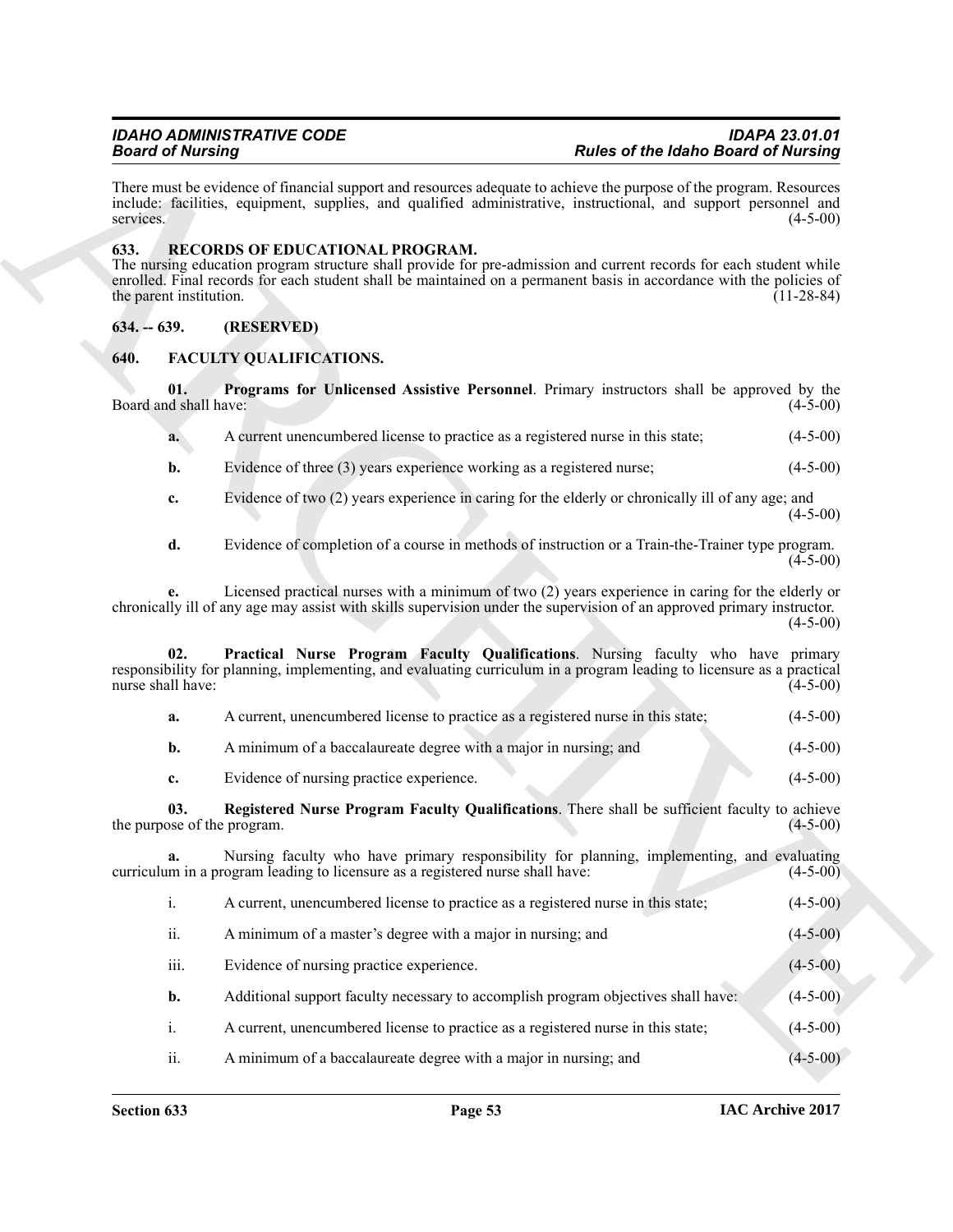iii. A plan approved by the Board for accomplishment of the master's of nursing within three  $(3)$  years nument to the faculty position.  $(4-5-00)$ of appointment to the faculty position.

**04. Advanced Practice Registered Nurse Program Faculty Qualifications**. There shall be sufficient faculty to achieve the purpose of the program. Faculty in an advanced practice registered nurse program shall have:  $(4-5-00)$ 

<span id="page-53-2"></span>**a.** A current, unencumbered license to practice as a registered nurse in this state; and  $(4-5-00)$ 

**b.** A master's degree and an earned doctoral degree, one (1) of which is in nursing; or (4-5-00)

**c.** A master's degree with a major in nursing and an appropriate advanced practice registered nurse il if responsible for courses in a specific advanced practice registered nurse category; and (4-5-00) credential if responsible for courses in a specific advanced practice registered nurse category; and

<span id="page-53-3"></span>**d.** Evidence of nursing practice experience. (4-5-00)

**05. Clinical Preceptors in Registered Nurse, Practical Nurse, and Advanced Practice Registered Nurse Programs**. Clinical preceptors may be used to enhance clinical learning experiences. (3-29-17)

**a.** Clinical preceptors in registered and practical nurse programs shall be licensed for nursing practice ve the license role for which the student is preparing. (3-29-17) at or above the license role for which the student is preparing.

**b.** Clinical preceptors in advanced practice registered nurse programs shall be licensed to practice as an advanced practice registered nurse (APRN), a physician (MD or DO), or a physician assistant (PA) in an area of practice relevant to the educational course objectives. (3-29-17) practice relevant to the educational course objectives.

**c.** Student-Preceptor ratio shall be appropriate to accomplishment of learning objectives; to provide int safety; and to the complexity of the clinical situation. (4-5-00) for patient safety; and to the complexity of the clinical situation.

**d.** Criteria for selecting preceptors shall be in writing. (4-5-00)

**e.** Functions and responsibilities of the preceptor shall be clearly delineated in a written agreement the agency, the preceptor, and the educational program. (4-5-00) between the agency, the preceptor, and the educational program.

**f.** The faculty shall be responsible to: (4-5-00)

i. Make arrangements with agency personnel in advance of the clinical experience, providing information such as numbers of students to be in the agency at a time, dates and times scheduled for clinical experience, faculty supervision to be provided, and arrange for formal orientation of preceptors. (4-5-00) experience, faculty supervision to be provided, and arrange for formal orientation of preceptors.

ii. Inform agency personnel of faculty-defined objectives and serve as a guide for selecting students' learning experiences and making assignments. (4-5-00)

iii. Monitor students' assignments, make periodic site visits to the agency, evaluate students' performance on a regular basis with input from the student and from the preceptor, and be available by telecommunication during students' scheduled clinical time. telecommunication during students' scheduled clinical time.

**Fraction of the laboration in the state of the laboration Example and the transformation of the state of the laboration of the state of the state of the state of the state of the state of the state of the state of the st g.** Provide direct supervision, by either a qualified faculty person or an experienced registered nurse employee of the agency, during initial home visits and whenever the student is implementing a nursing skill for the first time or a nursing skill with which the student has had limited experience. (4-5-00) first time or a nursing skill with which the student has had limited experience.

<span id="page-53-4"></span>**06.** Continued Study. The parent institution will support and make provisions for continued mal development of the faculty. (7-1-91) professional development of the faculty.

<span id="page-53-1"></span><span id="page-53-0"></span>**641. FACULTY.**

**Section 641 Page 54**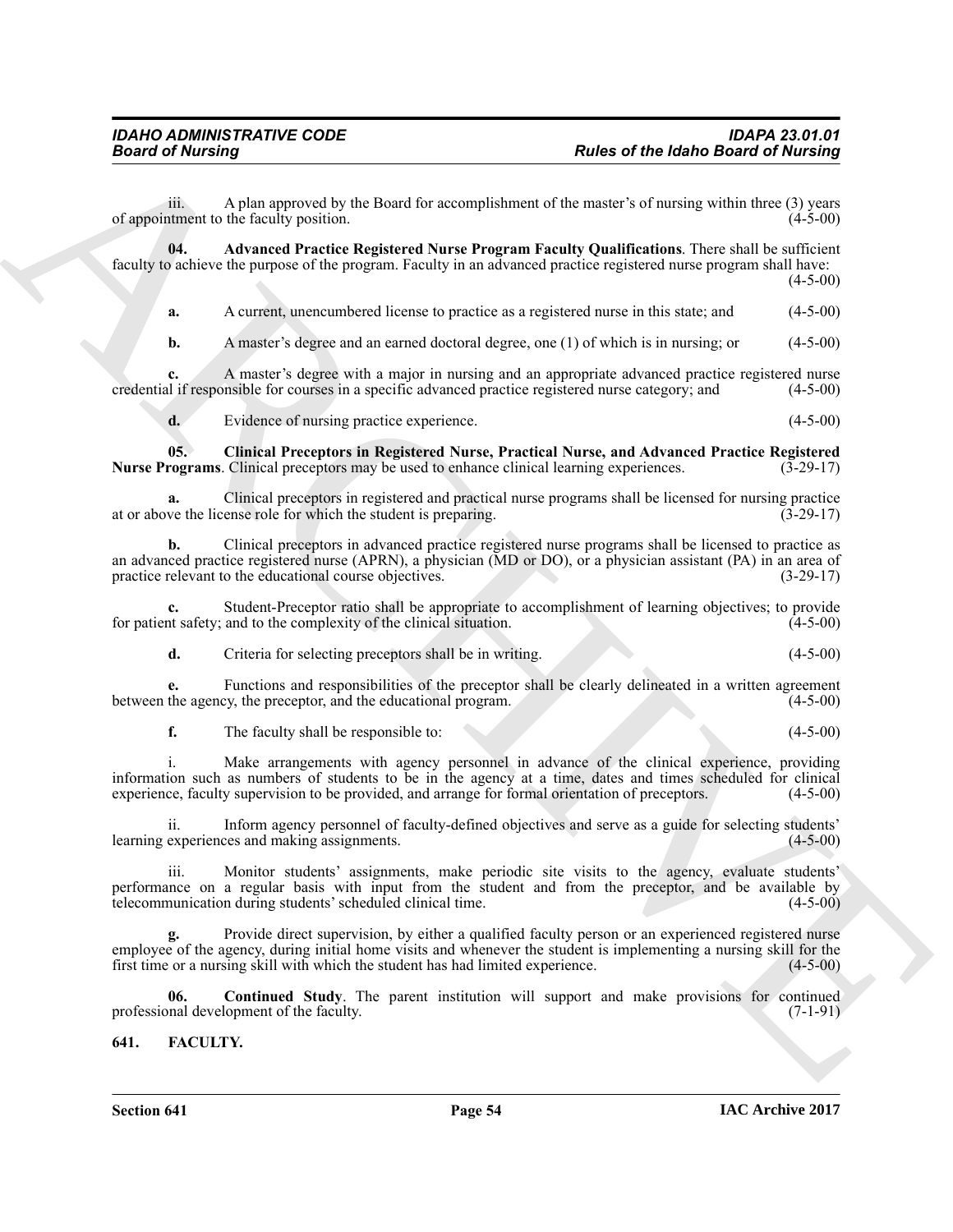### <span id="page-54-5"></span><span id="page-54-0"></span>**642. (RESERVED)**

### <span id="page-54-4"></span><span id="page-54-3"></span><span id="page-54-2"></span><span id="page-54-1"></span>**643. ADMINISTRATOR RESPONSIBILITIES AND QUALIFICATIONS.**

<span id="page-54-6"></span>

|                  | <b>Board of Nursing</b>    |                                                                                                                                                                                                                                                                                                                                     | <b>Rules of the Idaho Board of Nursing</b> |
|------------------|----------------------------|-------------------------------------------------------------------------------------------------------------------------------------------------------------------------------------------------------------------------------------------------------------------------------------------------------------------------------------|--------------------------------------------|
|                  | 01.                        | Numbers Needed. There shall be sufficient faculty with educational preparation and nursing<br>expertise to meet the objectives and purposes of the nursing education program.                                                                                                                                                       | $(4-5-00)$                                 |
|                  |                            | Number of faculty shall be sufficient to design and implement the curriculum necessary to prepare<br>students to function in a rapidly changing healthcare environment.                                                                                                                                                             | $(4-5-00)$                                 |
|                  | b.                         | Number of faculty in the clinical setting shall be sufficient in number to assure patient safety and<br>meet student learning needs.                                                                                                                                                                                                | $(4-5-00)$                                 |
|                  | 02.                        | <b>Faculty-Student Ratio</b> . There shall be no more than ten (10) students for every faculty person in<br>the clinical agencies. Deviations may be presented for approval with the program's annual report to the Board with<br>written justification assuring client safety and supporting accomplishment of program objectives. | $(3-24-17)$                                |
| 642.             | (RESERVED)                 |                                                                                                                                                                                                                                                                                                                                     |                                            |
| 643.             |                            | ADMINISTRATOR RESPONSIBILITIES AND QUALIFICATIONS.                                                                                                                                                                                                                                                                                  |                                            |
|                  | 01.                        | <b>Administrator Responsibilities</b> . The administrator provides the leadership and is accountable for<br>the administration, planning, implementation, and evaluation of the program. The administrator's responsibilities<br>include, but are not limited to:                                                                   | $(4-5-00)$                                 |
| processes;       | a.                         | Development and maintenance of an environment conducive to the teaching and learning                                                                                                                                                                                                                                                | $(4-5-00)$                                 |
| institution;     | b.                         | Liaison with and maintenance of the relationship with administrative and other units within the                                                                                                                                                                                                                                     | $(4-5-00)$                                 |
|                  | c.                         | Leadership within the faculty for the development and implementation of the curriculum; (4-5-00)                                                                                                                                                                                                                                    |                                            |
|                  | d.                         | Preparation and administration of the program budget;                                                                                                                                                                                                                                                                               | $(4-5-00)$                                 |
|                  | e.                         | Facilitation of faculty recruitment, development, performance review, promotion, and retention;                                                                                                                                                                                                                                     | $(4-5-00)$                                 |
|                  | f.                         | Liaison with and maintenance of the relationship with the Board; and                                                                                                                                                                                                                                                                | $(4-5-00)$                                 |
|                  | g.                         | Facilitation of cooperative agreements with practice sites.                                                                                                                                                                                                                                                                         | $(4-5-00)$                                 |
|                  | 02.<br>direct the program. | Administrator Qualifications. The administrator of the program shall be a licensed registered<br>nurse, with an unencumbered license in this state, and with the additional education and experience necessary to                                                                                                                   | $(4-5-00)$                                 |
|                  | a.                         | Programs for Unlicensed Assistive Personnel. Meet institutional requirements.                                                                                                                                                                                                                                                       | $(4-5-00)$                                 |
| licensure shall: | b.                         | Practical Nurse Administrator. The administrator in a program preparing for practical nurse                                                                                                                                                                                                                                         | $(4-5-00)$                                 |
|                  | $\mathbf{i}$ .             | Hold a minimum of a master's degree with a major in nursing; and                                                                                                                                                                                                                                                                    | $(4-5-00)$                                 |
| program.         | ii.                        | Have evidence of experience in education, administration, and practice sufficient to administer the                                                                                                                                                                                                                                 | $(4-5-00)$                                 |
| licensure shall: | c.                         | Registered Nurse Administrator. The administrator in a program preparing for registered nurse                                                                                                                                                                                                                                       | $(4-5-00)$                                 |
|                  | $i$ .                      | Hold a minimum of a master's degree with a major in nursing and meet institutional requirements;                                                                                                                                                                                                                                    | $(4-5-00)$                                 |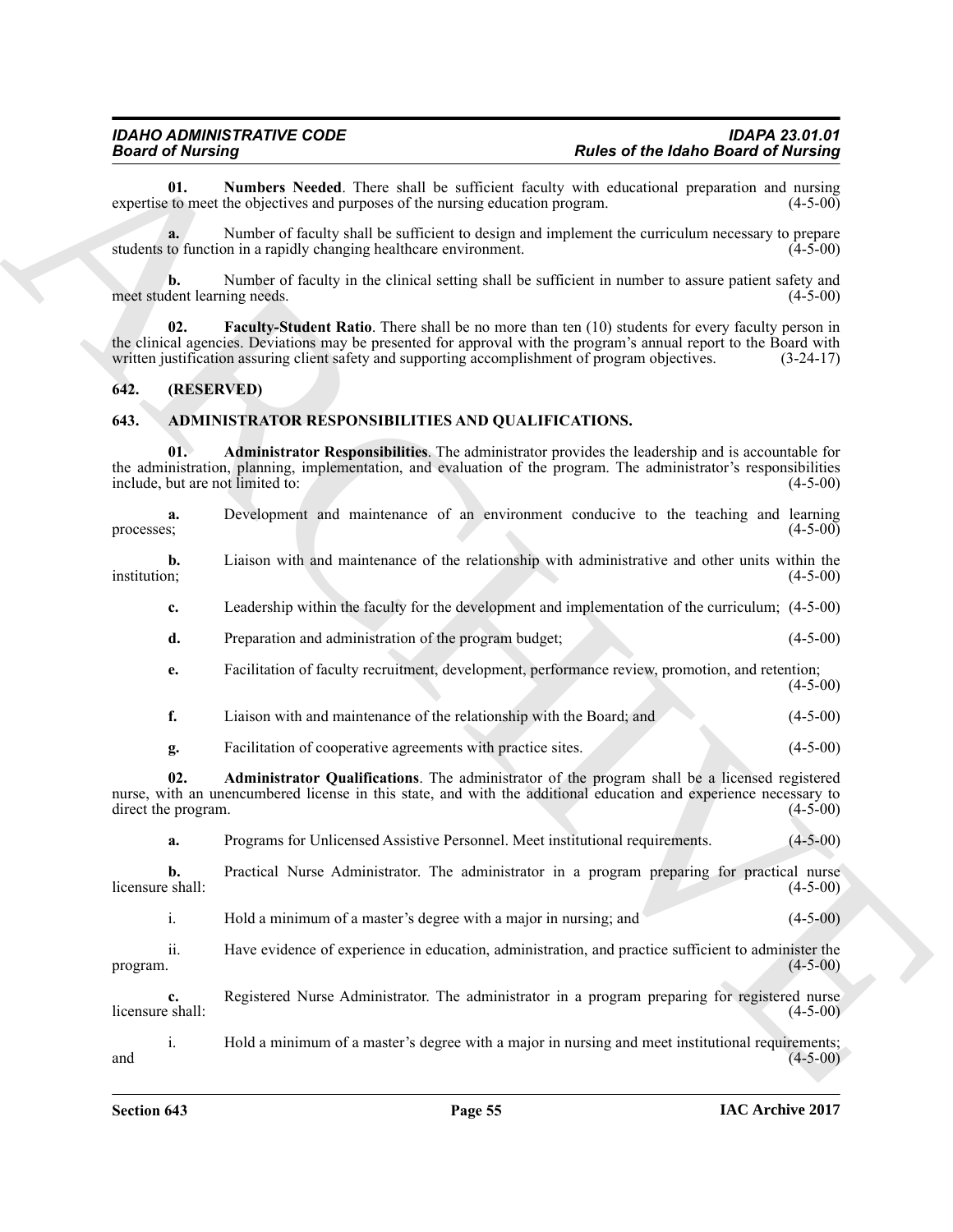**Poster of the latino distribution in the set of the latino distribution is the content of the set of the set of the set of the set of the set of the set of the set of the set of the set of the set of the set of the set o**  $\mu$  program. (4-5-00) **d.** Advanced Practice Registered Nurse Administrator. The administrator in a program preparing for d practice registered nursing shall: (4-5-00) advanced practice registered nursing shall: i. Hold a master's degree and an earned doctoral degree, one of which is in nursing; and (4-5-00) ii. Have evidence of experience in education, administration, and practice sufficient to administer the  $\mu$  program.  $(4-5-00)$ **03. Numbers of Administrators Needed**. There shall be at least one (1) qualified nursing administrator for each nursing education department or division. In institutions that offer nursing education programs for more than one (1) level of preparation and where the scope of administrative responsibility so requires, there shall be an individual administrator for each nursing education program. (4-7-11) **644. FACULTY RESPONSIBILITIES.** Nursing faculty responsibilities include, but are not limited to the following: (4-5-00) **01. For Unlicensed Assistive Personnel**. (4-5-00) **a.** Provide theoretical instruction and practice experiences; (4-5-00) **b.** Select, monitor, and evaluate preceptors and the student learning experiences; and  $(4-5-00)$ **c.** Evaluate student achievement of curricular outcomes related to nursing knowledge and practice; (4-5-00) **02. For Practical Nurse, Registered Nurse, and Advanced Practice Registered Nurse**: (4-5-00) **a.** Assess, plan, implement, evaluate, and modify the program based on sociological and nental indicators; (4-5-00) environmental indicators; **b.** Design, implement, evaluate, and update the curriculum using a written plan; (4-5-00) **c.** Develop, implement, evaluate, and update policies for student admission, progression, retention, uation in keeping with the policies of the school; (4-5-00) and graduation in keeping with the policies of the school; **d.** Participate in academic advisement and guidance of students; (4-5-00) **e.** Provide theoretical instruction and practice experiences; (4-5-00) **f.** Select, monitor, and evaluate preceptors and the student learning experiences; (4-5-00)

<span id="page-55-3"></span><span id="page-55-2"></span><span id="page-55-1"></span><span id="page-55-0"></span>ii. Have evidence of experience in education, administration, and practice sufficient to administer the

<span id="page-55-4"></span>**g.** Evaluate student achievement of curricular outcomes related to nursing knowledge and practice;  $(4-5-00)$ 

**h.** Evaluate teaching effectiveness; (4-5-00)

**i.** Participate in activities that facilitate maintaining the faculty members' own nursing competence and professional expertise in the area of teaching responsibility, including instructional methodology; (4-5-00)

**j.** Participate in other scholarly activities, including research, consistent with institutional and requirements; and (4-5-00) professional requirements; and

**k.** Participate in the organization of the program and institution. (4-5-00)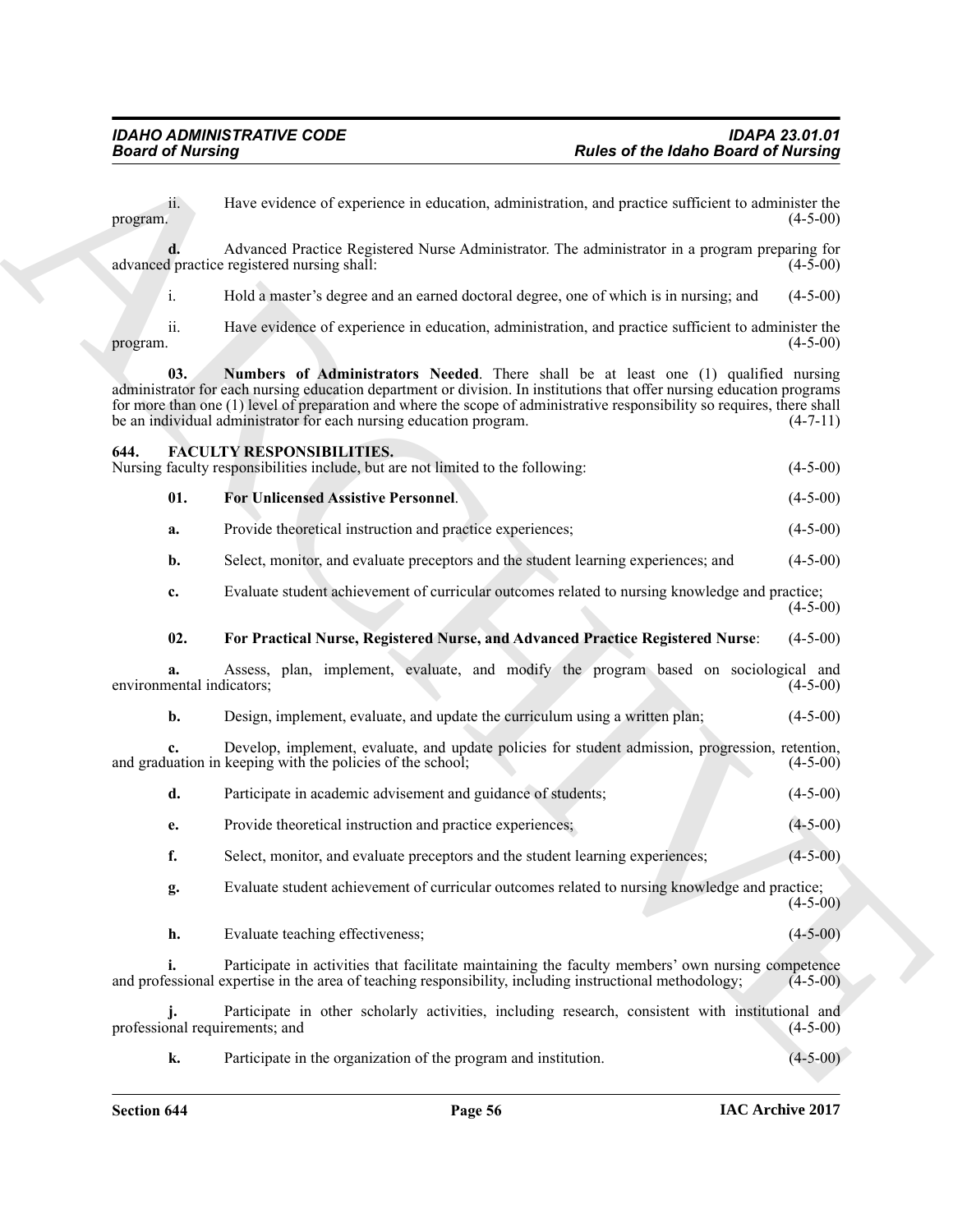### <span id="page-56-0"></span>**645. -- 659. (RESERVED)**

### <span id="page-56-10"></span><span id="page-56-1"></span>**660. STUDENTS, EDUCATIONAL PROGRAM.**

<span id="page-56-12"></span>**01. For Unlicensed Assistive Personnel**. Student policies should facilitate mobility and articulation and be consistent with the educational standards of the parent institution.

**02. For Practical Nurses, Registered Nurses, and Advanced Practice Registered Nurses**. Student policies should facilitate mobility and articulation and be consistent with the educational standards of the parent institution. Student policies in relation to the following must be in writing and available: (4-5-00) institution. Student policies in relation to the following must be in writing and available:

<span id="page-56-11"></span>**a.** Admission, readmission, progression, retention, graduation, dismissal, and withdrawal; (4-5-00)

**b.** Physical, mental health, and legal standards required by affiliate agencies and the law governing ice of nursing: (4-5-00) the practice of nursing;

| Student responsibilities;                                                | $(4-5-00)$ |
|--------------------------------------------------------------------------|------------|
| Student rights and grievance procedures; and                             | $(4-5-00)$ |
| Student opportunity to participate in program governance and evaluation. | $(4-5-00)$ |

### <span id="page-56-2"></span>**661. -- 679. (RESERVED)**

### <span id="page-56-3"></span>**680. CURRICULUM, EDUCATIONAL PROGRAM.**

### <span id="page-56-9"></span><span id="page-56-7"></span>**01. Student Competence**. (4-5-00)

**a.** Students enrolled in a program for unlicensed assistive personnel shall be provided the opportunity e and demonstrate the knowledge, skills, and abilities for safe and effective practice. (4-5-00) to acquire and demonstrate the knowledge, skills, and abilities for safe and effective practice.

**b.** Students enrolled in a practical nursing program shall be provided the opportunity to acquire and demonstrate the knowledge, skills, and abilities for safe and effective nursing practice. The graduate from a practical nurse program is responsible and accountable to practice according to the standards of practice for the licensed practical nurse as defined in Section 460 of these rules. (4-6-05) practical nurse as defined in Section 460 of these rules.

**c.** Students enrolled in a registered nurse program shall be provided the opportunity to acquire and demonstrate the knowledge, skills, and abilities for safe and effective nursing practice. The graduate from a registered nurse program is responsible and accountable to practice according to the standards of practice for the registered<br>nurse as defined in Section 401 of these rules. nurse as defined in Section 401 of these rules.

**Fourier of the Interior example is a specific the of the Interior Boston of the Interior Control Control Control Control Control Control Control Control Control Control Control Control Control Control Control Control Con d.** Students enrolled in advanced practice registered nursing education shall be provided the opportunity to acquire and demonstrate the knowledge, skills, and abilities for safe and effective advanced nursing practice. The graduate from an advanced practice registered nursing program is responsible and accountable to practice according to the standards for the advanced practice nursing role for which the nurse is prepared as defined in Section 280 of these rules.  $(4-5-00)$ 

<span id="page-56-8"></span>**02. Program Evaluation**. The program shall have a plan for total program evaluation that includes, but is not limited to the following: organization and administration, faculty, students, curriculum, and performance of graduates. Implementation of the plan and use of findings for relevant decision making must be evident graduates. Implementation of the plan and use of findings for relevant decision making must be evident.

### <span id="page-56-5"></span><span id="page-56-4"></span>**681. CURRICULUM REQUIREMENTS FOR NURSING EDUCATION PROGRAMS.**

<span id="page-56-6"></span>**01.** General Curriculum. The curriculum for licensed practical nurses, registered nurses, and practice registered nurses shall: (4-5-00) advanced practice registered nurses shall: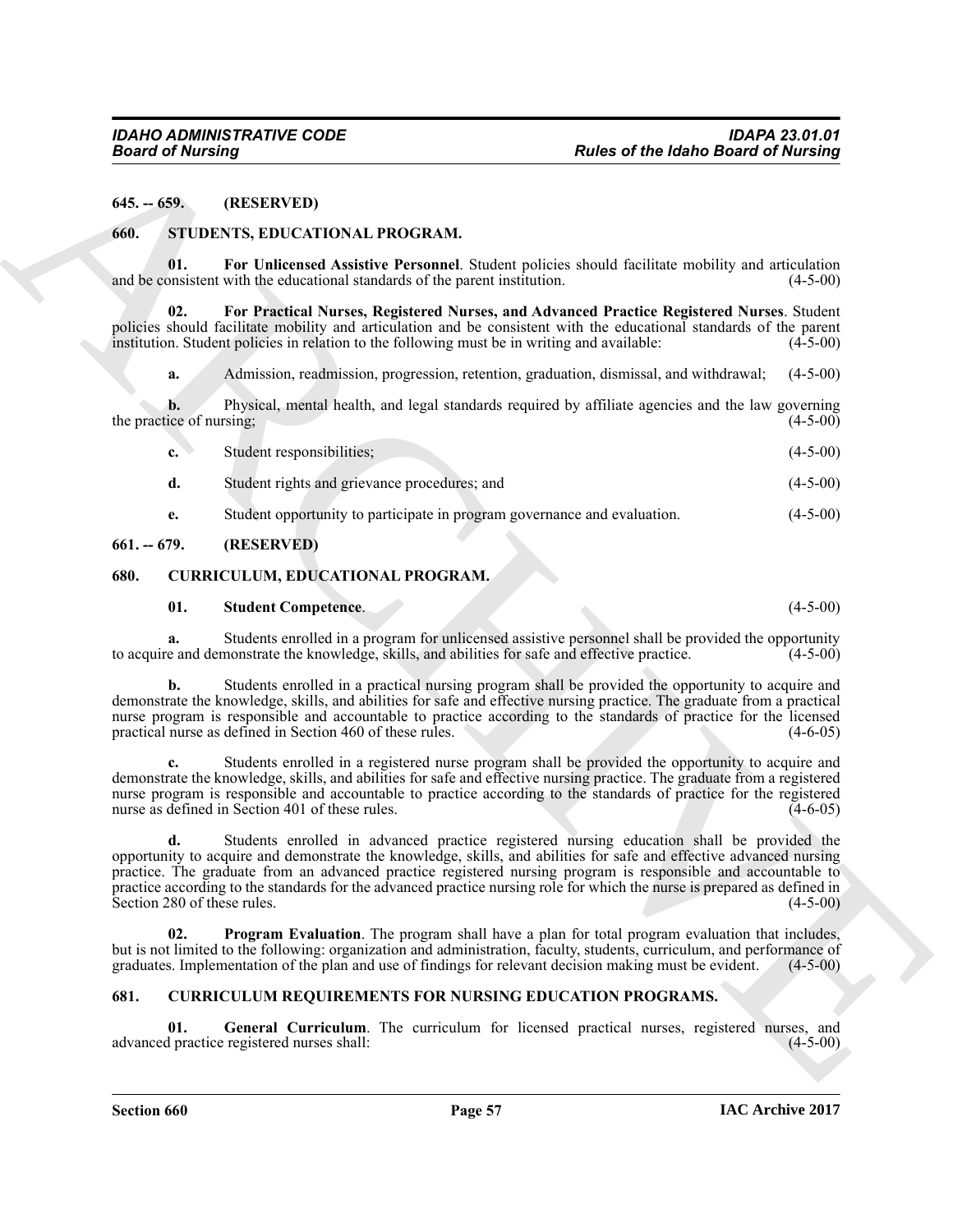<span id="page-57-2"></span><span id="page-57-1"></span><span id="page-57-0"></span>

| <b>Board of Nursing</b>             |                                                                                                                                                                                                                                                                                                                                                    | <b>Rules of the Idaho Board of Nursing</b> |            |
|-------------------------------------|----------------------------------------------------------------------------------------------------------------------------------------------------------------------------------------------------------------------------------------------------------------------------------------------------------------------------------------------------|--------------------------------------------|------------|
| a.                                  | Be planned, implemented, and evaluated by the faculty with provisions for student input; (5-3-03)                                                                                                                                                                                                                                                  |                                            |            |
| $\mathbf{b}$ .                      | Reflect the mission and purpose of the nursing education program;                                                                                                                                                                                                                                                                                  |                                            | $(5-3-03)$ |
| c.                                  | Be organized logically and sequenced appropriately;                                                                                                                                                                                                                                                                                                |                                            | $(5-3-03)$ |
| d.                                  | Facilitate articulation for horizontal and vertical mobility;                                                                                                                                                                                                                                                                                      |                                            | $(5-3-03)$ |
| e.                                  | Have a syllabus for each nursing course;                                                                                                                                                                                                                                                                                                           |                                            | $(5-3-03)$ |
| f.                                  | Have written, measurable terminal outcomes that reflect the role of the graduate; and                                                                                                                                                                                                                                                              |                                            | $(4-5-00)$ |
| g.                                  | Be responsive to changing healthcare environment.                                                                                                                                                                                                                                                                                                  |                                            | $(4-5-00)$ |
| 02.                                 | <b>Curriculum Changes.</b> Major curriculum changes, as defined in Section 700 of these rules, must be<br>submitted to the Board for approval prior to implementation.                                                                                                                                                                             |                                            | $(4-5-00)$ |
| 03.                                 | Practice Sites. The program must have sufficient correlated practice experiences to assure<br>development of nursing competencies.                                                                                                                                                                                                                 |                                            | $(4-5-00)$ |
| 04.                                 | <b>Unlicensed Assistive Personnel Curriculum:</b>                                                                                                                                                                                                                                                                                                  |                                            | $(4-5-00)$ |
| a.<br>objectives;                   | The curriculum shall reflect classroom hours and clinical hours sufficient to accomplish stated                                                                                                                                                                                                                                                    |                                            | $(5-3-03)$ |
| b.                                  | Each unit of instruction shall have behaviorally stated objectives;                                                                                                                                                                                                                                                                                |                                            | $(5-3-03)$ |
| c.                                  | Clinical (skills) experience shall be selected to enable achievement of the defined objectives;                                                                                                                                                                                                                                                    |                                            | $(5-3-03)$ |
| d.<br>respecting residents' rights; | Within the identified hours of training, at least sixteen (16) hours of classroom instruction shall be<br>provided prior to direct involvement with a facility resident, and shall include the following topics: communication<br>and interpersonal skills, infection control, safety/emergency procedures, promoting residents' independence, and |                                            | $(5-3-03)$ |
|                                     | Curriculum must include content and clinical practice in basic nursing skills, personal care skills,<br>mental health and social service needs, basic restorative services, and residents' rights;                                                                                                                                                 |                                            | $(5-3-03)$ |
| f.<br>given to the student; and     | Clinical training component. Training programs must use a skills checklist to document students'<br>performance of all skills taught in the program. Upon program completion, a copy of the performance record will be                                                                                                                             |                                            | $(5-3-03)$ |
| g.                                  | General Unlicensed Assistive Personnel Curriculum.                                                                                                                                                                                                                                                                                                 |                                            | $(5-3-03)$ |
| $i$ .                               | Course Content. The course content shall address the following (as appropriate):                                                                                                                                                                                                                                                                   |                                            | $(5-3-03)$ |
| (1)                                 | Related anatomy, physiology, and pathology;                                                                                                                                                                                                                                                                                                        |                                            | $(5-3-03)$ |
| (2)                                 | Clinical signs, symptoms, and complications;                                                                                                                                                                                                                                                                                                       |                                            | $(5-3-03)$ |
| (3)                                 | Measures for prevention and intervention;                                                                                                                                                                                                                                                                                                          |                                            | $(5-3-03)$ |
| (4)                                 | Precautions and related hazards;                                                                                                                                                                                                                                                                                                                   |                                            | $(5-3-03)$ |
| (5)                                 | Emergency measures; and                                                                                                                                                                                                                                                                                                                            |                                            | $(5-3-03)$ |
| (6)                                 | Documentation.                                                                                                                                                                                                                                                                                                                                     |                                            | $(5-3-03)$ |
|                                     |                                                                                                                                                                                                                                                                                                                                                    |                                            |            |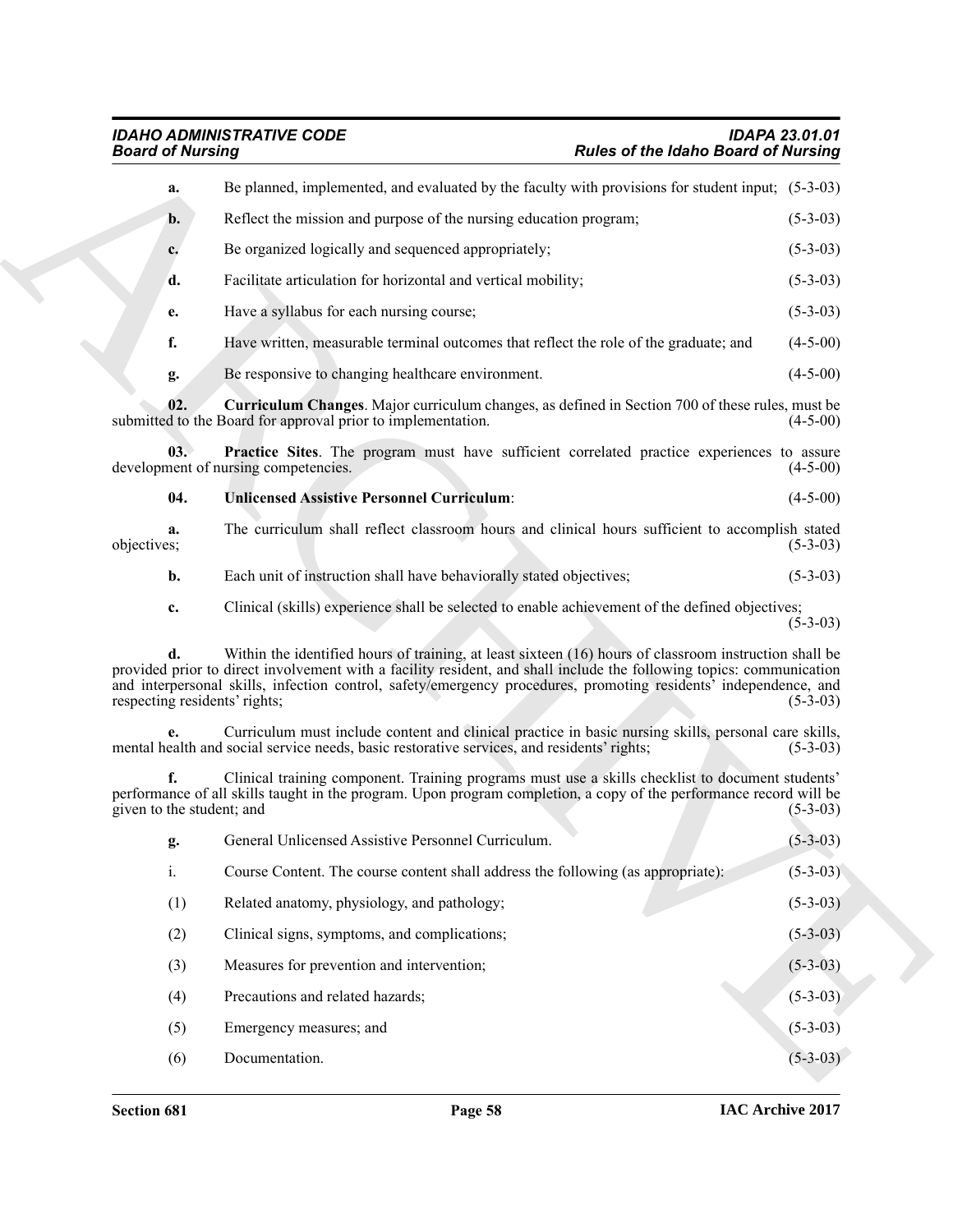<span id="page-58-1"></span><span id="page-58-0"></span>

| <b>Board of Nursing</b> |                                                                                                                                                                                                                                                        | <b>Rules of the Idaho Board of Nursing</b> |
|-------------------------|--------------------------------------------------------------------------------------------------------------------------------------------------------------------------------------------------------------------------------------------------------|--------------------------------------------|
| ii.                     | Additional Training. Unless the individual has completed course work in the following areas, the<br>following topics must be addressed in the context of the training:                                                                                 | $(5-3-03)$                                 |
| (1)                     | Communication and interpersonal skills;                                                                                                                                                                                                                | $(5-3-03)$                                 |
| (2)                     | Infection control;                                                                                                                                                                                                                                     | $(5-3-03)$                                 |
| (3)                     | Universal standards; and                                                                                                                                                                                                                               | $(5-3-03)$                                 |
| (4)                     | Safety procedures.                                                                                                                                                                                                                                     | $(5-3-03)$                                 |
| 05.                     | Practical Nurse Curriculum. The curriculum includes:                                                                                                                                                                                                   | $(5-3-03)$                                 |
|                         | Nursing didactic content and practice experience that establish the knowledge<br>demonstrating beginning competency; and                                                                                                                               | base for<br>$(5-3-03)$                     |
| b.                      | Integrated, combined or separate coursework from the following academic disciplines and meets<br>requirements for the credential with a major in practical nursing:                                                                                    | $(5-3-03)$                                 |
| i.                      | Communication and information systems concepts;                                                                                                                                                                                                        | $(5-3-03)$                                 |
| ii.                     | Behavioral and social science concepts that serve as a framework for understanding growth and<br>development throughout the life cycle, human behavior, interpersonal relationships, and cultural diversity; (5-3-03)                                  |                                            |
| iii.                    | Physical and biological sciences concepts that help the students gain an understanding of the<br>principles of scientific theory and computation;                                                                                                      | $(5-3-03)$                                 |
| 1V.                     | Nursing concepts that provide the basis for understanding the principles of nursing care and<br>appropriate and sufficient correlated nursing practice experiences to assure development of competencies as a<br>member of the interdisciplinary team; | $(5-3-03)$                                 |
| practical nurse; and    | Concepts regarding legal, managerial, economic, and ethical issues related to responsibilities of the                                                                                                                                                  | $(4-5-00)$                                 |
| vi.                     | Courses to meet the school's general education requirements for the credential awarded.                                                                                                                                                                | $(4-5-00)$                                 |
| 06.                     | Registered Nurse Curriculum. The curriculum includes:                                                                                                                                                                                                  | $(5-3-03)$                                 |
|                         | Nursing didactic content and practice experience that establish the knowledge base for<br>demonstrating beginning competency related to:                                                                                                               | $(5-3-03)$                                 |
| $i$ .                   | Nursing practice;                                                                                                                                                                                                                                      | $(5-3-03)$                                 |
| ii.                     | Systems thinking and interdisciplinary team function; and                                                                                                                                                                                              | $(4-5-00)$                                 |
| iii.                    | The promotion and restoration of optimal patient health throughout the lifespan in a variety of<br>primary, secondary and tertiary settings focusing on individuals, groups, and communities.                                                          | $(5-3-03)$                                 |
| b.                      | Integrated, combined or separate coursework from the following academic disciplines and meets<br>requirements for a degree with a major in nursing:                                                                                                    | $(5-3-03)$                                 |
| 1.<br>and informatics;  | Concepts in written and oral communication, values clarification, scientific inquiry, computation,                                                                                                                                                     | $(5-3-03)$                                 |
| ii.                     | Behavioral and social sciences concepts that serve as a framework for the understanding of growth<br>and development throughout the life cycle, human behavior, interpersonal relationships, cultural diversity, and                                   |                                            |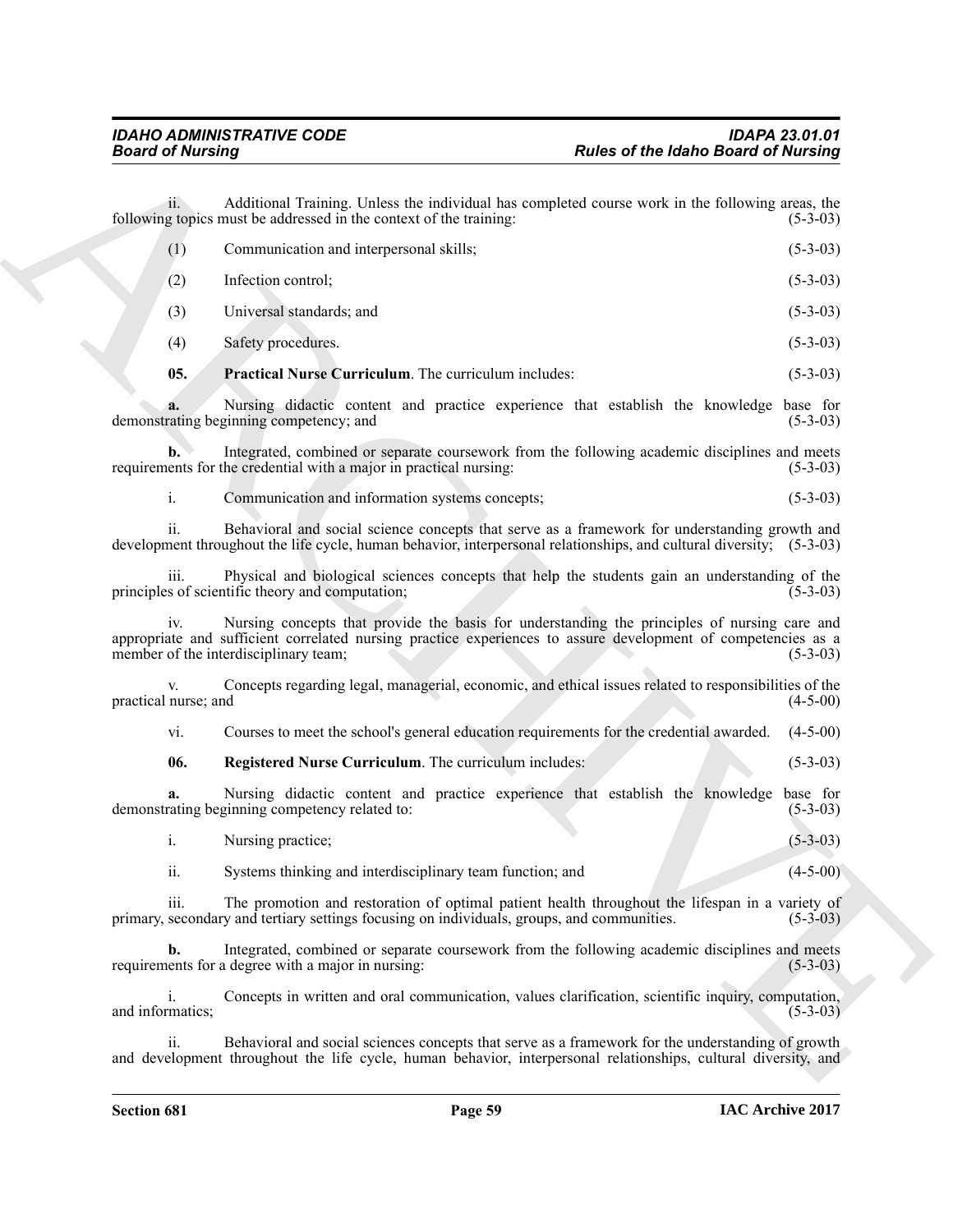economics related to the social context of healthcare; (5-3-03)

iii. Physical and biological sciences concepts that help the student gain an understanding of the sof scientific theory: (5-3-03) principles of scientific theory;

iv. Arts and humanities concepts that develop the aesthetic, ethical, and intellectual capabilities of the (5-3-03) student; (5-3-03)

Concepts regarding research, nursing theory, legal and ethical issues, trends in nursing, principles of education and learning, and professional responsibilities; (5-3-03)

vi. Experiences that promote the development of leadership and management skills, interdisciplinary and professional socialization; and

vii. Courses to meet the school's general education requirements for the academic degree. (4-5-00)

<span id="page-59-5"></span>**07. Advanced Practice Registered Nursing Program Curriculum**. The curriculum includes:

(5-3-03)

**a.** Content necessary to prepare the graduate for practice consistent with defined standards for l nursing practice; and (5-3-03) advanced nursing practice; and

**b.** Content from nursing and related academic disciplines and meet requirements for a graduate degree ajor in nursing: (5-3-03) with a major in nursing:

i. Advanced theory and research in nursing, biological and behavioral sciences, interdisciplinary education, cultural diversity, economics and informatics sufficient to practice as a graduate prepared registered nurse; (5-3-03)

ii. Legal, ethical, and professional responsibilities of a graduate prepared registered nurse; (5-3-03)

iii. Didactic content and supervised practice experience relevant to the nursing focus of the graduate (5-3-03) specialty; and

<span id="page-59-4"></span>iv. Courses to meet the school's requirements for the graduate degree. (5-3-03)

### <span id="page-59-0"></span>**682. -- 699. (RESERVED)**

### <span id="page-59-1"></span>**700. CURRICULUM CHANGE, EDUCATIONAL PROGRAM.**

**Fractional Control of the state of the Idaho Based of Nutling Counter that the space of the Idaho Based of Nutling<br>
symmetric to the social content of haddless;<br>
symmetric in the symmetric symmetric symmetric symmetric s** Any proposed curriculum revision that involves major changes in the philosophy and objectives, significant course content changes, or changes in the length of the program, shall be submitted to and approved by the Board prior to implementation. Minor curriculum changes such as redistribution of nursing course content or slight increase or decrease in the number of theory and clinical hours must be reported to the Board in the Annual Report, but do not require Board approval. Curriculum revision that alters existing articulation agreements must be approved by the State Board of Education prior to implementation. (4-5-00) State Board of Education prior to implementation.

### <span id="page-59-2"></span>**701. -- 729. (RESERVED)**

### <span id="page-59-6"></span><span id="page-59-3"></span>**730. PRACTICE SITES.**

The program must have sufficient practice experiences to assure development of nursing competencies. (4-5-00)

Approval by Other Agencies. Cooperating agencies shall be approved by the recognized accreditation, evaluation or licensing body as appropriate. Cooperating agencies for clinical practice used for programs preparing unlicensed assistive personnel shall be approved by the Board, based on Board-approved criteria. (4-5-00)

<span id="page-59-8"></span><span id="page-59-7"></span>**02. Evaluation by Faculty**. Agencies used to provide practice experiences must be evaluated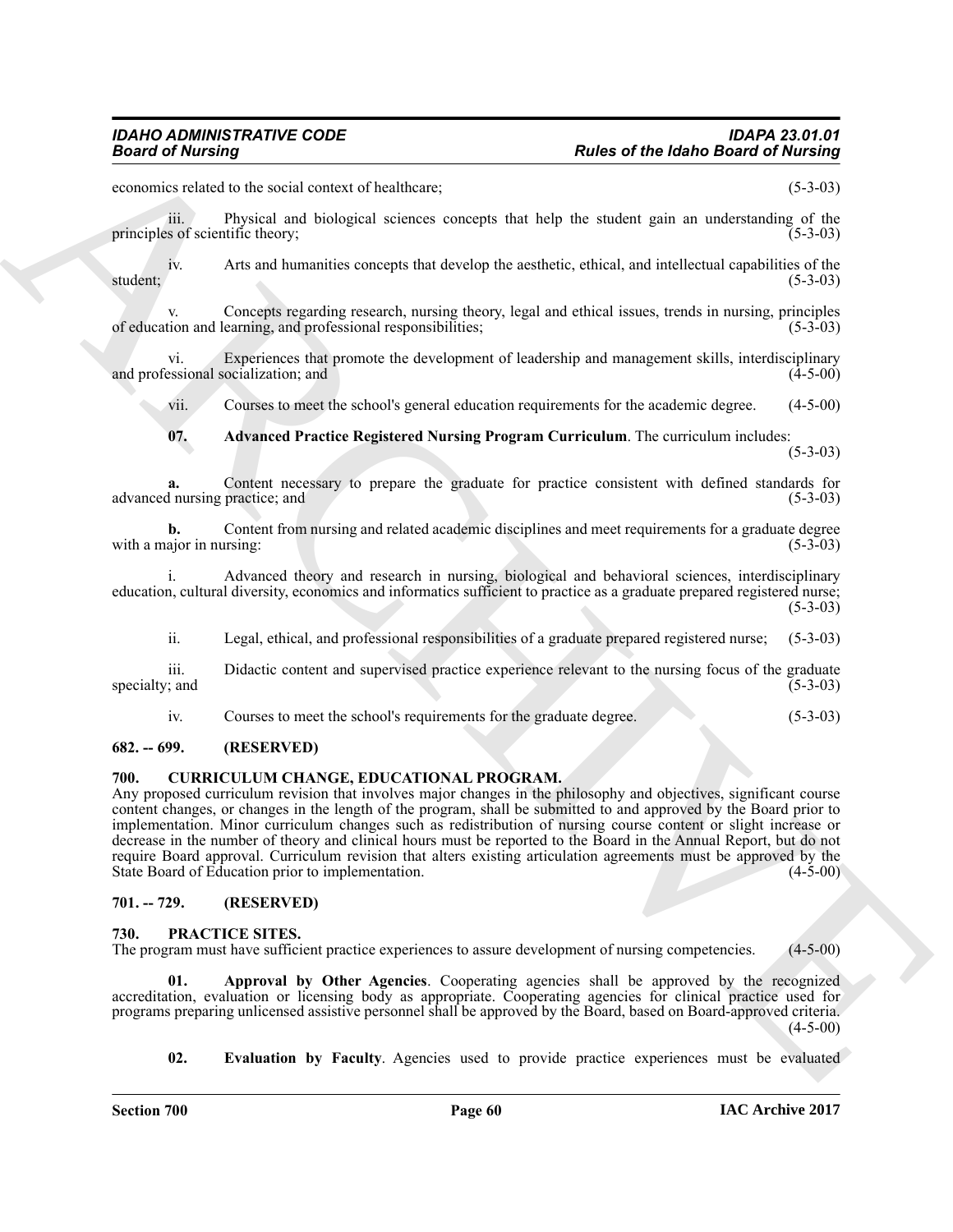<span id="page-60-9"></span>periodically by faculty. (4-5-00)

**03. Sufficient Experiences**. There must be sufficient practice experiences to assure the development of nursing competencies consistent with the level of preparation. (4-5-00)

<span id="page-60-10"></span>**04.** Written Agreements. There must be written agreements with cooperating agencies that are land revised periodically. (4-5-00) reviewed and revised periodically.

<span id="page-60-7"></span>**05. Faculty Supervision**. Sufficient faculty must be employed to supervise student practice experiences. An appropriate student to faculty ratio must be maintained to provide for safety and protection of patients, students, and faculty members. (4-5-00)

<span id="page-60-8"></span>**06. Planned Communication**. Means shall be provided for ongoing and periodic planned communication between faculty and agency administrative personnel and between faculties of all educational programs using the agency; the responsibility for coordination shall be specifically identified. (4-5-00)

### <span id="page-60-0"></span>**731. -- 899. (RESERVED)**

### <span id="page-60-11"></span><span id="page-60-1"></span>**900. RENEWAL AND REINSTATEMENT FEES.**

**Passes of the lattach in Archives Christian Constraint Christian Christian Christian Christian Christian Christian Christian Christian Christian Christian Christian Christian Christian Christian Christian Christian Chris** Fees will be assessed for renewal of licensure or for reinstatement of a lapsed, disciplined, limited, or emeritus license. Any person submitting the renewal application and fee post-marked or electronically dated later than August 31 shall be considered delinguent and the license lapsed and therefore invalid: (4-7-11) 31 shall be considered delinquent and the license lapsed and therefore invalid:

<span id="page-60-15"></span>**01. Licensed Registered Nurse Renewal Fee**. Licensed registered nurses will be assessed a renewal fee of ninety dollars (\$90) due by August 31 of each odd-numbered year. (3-30-06)

<span id="page-60-14"></span>**02. Licensed Practical Nurse Renewal Fee**. Licensed practical nurses will be assessed a renewal fee of ninety dollars (\$90) due by August 31 of each even-numbered year.

<span id="page-60-12"></span>**03. Advanced Practice Registered Nurse Renewal Fee**. Licensed advanced practice registered nurses will be assessed a renewal fee of ninety dollars (\$90) due by August 31 of each odd-numbered year.

<span id="page-60-16"></span>**Reinstatement Fee**. Nurses requesting reinstatement of a lapsed, disciplined, limited, or emeritus license, or reinstatement of an emeritus license to active status, will be assessed the records verification and renewal fees. (3-30-07) fees.  $(3-30-07)$ 

<span id="page-60-13"></span>**05. Delay in Processing**. Processing of renewal applications not accompanied by cash, cashier's check, a money order, or other guaranteed funds may be delayed in order to allow clearance of personal checks through the licensee's bank. (3-30-01) through the licensee's bank.

### <span id="page-60-3"></span><span id="page-60-2"></span>**901. LICENSURE FEES.**

Fees will be assessed for licensure of registered and practical nurses by examination and endorsement, and for temporary licenses and verification of licensure to another state. (6-1-78)

**01.** Licensure by Examination. A fee will be assessed applicants for licensure by examination as (3-30-01) follows: (3-30-01)

- <span id="page-60-6"></span>**a.** Registered nurse applicants: ninety dollars (\$90). (3-30-01)
- <span id="page-60-5"></span><span id="page-60-4"></span>**b.** Practical nurse applicants: seventy-five dollars (\$75). (3-30-01)

**02. Advanced Practice Registered Nurses**. Advanced practice registered nurse applicants: ninety dollars (\$90). (3-30-01)

**03.** Licensure by Endorsement. The fee assessed for licensure by endorsement of licensed registered sed practical nurses will be one hundred ten dollars (\$110). (3-30-06) and licensed practical nurses will be one hundred ten dollars  $(\$110)$ .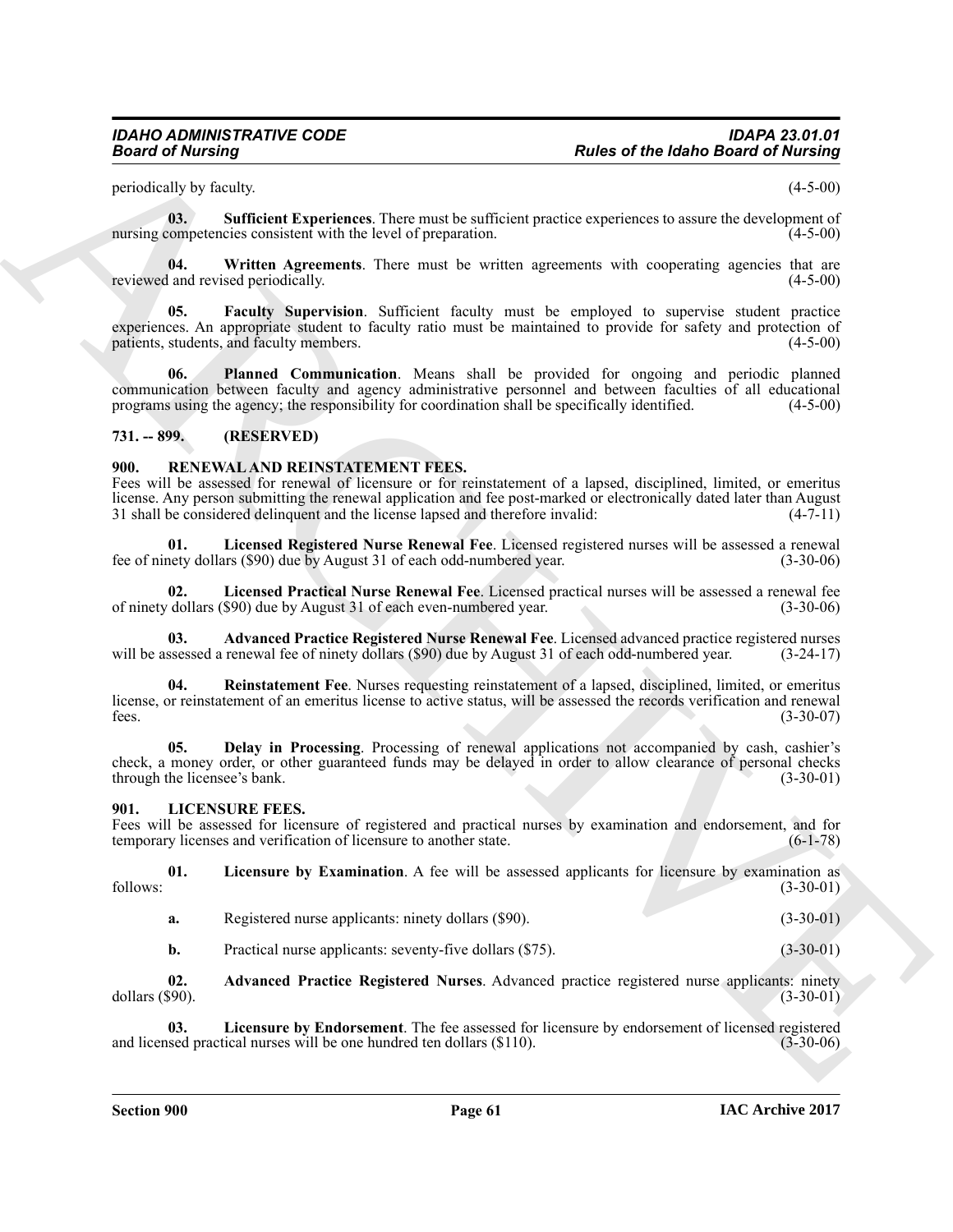<span id="page-61-19"></span>**04. Verification of Licensure Fee**. Licensed registered and licensed practical nurses requesting verification of licensure to another state will be assessed a fee of thirty dollars (\$30) which will be due upon request.  $(3-30-01)$ 

<span id="page-61-15"></span>**05. Emeritus License Fee**. Applicants requesting emeritus status will be assessed a fee of twenty-five dollars (\$25), which will be due upon application. (4-2-03)

<span id="page-61-18"></span>**06. Temporary License Fee**. Registered and practical nurses requesting a temporary license will be a fee of twenty-five dollars (\$25) which will be due upon application. (3-30-01) assessed a fee of twenty-five dollars  $(\$25)$  which will be due upon application.

**07. Limited License Fee**. Persons who are issued a limited license following disciplinary action or temporary voluntary surrender of a license will be assessed a fee of one hundred dollars (\$100) which will be due<br>(3-30-01) (3-30-01) upon issuance of the limited license.

<span id="page-61-17"></span><span id="page-61-16"></span><span id="page-61-14"></span><span id="page-61-12"></span>**08.** Records Verification Fee. Thirty-five dollars (\$35). (3-30-07)

### <span id="page-61-0"></span>**902. (RESERVED)**

### <span id="page-61-1"></span>**903. EDUCATION PROGRAM FEES.**

**01. Evaluation of Nursing Education Programs**. A fee not to exceed two hundred fifty dollars (\$250) per day will be assessed for survey and evaluation of nursing education programs which will be due at the time the evaluation is requested. (3-30-01) evaluation is requested.

<span id="page-61-13"></span>**02. Evaluation of Courses of Instruction**. A fee not to exceed five hundred dollars (\$500) will be assessed for approval of courses of instruction related to nursing that are offered by commercial establishments. This fee will be due at the time the evaluation is requested. (3-30-01) fee will be due at the time the evaluation is requested.

### <span id="page-61-2"></span>**904. (RESERVED)**

### <span id="page-61-20"></span><span id="page-61-3"></span>**905. NO REFUNDS.**

Fees are not refundable either in whole or in part. (3-30-01)

### <span id="page-61-22"></span><span id="page-61-4"></span>**906. RETURNED CHECK FEE.**

There will be a twenty-five dollar (\$25) fee assessed for any check returned to the agency for any reason. (3-30-01)

### <span id="page-61-5"></span>**907. (RESERVED)**

### <span id="page-61-21"></span><span id="page-61-6"></span>**908. ONLY ONE LICENSE - EXCEPTION.**

A licensee may hold only one (1) active renewable license to practice nursing at any time except that licensed advanced practice registered nurses must also be licensed to practice as licensed registered nurses. (3-30-01) advanced practice registered nurses must also be licensed to practice as licensed registered nurses.

<span id="page-61-7"></span>**909. -- 998. (RESERVED)**

### <span id="page-61-10"></span><span id="page-61-9"></span><span id="page-61-8"></span>**999. ADMINISTRATIVE FINE.**

**Beard of Museum of the strength Control of Lineary Proposed into the label Bearing Control of the main strength control of the strength control of the strength control of the strength control of the strength control of t 01. Fine Assessment**. An administrative fine not to exceed one hundred dollars (\$100) for each separate offense of practicing nursing without current licensure may be assessed as a condition of reinstatement of a license, or the issuance of a temporary or renewable license. (3-30-01) license, or the issuance of a temporary or renewable license.

<span id="page-61-11"></span>**02. Fine Payment**. Fines shall be payable by cash, cashier's check, money order, or other guaranteed funds. (3-30-01)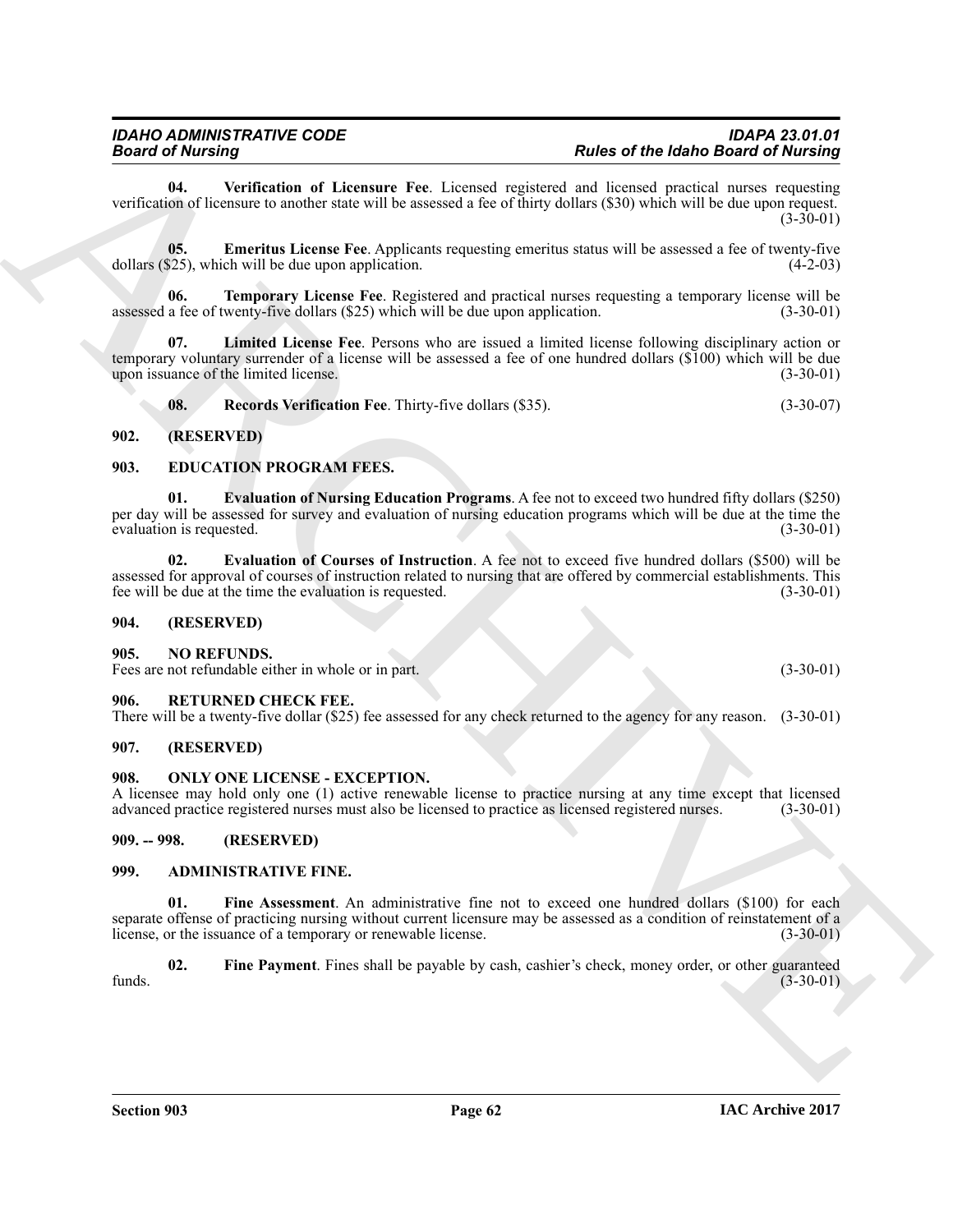# *Subject Index*

### **A**

Administration Of Educational Program 52 Program Preparing Unlicensed Assistive Personnel 52 Programs Preparing Practical Nurse, Registered Nurse, & Advanced Practice Registered Nurse 52 Administrative Fine 62 Fine Assessment 62 Fine Payment 62 Administrator Responsibilities & Qualifications 55 Administrator Qualifications 55 Administrator Responsibilities 55 Numbers of Administrators Needed 56 Advisory Committee 25 Application For Certification For Medication Assistant - Certified 45 Application Submission 45 Denial of Certification 46 Notification 46 Temporary Certification 46 Application For Licensure -- Advanced Practice Registered Nurse 31 Application Form 32 Criminal Background Check 32 Fee 32 National Certification 32 Official Transcript 32 Application For Licensure Of Graduates Of Schools Of Nursing Located Outside The United States, Its Territories, Or Commonwealths 28 Application Form 28 Criminal Background Check 28 Employment Reference 28 Fee 28 Official Transcript 28 Verification 28 Verification of Licensure 28 Approval Of A New Educational Program 49 For Programs Preparing Practical Nurses, Registered Nurses, and Advanced Practice Registered Nurses 49 For Programs Preparing Unlicensed Assistive Personnel 49

**C** Certification Renewal For Medication Assistant - Certified 46

Attestation of Good Standing 46 Date Certification Lapsed 47 Final Date to Renew 46 Renewal Application 46 Renewal Time 46 Changes In Name & Address For Notification Purposes 48 Address for Notification Purposes 48 Change of Address 48 Change of Name 48 Continuance Of Full Approval Of Educational Program 51 For Programs Preparing Practical Nurses, Registered Nurses, & Advanced Practice Registered Nurses 51 For Programs Preparing Unlicensed Assistive Personnel 51 Continued Competence Requirements For Renewal Of An Active License 9 APRN Continued Competence Requirements 9 Beyond the Control of Licensee Exemption 10 Compliance Effective Dates 10 Disciplinary Proceeding 10 Extension 10 First Renewal Exemption 9 Learning Activities 9 Curriculum Change, Educational Program 60 Curriculum Requirements For Nursing Education Programs 57 Advanced Practice Professional Nursing Program Curriculum 60 Curriculum Changes 58 General Curriculum 57 Practical Nurse Curriculum 59 Practice Sites 58 Registered Nurse Curriculum 59 Unlicensed Assistive Personnel Curriculum 58 Curriculum, Educational Program 57 Program Evaluation 57 Student Competence 57

### **D**

Decision-Making Model 36 Deciding to Delegate 37 Determining Scope of Practice 36 Monitoring Delegation 37 Definitions Related To Advanced Practice Registered Nursing 28

Administration (Account of the state of the state of the state of the state of the state of the state of the state of the state of the state of the state of the state of the state of the state of the state of the state of Accountability 28 Advanced Practice Registered Nurse 28 Authorized Advanced Practice Registered Nurse 28 Certification 29 Certified Nurse Practitioner 29 Certified Nurse-Midwife 29 Certified Registered Nurse Anesthetist 29 Clinical Nurse Specialist 29 Collaboration 29 Consultation 29 Diagnosis 29 Intervention 29 Peer Review Process 29 Population Focus 29 Prescriptive & Dispensing Authorization 30 Referral 30 Scope of Practice of Advanced Practice Registered Nurse 30 Specialization 30 Definitions, IDAPA 23.01.01 5 Abandonment 5 Accreditation 5 Administration of Medications 5 Approval 5 Assist 5 Assistance With Medications 5 Board 6 Board Staff 6 Charge Nurse 6 Clinical Preceptor 6 Competence 6 Curriculum 6 Delegation 6 Disability 6 Emeritus License 6 License in Good Standing 6 Licensing Examination 6 Limited License 6 Nursing Assessment 6 Nursing Diagnosis 6 Nursing Intervention 6 Nursing Jurisdiction 6 Nursing Service Administrator 6 Organized Program of Study 6 Patient Education 7 Patient/Client 6 Plan of Care 7 Practice Standards 7 Probation 7 Protocols 7 Revocation 7 Scope of Practice 7 Supervision 7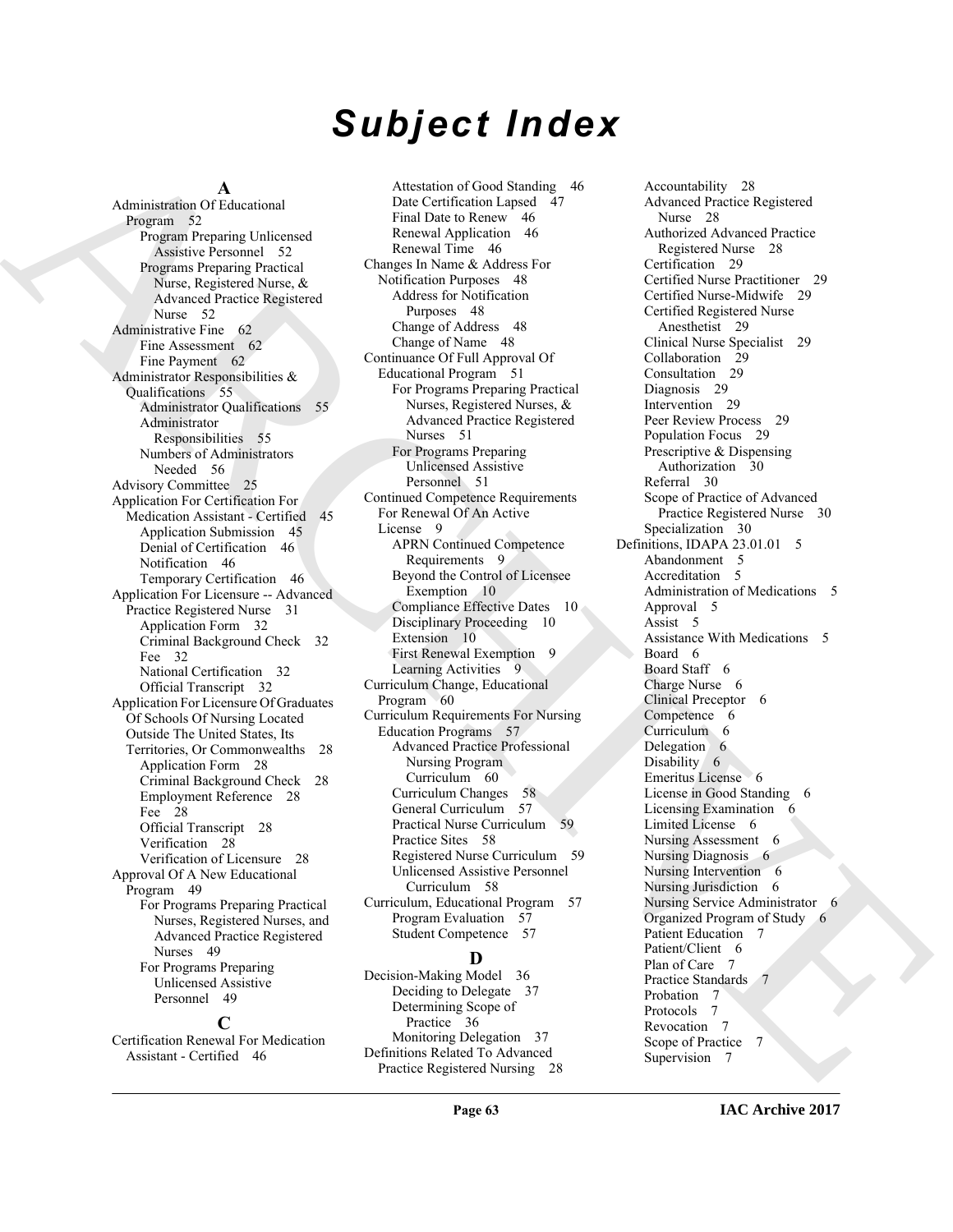### *Subject Index (Cont'd)*

Suspension 7 Technician/Technologist 7 Universal Standards 7 Denial Of License 17 Grounds for Denial of License 17 Notification of Denial 17 Reapplication for a License After Previous Denial 17 Disciplinary Enforcement 34 Discontinuance Of An Educational Program 52 Follow Plan 52 Notify in Writing 52 Documenting Compliance With Continued Competence Requirements 10 Documentation of Compliance 10 Retention of Original Documentation 10

### **E**

Education & Training For Medication Assistant - Certified 43 Administration of Program 44 Board Approval 43 Closing of Education Programs 45 Education Program Content 43 Instructor Responsibilities 45 Medication Assistant - Certified Program Requirements 44 Periodic Training Program Evaluation 45 Program Administrator 44 Program Changes 45 Program Instructors 45 Withdrawal of Approval 45 Education Program Fees 62 Evaluation of Courses of Instruction 62 Evaluation of Nursing Education Programs 62 Emergency Action 25 Examination & Re-Examination 26 Examination & Re-Examination Applicants for Professional or Practical Nurse Licensure 26 Examination & Re-Examination Equivalent Exams 26 Examination & Re-Examination Passing Score 26 Examination & Re-Examination Retaking Examination 26 Examination Application 26 Affidavit 26 Application 26 Criminal Background Check 26 Fees 26

**F**

[A](#page-16-5)[R](#page-9-5)[CH](#page-55-4)[I](#page-51-11)[VE](#page-38-8) Faculty 54 Faculty-Student Ratio 55 Numbers Needed 55 Faculty Qualifications 53 Advanced Practice Registered Nurse Program Faculty Qualifications 54 Clinical Preceptors in Registered Nurse, Practical Nurse, & Advanced Practice Registered Nurse Programs 54 Continued Study 54 Practical Nurse Program Faculty Qualifications 53 Programs for Unlicensed Assistive Personnel 53 Registered Nurse Program Faculty Qualifications 53 Faculty Responsibilities 56 For Unlicensed Assistive Personnel 56 Practical Nurse, Registered Nurse, & Advanced Practice Registered Nurse 56 Fees Applicable To Medication Assistant - Certified & The Certification Process 48 Evaluation of Education Programs 48 Initial Fee By Endorsement 48 Initial Fee By Examination 48 Records 48 Reinstatement 48 Renewal 48 Temporary 48 Verification 48 Financial Support Of Educational Program For Practical Nurse, Registered Nurse, & Advanced Practice Registered Nurse 52

### **G**

Grounds For Discipline 18 Action Against a License 19 Conduct to Deceive, Defraud or Endanger 19 Conviction of a Felony 18 Failure to Cooperate With Authorities 19 Failure to Make Timely and Appropriate Inquiry 19 False or Assumed Name 18 False Statement 18 Gross Negligence or Recklessness 18

Habitual Use of Alcohol or Drugs 18 Offense Involving Moral Turpitude 18 Patterns of Poor Practice 19 Physical or Mental Unfitness 18 Violations of Standards of Conduct 19 Grounds For Discipline Of An Advanced Practice Registered Nurse License 35 Other Than Therapeutic Purposes 35 Outside Scope of Practice 35 Prescribing or Dispensing Controlled Substances 35 Violating Governing Law 35 Violation of Nursing Practice Act or Board Rules 35

### **L**

License Reinstatement (Non-Discipline) 11 After One Year 11 After Three Years 11 Reinstatement of Emeritus License to Current Status 11 Within One Year 11 License Renewal 8 Date License Lapsed 8 Effective Period 8 Final Date to Renew 8 Renewal Applications 8 Renewal Notice - Advanced Practice Professional Nurse 8 Renewal Notice - Licensed Practical Nurse 8 Renewal Notice - Licensed Professional Nurse 8 Licensed Practical Nurse (LPN) 39 Functions 39 Standards 39 Licensed Registered Nurse (RN) 37 Chief Administrative Nurse 38 Functions 37 Management Role 39 Standards of Practice 37 Licensed Registered Nurse Functioning In Specialty Areas 39 Conditions for Licensed Registered Nurses Functioning in Specialty Practice Areas 39 Extended Functions 39 Licensure By Equivalency & Endorsement Licensure 27 Applicants Licensed in Another Nursing Jurisdiction 27 Application by Equivalency 27

**IAC Archive 2017**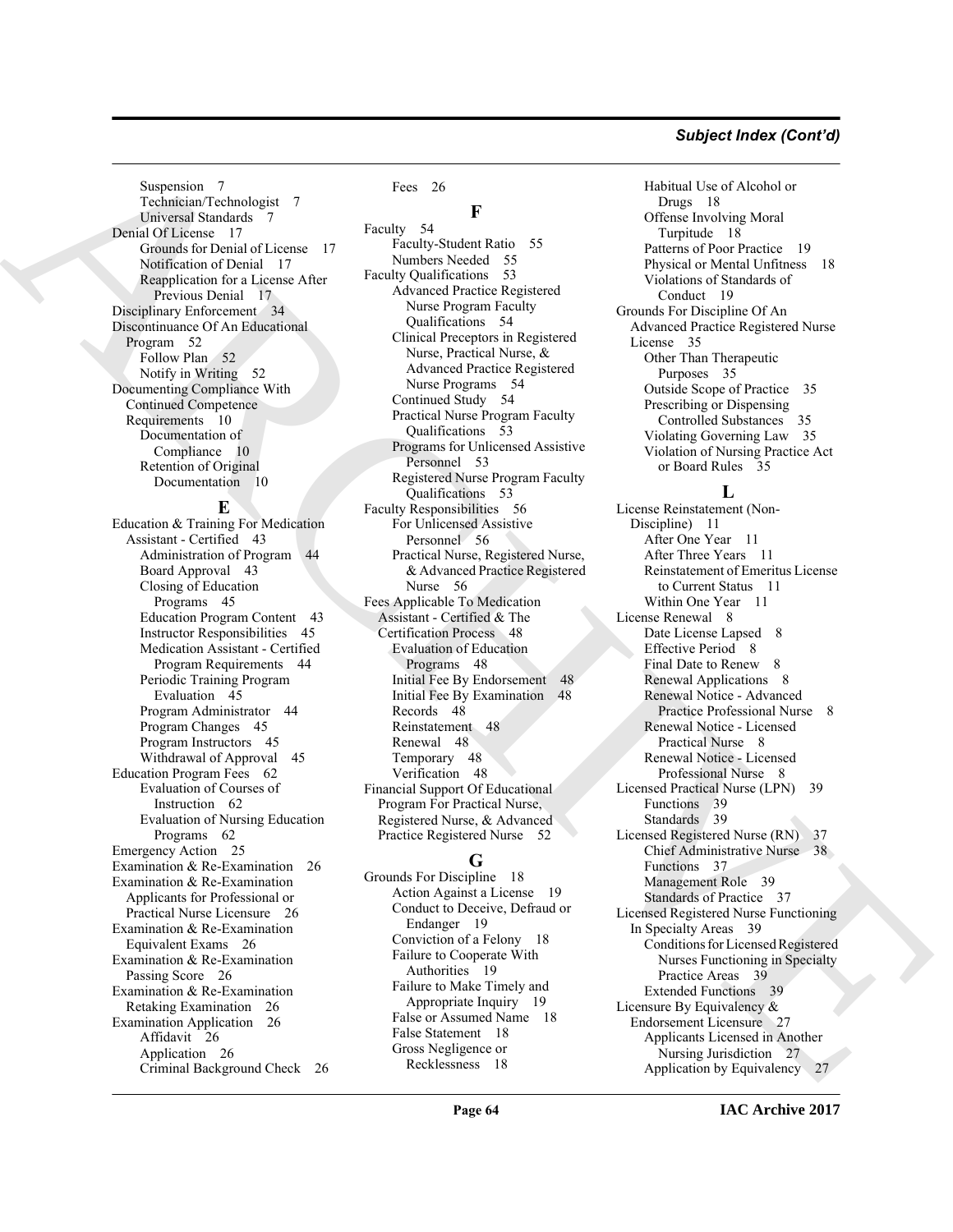### *Subject Index (Cont'd)*

Application For Licensure By Endorsement 27 Application Form 27 Census Questionnaire 27 Criminal Background Check 27 Employment Reference 27 Licensing Examination 27 Verification 27 Licensure Fees 61 Advanced Practice Registered Nurses 61 Emeritus License Fee 62 Licensure by Endorsement 61 Licensure by Examination 61 Limited License Fee 62 Records Verification Fee 62 Temporary License Fee 62 Verification of Licensure Fee 62 Limited Licenses 22 Compliance Required 24 Disability Due to Substance Use Disorder or Mental Health Disorder 23 Following Disciplinary Action 22 Non-Practicing Status 22 Restricted Status 22 Summary Suspension - Lack of Compliance 24

### **M**

Medication Administration By Medication Assistants - Certified (MA-C) 41 Medication Administration Policies 42 Report Medication Errors 42 When Tasks May Be Performed 41 When Tasks Shall Not Be Performed 42 Multistate Licensure 14 Definitions 14 Examination 14 Information System 16 Issuance of License in Compact Party State 15 Multistate Licensure Privilege Limitations 15

### **N**

No Refunds 62 Nursing Education For Registered & Practical Nurses 48 Purpose Of Approval 48 Continued Improvement 49 Eligibility for Licensing Examination 49

Evaluation Criteria 49 Guide for Development 49 Preparation of Graduates 48

### **O**

Only One License - Exception 62

### **P**

[A](#page-26-6)pplication between the control of the control of the control of the control of the control of the control of the control of the control of the control of the control of the control of the control of the control of the co Persons Exempted By Board 12 Employer Application 13 Family Members & Others 13 Non-Resident Nurses 13 Nurse Apprentice 13 Technicians & Technologists 13 Persons Exempted From Advanced Practice Registered Nursing License Requirements 33 Advanced Practice Registered Nurses Educated Prior to January 1, 2016 34 Certified Nurse Practitioners Licensed Prior to July 1, 1998 34 Students 33 Petition For Rehearing Or Reconsideration 25 Administrative Procedure 25 Petition for Rehearing or Reconsideration 25 Philosophy & Objectives Of Educational Program 52 Practice Sites 60 Approval by Other Agencies 60 Evaluation by Faculty 60 Faculty Supervision 61 Planned Communication 61 Sufficient Experiences 61 Written Agreements 61 Prescriptive & Dispensing Authorization For Advanced Practice Registered Nurses 34 Expiration of Temporary Prescriptive Authorization 35 Initial Authorization 34 Prescribing & Dispensing Authorization 35 Temporary Authorization 34

### **Q**

Qualifications For Advanced Practice Registered Nurse 31 Completion of Advanced Practice Registered Nurse Program 31 Current Licensure 31 National Certification 31 Qualifications For Licensure By Endorsement 26 Current Practice Experience 27

Graduation Required 26 License from Another Nursing Jurisdiction 27 Licensing Examination 26 Minimum Requirements 27 Qualifications For Licensure By Examination 25 In-State 25 Out-of-State 26 Practical Nurse Equivalency Requirement 26 Time Limit for Writing Examinations 26 Qualifications For Licensure Of Graduates Of Schools Of Nursing Located Outside The United States, Its Territories, Or Commonwealths 27 Education Credentials 28 Examination/Re-Examination 28 License 28 Qualifications 27

### **R**

Recognition Of National Certifying Organizations For Advanced Practice Registered Nursing 35 Records Of Educational Program 53 Reinstatement 47 Reinstatement After Discipline 11 Appearance Before Board 12 Application for Reinstatement After Revocation 12 Assessment of Costs 12 Board Action Possible 12 Evaluation of Applications 12 Submission of Application Materials 11 Reinstatement Of Advanced Practice Registered Nurse License 33 Criminal Background Check 33 Current Registered Nurse License 33 Evidence of Certification 33 Fee 33 Prior Board Order 33 Reinstatement Rules 33 Reinstatement Of Certification 47 After Discipline 47 After One Year 47 After Three Years 47 Within One Year 47 Renewal & Reinstatement Fees 61 Advanced Practice Registered Nurse Renewal Fee 61 Delay in Processing 61 Licensed Practical Nurse Renewal Fee 61